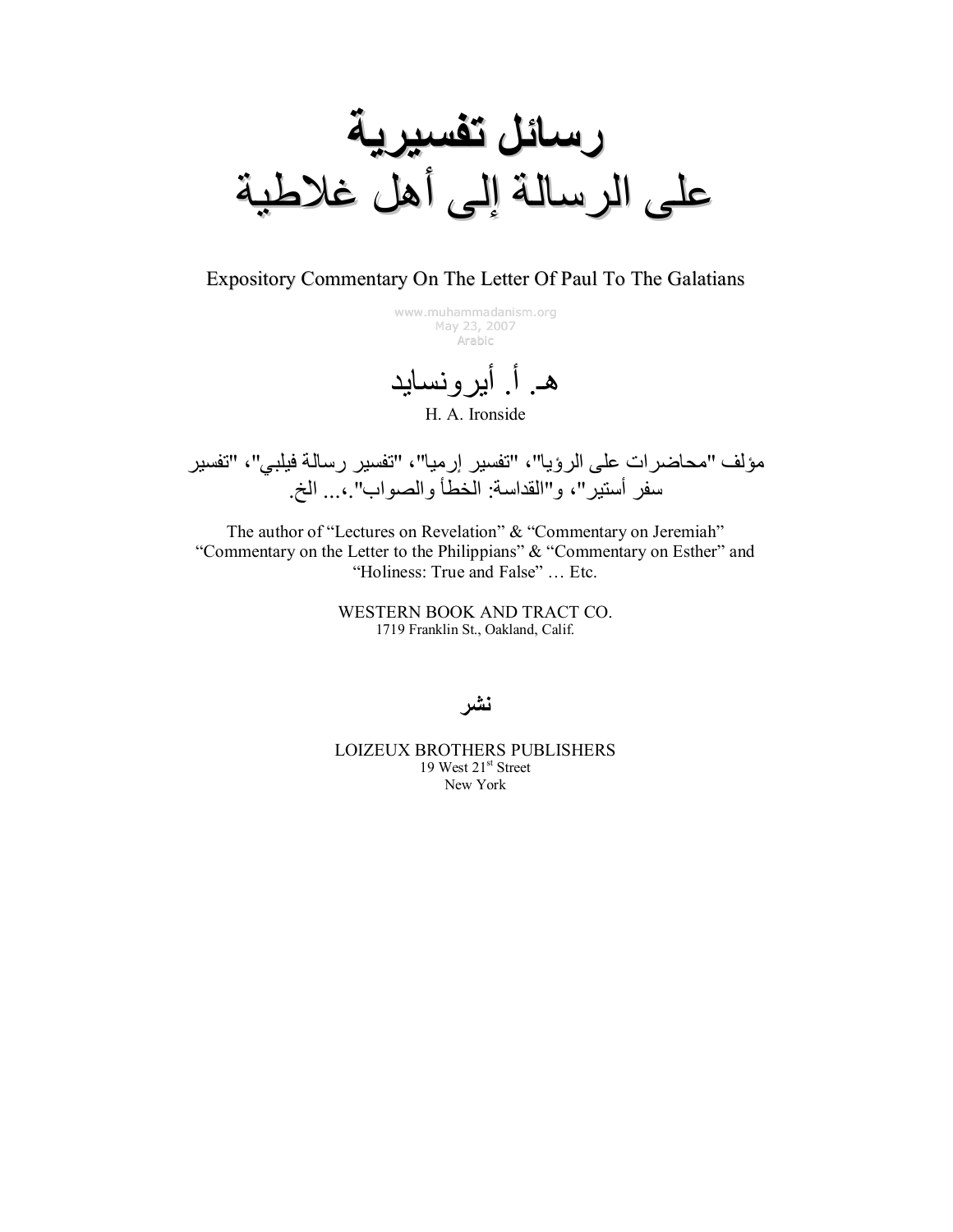الطبعة الأولى، كانون الثاني ١٩٤١<br>الطبعة الخامسة تشرين الثاني ١٩٥٠

طبع النص الإنكليز ي للكتاب في الولايات المتحدة الأمريكية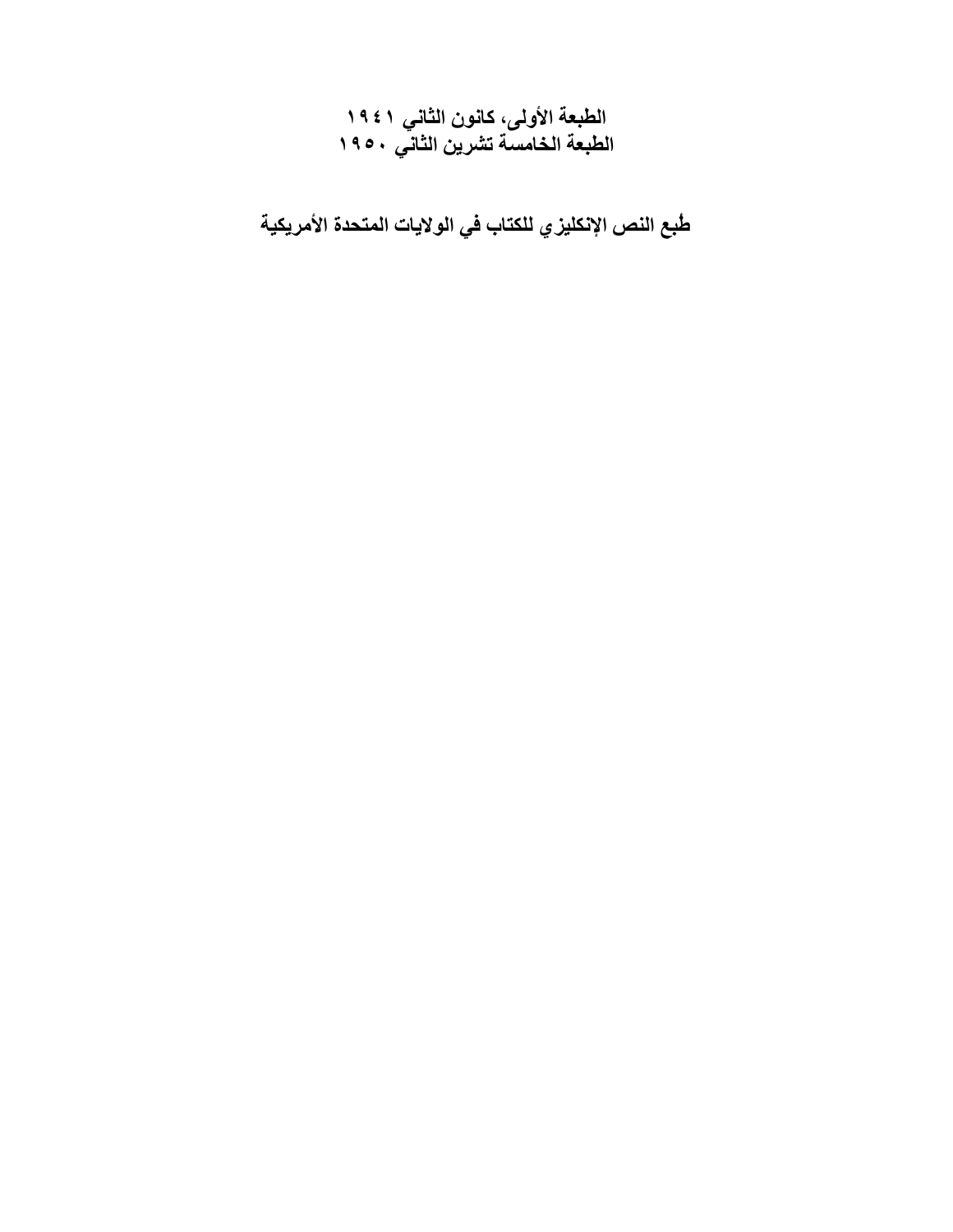### كلمة تمهيدية

هذه الرسائل التالية قُدِّمَتْ في كنيسة Moody Church، في شيكاغو، كسلسلة، وهي تُنشرُ الآن، على أمل أن تكون مفيدة للبعض الذي اختلط عليه موضوع الناموس والنعمة.

لم تُعَدَّ هذه الرسائلُ للدارسينَ أو اللاهوتيينَ، بل لعامة الناس، الذين يثمّنونَ غالياً المكاشفات الواضحةَ لكلمة الله.

هــــ. أ. أيرونسايد

شيكاغو، تشرين الأول، ١٩٤٠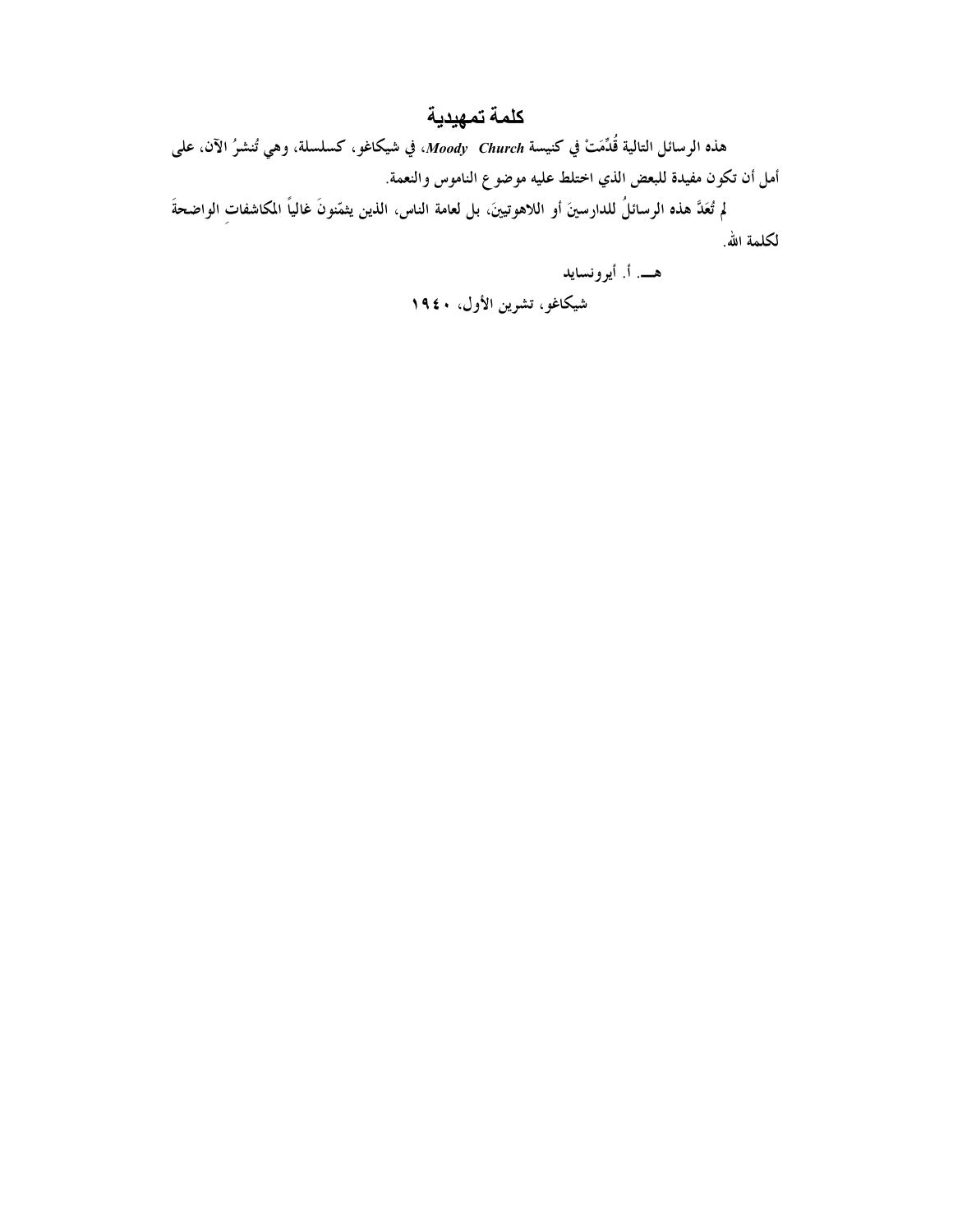#### المحتويات

| الفصل ١: مدخل (غل ١: ١- ٥)                                        |
|-------------------------------------------------------------------|
| الفصل ٢: ما من إنجيل آخر (غل ١: ٦- ٩)                             |
| الفصل ٣: اهتداء بولس ورسوليته (غل ١: ١٠- ٢٤)                      |
| الفصل ٤: الإنجيل كما كُرزَ به لليهود والأمميين (غل ٢: ١ - ١٠)     |
| الفصل ٥: ارتداد بطرس في أنطاكية  (غل ٢: ١١- ٢١)                   |
| الفصل ٦: "مَنْ رَقَاكُمْ؟" (غل ٣: ١- ٩)                           |
| الفصل ٧: مفتدون من لعنة الناموس (غل ٣: ١٠- ١٨)                    |
| الفصل ٨: النَّامُوسُ مُؤَدِّبُنَا إِلَى الْمَسِيحِ (غل ٣: ١٩- ٢٩) |
| الفصل ٩: تبنَّى الأولاد (غل ٤: ١- ٧)                              |
| الفصل ١٠: أَرْكَانِ الْعَالَمِ (غَل ٤: ٨- ٢٠)                     |
| الفصل ١١: رمزٌ إلهي (غل ٤: ٢١- ٣١)                                |
| الفصل ١٢: السقوط مِنَ النَّعْمَةِ (غل ٥: ١- ٦)                    |
| الفصل ١٣: الإيمان العامل بالمحبة (غل ٥: ٧- ١٥)                    |
| الفصل ١٤: حرية وليس فجوراً (غل ٥: ١٦- ٢٦)                         |
| الفصل ١٥: النعمة العاملة (غل ٦: ١ - ١٠)                           |
| الفصل ١٦: الافتخارُ بالصليبِ (عْل ٦: ١١-١٨)                       |
|                                                                   |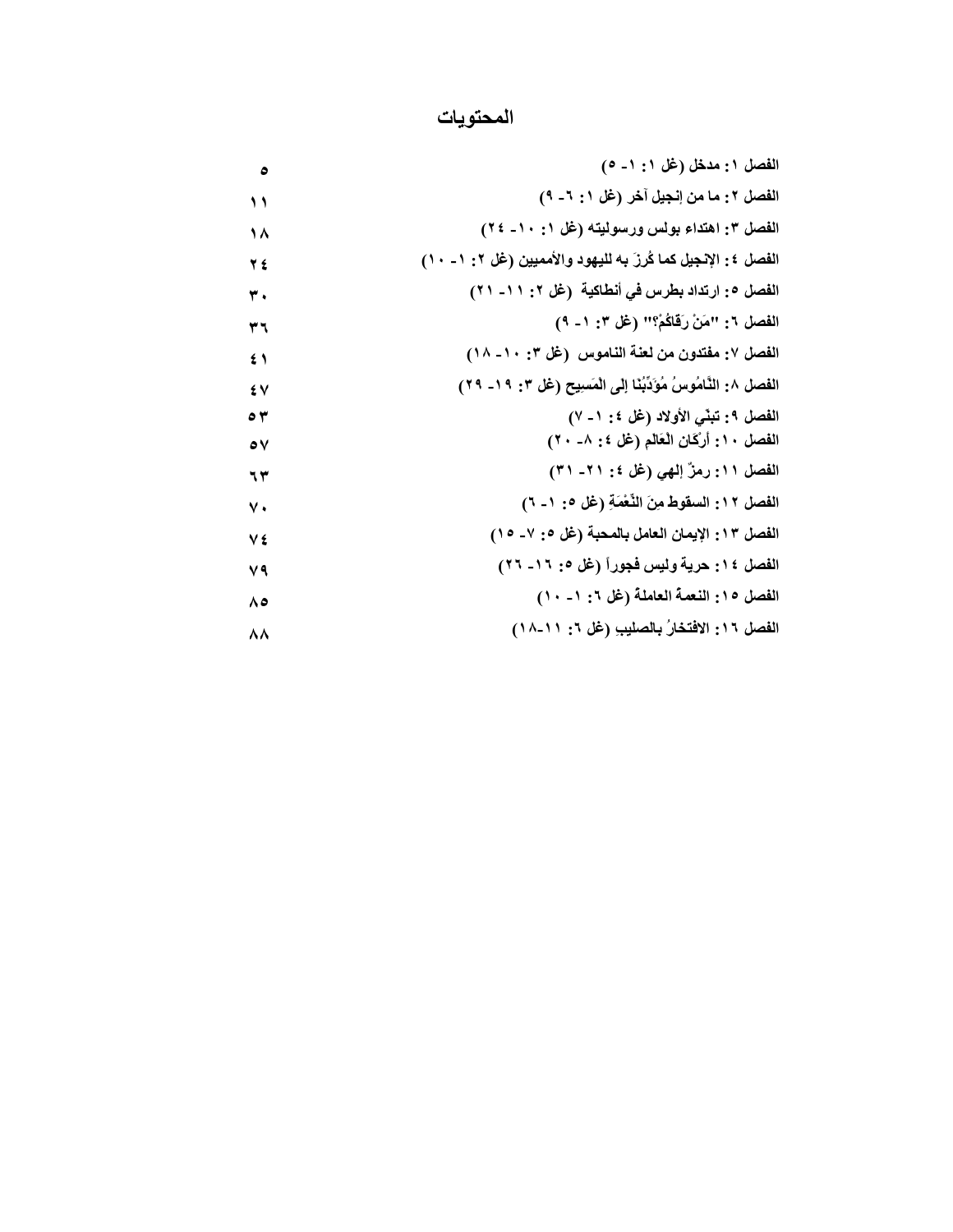## الفصل الأول مدخل<br>(غل ۰: ۰۱ )

"بُولُسُ، رَسُولٌ لاَ منَ النَّاس وَلاَ بإنْسَان، بَلْ بيَسُوعَ الْمَسيحِ وَالله الآب الَّذي أَقَامَهُ مـــنَ الأَمْـــوَات، وَجَميــــعُ الإخْوَة الَّذينَ مَعي، إلَى كَنَائس غَلَاطيَّةَ. نعْمَةٌ لَكُمْ وَسَلاَمٌ منَ الله الآب، وَمنْ رَبَّنَا يَسُوعَ الْمَسيح، الَّذي بَسَذَلَ نَفْسَهُ لأَجْلِ خَطَايَانَا، لِيُنْقِذَنَا مِنَ الْعَالَمِ الْحَاضِرِ الشِّرِّيرِ حَسَبَ إِرَادَةِ الله وَأَبِينَا، الَّذِي لَـــهُ الْمَجْـــدُ إِلَـــى أَبَـــدِ الآبدينَ. آمينَ."

إن الرسالةَ إلى أهل غلاطية ترتبطُ بشكلٍ صميميٍّ وثيقِ بالرسالةِ إلى أهلِ رومية. هناكَ أسبابٌ معقولةٌ، على ما يبدو، تجعلنا نعتقدُ أنَّ كلتا الرسالتين قد كُتبتَا في نفس الوقت تقريباً، وعلى الأرجح، مـــن كورنشـــوس خلال الفترة التي كان بولس يخدمُ فيها مبشراً بالمسيح في تلك المدينة العظيمة. لدينا في رومية (رســـالة روميــــة) الكشف الأكثر كمالاً وشموليّةً لإنجيل نعمة الله التي نجدها في كلِّ مكان في العهد الجديد. في الرســـالة إلى أهــــل غلاطية نرى تلك الرسالة الإنجيلية المجيدة وقد دافعَ عنها بولس ضدَّ أولئكَ الذينَ كانوا يسعونَ للاستعاضة عن النعمة بالناموسيّة (التشريعات والالتزامات القانونية). هناك تعابيرُ كثيرةٌ في الرسالتين نجدها متشـــابمةً للغايــــة. فكلتا الرسالتين، كما هو الحال أيضاً في الرسالة إلى العبرانيين، تستندُ إلى نص معين من العهد القــــديم نجــــدهُ في الإصحاح الثاني من سفرٍ حَبقوق: "إنَّ البارَ بالإيمان يحيا". اسمحوا لي أن أُكررَ القولَ بأنَّ كـــل مـــا أذكــرهُ في محاضراتي عن رسالة رومية ينطبقُ أيضاً على الرسالة إلى العبرانيين. في الرسالة إلى رومية نجـــدُ التركيـــزَ علــــى موضوع "البرِّ" أو "البار". كيفَ يمكنُ للناس أن يكونوا أبراراً أمامَ الله؟ الجوابُ هو: "إنَّ البارَ بالإيمـــان يحيــــا". ولكن إن تبرَّرَ أحدٌ بالإيمان فكيفَ لهُ أَن يحافظَ على مكانته تلكَ أمامَ الله؟ جوابُ ذلكَ نجـــدهُ في الرســــالة إلى غلاطية وهنا يكونُ التركيزُ على كلمة "الحياةُ بالإيمان". ولكن ما هي تلكَ القوةُ التي بما يصيرُ الناسُ أبراراً وبما يَحيَونَ؟ تجيبُ الرسالةُ إلى العبرانيين على هذا بأن نجعلَ التركيزَ ينصبُّ على آخر كلمتين مـــن نفـــس الـــنص: "بالإيمان يحيا". ومنْ هنا نرى أنّ هذه الرسائل الثلاث تؤسسُ ثلاثيةً لافتةً للانتباه فعلاً، وأنَّهُ على الرغم مـــن أنَّ كثير منَ الدارسين قد كتبوا خلافاً لذلكَ، إلا أنني مقتنعٌ شخصياً وعلى نحو تام أنَّ الرسائل الثلاث قد كُتبَـــتْ بنفس اليد البشرية، أعنى بما بولس الرسول. لقد ذَكرتُ عدةَ أسباب لاعتقادي هذا في كتابي عن الرســـالة إلى العبرانيين، فلا داع لإعادة ذكرها هنا.

والآن أذكرُ بعضَ الأسباب التي دعتْ بولس إلى كتابة هذه الرسالة (رسالة غلاطية). لقد كانَ بــــولس قد عملَ جاهداً في غلاطية في مناسبتين مميزتين. إلا أنَّهُ في المرةِ الثالثة مُنعَ من الذهابِ إلى هناكَ وبسيّنَ لسهُ روحُ قدس الله أنَّ هذه لم تكنْ مشيئتهُ فقادهُ إلى مكان آخرَ جعلَهُ في النهاية يطوفُ أوروبا. في الإصـــحاحات (١٣-١٤) من أعمال الرسل نقرأُ عن خدمة بولس التبشيرية في أنطاكيّةَ بيسيديّةَ، وإيقونيَّةَ، ولسْترَةَ، ودَربَةَ. في حين يقالُ أن أنطاكيةَ هي في بيسيديّة وأنَّ هذه المدنَ الثلاثَ الأخرى تقعُ في ليكأونيّةَ، بحسب أفضل السجلات التي لدينا، فإن كلتا المقاطعتين في بيسيديّة وليكأونيّة مرتبطان بغلاطية في هذا الوقت، لذلكَ فقــد كانـــت هاتـــان المدينتان تابعتين لغلاطية حيثُ عملَ بولس جاهداً وحيثُ فلحَ اللهُ باقتدارٍ. إن سكان غلاطية من نفـــس عــــرق الشعب الذي انحدر منه سكانُ إيرلندة القدماء، وويلز، ونجود اسكوتلندة، وأيضاً فرنسا وشمال إسبانيا، وبــــلاد الغال. إن غلاطية هي فعلاً بلدُ الغال، وهذه العواطف العميقة القوية التي تميِّزُ هـــذه العـــروق الـــتي ذكرمّــــا،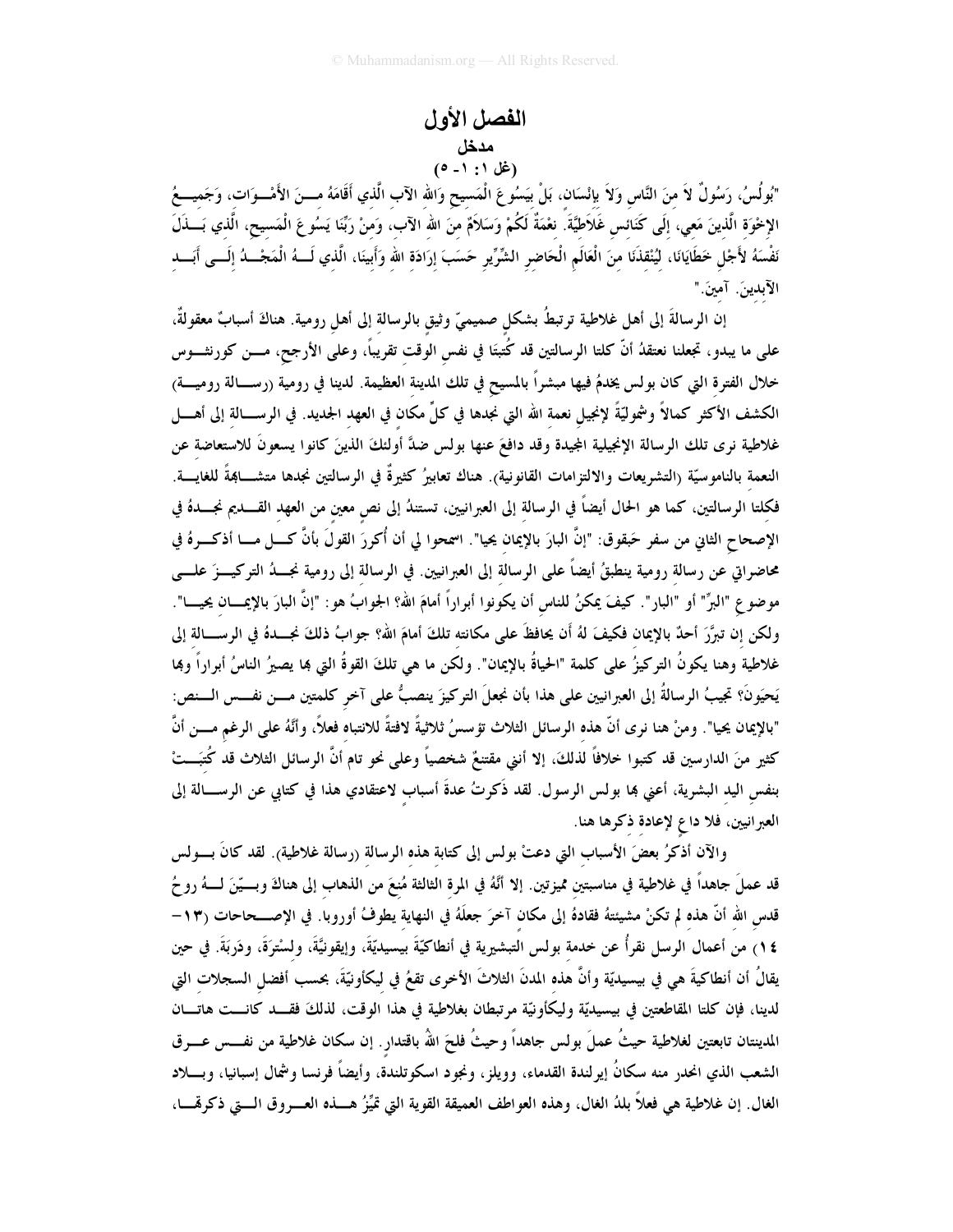والاسكوتلنديين الصوفيين الأسرارتين، والويلزتين الودودين، والفرنسيين السريعي التأثر، والإيرلنديين الممتلئين بالطاقة والنشاط، كل هذه المواصفات تجلت في شعب الغال القدماء. لقد انتشروا من غلاطية إلى أوروبا الغريبة واستقروا في فرنسا وشمال إسبانيا ثم جاؤوا إلى الجزر البريطانية. وبما أنَّ كثيرينَ منّا مرتبطون إلى حد ما بإحدى هذه الجماعات المختلفة التي ذكرهّا، فإننا سنهتمُ من كل بد اهتماماً خاصاً بالرسالة إلى غلاطيــــة والــــتي هــــي بالمناسبة الضربة القاضية لما يسمى قمويدُ البريطانيين. لقد كان أهل الغال أمميين وليسوا يهوداً.

عندما دخلَ بولسَ بينهم واختلط بمم كانوا كلهم عبدة أوثان، ولكن بكرازَته بالكلمة اعتاد علـــى أن يأتي بكثيرينَ منهم إلى المعرفة الخلاصيّة للرب يسوع المسيح، وصاروا مخلصينَ أوفياءَ بشدة للرجل الذي قـــادهم إلى المعرفة الرب يسوع المسيح مخلصاً لهم. لقد كانَ أمراً عظيماً ورائعاً بالنسبة لهم، أن أُخرجوا من عتمة الوثنية إلى حرية ونور الإنجيل الجيد. ولكن عندما يقبل الناس أحياناً رسالة الإنجيل بسرور بالغ وحماسة، ينبغي علـــيهم أن يمروا باختبارات قاسية فيما بعد، كما ثبت البرهان في حالة أهل غلاطية. بعد أن تركهم بولس هناك انحــــــــــــر من اليهودية رجال معينون يدّعون أن يعقوب وجماعة الرسل في أورشليم قد أرسلتهم، فقالوا للغلاطين أُهُم ما لم يحفظوا ناموس موسى، ويحفظوا عهد الختان، وأيام العطلات والأعياد في النظام الديني اليهـــودي والمناســـبات والمواسم المعينة، فإنه لا يمكنهم أن يخلصوا. وهذا ما أثار اهتياج الرسول بولس عندما علم به، حتى أنه اعتـــزم القيام بزيارة ثانية ليحرر أولئك الناس من تلك الالتزامات التشريعية. ولكن بطريقة أو بأخرى هناك دائماً خطر أن تستحوذ الفكرة الخاطئة على عقول الناس وتجعلهم يفترضون أن ما في فكرهم هو حقيقة هامة بينمـــا هــــى ليست كذلك. هذا أمرٍ. ومن ناحية أخرى قد يسير الإنسان في حياته الروحية مع الله الحق بطريقة هادئة سلسة ثم يعترضُه أمرٍ فيه التباس، فلا يُلقى إليه بالاً. وغالباً ما رأينا هذا الأمر يسبب مشكلة بشكل واضح.

أشير هنا فقط إلى التعاليم المزيفة. لا أعرف أسماء الرجال الذين جساؤوا إلى غلاطيسة لكسي يحيسدوا الغلاطيين عن حقيقة الإنجيل كما بيّن الرسول بولس، ولكني أعرف التعاليم التي كانوا ينادون بما. لقد كـــانوا يستبدلون النعمة بالناموس، وكانوا يحيدون قلوب وعقول هؤلاء المسيحيين المخلصين بعيداً عن الحرية المجيدة في المسيح، ويدخلوفمم إلى عبودية الشعائر والطقوس التشريعية. ولكي يفعلوا ذلك كان لا بد لهم من يحـــاولوا أن يزعزعوا ثقة الناس بمعلمهم العظيم الذي قادهم إلى المسيح، والذي هو الرسول بولس نفسه، ولـــذلك جعلـــوا رسوليَّته (سلطته الرسوليَّة) في موضع الشك. لقد كان هجومهم موجهًا ضد رسوليَّته، بل حتى لم يتورعوا عــــن أن يطعنوا باستقامته.

لقد تسلُّلوا في محاولة منهم للنيل من ثقة المؤمنين، وحاولوا إضعاف إيمانهم بالشخص الذي قــــادهم إلى المسيح، آملين بذلك أن ينسفوا ثقتهم بإنجيل نعمة الله ويستبدلوه بأحكام تشريعية بدلاً من ذلك. عنــــدما سمــــع بولس ذلك كان حزيناً للغاية. بالنسبة له لم تكن العقيدة مسألة قابلة للنقاش والجدال. ولم تكن قضــــية حفاظـــه على مكانته مهما كلف الأمرٍ. لقد كان يدرك أن الناس يتقدّسون بحقيقة الله، ومن جهة أخرى يرتبكون بوجود غلط، ولذلك كانت المسألة مهمة جداً بالنسبة له أن يتمسك المهتدون على يده بتلك الحقيقة التي تُنَّور وتُهذَّب وتقود إلى السبل التي في المسيح. عندما وردته أخبار ارتداد هؤلاء جلس وكتب هذه الرسالة. لم يفعل ما كــان يفعله بالعادة فلا نعرف أبداً في العهد الجديد أي مثال ، على حدٍّ علمنا، أنَّ بولس يكتب الرسالة بيــــده ذاتــــه. كان في العادة يُمْلي رسائلُه على كاتب ما يكتب له. وكانت رسائله تشبه إلى حد بعيد أسلوب الاختـــزال، في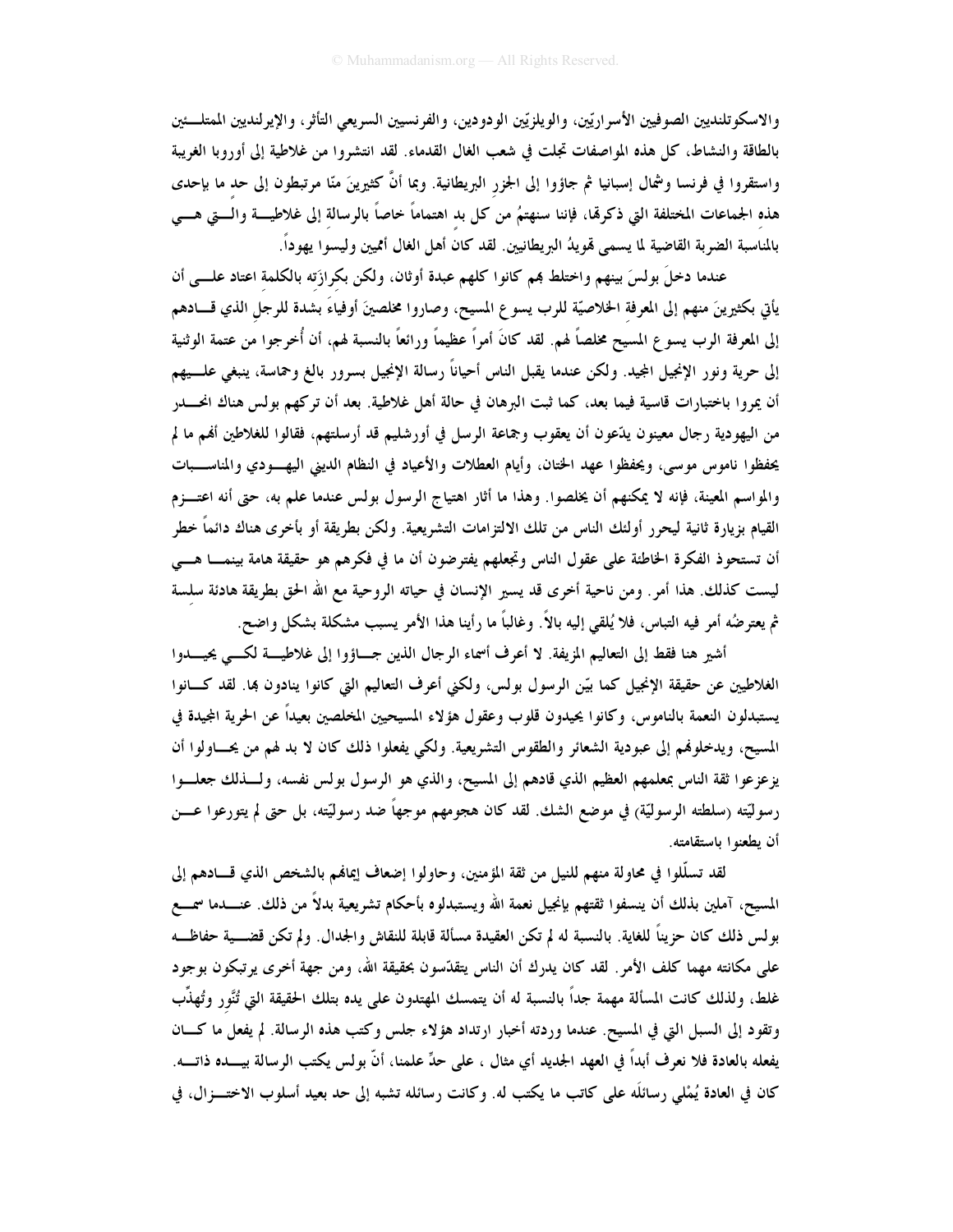تلك الأيام، وقد وصلتْنا نسخٌ منها، وهذه جعلتنا نعرف كيف كانت تسير الأمور . وبعد ذلــك كانـــت هـــذه الرسائل تُعد على نحو سليم مناسب وتُرسل على يد نُسّاخه المختلفين. إلا أنّه في هذه المناسبة كان مترعجاً جداً، ومتأثراً بعمق، حتى أنه لم يطق صبراً على انتظار حضور ناسخ. بل إنه طلب قرطاساً، وقلماً، وحــــبراً، وجلــــس وكتب هذه الرسالة بأكملها بيد مرتجفة متوترة. ويقول في خاتمتها: "اُنْظُرُوا، مَا أَكْبَرَ الأَحْـــرُفَ الَّــــي كَتَبْتُهَـــا إلَيْكُمْ بيَدي!" (غل ٦: ١١). هذه هي الترجمة الصحيحة لتلك الكلمات. من الواضح أن بولس كان يعاني من شيء في عينيه ولذلك لم يستطعْ أن يرى بشكل واضح فأخذ قلمَه، وكمثل شخص كفيف البصر جزئياً كتــب الرسالة على القرطاس بأحرف كبيرة مضطربة فبدت كرسالة طويلة. ثم هرع إلى إرسالها إلى غلاطية على أمــــل أن يستخدمها الله لإنقاذ أولئك الناس من الأغلاط التي كانوا قد وقعوا بما. في بعض الجوانب نـــرى أن هــــذه الرسالة من أمتع الرسائل لأن فيها الكثير من الكشف عن الذات. فكأنّه بما يفتح نافذة إلى أعماق قلبه فنسرى نفس الإنسان ذامًا ونرى الدوافع التي تحركه وتسيطر عليه دافعة إياه إلى الكتابة. إن الرسالة بحد ذامًا بســـيطة في بنيتها. وبدلاً من تقسيمها إلى عدد كبير جداً من المقاطع الصغيرة أرى أن فيها الأقسام الرئيسة الثلاثة التالية: -الإصحاحات ٢-٢: شخصية.

- −الإصحاحات ٣–٤: عقائدية.
- –الإصحاحات ٥–٦: عملية.

إذا وضعنا هذه التقسيمات بذهننا بانتباه فإننا لن ننساها أبداً، إن موضوع الرســـالة هــــو "النــــاموس والنعمة" والطريقة التي يطرح الرسول بولس موضوعه فيها هي على الشكل التسالي: الإصــحاحات ١-٢ شخصية. في هذه الإصحاحات ينقل لنا خبرته الشخصية بشكل كبير . فيُرينا كيف أنّه كان في السابق يهوديـــاً صارماً متزمتاً ملتزماً بالناموس، وكيف أنَّه قد أتى إلى معرفة نعمة الله، وكيف اضطر إلى الدفاع عن مكانته ضد من يفرضون الشرائع والالتزامات. الإصحاحات ٣-٤ عقائدية ففي هذه الإصحاحات والتي هي لُب الرسالة، يبيّن لنا، كما في رسالة رومية، حقيقة الخلاص العظيمة بالنعمة وحدها. أما الإصحاحات ٥–٦ عمليـــة، وهـــي ترينا الاعتبارات الأخلاقية والأدبية التي تتأتّى عن معرفة حقيقة الخلاص بالنعمة المجانية. وهذه التقسيمات هـــي في غاية السهو لة.

ننتقل الآن إلى التأمل في مقدمة الرسالة في القسم الشخصي. تشكل الآيات الـــثلاث الأولى التحيـــة الرسولية: "بولس، رسول". ألقوا نظرة إلى الرسائل الأخرى، وستجدون أنه لا يشير إلى نفســــه أبــــداً بكلمــــة رسول ما لم تكن الرسالة التي يكتبها ما لم تكن الرسالة التي يكتبها من موجهة إلى أناس لديهم شك في رسوليّته، أو أن لديه عقيدة مهمة ما عليه أن يكشف عنها لأولئك الناس الذين لن يقبلوها على الأرجح ما لم يــــدركوا أن لديه تفويض رسولي معين. إنه يفضل على نحو واضح أن يتحدث عن نفسه كــ "عبد يسوع المسيح"، وتلـــك الكلمة "عبد (خادم)" تعني رقيق، أي: شخص يُشرى ويُدفع ثمنه. لقد كان بولس يحب أن يفكـــر علـــي هـــذا النحو . لقد اُشتري ودُفع ثمنه بدم المسيح الثمين، ولذلك فقد كان عبداً للمسيح، ولكنه في هذه المناســـبة رأى أنه من الضروري أن يؤكد على رسوليِّته، لأن حقائق عظيمة هامة كانت على المحك، إذ كانت مرتبطة على نحو وثيق الصلة بتفويضه الشخصي من قبل الله، حتى أنه كان ضرورياً أن يؤكد على حقيقة كونه رسولاً معيناً مـــن الله على نحو محدد مطلق. إن كلمة "رسول"، على جميع الأحوال تعني "مرسل"، أو "ســـفير مفـــوض"، إلا أفمـــا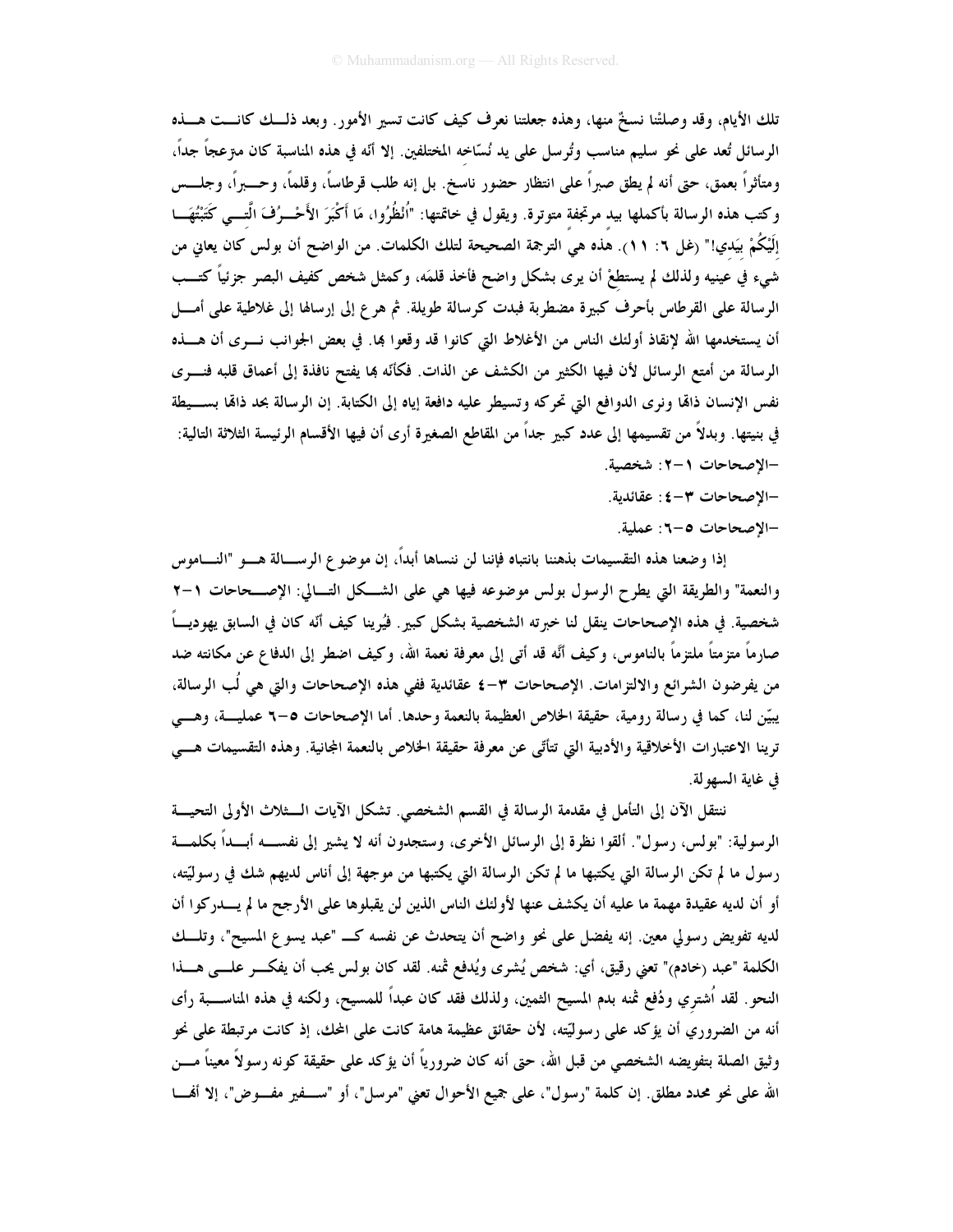تستخدم بمعنى احترافي مرتبط بالتلاميذ الاثنى عشر الذين كانوا هم الرسل خاصة بالنسبة لليهود، كما بالنســـبة للأممييّن أيضاً، وكذلك الأمر بالنسبة لبولس نفسه الذي، ورغم أنه كان قبل كل شيء رسول الأمم، كان دائماً ينطلق أولاً إلى اليهود في كل مكان عمل فيه. كان بولس رسولاً، "لاَ منَ النَّاس وَلاَ بإنْسَان". أعتقـــد أن لديــــه سبباً خاصاً ليكتب على هذا الشكل. لقد كان مناوئوه الذين يقللون من شأنه يقولون: "من أين أتى برســـوليتّه؟ من أين أتى بتفويضه؟ فليس ذلك من بطرس ولا من يوحنا. من أين حصل على سلطته إذاً؟" فيقـــول: أفتخـــر بحقيقة أين لم أحصل على شيء من إنسان، فما تلقيته إنما استلمته مباشرةً من السماء. فلستُ رسولاً من النــــاس ولا بوسائل بشرية. وليس الناس هم من أعطوني السلطة بالأصل ولم يكن ذلك مـــن مدرســـة، أو أســــقف، أو مجلس أساقفة، في أورشليم. كانت سلطتي "لا من الناس ولا بإنسان". ورغم أن الله هو من عيّنني، فإن سلطتي لم أتلقَّاها من بَشَر . يقول القديس جيروم: "هناك في الواقع أربع فنات للخدمة الرســــوليّة في الكنيســــة المســـيحية المعترفة. فأولاً هناك أولئك الذين لم يُرسلهم بشر ولا من خلال بشر بل مباشرةً من الله". ثم يبين أنّ هذا الأمـــر كان حقيقياً في ما يتعلق بأنبياء زمن العصور القديم فلم يكن الناس هم من فوضّه ولا أخذوا سلطتهم من بشـــر بل إنّهم فُوضّوا مباشرة من الله، وبالطبع فإن هذا ينطبق على الرسول بولس. ويتابع جيروم قائلاً: "وثانياً هنـــاك من يأخذون تفويضهم من الله ومن خلال البشر كما الحال مع شخص يشعر بأنه مدعو بشكل واضح مـــن الله للكرازة فيمتحنه إخوته ويشعرون بالرضا والقناعة أنه مدعوٌ للتبشير، فيعهدون إليه العمل الرسوليّ، وربما يكون ذلك بوضع الأيدي، وهكذا يكون خادماً لله ورسولاً لله، من الله ومن خلال البشر . وثالثاً هناك أولئك الــــذين يأخذون تفويضهم من البشر ولكن ليس من الله. أولئك هم الرجال الذين اختاروا خدمة الكرازة المسيحية مهنة يحترفوها؛ لعلهم لم يولدوا أبداً من جديد، ككنهم باختيارهم التبشير كحرفة يطلبون من الأســــقف أو مجلـــس الكنيسة المسيحية أو الكنيسة أن يُصار إلى سيامتهم ". ولكن على حد قول سبرجيون: "إن السيامة لا تقدم ولا تؤخر شيئاً بالنسبة لإنسان لم يتلقَّ دعوته من الله. فالأمر يصبح مجرد وضع أيدي فارغة على رأس فار غ". ينطلق الإنسان وقد أُعلن خادماً للكرازة، ولكنه ليس خادماً لله. ثم يقول جيروم: "هناك فئـــة رابعـــة. وهــــم رجـــال يكلفون بخدمة المسيح، وقد تلُّقوا سلطتهم ليس من الله ولا من البشر، بل إنَّهم يعملون بشكل حر أو مســــتقل وحسبٍ. فيمكنك أن تأخذ بكلامهم من منطلق ألهم موظفون معينونٍ. ما من أحد آخر يســــتطيع أن يميــــز أي دليل أو علامة فيها". لقد كان بولس من الفتة والدرجة الأولى. فتلقى تفويضه مباشرة من الله، وليس لأحـــد أن يثبت ذلك من بعيد أو قريب. ولكن ماذا عن القديسين في أنطاكيّة الذين وضعوا أيديهم عليه عندما كان علـــي وشك أن ينطلق هو وبرنابا للكرازة إلى الأتميين؟ لعلك تتساءل هكذا. لم يكن في هذا توكيــد بشـــري علـــي رسوليته لأنّه ذهب إلى هناك أصلاً كرسول للرب يسوع.

من أين حصل بولس على تفويضه؟ يخبرنا هو بنفسه عن ذلك في الإصحاح ٢٦ مــن ســفر أعمـــال الرسل فعندما وقع أرضاً على طريق دمشق، تراءى له المسيح الناهض من الأموات وقال له: "أَنَا يَسُوعُ الَّـــذي أَنْتَ تَصْطَهِدُهُ. وَلَكنْ قُمْ وَقفْ عَلَى رجْلَيْكَ لأَنِّي لهَذَا ظَهَرْتُ لَكَ لأَنْتَخبَكَ خَادماً وَشَاهداً بمَا رَأَيْــتَ وَبمَـــا سَأَظْهَرُ لَكَ به مُنْقذاً إيَّاكَ منَ الشَّعْب وَمنَ الأُمَمِ الَّذينَ أَنَا الآنَ أُرْسلُكَ إلَيْهمْ لتَفْتَحَ عُيُونَهُمْ كَيْ يَرْجَعُـــوا مــــنْ ظُلُمَات إلَى نُور وَمنْ سُلْطَان الشَّيْطَان إلَى الله حَتَّى يَنَالُوا بالإِيمَان بي غُفْرَانَ الْخَطَايَا وَنَصيباً مَعَ الْمُقَدَّسينَ" (أع ٢٦: ١٥– ١٨). يقول بولس أنه من هناك حصل على تفويضه. "منْ ثَمَّ أَيُّهَا الْمَلكُ أَغْريبَاسُ لَمْ أَكُنْ مُعَانــــداً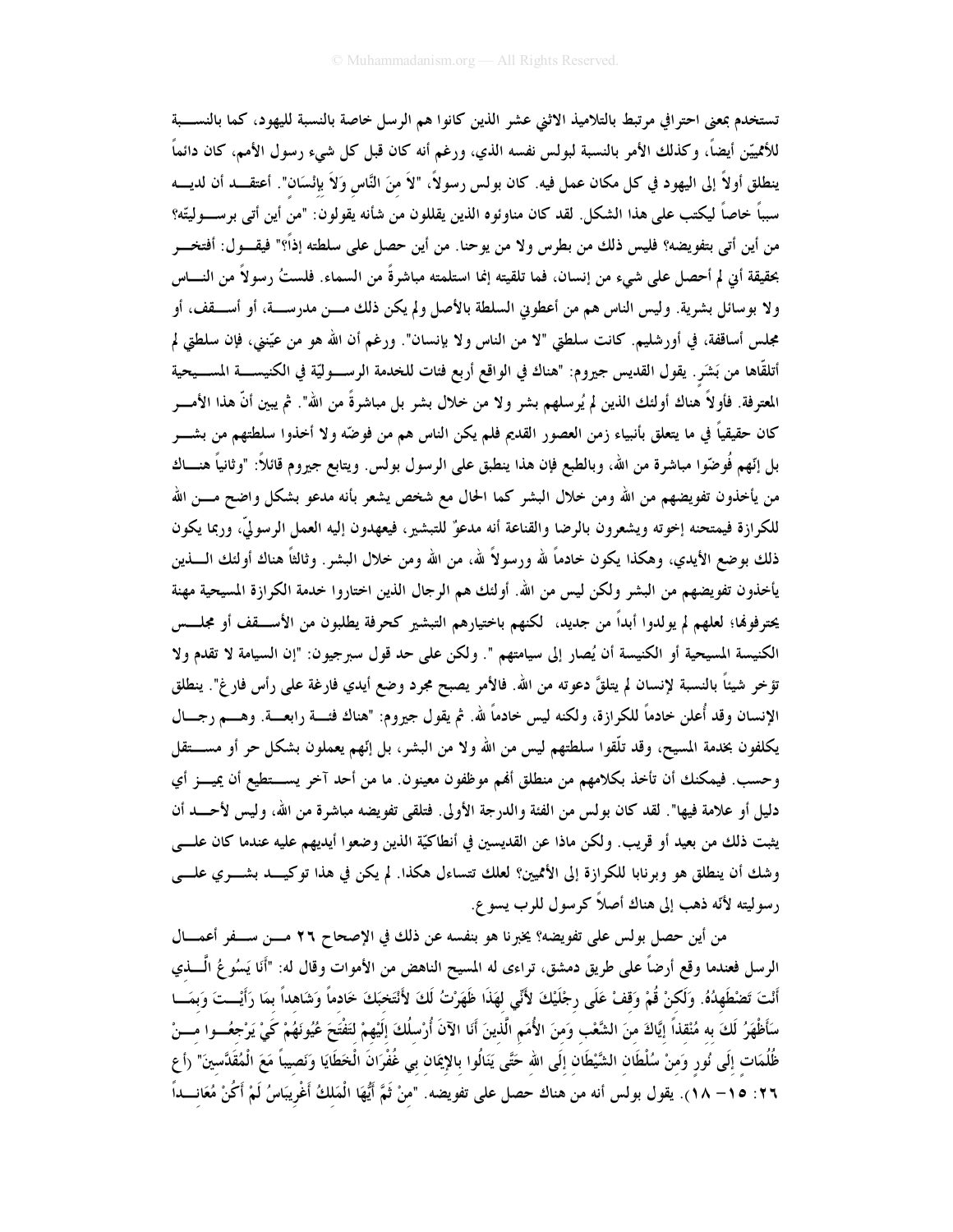للرُّؤْيَا السَّمَاوِيَّة" (أ ع ٢٦: ٩٩)، بل على توافق مع الأمر الإلهي في أن أخبر "الذين في دمَشْقَ وَفي أُورُشَـــليمَ حَتَّى جَميع كُورَة الْيَهُوديَّة ثُمَّ الأُمَمَ أَنْ يَتُوبُوا وَيَرْجعُوا إلَى الله عَاملينَ أَعْمَالاً تَليـــقُ بالتَّوْبَـــة" (أع ٢٦: ١٩، ٢٠). ومن هنا فإن بولس كان رسولاً "لاَ منَ النَّاس وَلاَ بإنْسَان، بَلْ بَيَسُوعَ الْمَسيح وَالله الآب الَّذي أقَامَهُ منَ الأَهْوَاتِ".

أعتقدُ أنَّه كان لديه سبب خاص لتأكيده على القيامة. كان هناك من يقول: "لا يســــتطيع بــــولس أن يكون رسولاً أبداً، لأنّه لم يَرَ الرب يسوع. فلم يكن أحد الاثني عشر، ولم يتتلمذ على يد المسيح. فكيــف لـــه الحق بأن ينسب لنفسه اسم رسول؟" فيقول: "ألم أَرَ يسوع المسيح؟ لقد رأيته كما لم يره أحد آخر من البقيــــة. في المجد وهو قائم من بين الأموات، وسمعت صوته من السماء، وتلقيت تفويضــــه لي مــــن شـــفتيه". ر أيتُه ولذلك فإنه يدعو رسالته في مكان معين "الإنجيل المجيد لله المبارك". وهذا يمكن ترجمته بكلمات أخرى على أنَّـــه "إنجيل مجد الله السعيد". فالله في غاية السعادة والسرور الآن إذ أنَّ مسألة الحطيئة قد حُلَّـــت وفي مقــــدوره أن يو سل رسالة نعمته إلى كل أرجاء الأرض، وهي "إنجيل مجد الله السعيد" لأفما من المجد.

بعد ذلك يبين بولس علاقته بالآخرين. فهو لم يكن يعمل لوحده بل كان على تواصل مع زملائــــه في العمل البشاري، ومن هنا نجده يقول: "…. وَجَميعُ الإخْوَة الَّذينَ مَعي، إلَى كَنَائس غَلاَطيَّةَ. نعْمَةٌ لَكُمْ وَسَـــلاَمٌ منَ الله الآب، وَمنْ رَبِّنَا يَسُوعَ الْمَسيح". "النعمة" هي الكلمة اليونانية التي كانت تُستخدم لإلقاء التحيــــة، في حين تُستخدم كلمة "سلام" في العبرية للتحية. ويفتخر بولس بأن الحائط المتوسط الفاصل بين اليهود والأممــــيين قد قمدم في الخليقة الجديدة، لذا فإنه يجمع هنا بين كلتا التحيتين. وكم تتناسب هاتان (النعمة والسلام) على نحو جميل في الإعلان المسيحي. فهذه ليست النعمة التي تخلص، بل النعمة التي تحفظ. وليس ذلك ســـــلام مـــــع الله، الذي صنعه دم صليبه والذي كان أصلاً لهم، بل سلام الله الذي كانوا معرضين تماماً لفقدانه إن خرجـــوا عــــن الشه كة معه.

وفي الآيات ٤و٥ يستأنف بولس حديثه فيركز على عمل ربنا يسوع. دعونا نفكر في هذه الكلمـــات بتمعن وبدقة وعناية وبفكر تأملّي. "رَبَّنَا يَسُوعَ الْمَسيح، الَّذي بَذَلَ نَفْسَهُ لأَجْل خَطَايَانَا". أفننسى مـــا عانــــاه المسيح من أجلنا؟ ذاك الذي "بذل نفسه". لمن يشير ضمير الغائب هنا؟ إنه الابن الأبسدي الســــــرمدي الـــــذي للآب، الذي كان مع الآب منذ قبل خلق العالم، ومع ذلك تنازل بنعمة لا متناهية ليصير إنساناً. ورغـــم كونــــه إنساناً لم يكفّ عن كونه إلهاً. لقد كان إنساناً وإلهاً في أقنوم واحد ممجّد وفيه من الأهلية والميزات الكــثيرة مـــا أهله ليستطيع أن يفي الدين الكبير الذي كنا ندين به لله. لقد سوّى مسألة الخطيئة لأجلنا كما لم يفعـــل أحــــد آخر. ونجد مطلع الترنيمة يقول:

> "ما من ملاك أمكنه أن يأخذ مكاننا، ولكن انحدر ذلك العلي من السماء؛ المحبوب، المتروك على الصليب، كان أحد الثالوث القدوس"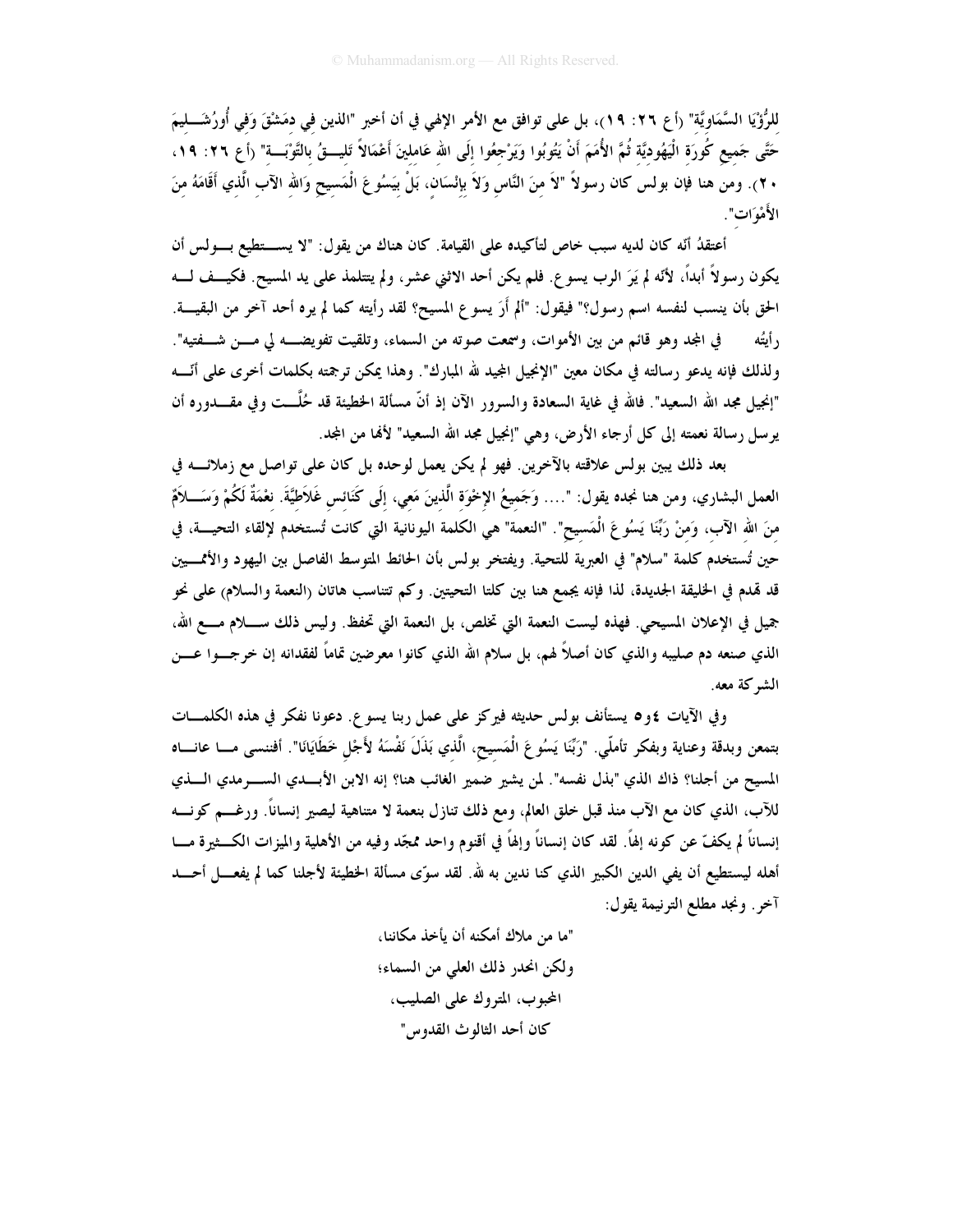من بين كل الناس كُتب: "الأَخُ لَنْ يَفْديَ الإِنْسَانَ فدَاءً وَلاَ يُعْطىَ اللهَ كَفَّارَةً عَنْهُ. وَكَريمَةٌ هـــىَ فذيَـــةُ نُفُوسهمْ فَغَلقَتْ إلَى الدَّهْرِ" (مز ٤٩ : ٧، ٨). ولكن هوذا من صارَ إنساناً ليفتدي نفوسنا: "ابْنُ الإئسَـــان لَـــمْ يَأْت لَيُخْدَمَ بَلْ لَيَخْدمَ وَلَيَبْذلَ نَفْسَهُ فَدْيَةً عَنْ كَثيرِينَ" (متى ٢٠: ٢٨).

"الذي بَذَل نَفْسَهُ". فكروا في ذلك. عندما نتذكر آثامنا، والفساد والتعفن في قلوبنا، والشـــر الــــذي على شفاهنا، وعندما نفكر بما نستحق عقاباً على خطايانا وكم كنا عاجزين عن تحرير ذواتنا من الدينونة العادلة التي نستحقها، فعندئذ نفكر به، ذلك القدوس، البار، ونرنم:

> "القدير في عرش السماء، الذي تنازل ليصير إنساناً وتراباً لأجل أن يُقِيمَ ذلك الأثيم الساقط".

من هذا المنطلق كم ينبغي أن تتوجه إليه قلوبنا بحب وتعبد. أعتقد أنه كان صــــعباً علــــى بــــولس أن يتمالك نفسه عن ذرف الدموع وهو يكتب قائلاً: "الَّذي بَذَلَ نَفْسَهُ لأَجْل خَطَايَانَا". إننا نميل لتناســـي تلـــك الخطايا، إلا أنه يجدر بنا أحياناً أن نتذكر حفرة الهاوية التي انتُشلنا منها، لأن خطايانا هي الخلفية القاقـــــة الــــتي ستُظهر جوهرة النعمة الإلهية الجيدة إلى أبد الآبدين. هو ، ليس فقط سيخلصنا من الدينونة الأبدية، وليس فقسط سيحمينا من الضلال في تلك العتمة، تلك الحفرة المظلمة من الويل والوباء التي يتحدث عنها الكتاب المقــــدس بمهابة وجدية، بل إنّنا سنكون له هنا كليّاً، "لِيُنْقِذَنَا مِنَ الْعَالَمِ الْحَاضِرِ الشِّرِّيرِ". لقد جعله الإنسان شريراً مــــن جرَّاء خطيئته وآثامه ونكرانه لله وخيانته له، أما نحن المخلَّصون فعلينا أن نتحرر منه، لكي نتكرس لله.

"حَسَبَ إِرَادَة الله وَأَبِينَا". بمذه الكلمات يوجز بولس هدف مجيء الرب إلى العالم. فلقد مـــات عـــن خطايانا لكي نتخلص من سلطان الخطيئة ونكون له كلياً. "الَّذي لَهُ الْمَجْدُ إلَى أَبَد الآبدينَ. آمينَ."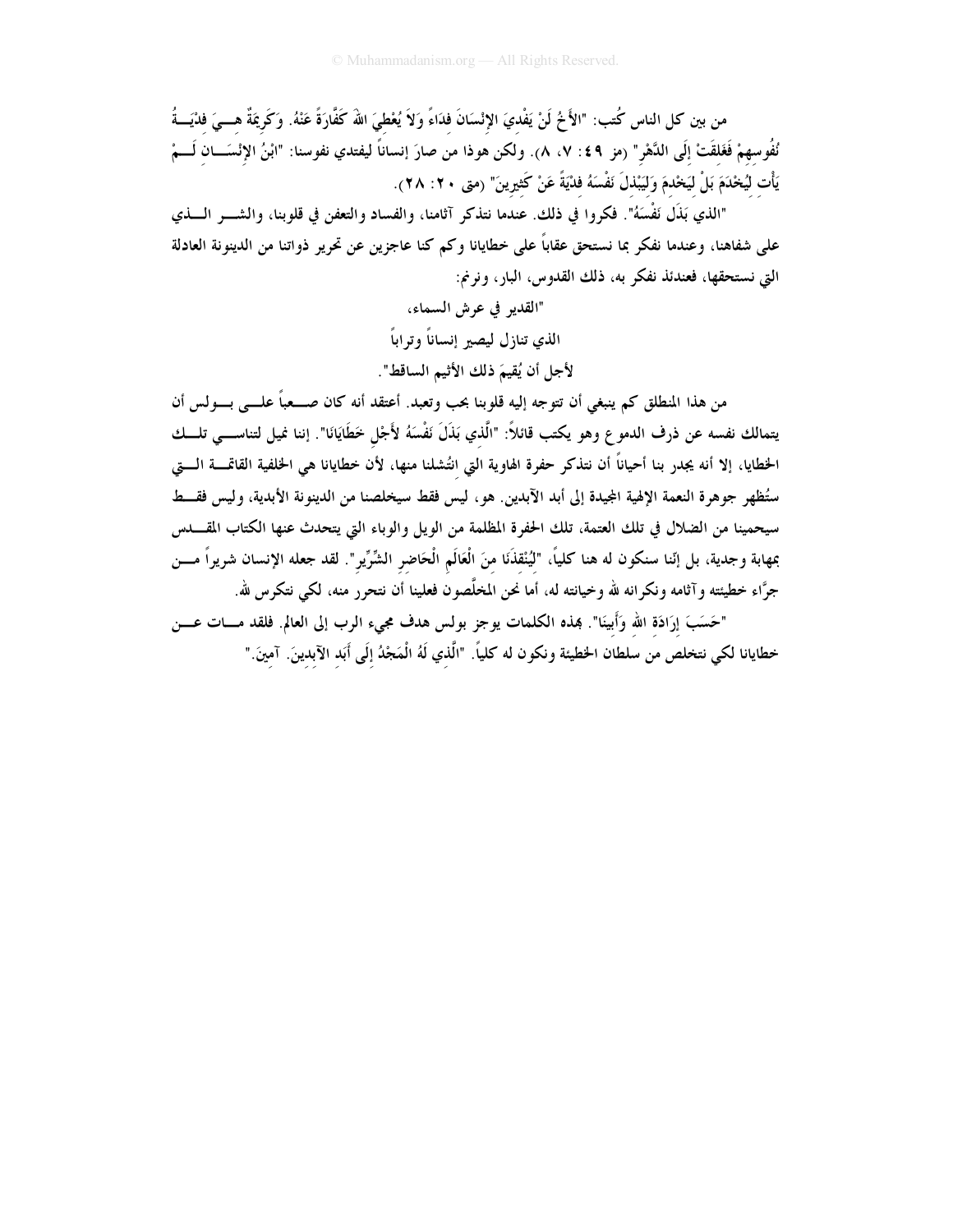#### الفصل ٢ ما من إنجيل آخر (غل ۱: ۱- ۹)

"إنِّي أَتَعَجَّبُ أَنَّكُمْ تَنْتَقَلُونَ هَكَذَا سَريعاً عَن الَّذيُ دَعَاكُمْ بنعْمَة الْمَسيح إلَى إنْجيل آخَرَ. لَيْسَ هُوَ آخَرَ، غَيْـــرَ أَنَّهُ يُوجَدُ قَوْمٌ يُزْعجُونَكُمْ وَيُريدُونَ أَنْ يُحَوِّلُوا إنْجيلَ الْمَسيح. وَلَكنْ إنْ بَشَّرْنَاكُمْ نَحْنُ أَوْ مَلاَكٌ مـــنَ السَّـــمَاء بغَيْرِ مَا بَشَّرْنَاكُمْ، فَلْيَكُنْ «أَنَاثيمَا». كَمَا سَبَقْنَا فَقُلْنَا أَقُولُ الآنَ أَيْضاً: إنْ كَانَ أَحَدٌ يُبَشِّرُكُمْ بغَيْر مَــا قَبلْــتُمْ، فَلْيَكُنْ «أَنَاثِيمَا»".

هذه الكلمات قوية جداً، وأستطيع أن أتفهم أن بعض الناس قد يجدون صعوبة في أن يوفقوا بينها وبين حقيقة النعمة التي في المسيح يسو ع. يلقى بولس الرسول بلعنة مرتين على أولئك الذين يكرزون بأي إنجيل آخر مخالف لما أعلنه هو نفسه لأولئك الغلاطيين حين كانوا خطأة تعساء، والذي استخدمه الله ليقــــودهم إلى الـــــرب يسوع المسيح. قد يتساءل البعض: هل هذا هو موقف الخادم المسيحي أن يلعن الناس الذين لا يوافقونه الرأي؟ لا. وبالتأكيد ليس هذا أيضاً موقف بولس. فلماذا يستخدم إذاً هكذا لغة قوية؟ ليس الأمر هو أنه نفسه يلعـــن أحداً، بل إنه يعلن، بالوحي الذي أعطي له بالروح القدس، أن الدينونة الإلهية ستقع على كـــل مــــن يســــعي لتحريف إنجيل المسيح أو لإبعاد الناس عن ذلك الإنجيل. بمعنى آخر، يدرك الرسول بولس حقيقة أن الإنجيل هو رسالة الله الوحيدة للضالين، وأن تحريف ذلك الإنجيل، بتقديم بديل آخر مخالف للناس، يدسه إنسانٌ لهم إنجـــيلاً مزيفاً، إنما يشكل خطراً يهدد نفوس أولئك الذين يستمعون إليه. لقد أكد ربنا يسوع المسيح على ذلك عنــــدما أشار إلى أن أولئك الذين كانوا يعلمون الناس أن يضعوا ثقتهم في جهودهم الخاصة سعياً وراء الخلاص ما هـــم إلا قادة عميان يقودون أناساً عميان وأنه سيسقط الجميع في الحفرة في نماية الأمر . إنه لأمر خطـــــــير أن تضـــــلل الناس في الأمور الروحية. ومن المريع أن تعطي الاتجاه الخاطئ عندما تسألك النفوس عن الطريق إلى السماء.

أذكر قصة قرأمًّا عن امرأة كانت مع طفلها الرضيع الصغير في قطار يعبر إحدى الولايات الشــــرقية. لقد كان ذلك في يوم شتوي عاصف. وفي الخارج كانت عاصفة هوجاء لهب، وكان الـــثلج ينــــهمر، وكـــان القطقط يغطي كل شيء. كان القطار يشق طريقه ببطء بسبب الجليد على خطوط السكة الحديديــــة وكانــــت جرافات الثلج تسير في الأمام لتفتح الطريق. بدت المرأة متوترة مضطربة جداً. كان عليها أن تترجـــا في محطـــة صغيرة حيث كان من المفترض أن يلتقيها هناك بعض أصدقائها، وقالت لقاطع التذاكر: "أرجو أن تتأكـــد وأن تخبر في عندما نصل إلى المحطة المنشودة. هلا فعلت؟"

فقال لها: " بالتأكيد. ابقى هنا إلى أن أُنبئك بوصولنا إلى المحطة المطلوبة".

وهنا جلست وقد هدأ توترها وأكدت على قاطع التذاكر : "لا أعتقد أنك ستنساني".

وكان تاجرٌ مسافرٍ يجلس قبالة الممشى، فانحني إلى الأمام نحوها وقال: "عذراً ولكنني أرى أنك لا زلت متوترة بشأن نزولك في المحطة. إين أعرف هذه الطريق جيداً. إن محطتك هي أول محطة توقف بعد مدينة (كذا). قاطعوا التذاكر هؤلاء كثيري النسيان، فلديهم أشياء كثيرة تشغل بالهم، وقد يغفل عن طلبك، ولكني سأحرص على أن أساعدك للترول في المكان الصحيح. وسوف أساعدك في حمل حقائبك".

فقالت: "شكراً لك". واستندت إلى الوراء وقد شعرت بارتياح شديد. بعد حين نُودي باسم المدينة التي ذكرهّا، فعاد وانحني إلى الأمام وقال لها: "إن محطتك هي التالية".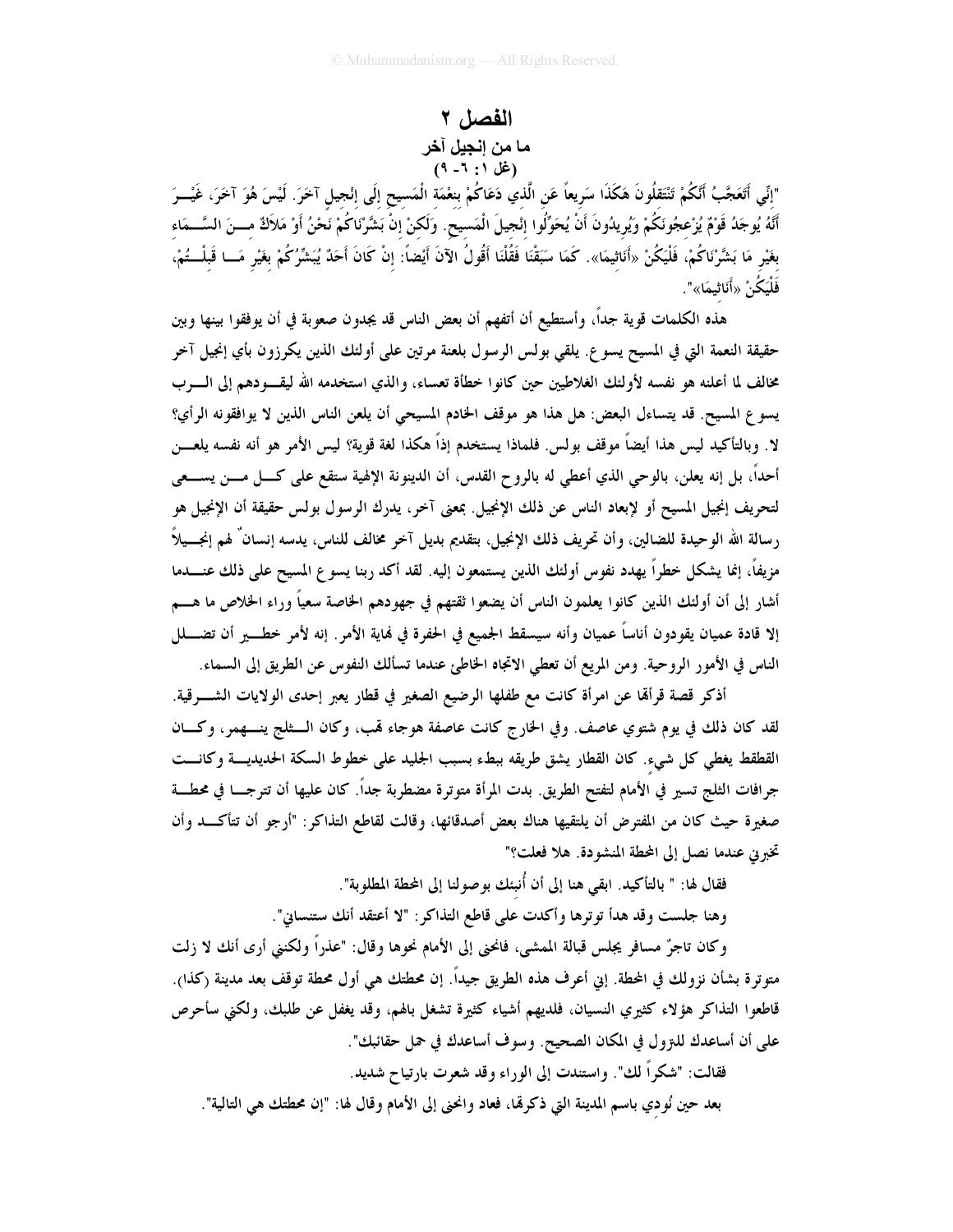وبينما هم يقتربون من المحطة نظرت حولها بقلق باحثة عن قاطع التذاكر ولكنه لم يأت. فقال الرجــــل: "أرأيت، لقد نسيك. سأنزلك هنا". وساعدها في حمل حقائبها، وبما أن قاطع التذاكر لم يأت ليفتح الباب فقـــد فتحه بنفسه، وسرعان ما أنزل حقائبها وساعدها على أن تترجل من القطار حالما وقف. وما لبـــث القطـــار أن عاود تحرکه من جدید.

بعد بضعة دقائق جاء قاطع التذاكر، وقال وهو ينظر حوله: "ما هذا؟ يا للأمر الغريب! لقد كانت هنا امرأة تريد أن تـرل في هذه المحطة. عجباً أين هي؟".

فرفع التاجر صوته وقال: "بلي. لقد نسيتَها، إلا أنني ساعدها على أن تـرّل في المكان المنشود". فسأل قاطع التذاكر: "أين نزلت؟"

أجاب الرجل: "عندما توقف القطار".

فقال: "ولكن لم تكن تلك محطةً. لقد كانت نقطةَ توقَّف اضطرارية. لقد كنت أبحث عن تلك المسرأة. فلماذا أنزلتها في ذلك المكان القفر الموحش وسط هذه العاصفة الهوجاء حيث لن تجد أحداً".

فلم يكن من أمر يفعلونه إذ ذاك، ورغم خطورة الموقف، سوى أن يعكسوا اتجاه سيرهم وأن يعـــودوا أدراجهم إلى الوراء لبضعة أميال، وعندها خرجوا ليبحثوا عن المرأة. وبعد بحث طويـــل، تعثـــر أحــــدهم بمـــا، فوجدوها وقد تجمدت على الأرض مع ابنها الرضيع الصغير المتوفي بين ذراعيها. لقد كانت ضـــحية الهدايــــة أو التوجيه الخاطئ.

إنه لأمر بالغ الخطورة أن تدل الناس إلى جهة خاطئة فيما يتعلق بأمور وقتية زائلة، فما بالك بالإنسان الذي يُضل الرجال والنساء في مسألة خلاص نفوسهم الحالدة؟! إن آمن الناس بإنجيل مزيف، وإن وثقوا بشيء يتناقض مع كلمة الله، فإن ضلالهم وضياعهم لن يكون مؤقتاً بل إلى الأبد. ولهذا السبب فإن الرســـول بـــولس، وإذ يتحدث بوحي من الروح القدس، يستخدم هكذا لغة قوية فيما يخص الإثم الخطير وفظاعة تضليل النفسوس في الأمور الأبدية. لقد كان هؤلاء الغلاطيون يعيشون في خطاياهم، وفي الوثنية وفي ظلمة المعتقــدات الخرافيـــة الوثنية، عندما جاء بولس إليهم وكرز بالإنجيل المجيد الذي يخبر كيف "أَنَّ الْمَسيحَ مَاتَ منْ أَجْل خَطَايَانَـــا ….. وَأَنَّهُ دُفنَ وَأَنَّهُ قَامَ في الْيَوْمِ الثَّالث حَسَبَ الْكُتُبِ" (١ كو ١٥: ٣، ٤). لقد خلصوا بفضل فعل إنجيـــل نعمـــة الله. كم هو عجيب ورائع أن ترى رجلاً كان يعيش في كل أنواع الخطيئة فيأتى به الله بالروح القدس إلى التوبة ويقوده إلى الإيمان بالإنجيل. كل شيء يتغير، والعادات القديمة تسقط كالأوراق الزابلة، فحياته الآن جديـــدةٌ. لديه القوة للتغلب على الخطيئة، ولديه الرجاء بالسماء، ولديه يقين الخلاص. هذا ما يقدمه إنجيل الله.

هؤلاء الغلاطيون، بعد أن أتبي بمم بولس إلى حرية النعمة، كانوا يضللون على يـــد معلمـــين كذبـــة، وهؤلاء رجال انحدروا من اليهودية وكانوا يدّعون أفمم مسيحيون، ولكنهم لم يتحرروا أبداً من الناموسية. لقـــد كانوا يقولون لأولئك المسيحيين الحديثي العهد: "«إنْ لَمْ تَخْتَتْنُوا حَسَبَ عَادَة مُوسَى لاَ يُمْكُنُكُمْ أَنْ تَخْلُصُوا»" رأعمال ١٥: ١). وهكذا أعادوهم إلى محاولات الاجتهادات الشخصية وجعلوهم يحيدون بنظرهم عن المســيح ويركزون على أنفسهم وعلى قدرقم على حفظ الناموس. يقول بولس: "هذا الأمر ســيهلك النـــاس الــــذين يعتمدون على محاولاقم الشخصية الذاتية للوصول إلى السماء. بذلك سيضلون الطريسق إلى اللؤلسؤة (بوابسة السماء)". لا ينفعهم مدى جديتهم، فإن كانوا يعتمدون على أعمالهم الذاتية فسوف لن يكونسوا مشـــاركين في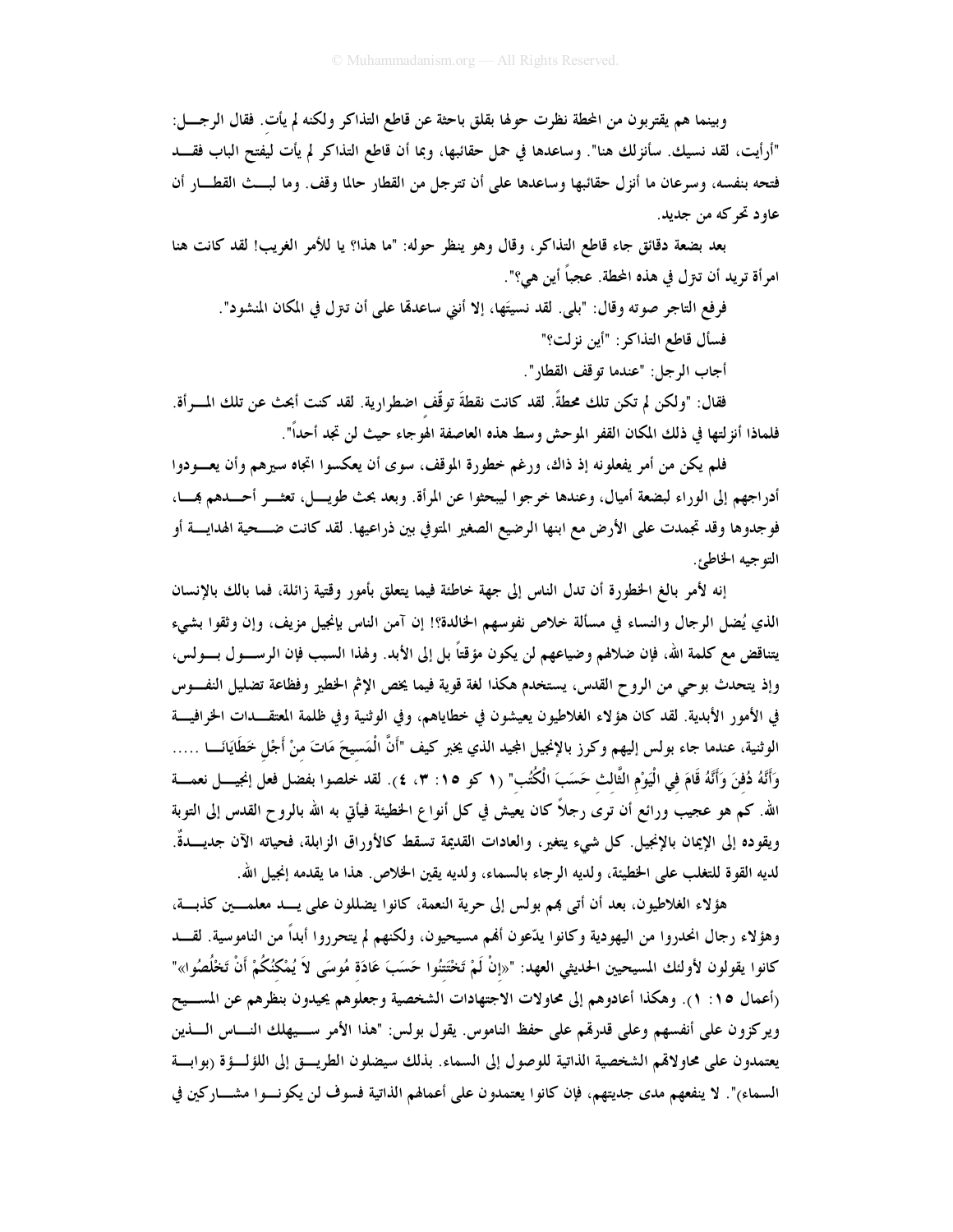ميراث القديسين في النور . حتى الآن ونظراً إلى الغلاطيين كانوا قد ولدوا من جديد فإن هذه العقيدة المغلوطــة، إن لم تصبح وسيلة لهلاكهم الأبدي، فإنَّما على الأقل ستسرق منهم الفرحة والغبطة التي ينبغــي أن يتمتـــع همـــا المسيحيون. أنّي لإنسان أن يشعر بالسلام إن آمن بأن الخلاص يعتمد على جهوده الذاتية؟ كيــف للمـــرء أن يكون متأكداً بأنه حقق على نحو مرض مطالب الناموس أو الطقوس؟ إن إنجيل نعمة الله التي بما آمنـــوا تعطـــي الناس يقيناً كاملاً بالخلاص. من هنا كان بولس ساخطاً جداً إذ وجد أناساً قد أتوا ببديل مغاير عن إنجيل نعمــــة الله، وتعجب بأن أولئك الغلاطيين الذين كانوا فرحين بالانعتاق الذي في المسيح كانوا على استعداد للعودة إلى عبو دية الناموس.

يقول (بولس): "إنِّي أَتَعَجَّبُ أَنَّكُمْ تَنْتَقَلُونَ هَكَذَا سَرِيعاً عَنِ الَّذي دَعَاكُمْ بنعْمَة الْمَسيح إلَى إنْجيــــل آخَرَ". إنه منذهل لأفمم سرعان ما أداروا ظهرهم إلى رسالة النعمة. ما هي النعمة؟ إفما المَّة المجانية التي ننالها مـــن الله دون استحقاق في حين أننا نستأهل العكس. هؤلاء الغلاطيون، على مثالنا، قد است حقوا دينونسة أبديسة، وكانوا يستحقون أن يغلق عليهم بعيداً عن حضور الله إلى الأبد، ولكن عن طريق الكرازة بالنعمـــة وصــــلنا إلى الإدراك بأن الله لديه برٌّ يقدمه مجاناً إلى الخطأة الفجّار الذين آمنوا بابنه المبارك. ولكن الآن، وإذ هم منشـــغلون بالشعائر القانونية، والنواميس، والدساتير، والتشريعات القانونية، فقدوا فرح النعمة وأخذوا إلى الجهد الــذاق. فيقول بولس: "لا أستطيع أن أفهم ما يجري". ومع ذلك فإن هذا أمر طبيعي ينتاب قلوباً بائسة كقلوبنا. لطالمـــا نري أناساً يبدون مهتدين على نحو رائع، ومن ثم يفقدون كل شيء إذ ينشغلون بكل أنواع الأسئلة والشـــكوك والقوانين والشعائر والطقوس. إن الله يود إن ينشغل كل قلب بابنه المبارك، "الذي فيه تقبع كل كنوز الحكمـــة والمعرفة".

"إنِّي أَتَعَجَّبُ أَنَّكُمْ تَنْتَقلُونَ هَكَذَا سَريعاً عَنِ الَّذي دَعَاكُمْ بنعْمَة الْمَسيح إلَى إنْجيل آخَــرَ". نقـــرأ في الكتاب المقدس "إنجيل آخر"، وفي الآية ٧ نجد القول "لَيْسَ هُوَ آخَرَ" ويبدو في ظاهر الأمر أن هناك تناقضاً مـــا، إلا أن الكتاب المقدس، كما ورد في اليونانية، يستخدم كلمتين مختلفتين هنا، الأولى هي (herteron) وتعني أمسراً مناقضاً للتعليم القويم، أي شيئاً مختلفاً عنه. فالرسول بولس يقول: "إنِّي أَتَعَجَّبُ أَنَّكُمْ تَنْتَقْلُونَ هَكَذَا سَريعاً عَـــن الَّذي دَعَاكُمْ بنعْمَة الْمَسيح إلَى إنْجيل مختلفَ". هذا المزج بين الناموس النعمة هو ليس إنجيل الله وليس شـــيئاً يضاف إلى ما قد تلقيتموه للتو، وليس أمراً يكمل رسالة الإنجيل. إنه بعكس ذلك، وهو رسالة تعلـــيم هرطقـــي يخالف التعليم القويم. هناك إنجيل وحيد أوحد فقط.

قم بمراجعة الكتاب المقدس من سفر التكوين إلى سفر الرؤيا، فتجد أن هناك إنجيلاً واحـــداً فقـــط-وذلك هو الإنجيل الذي كُرز به أولاً في جنة عدن عندما أعلن الله رسالةً بأن نسل المرأة سيســـحق رأس الحيـــة (الشيطان). فحوى ذلك الإنجيل كان: الخلاص هو في المسيح الآتي، ابن الله المولود من امرأة. وهو نفس الإنجيل الذي بُشر به إبراهيم. فنقرأ في هذا السفر أن الإنجيل قد بُشر به قبلاً إلى إبراهيم. فقد أخرجـــه الله في إحـــدى الليالي وقال له: "انْظُرْ إلَى السَّمَاء وَعُدَّ النُّجُومَ ".

فقال إبراهيم: "لا أستطيع أن أعدّها". وقال الله: "انظر إلى تراب الأرض، وعُدَّ ذراته". فقال إبراهيم: "لا أستطيع أن أعدّها".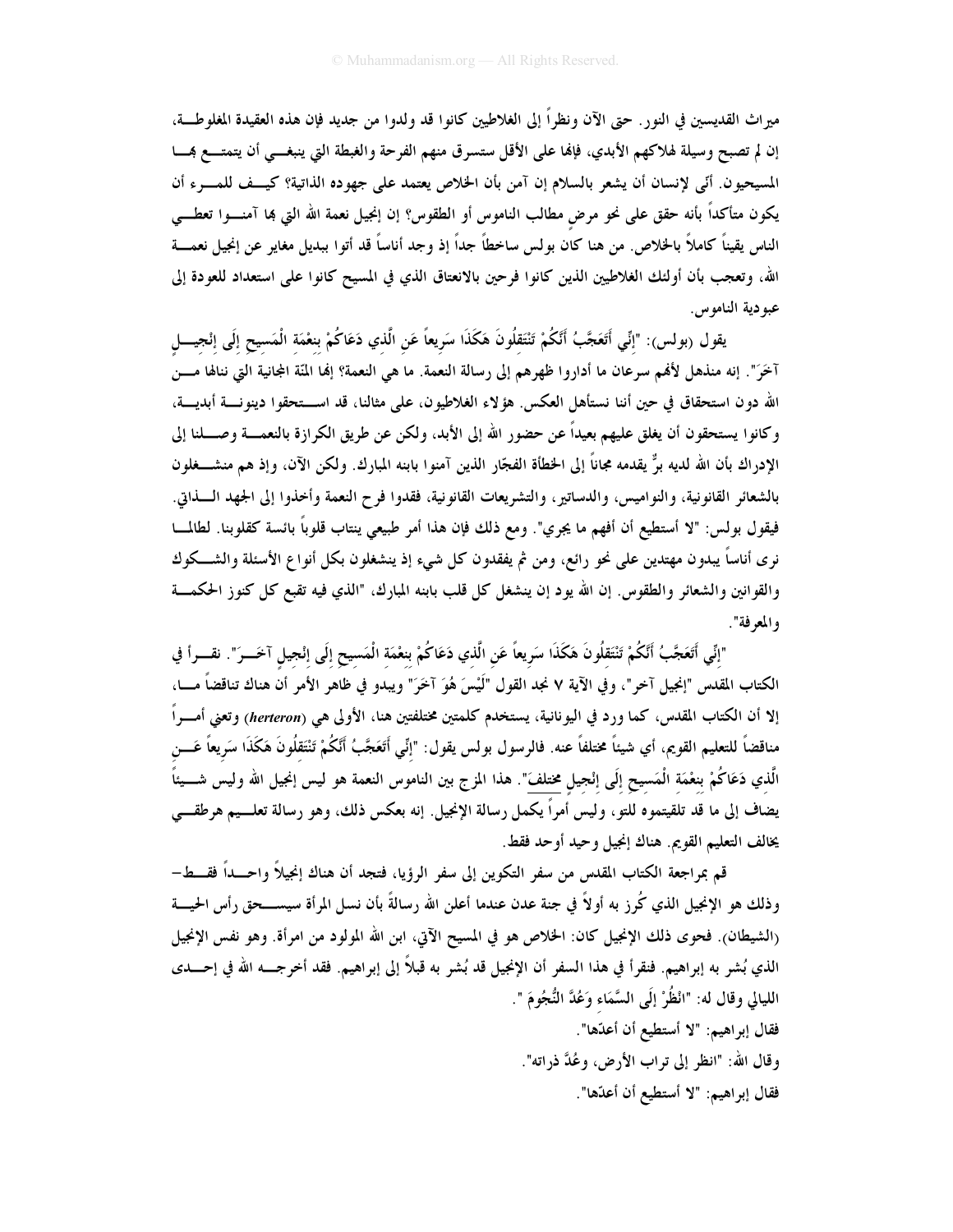وقال الله: "حسناً، فكَّرْ إذاً برمل البحر، وعُدَّ حبات الرمالَ".

فقال إبراهيم: "لا أستطيع أن أعدّها". فأجاب الله: "يَتَبَارَكُ في نَسْلكَ جَميعُ أمَمِ الأرْض" (تك ٢٢: ١٨). "وَأَجْعَلُ نَسْلَكَ كَتُــرَاب الأرْض" (تــك ١٣: ١٦). لعل إبراهيم قال: "من غير الممكن! نسلي! ليس لي أولاد، وأنا رجلٌ طاعنٌ في الســــن، وزوجــــتي امرأة كهلة. هذا محال". إلا أن الله أعطاه وعداً: "يَتَبَارَكُ في نَسْلكَ (أي في المسيح) جَميعُ أمَم الأرْض". تلــك كانت بشارة الإنجيل— أن جميع الأمم ستتبارك بالمسيح، نسل إبراهيم. "«فَآمَنَ إبْرَاهيمُ باللَّه فَحُسبَ لَهُ بــرّأ»" (رومية ٤: ٣). لقد تبرر بالإيمان لأنه آمن بالإنجيل وهو نفس الإنجيل الذي نجده يتكرر في المسزامير . فسداود، الملطخ بالحظيئة— الحظايا المزدوجة المتمثلة بالزنى والقتل— يصرخ إلى الله قائلاً: "لأَنَّـــكَ لاَ تُسَـــرُّ بذَبيحَـــة وَإلاَّ فَكُنْتُ أُقَدِّمُهَا. بمُحْرَقَة لاَ تَرْضَى. ذَبَائحُ الله هيَ رُوحٌ مُنْكَسرَةٌ. الْقَلْبُ الْمُنْكَسرُ وَالْمُنْسَحقُ يَا اللهُ لاَ تَحْتَقــرُهُ" (مز ٥١: ١٦، ١٧). "طَهِّرْني بالزُوِّفَا فَأَطْهُرَ. اغْسلْني فَأَبْيَضَّ أَكْثَرَ منَ الثَّلْج" (مز ٥١: ٧). وهنساك طريقسة واحدة فقط يمكن بما للخاطئ البائس أن يتطهر، ألا وهي بدم الرب يسوع المسيح الــثمين. كــان لــدى داود الرجاء بالإيمان بالمسيح، وكان أمله في هذا الإنجيل الوحيد الأوحد.

إنه الإنجيل الذي أعلنه أشعياء عندما نظر عبر الأجيال وقال: "وَهُوَ مَجْرُوحٌ لأَجْل مَعَاصينَا مَسْــحُوقٌ لأَجْل آثَامنَا. تَأْديبُ سَلاَمنَا عَلَيْه وَبحُبُره شُفينَا" (أشعياء ٥٣: ٥). لقد كان أيضاً ذاك الإنجيل الذي بشر بسه إرميا عندما قال: "وَهَذَا هُوَ اسْمُهُ الَّذي يَدْعُونَهُ به: الرَّبُّ برُّنَا" (إرميا ٢٣: ٦). لقد كان نفسه الإنجيل الــــذي بشّر به زكريا حين قال: "اسْتَيْقظْ يَا سَيْفُ عَلَى رَاعيَّ وَعَلَى رَجُل رفْقَتي يَقُولُ رَبُّ الْجُنُود. اضـْـــرب الرَّاعـــيَ فَتَتَشَتَّتَ الْغَنَمُ" (زكريا ١٣: ٧).

كان هذا نفسه أيضاً الإنجيل الذي كرز به يوحنا المعمدان. فقد جاء منادياً بإنجيل الملكوت، وكما قال حين أشار إلى يسوع: "هُوَذَا حَمَلُ اللَّه الَّذي يَرْفَعُ خَطِّيَّةَ الْعَالَم" (يوحنا ١: ٢٩). وهو ذاتُ الإنجيـــل الــــذي أعلنه يسوع نفسه عندما قال: "لأَنَّهُ هَكَذَا أَحَبَّ اللَّهُ الْعَالَمَ حَتَّى بَذَلَ ابْنَهُ الْوَحيدَ لكَىْ لاَ يَهْلكَ كُلُّ مَنْ يُسؤْمنُ به بَلْ تَكُونُ لَهُ الْحَيَاةُ الأَبَديَّةُ" (يوحنا ٣: ١٦). هذا هو أيضاً الإنجيل الذي بشّر به بطرس عندما قــــال: "لَـــهُ يَشْهَدُ جَميعُ الأَنْبِيَاء أَنَّ كُلَّ مَنْ يُؤْمنُ به يَنَالُ باسْمه غُفْرَانَ الْخَطَايَا" (أعمال ١٠: ٤٣). وهـــذا هـــو إنجيــــل الرسول يوحنا الذي قال: "إنْ سَلَكْنَا في النُّور كَمَا هُوَ في النُّور، فَلَنَا شَركَةٌ بَعْضنَا مَــعَ بَعْــض، وَدَمُ يَسُـــوعَ الْمَسيح ابْنه يُطَهِّرُنَا منْ كُلِّ خَطيَّة" (١ يو ١: ١٧). وكان هذا إنجيل الرسول يعقوب الذي قال: "شَاءَ فَوَلَــــدَنا بكَلمَة الْحَقِّ لكَىْ نَكُونَ بَاكُورَةً منْ خَلاَئقه" (رسالة يعقوب ١: ١٨). وهذا هو الإنجيل الــــذي ســـيحتفى بــــه ملايين المُتدين على مر الأجيال مترنمين بنشيد التسبيح قائلين: "يَسُو عَ الْمَسيح.... الَّذي أَحَبَّنَا، وَقَدْ غَسَّلَنَا منْ خَطَايَانَا بدَمه" (رؤيا ١: ٥). وهذا هو الإنجيل الذي كان بولس يكرز به عندما أعلن قائلاً: "بهَذَا يُنَادَى لَكُسمْ بغُفْرَان الْخَطَايَا. وَبهَذَا يَتَبَرَّزُ كُلَّ مَنْ يُؤْمنُ... " (أعمال ١٣، ٣٨، ٣٩). إذاً هناك إنجيل واحدٌ وحيد. وما من إنجيل آخر.

لطالما شعرت بالأسف عندما سمعت أحداً من إخوتي الذي تعلمت منه أن أحب في الحق والذي كنـــت أشاطره الكثير من الأشياء، يحاول أن يشرح بعض الفوارق الظاهرة خلال عصور الإنجيل ويتحدث وكأن هناك عدداً من الأناجيل المختلفة. إذ يقول البعض أن المسيح عندما كان على الأرض وفي الجـــزء الأول مـــن ســـفر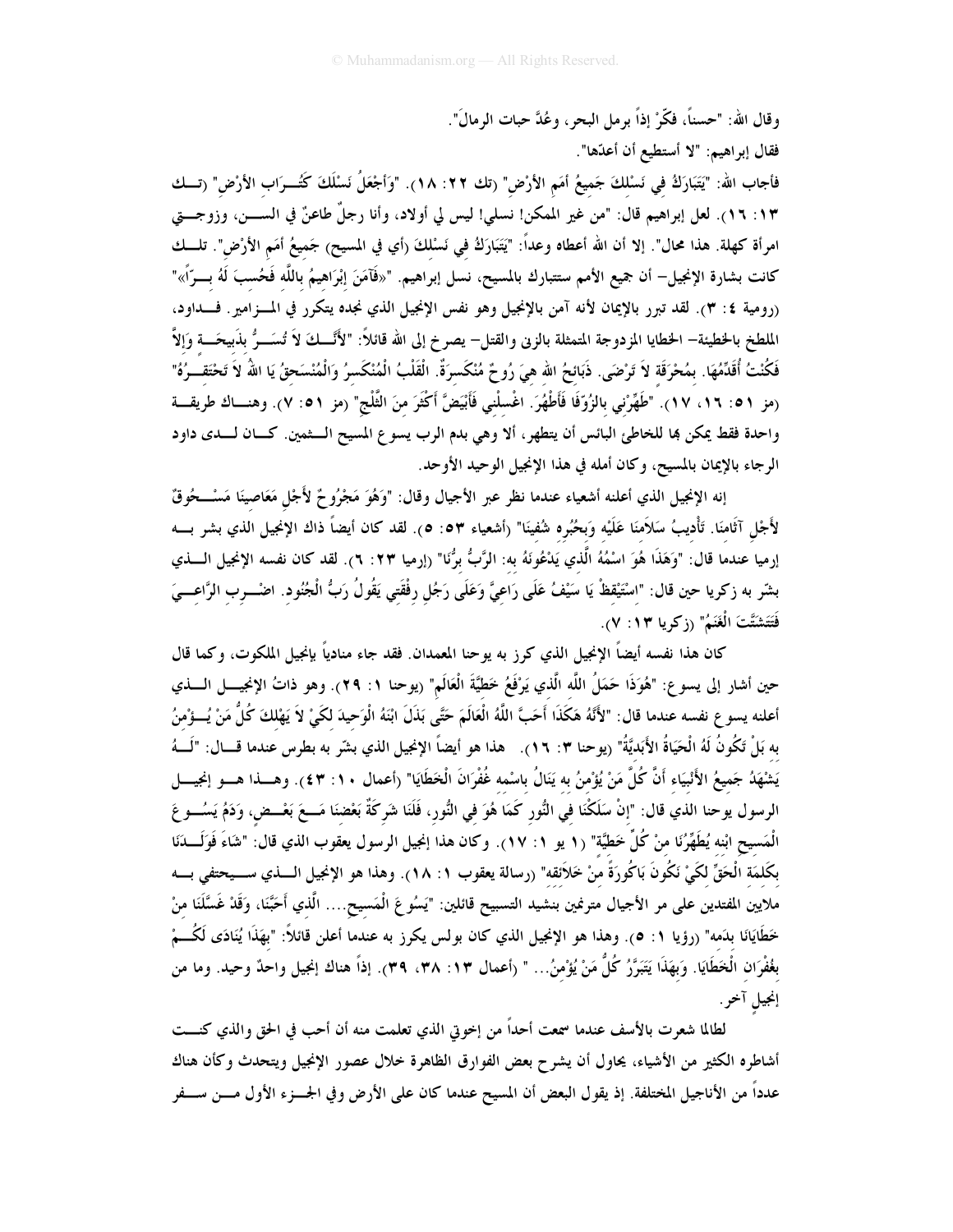أعمال الرسل كانوا يكرزون بإنجيل الملكوت ولكنهم لم يعرفوا نعمة الله. وإين أتساءل إذا ما كـــانوا يتــــذكرون الكلمات في (يوحنا ٣: ١٦) و(يوحنا ١: ٢٩) ، ويتذكرون أن الرب هو الذي قال: "اَلْحَقَّ الْحَقَّ أَقُولُ لَكُمْ: إنَّ مَنْ يَسْمَعُ كلاَمي وَيُؤْمنُ بالَّذي أَرْسَلَني فَلَهُ حَيَاةٌ أَبَديَّةٌ وَلاَ يَأْتي إلَى دَيْنُونَة بَلْ قَد انْتَقَلَ منَ الْمَـــوْت إلَـــى الْحَيَاة" (يو ٢٤ : ٢٤). كم هي ضعيفةٌ ذاكرتنا أحياناً، إذا ما قلنا أن يسوع لم يكرز بالنعمة عندما كـــان علــــى الأرضُ حيث يقول الكتاب المقدس: "إنَّ النَّامُوسَ بمُوسَى أُعْطيَ أمَّا النَّعْمَةُ وَالْحَقُّ فَبيَسُوعَ الْمَسيح صَارَا" (يسو ١: ١٧). أفيمكننا القول أن بطرس ورفاقه الرسل في الجزء الأول من الأعمال ما كانوا يبشرون بإنجيل النعمـــة عندما نرى بطرس يعلن قائلاً: "لَهُ يَشْهَدُ جَميعُ الأَنْبِيَاء أَنَّ كُلَّ مَنْ يُؤْمِنُ به يَنَالُ باسْمه غُفْــرَانَ الْخَطَايَـــا" (أع ١٠: ٤٣). هناك إنجيل أوحدٌ وحسب.

يقولون أن هناك إنجيل الملكوت، وآخر هو إنجيل نعمة الله، ثم لدينا إنجيل المجد، وسيكون هناك إنجيـــــل رابع هو الإنجيل الأبدي. ويعتقدون أن هذه الأناجيل مختلفة عن بعضها. إن كانت هذه الأقوال صحيحة فسإن كلمات بولس التالية ستكون خاطئة ولا معنى لها: "إنْ كَانَ أَحَدٌ يُبَشِّرُكُمْ بغَيْرِ مَا قَبلْتُمْ، فَلْــيَكُنْ «أَناثيمَـــا»". كتبت إحداهن تقول لي ألها كانت تتعجب كيف أن رجلاً كان يجب أن يعرف بشكل أفضل لا يتـــور ع عـــن القول بأن هناك إنجيل واحد فقط. وتساءلت: "لماذا يفكر هكذا؟ فحتى الدكتور سي آي سكوفيلد كان لـــيعلم على نحو أفضل لأنه يظهر أربع أناجيل في كتابه المقدس". أود أن أقرأ لكم ما يقولـــه الــــدكتور ســـكوفيلد في تفسيره لسفر الرؤيا ١٤: ٦ :

"هذه الفكرة الهامة يمكن إيجازها على النحو التالي:

١– كلمة إنجيل بحد ذالها تعني البشرى الحسنة.

٢– هناك أربعة أشكال من الإنجيل يجب التمييز بينها:

أو لاً: هناك إنجيل الملكوت. هذا هو البشرى الحسنة التي أراد الله نشرها علـــى الأرض وفيهـــا تحقيـــق للعهـــد الداودي، بملكوت روحي شامل لشعب إسرائيل يملك فيه ابن الله، الذي هو من نسل داود، لألف سنة في تجــــل لبر الله في قضايا البشو .

هناك ذكر لكرازتين حول هذا الإنجيل، الأولى في الماضي ابتداءً بخدمة يوحنا المعمدان، والــــتي أكملــــها ربنــــا وتلاميذه وصولاً إلى رفض اليهود لهذا الملك. والثانية هي في المستقبل، وستكون خلال الضيقة العظيمة، والــــتي ستسبق مباشرة مجيء هذا الملك في مجده.

ثانياً: إنجيل نعمة الله. هذا هو البشرى الحسنة بأن يسوع المسيح الملك المنبوذ، قد مات على الصليب عن خطايا العالم، وأنه قام من بين الأموات لتبريرنا، وأن به كل من يؤمن يتبرر من كل شيء. هذا الإنجيل موصوف بعـــدة طرق. إنه إنجيل "الله" لأنه ينشأ عن محبته؛ وإنجيل "المسيح" لأنه ينبع من ذبيحة نفسه القربانية، ولأنسه وحسده موضوع وهدف إيمان الإنجيل؛ وإنجيل "نعمة الله" لأنه يخلص أولئك الذين هم تحت لعنة الناموس؛ وإنجيل "المجد" لأنه يهم أولئك الذين هم في المجد، والذين يأتون بأبناء كثيرين إلى المجد؛ وإنجيــــل "خلاصــــنا" لأنــــه "قــــوة الله للخلاص لكل من يؤمن"؛ وإنجيل "الغُرلة" لأنه يخلص كلياً بمعزل عن الشكليات والشعائر والطقوس؛ وإنجيـــل "السلام" إذ بالمسيح يصنع السلام بين الخاطئ والله، كما ويمنحنا السلام الداخلي.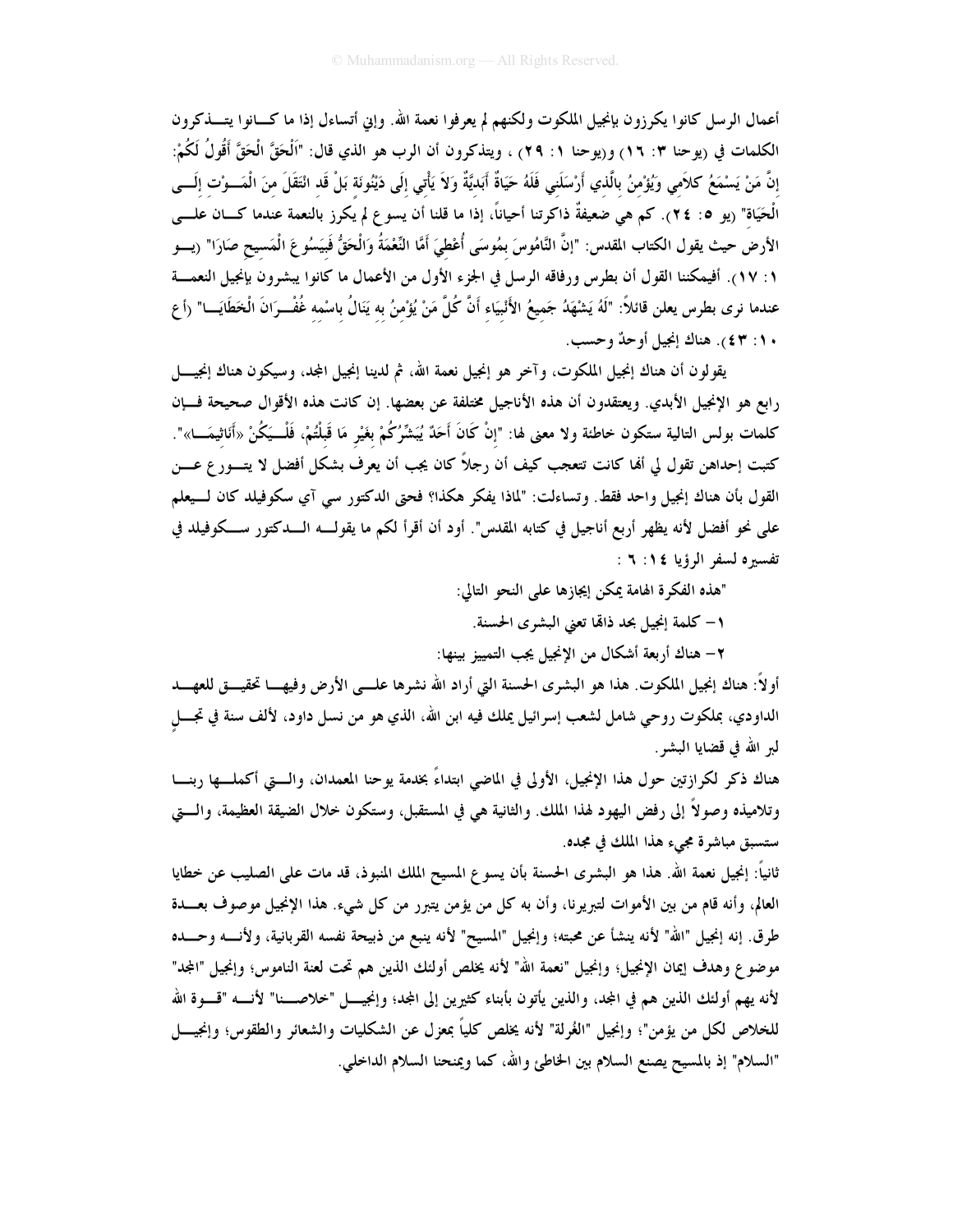ثالثاً: الإنجيل الأبدي. هذا يجب أن يكرز به إلى كل سكان الأرض في فماية الضيقة العظيمة تماماً ويسبق مباشــــرة دينونة الأمم. وهذا ليس بإنجيل الملكوت ولا بإنجيل النعمة. ورغم أنه يركز على الدينونة، وليس الخـــلاص، إلا أنه البشرى الحسنة لبني إسرائيل وأولئك الذين يخلصون خلال فترة الضيقة.

رابعاً: الإنجيل الذي يدعوه بولس "إنجيلي". وهذا هو إنجيل نعمة الله بملئه إلا أنه يشتمل على كشــف لنتيجـــة ذلك الإنجيل في افتقاد الكنيسة، وعلاقاقا ومكانتها وامتيازاقما ومسؤوليتها. إنه الحقيقة الواضحة الـــتى تتبـــدّي بشكل مميز في رسالة أفسس وكولوسي، ولكن تتخلل كل كتابات بولس.

هذه الكلمات واضحةٌ جداً. هناك إنجيلٌ واحدٌ وحسب، ألا وهو بشرى الله الحسنة التي تتعلق بابنــــه؛ إلا ألها تأخذ مفاهيمَ مختلفةً في أوقات مختلفة بحسب الظروف والشروط التي يتواجدُ فيها الناس. في عصر العهــــــد القديم كانت تدل على مجيء المخلص، إلا أنَّها كانت تُعلنُ الخلاصَ بموته التعويضي الكفاري. في أيسام يوحنـــا المعمدان كان التركيز ملقيٍّ على الملكوت الآتي، وعلى الملك الذي سيبذل حياته. وفي أيام خدمة الــــرب علــــي الأرض قدم نفسه كملك، إلا أنّه رُفض، ومضى إلى الصليب لأنّه كان هو نفسه قد أعلن أنّه "لَمْ يَأْت لَيُخْـــدَمَ بَلْ لَيَخْدمَ وَلَيَبْذلَ نَفْسَهُ فِدْيَةً عَنْ كَثِيرِينَ" (متى ٢٠: ٢٨). خلال الإصحاحات الأولى من سفر أعمال الرســــل نجد هذا الإنجيل يُعلَن لليهود والأمميين على حد سواء، مقدماً الخلاص المجاني لكل الذين يعودون إلى الله بتوبسة، ولكن عندما أفمض الله الرسول بولس وهداه، أعطاه رؤية أوضح للإنجيل أكثر من أي شخص آخر. لقد أظهـــر له أن البشر، ليس فقط تُغفر خطاياهم بالإيمان بربنا يسوع المسيح، بل إلهم أيضاً يتبررون من كـــل الأشــــياء، ويقفون بالمسيح أمام الله لكوفمم جزءٌ من خليقة جديدة. هذا كشف كامل للأنباء السارة، إلا أنه نفس الإنجيل.

في المستقبل وخلال أيام الضيقة العظيمة، سيُعلن الإنجيل الأبدي فيعرف الناس الذي كان قـــــد رُفـــض سيأتي ثانية ليؤسس ملكوته المجيد، ولكن، حتى في ذلك اليوم سيعلم الناس أن الخلاص هــــو بدمــــه الــــثمين، إذ بنتيجة الكرازة تلك عدد هائلٌ سيأتي من كل الشعوب واللغات الذين يكونون "قَدْ غَسَّلُوا ثيَابَهُمْ وَبَيَّضُوهَا فسي دَم الْحَمَلِ" (رؤيا ٧: ١٤).

نعم. هناك إنجيل واحد وحسب وإن أتبي أي شخص ليكرز بأي إنجيل آخر فيقول لكم أن هناك طريقة آخرى للخلاص عدا عمل الرب يسوع التعويضي الكفاري فإن هذا الإنجيل سيكون مزيفاً هرطقيـــاً. إذاً فقــــد جاء البعض على هذا النحو إلى غلاطية وحرّفوا إنجيل المسيح وهذا ما جعل بولس يقول في غمرة حماسته وغيرته على الإنجيل، مقوداً بالروح القدس الذي كان يوحي له:"إنْ بَشَّرْنَاكُمْ نَحْنُ أَوْ مَلاَكٌ مــــنَ السَّـــمَاء بغَيْـــر مَـــا بَشَّرْنَاكُمْ، فَلْيَكُنْ «أَنَاثيمَا»" (أي فليقع تحت الدينونة)، إن كان يستبدل إنجيل نعمــــة الله بـــأي شـــىء آخــــر. لاحظوا، إن كان ملاك يعلن الإنجيل الأبدي في أيام الضيقة العظيمة كارزاً بأي إنجيل ســـوى إنجيــــل الخـــــلاص بالإيمان بالمسيح وحده، فإن ذلك الملاك نفسه تقع عليه اللعنة، إذ يقول بولس: "إنْ بَشَّرِكُمْ مَلاَكٌ منَ السَّــمَاء بِغَيْرِ مَا بَشَّرْنَاكُمْ، فَلْيَكُنْ «أَنَاثِيمَا»".

لقد التقيت في الغرب كثيراً بتلاميذ لجوزيف سميث، وعندما كنت أحشرهم في الجـــــدال بكلمــــة الله ويعجزون عن التهرب، كانوا يلجأون إلى القول: "حسناً. إن لدينا ما ليس لديك. فقد جاء ملاك إلى جوزيــف سميث وأعطاه كتاب المورمون". إذاً هكذا كانوا يرون أن الكتاب المقدس لم يكن كافياً لأن ملاكاً كان قد أعلن شيئاً آخر مختلفاً. انا لا أؤمن بنبوة جوزيف سميث، ولا أعتقد أبداً أن ملاكاً قد ظهر له، ما لم يكـــن ذلـــك فى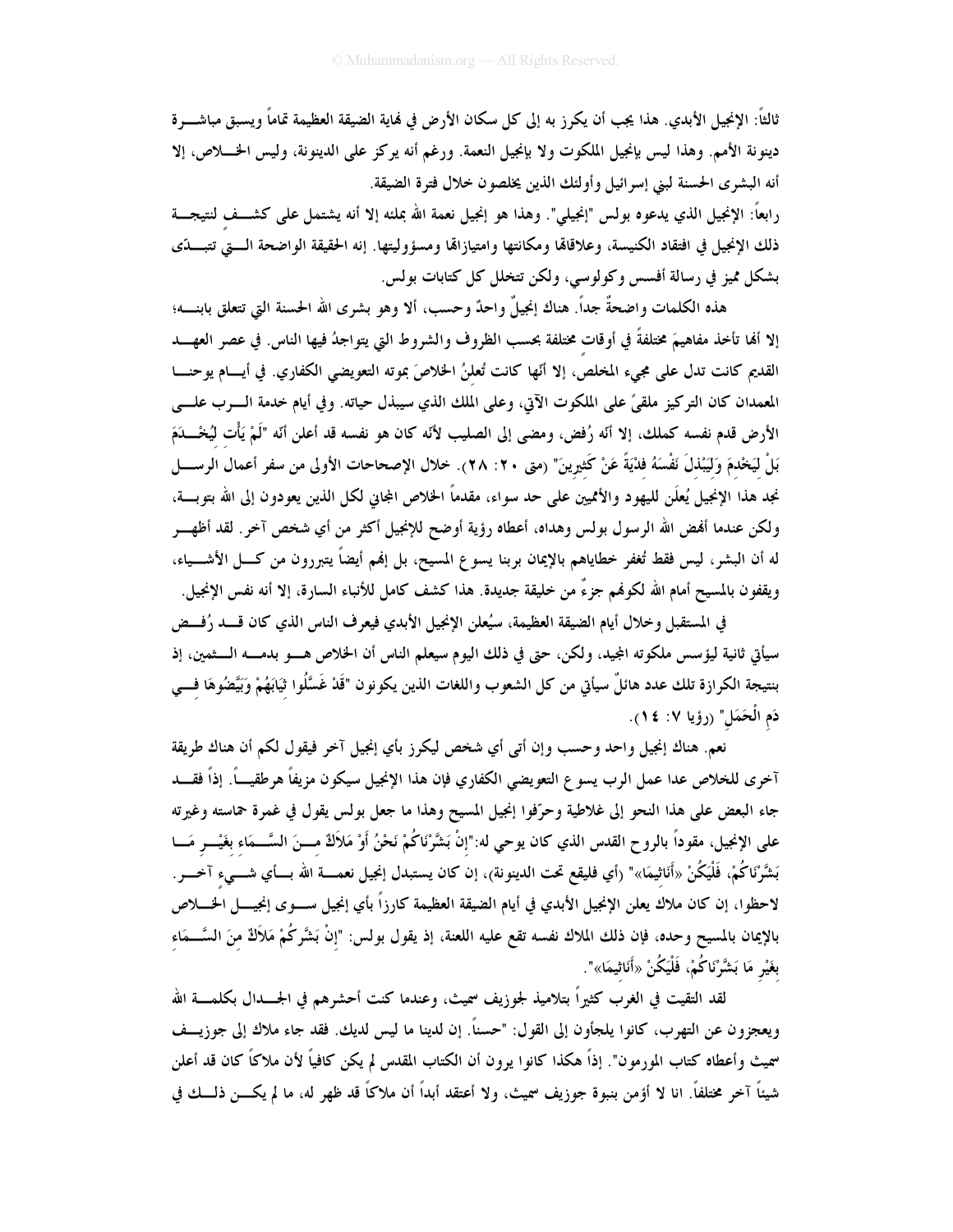كابوس. وحتى إن فعل فعندئذ يكون ذلك الملاك من جهنم وهو تحت اللعنة، لأنه "إنْ بَشَّركُمْ مَلاَكٌ منَ السَّمَاء بغَيْرِ مَا بَشَّرْنَاكُمْ، فَلْيَكُنْ «أَنَاثيمَا»". قد يقول الناس: "ولكن يا بولس، إنك مُغال في مشاعرك، وإنـــك تفقــــد رباطة جأشك". كما تعلمون، إن أصبحتم متحمسين جداً للحقيقة سيقول الناس أنكم تفقدون رباطة جأشـــكم. إن دافعتم بقوة عن الحقيقة فسيقولون أنكم لستم بلطفاء. أما الناس فيستخدمون لغة متقدة جداً في حديثهم عن السياسة والأشياء الأخرى، ومع ذلك فلا أحد يعترض على فقدالهم لرباطة جأشهم، بل يعتقدون أنسه ينبغـــي علينا أن نكون هادئين جداً عندما يمزق الناس الكتاب المقدس إلى أشلاء. إذا اقتضى الأمر مشـــاعر متقــــدة أو قوية فإن ذلك يكون دفاعاً عن الإنجيل ضد التعاليم المزيفة.

لئلا يقول أحدٌ: "يا بولس، ما كنت لتكتب هكذا لو أنك كنت أكثر هدوءً وما كنت لتستخدم هكذا لغة قوية"، نجد بولس يكرر ما سبق فقاله، في الآية ٩، فيؤكد أن: "كَمَا سَبَقْنَا فَقُلْنَا أَقُولُ الآنَ أَيْضاً: إنْ كَـــانَ أَحَدٌ يُبَشِّرُكُمْ بغَيْرٍ مَا قَبلْتُمْ، فَلْيَكُنْ «أَنَاثيمَا»". هذا الكلام فيه هدوءٌ ورباطة جأش بما فيــــه الكفايــــة. فهــــو لا يتحدث إذاً كشخص ساخط. فلقد فكر ملياً ولوقت كاف بالأمر، وزان كلماته بعناية. نعم، لقد فكـــر مليــــاً وبمدوء ورزانة بالأمر وقال مؤكداً من جديد مصراً على ما كان قد أعلنه من قبل بأن الدينونة الإلهية تقع علـــي كل من يسعى لتضليل البشرية بإخبارهم عن أي طريق أخرى للخلاص سوى بــــدم الــــرب يســــو ع المســــيح الكفار ي الثمين.

في الختام أترك لكم هذا السؤال: علامَ تضعون رجاءكم بالحياة الأبدية؟ أتضعونه على الرب يســـو ع المسيح؟ هل تؤمنون بإنجيل نعمة الله؟ " لأَنَّكُمْ بالنَّعْمَة مُخَلَّصُونَ، بالإيمَان، وَذَلكَ لَيْسَ منْكُمْ. هُـــوَ عَطيَّـــةُ الله" (أفسس ٢: ٨).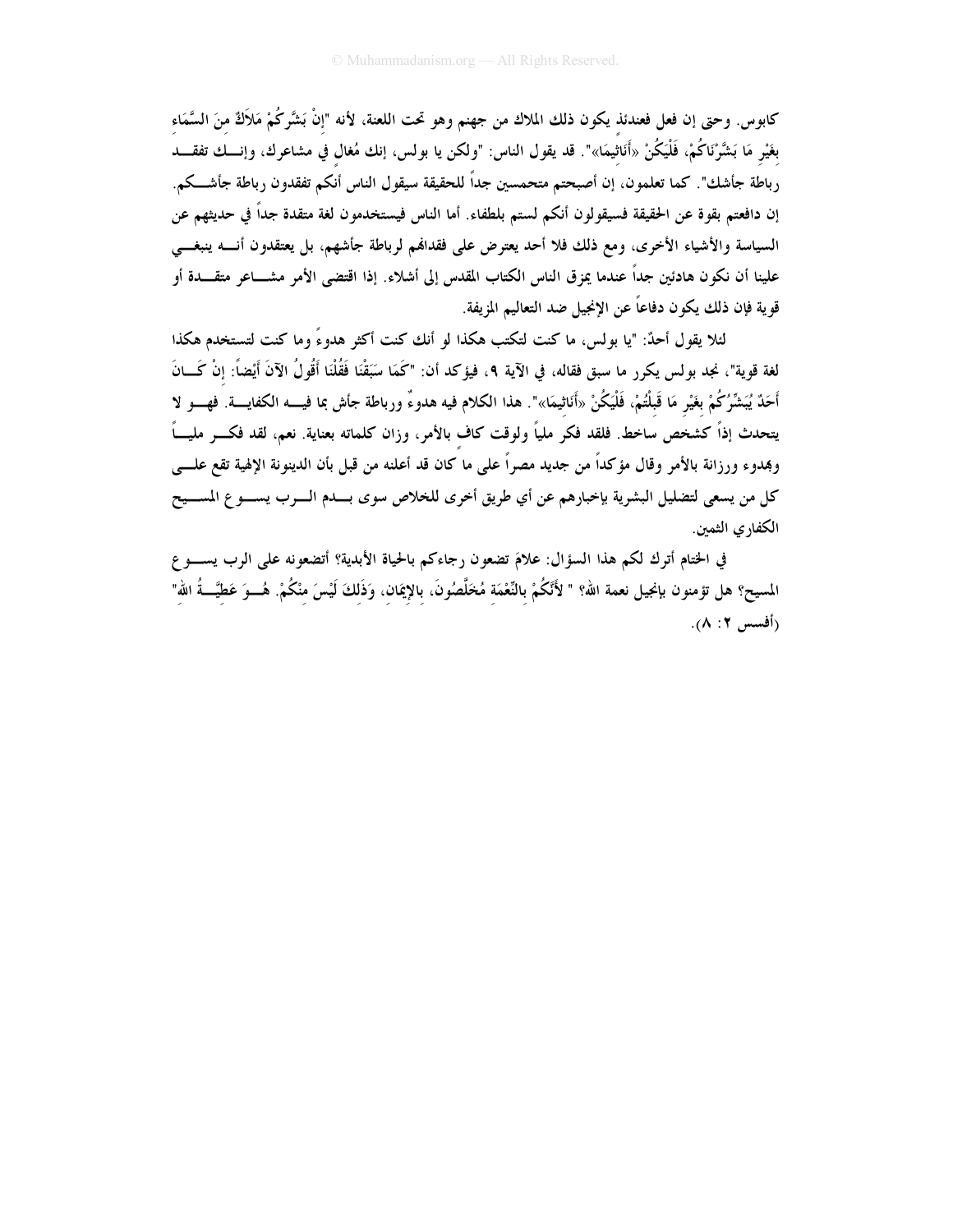#### الفصل الثالث اهتداء بولس ورسوليته (غل ۱۰ : ۲۰ ؛ ۲)

"أَفَأَسْتَعْطفُ الآنَ النَّاسَ أَم اللَّهُ؟ أَمْ أَطْلُبُ أَنْ أُرْضِيَ النَّاسَ؟ فَلَوْ كُنْتُ بَعْدُ أُرْضي النَّاسَ لَمْ أَكُنْ عَبْداً للْمَسيح. وَأُعَرِّفُكُمْ أَيُّهَا الإخْوَةُ الإنْجيلَ الَّذي بَشَّرْتُ به، أَنَّهُ لَيْسَ بحَسَب إنْسَان. ۚ أَنِّي لَمْ أَقْبَلْهُ منْ عنْد إنْسَان وَلاَ عُلِّمْتُهُ. بَلْ بإعْلاَن يَسُوعَ الْمَسيح. فَإِنَّكُمْ سَمعْتُمْ بسيرَتي قَبْلاً في الدَّيَانَة الْيَهُوديَّة، أَنِّي كُنْتُ أَضْطَهِدُ كَنيسَةَ الله بإفْرَاط وَأُتْلفُهَا. وَكُنْتُ أَتَقَدَّمُ في الدِّيَانَة الْيَهُوديَّة عَلَى كَثيرينَ منْ أَتْرَابي في جنْسي، إذْ كُنْتُ أَوْفَرَ غَيْرَةً في تَقْليدَات آبَائي. وَلَكنْ لَمَّا سَرَّ اللهَ الَّذي أَفْرَزَني منْ بَطْنِ أُمِّي، وَدَعَاني بنعْمَته أَنْ يُعْلنَ ابْنَهُ فيَّ لأُبَشِّرَ به بَيْنَ الأُمَمِ، للْوَقْت لَمْ أَسْتَشرْ لَحْماً وَدَماً وَلاَ صَعدْتُ إلَى أُورُشَليمَ إلَى الرُّسُل الَّذينَ قَبْلي، بَل انْطَلَقْتُ إلَى الْعَرَبيَّة، ثُمَّ رَجَعْتُ أَيْضاً إلَى دمَشْقَ. ثُمَّ بَعْدَ ثَلاَث سنينَ صَعدْتُ إلَى أُورُشَليمَ لأَتَعَرَّفَ ببُطْرُسَ، فَمَكَشْتُ عنْدَهُ خَمْسَةَ عَشَرَ يَوْماً. وَلَكِنَّنِي لَمْ أَرَ غَيْرَهُ مِنَ الرُّسُلِ إلاَّ يَعْقُوبَ أَخَا الرَّبِّ. وَالَّذي أكْتُبُ به إلَيْكُمْ هُوَذَا قُدَّامَ الله أَنِّي لَسْتُ أَكْذبُ فيه. وَبَعْدَ ذَلكَ جنْتُ إلَى أَقَالِيم سُوريَّةَ وَكيليكيَّةَ. وَلَكْنَني كُنْتُ غَيْرَ مَعْرُوف بالْوَجْه عنْدَ كَنَائس الْيَهُوديَّة الَّتى في الْمَسيح. غَيْرَ أَنَّهُمْ كَانُوا يَسْمَعُونَ أَنَّ الَّذي كَانَ يَضْطَهِدُنَا قَبْلاً، يُبَشِّرُ الآنَ بالإِيمَان الَّذي كَانَ قَبْلاً يُتْلفُهُ. فَكَانُوا يُمَجِّدُونَ اللَّهَ فيَّ".

نجد بولس الرسول في هذا القسم مضطراً للدفاع عن رسوليته. هناك أمر يرثى له في هذا الخصوص. لقد كان قد جاء إلى هؤلاء الغلاطيين عندما كانوا وثنيين وعبدة أصنام فكان رسول الله لهم. وبه أتوا إلى الإيمان بالرب يسوع المسيح. إلاَّ أفمم وقعوا في ضلال معلمين كذبة، وهاهم الآن يقلَّلون من شأن ذلك الرجل الذي قادهم إلى المسيح، فاذدروا بخدمته وشعروا أُمِّم يعرفون أكثر منه وهذه لم تكن المرة الوحيدة في تاريخ الكنيسة التي تحدث فيها هكذا أشياء. فغالبا مانري مهتدين جدد سعداء ومتوقدين لمعرفتهم بأن خطاياهم قد غفرت إلى أن يقعوا تحت تأثير معلمين كذبة فينظرون بازدراء إلى أولئك الذين قدّموا الإنجيل لهم.

بالدرجة الأولى، يشرع بولس بإظهار كيف صار رسولاً للأمميين. في الآية ١٠ يقول (بولس): "أَفَأَسْتَعْطفُ الآنَ النَّاسَ أم اللهُ؟" ما الذي يقصده بذلك؟ هل أسعى للحصول على تأييد وموافقة البشر أم الله؟ من الواضح أنه من الله. لم يكن بولس الرسول انتهازياً مسايراً ولم يكن يسعى ببساطة لإرضاء الناس الذين سيقفون أمام الله في لحظة أو أخرى في دينونة، إذا ما ماتوا في خطاياهم. إن هدفه الواضح هو أن يعمل إرادة ذاك الذي خلصَّه وأرسله ليكرز بإنجيل نعمته. لذلك فإنه يقول: "إني لا أحاول السعي لإرضاء الناس، بل الله. ولا أسعى لإرضاء الناس". بمعنى آخر: أنا لا أحاول أن أحصل على الاستحسان والتصديق من الناس على رسالتي. صحيحٌ أنه يقول في مكان آخر في الكتاب المقدس: "فَلْيُرْض كُلَّ وَاحد منَّا قَرِيبَهُ للْخَيْر لأَجْل الْبُنْيَان. (رومية ١٥: ٢)، ولكن ليس هناك تناقض بين تينك العبارتين اللتين ينطق بمما هنا وهناك. إنّه أمر صحيح وسليم أن أسعى بكل طريقة ممكنة لأرضى وأساعد صديقى وقريبي وأخي، ولكن من جهة أخرى، عندما أحاول أن أكرز بكلمة الله، عليَّ أن أفعل ذلك. "لاَ كَأَنَّنَا نُرْضي النَّاسَ بَل اللهَ الَّذي يَخْتَبِرُ قُلُوبَنَا" (١ تسالونيكي ٢: ٤). إن الكارز أو المبشر الذي يتحدث وهدفه إرضاء الناس لا يكون صادقاً ومخلصاً للتفويض المعطى له. "فَلَوْ كُنْتُ بَعْدُ أُرْضي النَّاسَ لَمْ أَكُنْ عَبْداً للْمَسيح". إنّه يجعل من نفسه هكذا خادماً للناس وحسب. "وَأُعَرِّفُكُمْ أَيُّهَا الإِخْوَةُ الإِنْجِيلَ الَّذِي بَشَّرْتُ بِهِ، أَنَّهُ لَيْسَ بِحَسَبٍ إِنْسَانٍ. ۖ لأَنِّي لَمْ أَقْبَلْهُ مِنْ عِنْدِ إِنْسَانٍ وَلاَ عُلَّمْتُهُ. بَلْ بِإعْلاَنِ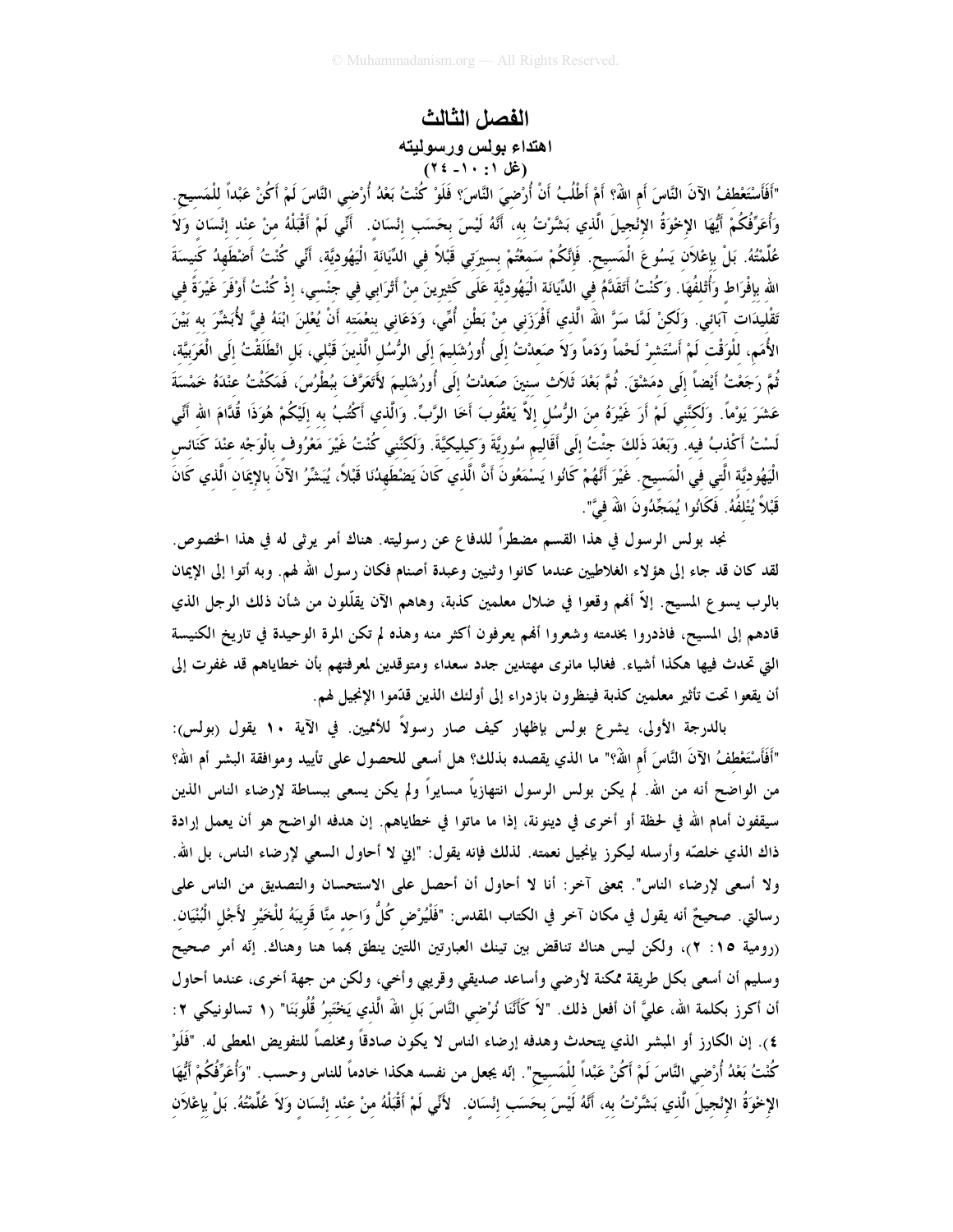يَسُوعَ الْمَسيح". إن الإنجيل يختلف عن أي نظام ديني بشري. في بعض جامعاتنا، يدرسون ما يسمّى "علم مقارنة الأديان". ودراسة الأديان المقارنة ممتعة ومفيدة على حد سواء، إن كنت تدرس مثلاً، الأديان الكبرى التي في العالم الحالي كالبوذيّة والبرهمانية، والإسلام. هناك أشياء كثيرة مشتركة بينها وأشياء أخرى تتعارض فيها عن بعضها. ولكن عندما تأخذ المسيحية وتضعها على قدم المساواة مع الأديان الأخرى فإنك ترتكب خطأً: فالمسيحية ليست ديانة وحسب، بل إنها إعلان إلهي. يقول بولس: "أنا لَمْ أَقْبَلْ إنجيلي مِنْ الناس، وما من إنْسَان نقلَهُ إلىَّ. فلقد تلقَّيتُه مباشرةً من السماء". بالطبع لسنا كلنا نتلقى المسيحية على هذا الشكل، كإعلان مباشر، كما حدث مع بولس،ومع ذلك وفي كل لحظة، إذا ماوصل الإنسان إلى فهم حقيقة الإنجيل، فذلك لأنَّ الروح القدس، الذي هو روح الحكمة والوصي في معرفة المسيح، هو الذي يفتح قلب وذهن ذلك الإنسان ويجعلهُ يفهم الحقيقة. وإلاّ فإنّه لن يقتبلها. "وَلَكِنَّ الإِنْسَانَ الطَّبيعيَّ لاَ يَقْبَلُ مَا لرُوح الله لأَنّهُ عنْدَهُ جَهَالَةٌ وَلاَ يَقْدرُ أَنْ يَعْرِفَهُ لأَنَّهُ إِنَّمَا يُحْكَمُ فيه رُوحيّاً" (١ كو ٢: ٢). وبالطبع فإنَّ الإنسان الطبيعي لا يُسّر هذا الإعلان الإلهي. إنَّ الناس يُسِّرون عندما يموِّه الكارز خطاياهم، وعندما يضع تبريرات لأفعالهم الخاطئة، وعندما يعذر ضعفهم أو يطري عليهم إذ يحاولون أن يصنعوا برّهم بذاهم. ولكن عندما يكرز إنسان بإنجيل نعمة الله ويصّرُ على حقيقة ضلال الإنسان الكامل وحالته الساقطة، ويعلن أنَّه غير قادر أن يصنع أي شيء ينقذ به نفسه، بل إنَّه لابدَّ أن يخلص بموت الرب يسو ع المسيح الكفاري، فليس في هذا مايُسّر الإنسان الطبيعي. إنّ النعمة الإلهية هي التي تفتح القلب وتتلقى ذلك الإعلان. وذلك هو الإعلان الذي كان قد جاء إلى بولس. كان هناك وقتٌ أبغض فيه الرسول بولس المسيحية وذلك عندما عمل كل مافي وسعه ليُهلك الكنيسة الفتيّة الناشئة، وهاهو الآن يقول هْوْلاء الغلاطيين: "فَإِنَّكُمْ سَمعْتُمْ بسيرَتي قَبْلاً في الدِّيَانَة الْيَهُوديَّة، أَنِّي كُنْتُ أَضْطَهدُ كَنيسَةَ الله بإفْرَاط وَأُتْلفُهَا". يستخدم بولس مرتين هذا التعبير، "الدِّيَانَة الْيَهُوديَّة"، (في الآية ١٣ و ٢٤). إنَّ الكلمة الأصلية تعني "اليهودية" بكل بساطة، وليس هناك مجال للخلط بينها وبين قول يعقوب الرسول: "الدِّيَانَةُ الطَّاهرَةُ النَّقيَّةُ عنْدَ اللَّه الآب هيَ هَذه: افْتقَادُ الْيَتَامَى وَالأَرَامل في ضيقَتهمْ، وَحفْظُ الإِنْسَان نَفْسَهُ بلاَ دَنَس منَ الْعَالَم" (يعقوب ١: ٢٧). ففي قول يعقوب تُستخدم كلمة "دين" بالمعنى الصحيح، ونحن الذين خلصنا يجب أن تنطبق علينا هذه الصفات. ولكن الرسول بولس يستخدم هذه الكلمة هنا بمعنى مختلف. لقد تعمّد بولس استخدام هذه الكلمة هذا المعنى نقلاً عن اللغة اليونانية. وكان يهدف من وراء ذلك إلى أن يخلص نفسه وينال حظوةً عند الله، إلى أن يكشف الله له الأمور بشكل آخر من خلال الوحي الإلهي. فعندما كان يؤمن باليهودية كان "يضْطَهِدُ كَنيسَةَ الله بإفْرَاط ويُتْلفُهَا". ومما يُرثى له أنه منذ ذلك الحين انبرى أعضاء من الكنيسة المعترفة لاضطهاد اليهودية. وهذا يتناقض مع قول يسوع أن "أَحبُّوا أَعْدَاءَكُمْ. بَاركُوا لاَعنيكُمْ. أَحْسنُوا إلَى مُبْغضيكُمْ وَصَلُّوا لأَجْلِ الَّذينَ يُسيئُونَ إلَيْكُمْ وَيَطْرُدُونَكُمْ" (متى ٥: ٤٤).

لقد كان بولس يكره المسيحية. واضطهد المسيحيين وحاول أن يقتلع المسيحية من الجذور، ويقول: "كُنْتُ أَتَقَدَّمُ في الدِّيَانَة الْيَهُوديَّة عَلَى كَثيرينَ منْ أَتْرَابي في جنْسي، إذْ كُنْتُ أَوْفَرَ غَيْرَةً في تَقْليدَات آبَائي". لقد أمكن له أن بقول: "عالمينَ بي منَ الأَوَّل... أَنِّي حَسَبَ مَذْهَب عَبَادَتنَا الأَضْيَق عشْتُ فَرِّيسيّاً" (أعمال ٢٦: ٥). لقد كانت اليهودية أعزُّ عليه من الحياة نفسها. لقد كان يعتقد أن تلك هي الحقيقة الوحيدة، وذلك أنَّ كلَّ الناس، وإن عرفوا الله، يجب أن يجدوه من خلال اليهودية. لقد كان في حماسة وغيرة زائدة على تقاليد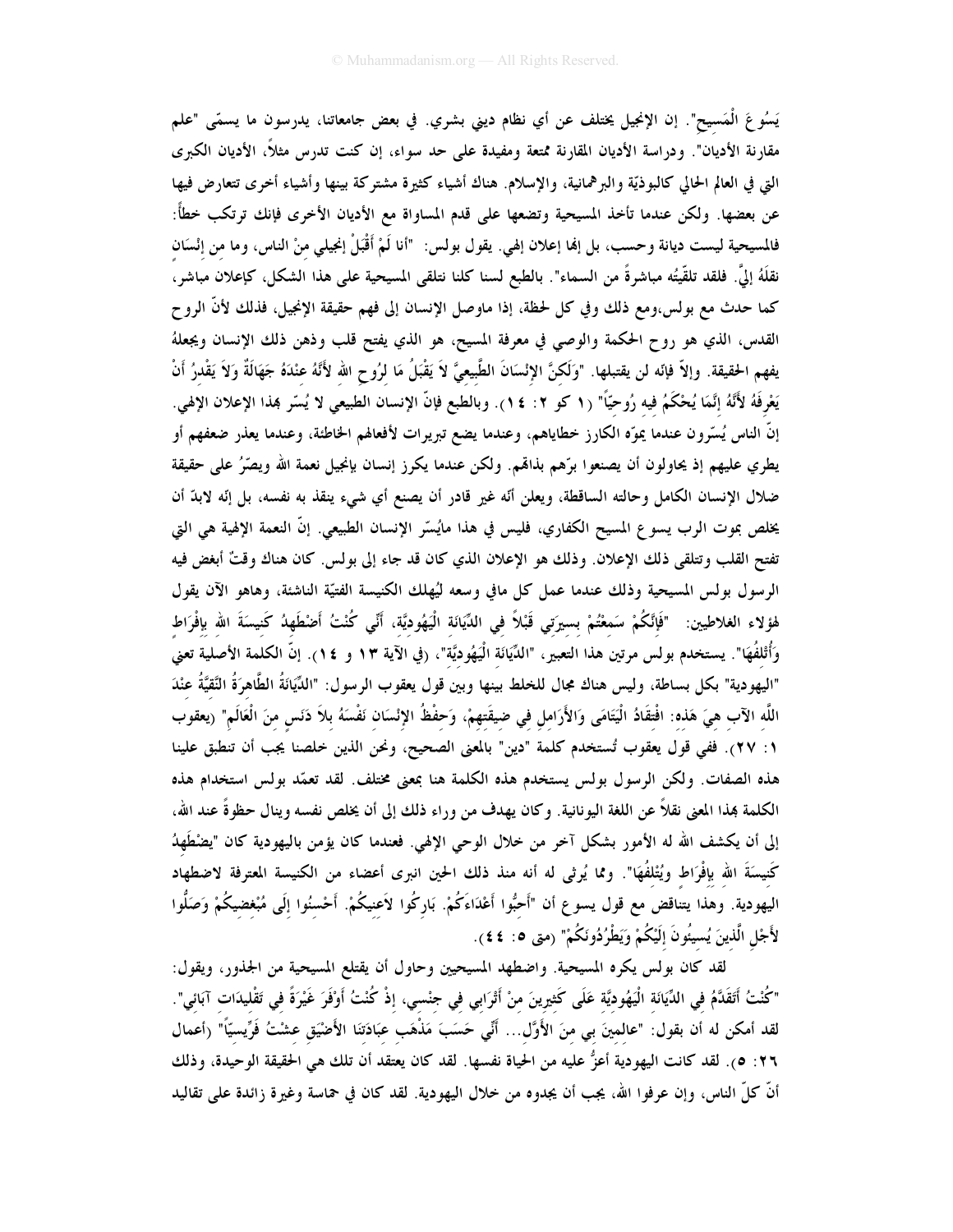الآباء، ليس فقط فيما كُتب في الكتاب المقدّس، وفي ناموس موسى وما كان الأنبياء قد أعلنوه، بل أضاف إلى ذلك كمية كبيرة من التقاليد التي وصلت إلى اليهود في يومنا الحاضر في التلمود. لقد كان على استعداد أن يعيش ويموت كمناصر لليهودية لولا أعجوبة النعمة. كيف حدث أنَّ هذا اليهودي الذي لم يكن يرى شيئاً صالحاً في المسيحية قد اهتدى وصار أحد أعظم مناصريها؟ ليس من سبيل لتفسير ذلك إلاّ من خلال نعمة الله المطلقة التي لا نظير لها. لقد حدث شيءٌ في قلب وحياة ذلك الرجل، فتبدَّلت وجهة نظره كليةً، وهذا ما جعلهُ نصيراً للمسيحية كرّس أكثر من ثلاثين عاماً من حياته لإعلان المسيح لليهود والأمميين. يخبرنا عم أحدث التغيير: "وَلَكنْ لَمَّا سَرَّ اللهَ الَّذي أَفْرَزَني منْ بَطْن أُمِّي، وَدَعَاني بنعْمَته أَنْ يُعْلنَ ابْنَهُ فيَّ لأُبَشِّرَ به بَيْنَ الأُمَم، للْوَقْت لَمْ أَسْتَشرْ لَحْماً وَدَماً" (الآيتان ١٥، ١٦). عندما جاء الوقت المحدد، عندما قال الله بنعمته الجليلة أن: "اقبضوا على هذا الرجل"، فأوقفه على طريق دمشق، وعندما ظهر له المسيح في المجد، جاء شاول الطرسوسي إلى معرفة أنه كان يحارب مسيًّا الموعود لشعب اسرائيل وابن الله المبارك. وعندها لم يكتف المسيح بأن يعلن نفسه له، بل أن المسيح أُعلن فيه.

لدينا كلا الجانبين الموضوعي والذاتي للحقيقة. عندما رأيت أنا الخاطئ المسكين المسيح يسوع يتألم ويترف ويموت من أجلي، وعندما رأيتُ أنه كان "مَجْرُوحاً لأَجْل مَعَاصيَّ مَسْحُوقاً لأَجْل آثَامي"، وعندما أدركت أنه كان قد "أُسْلمَ منْ أَجْل خَطَايايَ وَأُقيمَ لأَجْل تَبْريري"، وعندما ۖ وضعت اِيماني القلبيّ فيه، وعندما بتلك الحقيقة الموضوعية، حدث شيء ما داخل ذاتي. لقد جاء المسيح ليسكن في قلبي ذاته. "المسيح فيك"، يقول الرسول، "رجاء المجد". لقد سُرَّ الله أن يعلن ابنه، ليس لي وحسب بل فيَّا ايضاً. وأتيت إلى معرفته بطريقة أكمل وأكثر غنيٍّ مما كان ليمكنني أن أعرف أعز صديق أرضي. لم تعد المسألة بالنسبة لبولس مجرد دين مقابل دين. لقد صار لديه الآن تفويض إلهي بأن يمضي وأن يعلن للآخرين أن المسيح صار حقيقة واقعية جداً في حياته. ولذلك فعندما جرى هذا الحادث المجيد، عندما أتى إلى معرفة الرب يسوع المسيح بنعمة الله الجليلة المطلقة، نجده يقول: "أدركت أن ذلك الفهم المجيد لم يكن لي فحسب بل أن على أن أجعله معروفاً لدى الآخرين. لقد سُرَّ الله أن "يكشف ابنه فيًّا، لكي أكرز به بين الوثنيين والأمم". عندما خلص الرب بولس أخبره أن ذاك كان في ذهنه.

في أعمال الرسل (الإصحاح ٩) نجد قصة اهتداء الرسول بولس. ونقرأ أن الله قد تحدث إلى حنانيا وأرسله لرؤية بولس في الزُّقَاق الَّذي يُقَالُ لَهُ الْمُسْتَقيمُ في دمشق. ولكنه لم يشأ الذهاب في بادئ الأمر، فقد كان يخشى أن يتسبب بولس في قتله، إلا أن الرب الإله قال له: "«اذْهَبْ لأَنَّ هَذَا ل<sub>ى</sub> إنَاءٌ مُخْتَارٌ ليَحْملَ اسْمى أَمَامَ أُمَم وَمُلُوك وَبَني إسْرَائيلَ، لأَنِّي سَأُريه كَمْ يَنْبَغي أَنْ يَتَأَلَّمَ مِنْ أَجْلِ اسْمِي" (أع ٩: ١٥، ١٦). ولذلك ذهب حنانيا مطيعاً الله لرؤية بولس ونقل له فكر الله. فقد كان الله قد قال: "ظَهَرْتُ لَكَ لأَنْتَخبَكَ خَادماً وَشَاهداً بمَا رَأَيْتَ وَبِمَا سَأَظْهَرُ لَكَ به، مُنْقَذاً إيَّاكَ منَ الشَّعْبِ وَمنَ الْأُمَمِ الَّذينَ أَنَا الآنَ أُرْسلُكَ إلَيْهِمْ" (أع ٢٦: ١٦، ١٧). لقد كان رسول الأمم بامتياز، ولكن كانت له أيضاً خدمة رائعة لشعبه، وطوال حياته كلها كان لديه شعار أن: "للْيَهُوديِّ أَوَّلاً ثُمَّ للْيُونَانيِّ" (رومية ١: ١٦). لقد مضى من مدينة إلى أخرى يصطاد الناس في المجامع أو يجد جماعات أو أفراد يهود، فيخبرهم بالتغيير العظيم الذي طرأ له ويناشدهم أن يُسلِّموا ذواقمم لذلك المخلص العظيم الرائع نفسه. وعندما كانوا يرفضون رسالته كان يتجه إلى الأمميين ويكرز بالإنجيل لهم.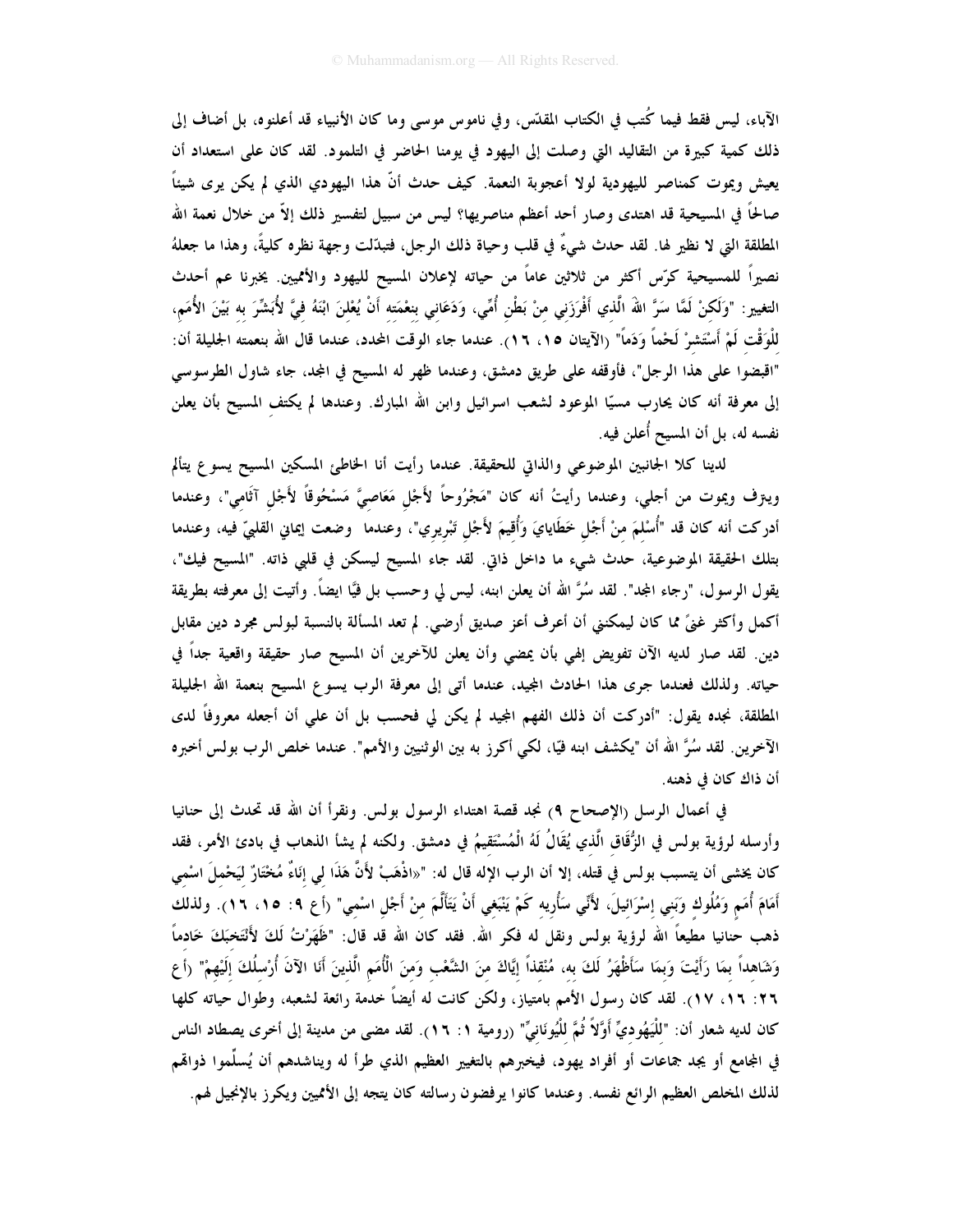شككَّ بعض من هؤ لاء الغلاطيين فيما إذا كان حقًّا رسولاً، إذ أنه لم يرَ الرب أبداً عندما كان هنا علمي الأرض؛ ولم يأخذ تفويضه من الاثني عشر. يقول: "لا لم افعل، وإني أفتخر بأني رسول، ليس من بشر، ولا من إنسان، بل بيسوع المسيح. لقد تلقيت تفويض من السماء عندما رأيت المسيح القائم في المجد وجاء هذا وجعل مسكنه في قلبي. لقد أرسلني لكي أمضي وأكرز برسالته". "للْوَقْت لَمْ أَسْتَشرْ لَحْماً وَدَماً". لقد ظنوا أنه كان ينبغي عليه أن يذهب إلى أورشليم لكييعقد ويعرض المسألة على بقية الرسل وأن يعرف إذا ما كانوا يصادقون على رسالته وكانوا على استعداد لسيامته للخدمة المسيحية، أو شيء من هذا القبيل. ولكنه يقول: "كلا، لم أستشر أحداً، ولم أتباحث مع أحد. لقد كانت رسالتي من السماء، وكنت سأنقلها معوِّلاً على الله الحي، "وَلاَ صَعدْتُ إلَى أُورُشَليمَ إلَى الرُّسُل الَّذينَ قَبْلى، بَل انْطَلَقْتُ إلَى الْعَرَبِيَّة، ثُمَّ رَجَعْتُ أيْضاً إلَى دمَشْقّ" (الآية ١٧)". لم يذهب في البداية إلى المكان الذي كانوا يعتبرونه مركز قيادة الكنيسة المسيحية، أي في أورشليم، ليحصل على تفويض أو ترخيص بالعمل. وبدلاً من ذلك نرى أنه قد غاب بعيداً مختلياً بنفسه. في قراءتنا لسفر الأعمال لا نستطيع أن نعرف ذلك، لكنه هو نفسه يشير في هذه الرسالة إلى أنه ذهب إلى بتراء العربية، وهناك في مكان هادئ نوعًا ما ولعله كان يعيش في كهف، أمضى بعض الوقت يرتقب أن يوضح الله له الأشياء التي كانت في فكره. لقد كان في حاجة إلى الوقت ليفكر بالأمور ملياً، وفي حاجة إلى الوقت لكي يكلمه الله والذي أمكنه خلاله أن يكلم الله. وهناك تكشَّفت له الحقيقة بكل ملنها، وكل جمالها، وكل مجدها. لم يكن ذاك هو الوقت الذي حصل فيه على إعلان جسد المسيح. بل بالحري كان ذلك على طريق دمشق عندما قال له الرب: "شاول، شاول. لماذا تضطهدن؟"، ياله من إعلان عظيم ذاك المتعلق بالجسد الذي يشكله جميع المؤمنين على الأرض! إفمم مرتبطون على نحو وثيق برأسهم الممجد في السماء حتى أن كل عضو لا يمكن أن يُلمس دون أن يؤثر على رأسهم.كان هناك الكثير مما كان يحتاج لأن يفهمه، لذلك مضى إلى البرية.

هل لاحظتم كم كثرٌ هم خدام الله المحبوبين الذين توجب عليهم إلهاء دروس في جامعة البرية؟ عندما أراد الله أن يهيء موسى ليكون قائداً لشعبه أرسله إلى البرية. فمرّ على كل المدارس المصرية، وظنّ أنه كان مستعداً ليكون محرراً لشعب الله. وعندما غادر جامعة مصر قال في نفسه على الأرجح: "أنا الآن على استعداد لأن أضطلع لمسؤلية عملي الحياتي الكبير". ولكنه سرعان ما شرع يقتل المصريين ويخيفهم في الرمال فقال الله له: "لست مستعداً بعد يا موسى. فأنت في حاجة إلى منهاج ما بعد التخرج". كان عمره آنذاك أربعين سنة أمضاها في تعلم حكمة مصر، أمضى بعدها أربعين سنة لينساها ويتعلم حكمة الله، وأخيراً، وعندما تلقى درجة ما بعد التخرج أرسله الله ليحرر شعبه.

إيليا أمضى وقتاً في البرية. وداود فعل مثل ذلك. تلك السنوات في البرية التي اصطاده في نمايتها الملك شاول كالحجل على سفح الجبل. لقد كانوا مستعدين لمساعدته لكي يتأهل للقيام بعمله العظيم. وإذا فكرنا في ربنا المبارك نفسه نجد أنه قد اعتمد في فمر الأردن مظهراً توافقه مع كلمة الله واستعداده للمضى إلى الصليب ليحقق كل برٍّ لأجل الخطأة المحتاجين، فـتزل عليه الروح القدس كحمامة. وبعدها ذهب إلى البرية لأربعين يوماً، وصلَّى وصام متأملاً في الخدمة العظيمة التي كان مقبلاً على القيام بما. ثم مرّ عبر تلك التجارب الشديدة على يد الشيطان وخرج منها منتصراً، وانطلق ليكرز بإنجيل الملكوت. والآن هاهنا هذا الرجل الذي كان يكره اسمه والذي كان يمقت المسيحية ولكن بعد أن رأى المسيح القائم اعتزل في البرية لفترة من التأمل والصلاة، والتعلم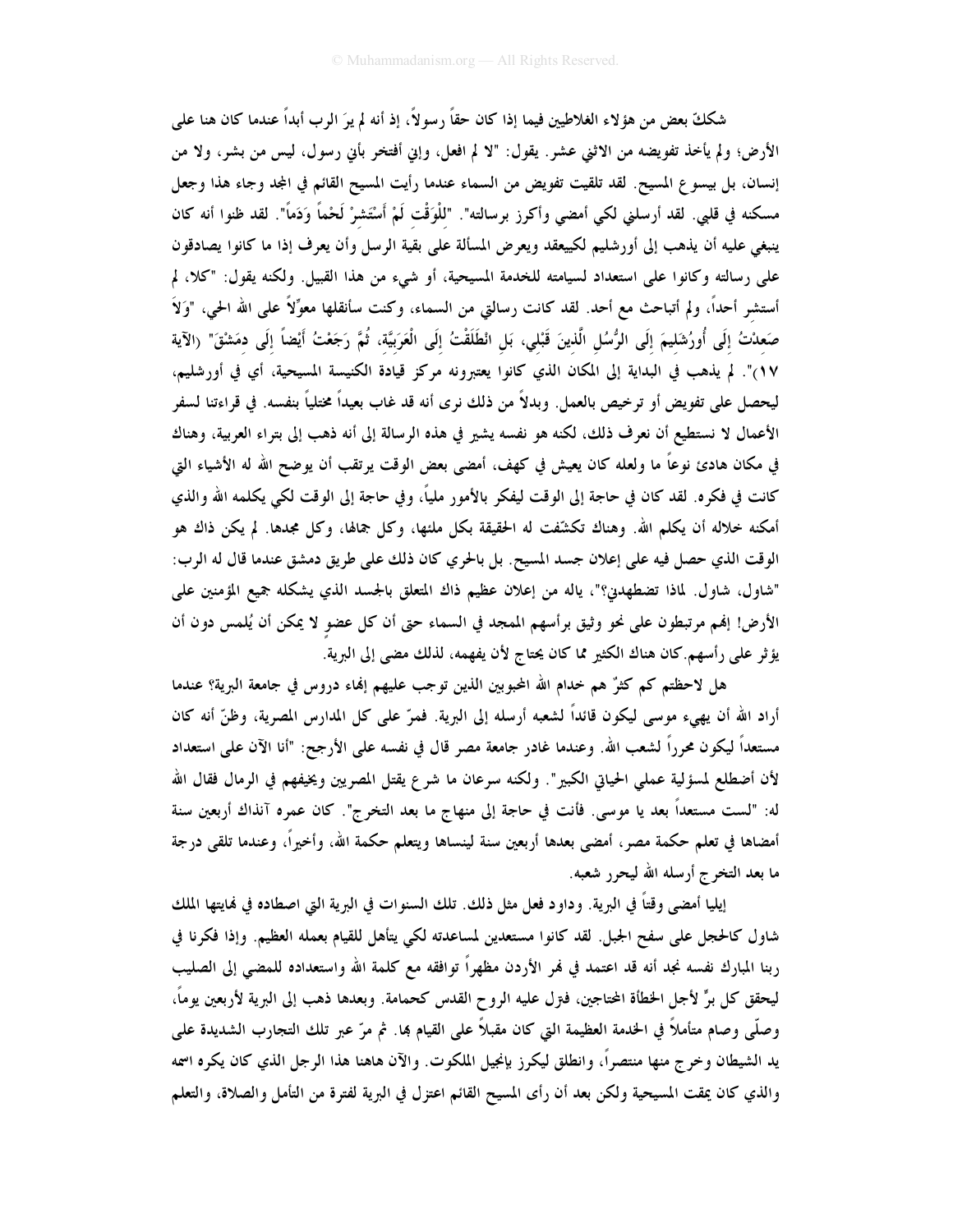قبل أن يستهلَّ عمله العظيم. ثم نجده يقول: "ثم رجعت أيضاً إلى دمشق"، وكرز بالمسيح في المجامع قائلاً: "أنه ابن الله". إذا قرأتم بتمعن سفر أعمال الرسل ستجدون أنه لم يكرز أحد بالمسيح كابن لله إلا بعد اهتداء بولس. أعرف أن التعبير "ابنك القدوس يسوع" مستخدم، ولكن الترجمة الأفضل "خادم أو عبد". لقد كرز بطرس بيسو ع على أنه المسيًّا، والعبد، ولكن بولس بدأ شهادته بالقول أن يسوع كان في الحقيقة ابن الله. عندما سأل الرب يسوع بطرس: "من تقول أني هو؟"، أجاب بطرس: "أنت المسيح ابن الله الحي" (متى ١٦: ١٥، ١٦). ولكن لم يكن ذلك الزمان هو المناسب في نظر الله ليعلن ذلك، لأن الرسالة كانت مقتصرة نسبياً على شعب إسرائيل، في أول جزء من سفر أعمال الرسل. ولكن عندما اهتدى شاول، وبدون خوف من البشر، راح يكرز في تلك المجامع نفسها بأن يسوع هو ابن الله وأنه هونفسه الآن يضطهد على يد أولئك الذين كانوا معجبين به كقائداً ممارساً للشعائر الدينية اليهودية.

مرّت ثلاث سنوات على هذا الرجل قبل أن يذهب إلى أورشليم. لقد انتقل من مكان إلى آخر وأخيراً مضى إلى هناك، ولكن ليس لكي يُسام أو ليعترف به كرسول. ففي الآية ١٨ يوضح لنا سبب الذهاب إلى هناك: "ثُمَّ بَعْدَ ثَلاَث سنينَ صَعدْتُ إلَى أُورُشَلِيمَ لأَتَعَرَّفَ بِبُطْرُسَ، فَمَكَشْتُ عنْدَهُ خَمْسَةَ عَشَرَ يَوْماً". إن كلمة "أتعرف" في النص الأصلي ممتعة جداً. إنما الكلمة اليونانية التي اشتقت منها "حكاية"، أي رواية قصة ما، أو سرد أحداث مضت، فهكذا يقول بولس أنه بعد ثلاث سنوات صعد إلى أورشليم ليروي حكايته لبطرس وليسرد عليه الأمور التي مرَّت معه، وليخبره عما فعله الرب. ياله من اجتماع رائع. كم كان رائعاً لوسمعنا تلك المحاورة بينهما ونحن قابعون في ركن من الحجرة دون أن يلاحظنا أحد. بطرس الذي كان قد عرف الرب والذي كان قد أنكر الرب والذي تجدد على نحو رائع

والذي كرز وبشر بتلك القوة في يوم العنصرة والذي استخدمه (الرب) بقوة ليفتح الباب أمام اليهود ثم أمام الأمميين، بطرس ذاك أخبر قصته وحكي بولس حكايته. وعندما أفميا الحديث، أتخيل أن بطرس قد قال: "حسناً يابولس، إن لديك نفس الرسالة التي لدي، إلا أنني أعتقد أن الرب اعطاك أكثر مما أعطاني، وأريد أن أعطيك يمين رفقة الشركة والزمالة. إنى أبتهج بخدمتك، ويمكننا أن نمضى معاً في إعلان هذا الإنجيل السار المجيد". كان ذلم بعج لهمسة عشر يوماً من رفقة رائعة أمضيناها معاً.

ولبقية الرسل يقول بولس: "وَلَكْنْنِي لَمْ أَرَ غَيْرَهُ منَ الرُّسُلِ إلاَّ يَعْقُوبَ أَخَا الرَّبِّ". لسنا متأكين عن أي يعقوب يتكلم. علَّه يكون الرجل الذي يشار إليه باسم يعقوب ابن حلفا، ابن عم الر، الذي يُذكر بأنه أخو الرب. وفي اعتقادي الشخصي أنه يعقوب الذي يحتل مكانة كبيرة في سفرٍ أعمال الرسل– هو يعقوب أخو ربنا يسوع المسيح، الذي لم يؤمن إبان وجود المحلص هنا على الأرض، بل أتى إلى الإيمان به بالقيامة، وهوالذي قاد كنيسة الله في أورشليم. كان بولس قد رآه، ولكن لم يأخذ من اي منهما أية مصادقة أو موافقة او ترخيص أو تفويض خاص. لقد التقى بمما على أساس مشترك. ألا وهو أفمم رسلٌ للرب يسو ع المسيح مثله، بتعيين إلهي.

"وَالَّذي أَكْتُبُ به إلَيْكُمْ هُوَذَا قُدَّامَ الله أَنِّي لَسْتُ أَكْذبُ فيه". غريب أنه اضطر ليقول هكذا كلام. وغريب أن هؤ لاء الغلاطيين، الذين اهتدوا على يده، يمكن أن يفكروا للحظة أنه قد لا يكون صادقاً. ولكن عندما يتأثر المرء بتعاليم زائفة مغلوطة، يحدث عامة أنه يكون على استعداد لتوجيه كل أنواع التهم طاعناً باستقامة وأمانة الناس الآخرين. وهكذا الحال هنا، فاضطر بولس للقول:"وَالَّذي أَكْتُبُ به إلَيْكُمْ هُوَذَا قُدَّامَ الله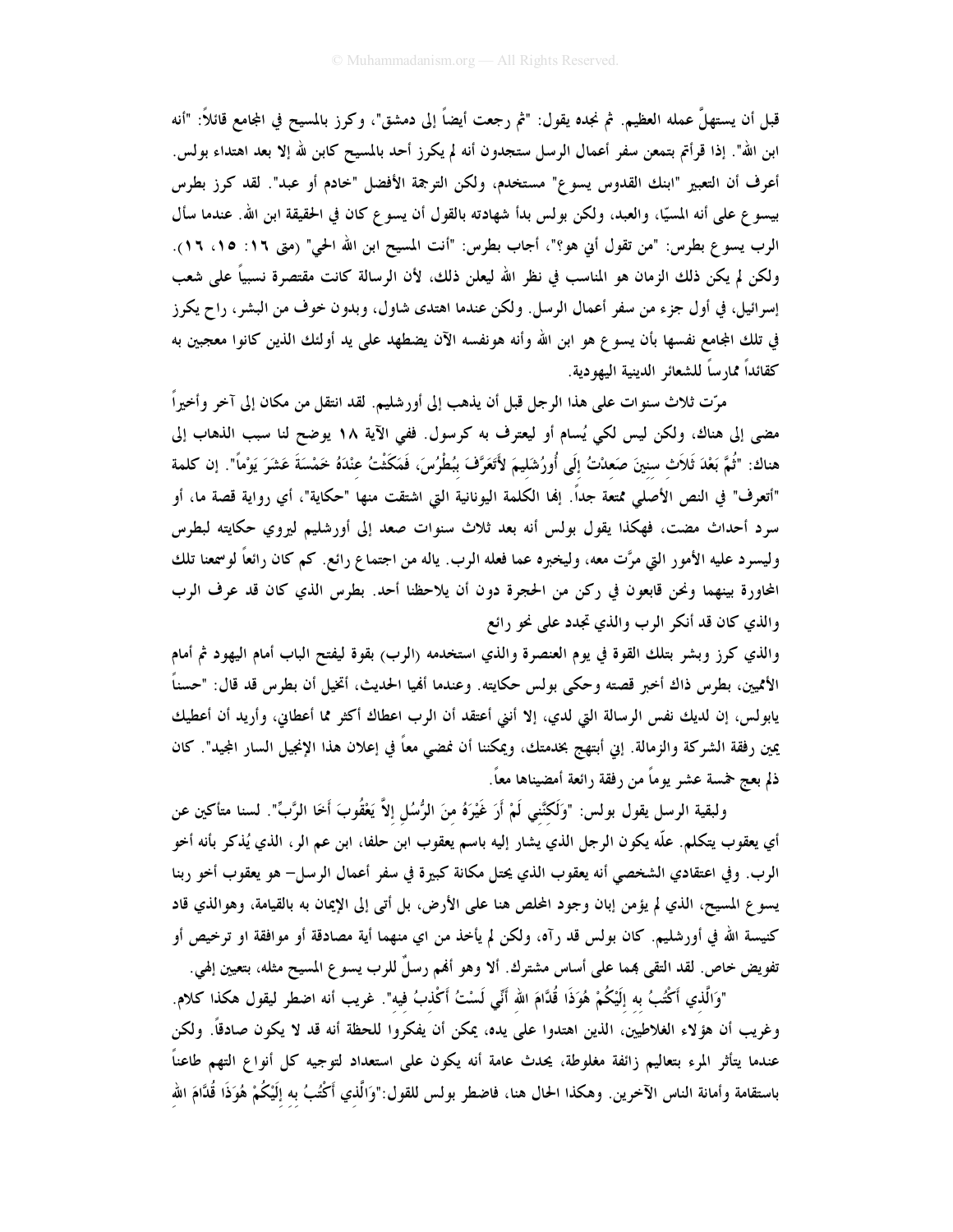أَنِّي لَسْتُ أَكْذبُ فيه".

بعد عودته من أورشليم انطلق في برنامجه التبشيري العظيم. "وَبَعْدَ ذَلكَ جئْتُ إلَى أَقَاليم سُوريَّةَ وَكيليكيَّةَ. وَلَكنَّني كُنْتُ غَيْرَ مَعْرُوف بالْوَجْه عِنْدَ كَنَائسِ الْيَهُودِيَّةِ الَّتِي فِي الْمَسيحِ". لقد صار معروفاً وسط جماعات أخرى في اليهودية، وعرفته تجمعات يهودية بشكل جيد، إلا أن المسيحيين في اليهودية، وهم المؤمنون الذين كانوا انفصلوا عن الدين اليهودي، ما كانوا قد رأوه أبداً. "غَيْرَ أَنَّهُمْ كَانُوا يَسْمَعُونَ أَنَّ الَّذي كَانَ يَضْطَهِدُنَا قَبْلاً، يُبَشِّرُ الآنَ بالإِيمَان الَّذي كَانَ قَبْلاً يُتْلفُهُ". وكم كان لهذا من تأثير كبير عليهم. فها هنا رجل كان قد ذهب إلى كل مكان ليحيد الناس عن المسيح، بل إنه حتى حاول أن يجبرهم على التجديف، وهددهم بالموت إذا لم ينكروا إنجيل الرب يسوع المسيح. والآن طرأ هذا التغيير الكبير، وانتقلت الأخبار عبر الكنائس: "المضطهد العظيم قد كان مبشراً، فهو لم يعد عدواً لنا، بل إنه يكرز للآخرين بنفس الإيمان الذي لدينا تماماً". "فَكَانُوا يُمَجِّدُونَ اللهُ فيَّ". في الحقيقة لقد كان اهتداء بولس عملاً إلهياً جليلاً للنعمة، وهذا يستحق المزيد من التسبيح والمجد لذاك الذي اختاره وفوِّضه وأرسله. وكانت الثمار الغزيرة الناجمة عن ذلك هي لمجده. مامن شيء يعطي هكذا قوة لخدمة المسيح كمثل الاهتداء الحقيقي. لا أستطيع أن أفهم كيف يمكن لأي إنسان أن يتجرأ على القول أنه خادم للكرازة وهو لم يختبر اهتداءً شخصياً ولم يعرف حقيقة الإنجيل.

ذلك الإنجيل لم يفقد شيئاً من قوته. إن في مقدوره اليوم أن يصنع العجائب في الناس الذين يضعون إيمالهم على الرب يسو ع المسيح. فهل آمنتم به؟ وهل وضعتم فيه ثقتكم؟ هل هو مخلصكم. هل تعرفون ما معنى الاهتداء؟ هل في مقدوركم القول: "الشكر لله، فقد خلصت روحي؛ لقد أعلن الله ابنه فيّا"؟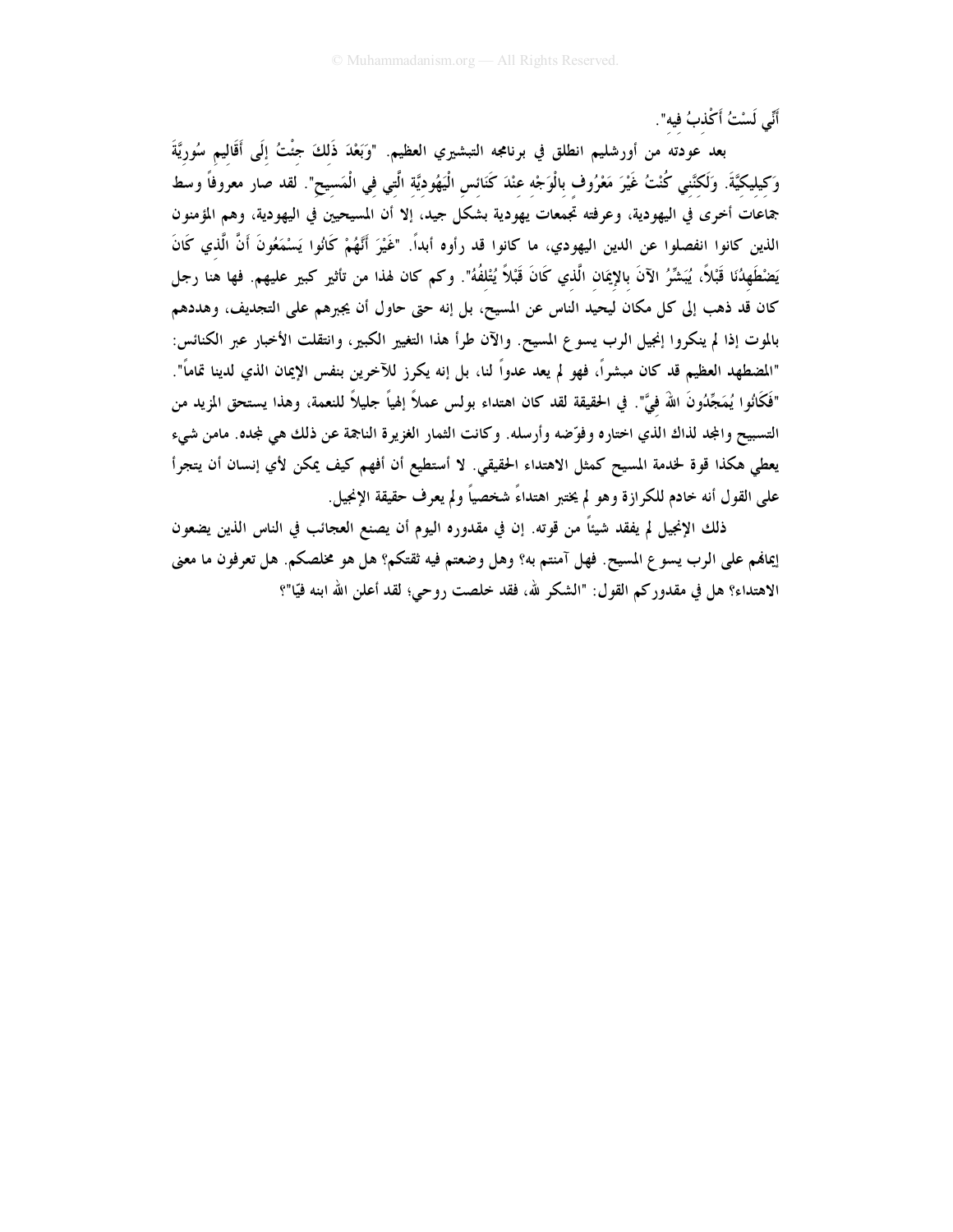# الفصل الرابع الإنجيل كما كُرِزَ به لليهود والأمميين<br>(غل ٢: ١- ١٠)

"ثُمَّ بَعْدَ أَرْبَعَ عَشْرَةَ سَنَةً صَعدْتُ أَيْضاً إلَى أُورُشَليمَ مَعَ بَرْنَابَا، آخذاً مَعى تيطُسَ أيْضاً. وَإنَّمَا صَعدْتُ بمُوجَــب إعْلاَن، وَعَرَضْتُ عَلَيْهِم الإِنْجيلَ الَّذي أَكْرِزُ به بَيْنَ الأُمَمِ، وَلَكنْ بالانْفرَاد عَلَى الْمُعْتَبَرينَ، لئَلاَّ أَكُونَ أَسْعَى أَوْ قَدْ سَعَيْتُ بَاطلاً. لَكنْ لَمْ يَضْطَرَّ وَلاَ تيطُسُ الَّذي كَانَ مَعى، وَهُوَ يُونَانِيٌّ، أَنْ يَخْتَننَ. وَلَكنْ بسَــبَب الإخْــوَة الْكَذَبَة الْمُدْخَلِينَ خُفْيَةً، الَّذينَ دَخَلُوا اخْتلاَساً لَيَتَجَسَّسُوا حُرِّيَّتَنا الَّتى لَنَا فى الْمَسيح كَىْ يَسْتَعْبدُونَا – اَلْـــذينَ لَمْ نُذْعنْ لَهُمْ بِالْخُضُوعِ وَلاَ سَاعَةً، لَيَبْقَى عِنْدَكُمْ حَقُّ الإِنْجِيلِ. وَأَمَّا الْمُعْتَبَرُونَ أَنَّهُمْ شَيْءٌ، مَهْمَا كَانُوا، لاَ فَرْقَ عنْدي: اللهُ لاَ يَأْخُذُ بوَجْه إنْسَان – فَإِنَّ هَؤُلاَء الْمُغْتَبَرينَ لَمْ يُشيرُوا عَلَىَّ بشَىْء. بَـــلْ بـــالْعَكْس، إذْ رَأَوْا أَنْــــى اؤْتُمنْتُ عَلَى إِنْجِيلِ الْغُرْلَة كَمَا بُطْرُسُ عَلَى إِنْجِيلِ الْخِتَانِ. فَإِنَّ الَّذي عَملَ في بُطْرُسَ لرسَالَة الْخِتَانِ عَملَ فــيَّ أَيْضاً للأُمَم. فَإِذْ عَلمَ بالنِّعْمَة الْمُعْطَاة لي يَعْقُوبُ وَصَفَا وَيُوحَنَّا، الْمُعْتَبَرُونَ أَنَّهُمْ أَعْمدَةٌ، أَعْطَوْني وَبَرْنَابَا يَمــينَ الشَّركَة لنَكُونَ نَحْنُ للأُمَمِ وَأَمَّا هُمْ فَللْختَان. غَيْرَ أَنْ نَذْكُرَ الْفُقَرَاءَ. وَهَذَا عَيْنُهُ كُنْتُ اعْتَنِيْتُ أَنْ أَفْعَلَهُ".

في هذا الأصحاح وهو الثاني من رسالة غلاطية، يخبرنا بولس عن زيارة ثانية إلى أورشــــليم، وهــــى في غاية الأهمية، ويخبرنا سفر أعمال الرسل (ص ١٥) عنها. "ثُمَّ بَعْدَ أَرْبَعَ عَشْرَةَ سَنَةً صَعدْتُ أَيْضاً إلَى أُورُشَـــليمَ مَعَ بَرْنَابَا، آخذاً مَعى تيطُسَ أَيْضاً". كان هذا بعد أن جاء أشخاصٌ معيّنون من طرف يعقوب إلى أنطاكية، حيث كان الرسول يعملُ جاهداً، وأكَّدوا على الأمور التي أتي بولس على ذكرها في هذه الرسالة: بأن على المسؤمنين من الأمميين أن يخضعوا للشعائر والطقوس اليهودية، وأن عليهم أن يختتنوا، وأن يحفظوا ناموس موسى، وإلا فلن يخلصوا. عندما احتك بولس بمؤلاء، انتظر إلى أن يأتيه وحيٌّ معينٌ يطلب منه أن يذهب إلى أورشليم. فيقــول: "صَعدْتُ بمُوجَب إعْلاَن". لم يذهب لوحده؛ بل أخذ برنابا معه.

كان برنابا قد جاء من أورشليم ليجده في طرسوس، ولكي يقنعه بأن يذهب إلى أنطاكية ويســــاعد في خدمة الكرازة هناك. في البداية كان برنابا هو القائد، وكان بولس يتبعه. ولكن مـــع مـــرور الوقـــت تبـــادل الرسولان الأدوار، فتراجع برنابا من الواجهة وقفز بولس إلى الأمام. مع برنابا كانت الحال أن: "يجب أن يزداد هو، وأما أنا فأنقص". ونقرأ في مكان آخر عنه أنه: "كَانَ رَجُلاً صَالحاً وَمُمْتَلئاً منَ الرُّوح الْقُدُس وَالإيمَان" (أع ١١: ٢٤). مثل هكذا رجل يمكن أن يتقبل رؤية أحد ما آخر يُكَرَّم بينما هو يُنحَّى. وهكـــذا قفـــز برنابـــا إلى الخلف وتقدم بولس إلى الواجهة. ثم يقول بولس: "آخذاً مَعي تيطُسَ أَيْضاً". لماذا يذكر هذا؟ ذلك لألها كانـــت حالة اختبارٍ. فهؤلاء الأخوة المزيفون الذين انحدروا إلى غلاطية كانوا يصرُّون على أنه كان يحدث في أورشــــليم واليهودية أن ما من أحد يمكن أن يتغاضى عن فكرة أن يخلص أممي ما لم يقبل علامة العهد الإبراهيمي ويُخـــتق. ولكن بولس يقول: "أَخَذْتُ مَعي تيطُسَ أَيْضاً". وكان هذا أممّيّاً لم يكن قد خضع لهذا الطقس أو الشــــريعة، ولم يقتر ح بولس أن يفعل ذلك، ولذلك فقد أخذه إلى أورشليم، لألها كانت مركز قيادة الشرائع.

"صَعدْتُ بمُوجَب إعْلاَن، وَعَرَضْتُ عَلَيْهم الإنْجيلَ الَّذي أَكْرِزُ به بَيْنَ الأُمَمِ، وَلَكنْ بـــالائفرَاد عَلَـــى الْمُعْتَبَرينَ، لَئَلاَّ أَكُونَ أَسْعَى أَوْ قَدْ سَعَيْتُ بَاطلاً". عندما نرجع إلى (أع ١٥) نجد أن بولس قد دعا جميع الرسل الذين صادف وجودهم في أورشليم، يعقوب، صفا، ويوحنا، مع شيوخ الكنيسة هناك، وأخبره بقصة كرازتـــه، ونشاطاته. ذكر لهم الخطوط العامة لفحوى رسالة الإنجيل التي كان يحملها إلى الأتميين. وإذا استمعوا إليه فقـــد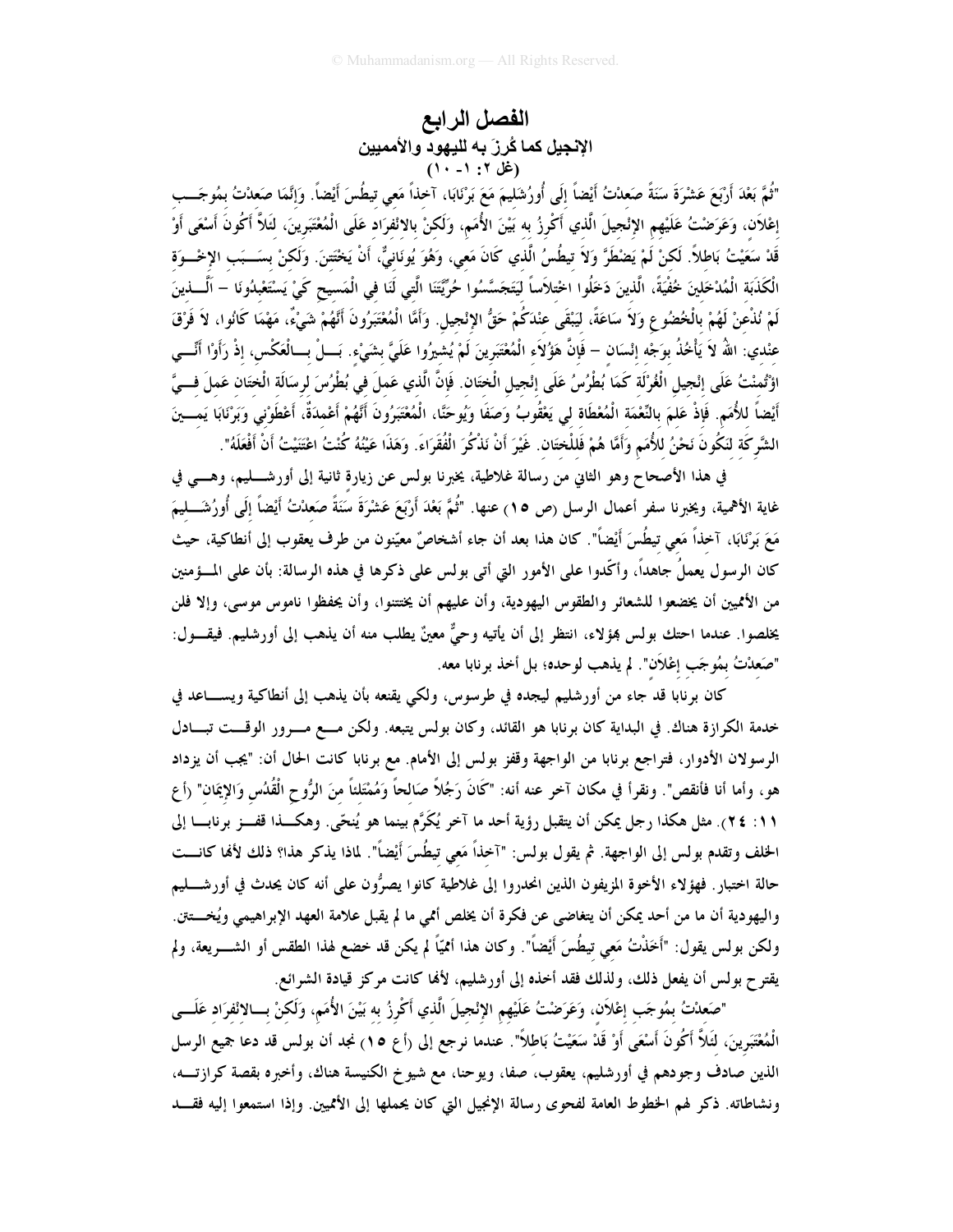قبلوه كواحد منهم في إعلان نفس الإنجيل الذي كانوا يكرزون به، رغم أن ذلك الإنجيل كان أكمل وأغنى من ذاك الذي حصلوا عليه، إذ كانت هناك بعض أشياء محددة أُعلنت لبولس ولم تُكشف لهم.

قبل عدة سنوات، اضطر الله ليعطي بطرس إعلاناً خاصاً لكي يدخل إلى ذلك السر العجيب، أعنى بــــه أن اليهود والأمميين عندما يخلصون يصبحون جسداً واحداً في المسيح. إن بطـــرس لا يســـتخدم أبـــداً التعـــبير "الجسد" إلا أنه يطرح نفس الفكرة. إن البركة لليهود والأمميين كانت على أساس النعمة وكشف الله ذلك لـــه على سطح البيت في يافا، ولكنه فعل ذلك "بالانْفرَاد عَلَى الْمُغْتَبَرينَ". عندما رأى ملاءة نازلةً عليــــه، "وَكَـــانَ فِيهَا كُلُّ دَوَابٍّ الأَرْضِ وَالْوُحُوشِ وَالزَّحَّافَات<sup>ُ</sup> و<sup>َ</sup>طُيُور<sup>ُ</sup> السَّمَاء". وصوت من السماء قال له: "«قُمْ يَــا بُطْــرُسُ اذْبَحْ وَكُلْ»". إلا أن بولس، كيهودي صالح، قال: "«كَلاَّ يَا رَبُّ لأَنِّي لَمْ آكُلْ قَطُّ شَيْئاً دَنســاً أوْ نَجســـاً»". فقال له الله: "«مَا طَهَّرَهُ اللهُ لاَ تُدَنِّسْهُ أَنْتَ!»" (أع ١٠: ١٢– ١٥). وبذلك كان يشير إلى تقديس الأممـــين. هذا ما أهّل بطرس للخدمة في بيت كورنيليوس، حيث كرز بالمسيح وفتح باب الملكوت أمام الأثميين، كما فعل قبل فترة عندما استخدمه الله ليفتح هذا الباب لليهود في أورشليم. تحدث بولس وبرنابـــا إلى الأخـــوة بحريــــة، موضحين ما فعله الله، وبعد كثير من الجدال والنقاش، نسب ما فعله باسم الله للنعمة، واحتكم يعقوب للكتاب المقدس لاتخاذ قرار في المسألة المتعلقة بالأمميين. لقد كانوا على توافق سار بميج. فبولس، كما لاحظنا، كان لديه كشف أكمل وأوضح مما أُعطى لبطرس، ولكن كان ذلك نفس الإنجيل بالأساس، ولكي يُظهر أنه ليست هنـــاك مثل هكذا فكرة في ذهنهم بأن يُخضعوا الأمميين إلى شرائع وطقوس تشريعية، نجده يقول: "لَكنْ لَمْ يَضْـــطَرَّ وَلاَ تيطُسُ الَّذي كَانَ مَعي، وَهُوَ يُونَانيٌّ، أَنْ يَخْتَتِنَ". ياله من جواب عظيم بالنسبة لسكان اليهودية الــــذين كــــانوا يضللون هؤلاء الغلاطيين ويبعدهم عن بساطة نعمة الله كانوا يقولون لهم: "الرجل غير المختتن لا يمكن اعتبـــاره عضواً في عائلة الله". بينما بولس يقول: "لقد أخذت تيطس معي، وناقشت الأمر مع الشيوخ في أورشــــليم، ولم يطلبوا أبداً إخضاع تيطس للختان، لقد قُبلَ مسيحياً كما هو". ياله من جواب لأولئك الذين كانوا ينتقدونـــه ويضللون الذين اهتدوا على يده.

"وَلَكنْ بسَبَب الإخْوَة الْكَذَبَة الْمُدْخَلِينَ خُفْيَةً، الَّذينَ دَخَلُوا اخْتلاَساً لَيَتَجَسَّسُوا حُرِّيَّتَنَا الَّتي لَنَا فـــي الْمَسيح كَيْ يَسْتَعْبِدُونَا – اَلّذينَ لَمْ نُذْعنْ لَهُمْ بِالْخُضُوعِ وَلاَ سَاعَةً، لَيَبْقَى عنْدَكُمْ حَقُّ الإنْجيل". مـــن يقصـــد بكلامه هذا؟ إنه يشير بذلك إلى أولئك الذين خرجوا من اليهودية والذين تسللوا خفية إلى جماعة المســيحيين في غلاطية. فيقول بولس: "لم نخضع لهم ولو حتى بدافع السلام، لأننا بذلك إنما نستل منكم إرثكم في المسيح الذي اشْتُريَ بالدم. وهكذا فبسبب محبتنا لكم وإدراكنا لقيمة نعمة الله، فقد رفضنا أن نذعن لهؤلاء الرجـــال رغـــم حرصنا على أساس المحبة المسيحية. لم نخضع لهم أبداً".

ومن ثم في الآيات القليلة التالية (٦- ١٠) يخبرنا قصة قصيرة عن ترتيب قام بـــه إبـــان وجـــوده في أورشليم يتعلق بتقسيم العمل على نحو متكامل، هذا الترتيب الذي جعل حياة الشركة المســيحية كاملــــة وفي انسجام بميج. "أما عن أولئك الذين كانوا معتبرين في الظاهر، (أياً كانوا، فلا فرق بالنسبة لي: إن الله لا يهـــتم بشخص أي إنسان) فلم يشيروا على بشيء خلال الاجتماع". كما ترون، لقد أمكنه أن يتحدث علـــى هـــذا النحو لأنه تلقى إعلانه مباشرة من السماء فالمسيح القائم والممجد هو الذي ظهر له على طريق دمشق، والسرب المبارك نفسه هو الذي كان قد علمه خلال تلك الأشهر التي أمضاها في العربية، حيث انكفأ واعتكف ليتفكــرَّ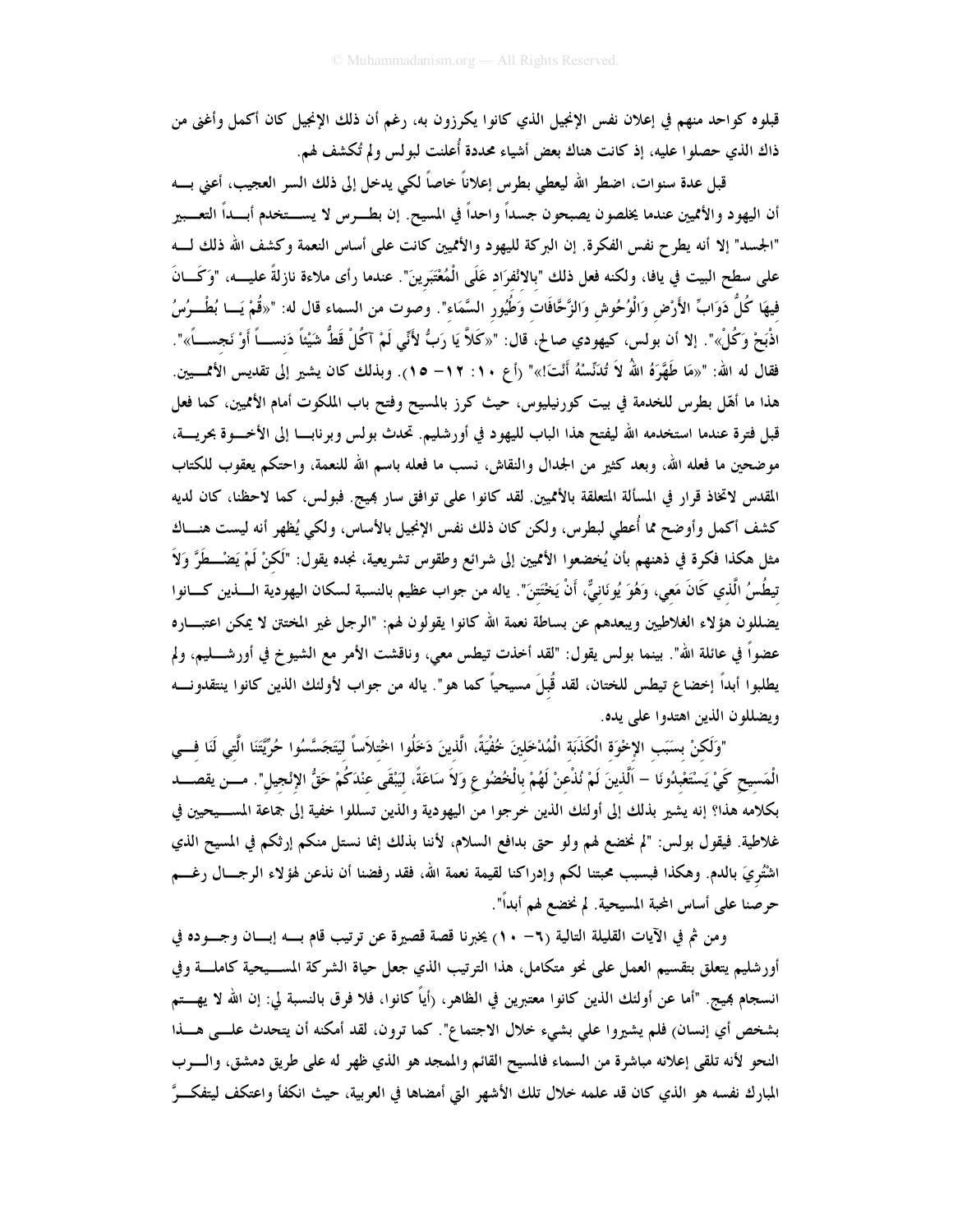في الأمور ويحصل على فهم أوضح للرسالة الرائعة التي كان عليه أن ينقلها إلى العالم الأمميّ. لذلك ورغم أنه قد احتك مع الرسل والشيوخ الذين كانوا قد خدموا سنوات قبل أن يعرف المسيح، لم يقف أمـــامهم في خشــــية. لعلهم كانوا قادة متميزين، لكن الله لا يعتمد على شخص الإنسان، فكانوا عبارة عن أخوة في المســـيح، كـــان عليهم أن يتعلموا على يد الله، وهذا ما فعله. ولم يسألهم أن يمنحوه أي سلطة أو أن يعطوه أي كشــف خـــاص للحقيقة التي كان عليه أن يعلنها للأمميين، ومع ذلك فقد كان مسروراً لأن يجلس معهم ويحاورهم على أســــاس مشترك وأن يسرد عليهم الأمور على نحو أخوي، وقالوا: "بالتأكيد إننا ندرك حقيقة أن الله قد أقامك لخدمة أو رسالة خاصة، ولنا معك في ذلك شركة و زمالة".

"بَلْ بِالْعَكْسِ، إذْ رَأَوْا أَنِّي اؤْتُمنْتُ عَلَى إنْجيل الْغُرْلَة كَمَا بُطْرُسُ عَلَى إنْجيل الْختَـــان". لاحـــظْ أن بولس يقول "إنجيل الغرلة"، وذلك من الكلمة اليونانية التي تعني "الإنجيل الذي للغرلة". فالمعنى أفمم رأوا أن الله قد منحه كشفاً خاصاً، وفهماً خاصاً للإنجيل فيما يخص الأمميين. لقد أهّله الرب عن طريق تدريب مبكر، ثم عن طريق إنارته بعد اهتدائه، ليقوم بعمل بين الأمميين لم يكونوا هم مؤهلين أو معدين للقيام به. من جهة أخرى، أهَّلَ اللهُ بطرسَ ليقوم بعمل البشارة وسط اليهود واستخدمه بطريقة لافتة للانتباه في يوم العنصرة، وعبر السنين منـــذ أن وضع الله ختمه مفوضاً بطرس بالعمل الكرازي لبني إسرائيل. وهكذا تبادلوا الحديث وقالوا: "من الواضـــح يا بولس أن الله قد اختصك بنقل الرسالة إلى الأمميين كما بطرس إلى اليهود". فيقول: "فَإِنَّ الْــــذي عَمــــلَ فـــي بُطْرُسَ لرسَالَة الْختَان عَملَ فيَّ أَيْضاً للأُمَم".

"وإذْ عَلمَ بالنِّعْمَة الْمُعْطَاة لي يَعْقُوبُ وَصَفَا وَيُوحَنَّا، الْمُعْتَبَرُونَ أَنَّهُمْ أَعْمدَةٌ (ومن الواضح أفمم كـــانوا القادة)، أَعْطَوْني وَبَرْنَابَا يَمينَ الشَّركَة لنَكُونَ نَحْنُ للأُمَمِ وَأَمَّا هُمْ فَللْختَان". أليس من المستغرب أن يرى الناس في هذه الكلمات الفكرة المذهلة التي يعرضها الرسول بولس هنا فيقول بأفهم قد تكلموا معاً فوجودوا أن هنساك إنجيلين هنا؟ ألا وهما الإنجيل الذي كان بطرس وبقية الرسل الذين اختارهم الرب يكرزون بسه، وهسو إنجيسل الختان، وذلك الإنجيل الذي كان بولس وبرنابا يناديان به، وهو إنجيل الغرلة (الأمميين). وهكذا كانوا سيمضون في الكرازة بالإنجيل الأول لليهود، وكان بولس وبرنابا ليكرزون بإنجيل آخر مختلف كلياً للأممـــيين. ياللجهــــل بالمخطط الإلهي عند أولئك الذين يظنون ذلك أو يصلون إلى هذا الاستنتاج. لقد كان بولس قد أخبرهم لتسوه: "إنْ بَشَّرْنَاكُمْ نَحْنُ أَوْ مَلاَكٌ منَ السَّمَاء بغَيْر مَا بَشَّرْنَاكُمْ، فَلْيَكُنْ «أَنَاثيمَا»" (١: ٨). لقد كـــان بطـــرس بـــين الغلاطيين، يعظهم بنفس الإنجيل الذي كان يكرز به في كل مكان آخرٍ. أفكان ملعوناً (أناثيمـــا)؟ إن الملائكـــة سيعلنون الإنجيل الأبدي في ذلك اليوم الموعود. فهل سيكونون تحت اللعنة؟ بالتأكيد لا. في الواقع ليس هنـــاك إلا إنجيل واحد، رغم أنه يأخذ أشكالاً مختلفة في أوقات مختلفة. إنجيل بطرس كان يتحدث عن خــــلاص كامــــل مجاني أبدي بموت وقيامة وحياة ربنا يسوع المسيح التي لا تتبدل، وإنجيل بولس كــان يتمحــور حــول نفـــس الموضوع تماماً. دعونا نعود قليلاً ونرى شيئاً يتعلق بإنجيل بطرس ونقارنه بذاك الذي لبولس.

في يوم العنصرة نسمع بطرس يعظ. فيقول عن ربنا يسوع المسيح أن داود قد شهد له. "سَبَقَ فَـــرَأَى وَتَكَلَّمَ عَنْ قِيَامَة الْمَسيح أَنَّهُ لَمْ تُتْرَكْ نَفْسُهُ في الْهَاوِيَة وَلاَ رَأَى جَسَدُهُ فَسَاداً. فَيَسُوعُ هَذَا أَقَامَـــهُ اللهُ وَنَحْــنُ جَميعاً شُهُودٌ لذَلكَ. وَإذ ارْتَفَعَ بيَمين الله وَأخَذَ مَوْعدَ الرُّوح الْقُدُس منَ الآب سَكَبَ هَـــذَا الْــــذي أنْــــتُمُ الآنَ تُبْصِرُونَهُ وَتَسْمَعُونَهُ. ... لْيَعْلَمْ يَقيناً جَمِيعُ بَيْت إسْرَائيلَ أَنَّ اللهَ جَعَلَ يَسُوعَ هَذَا الَّذي صَـــلَبْتُمُوهُ أَنْـــتُمْ رَبّـــاً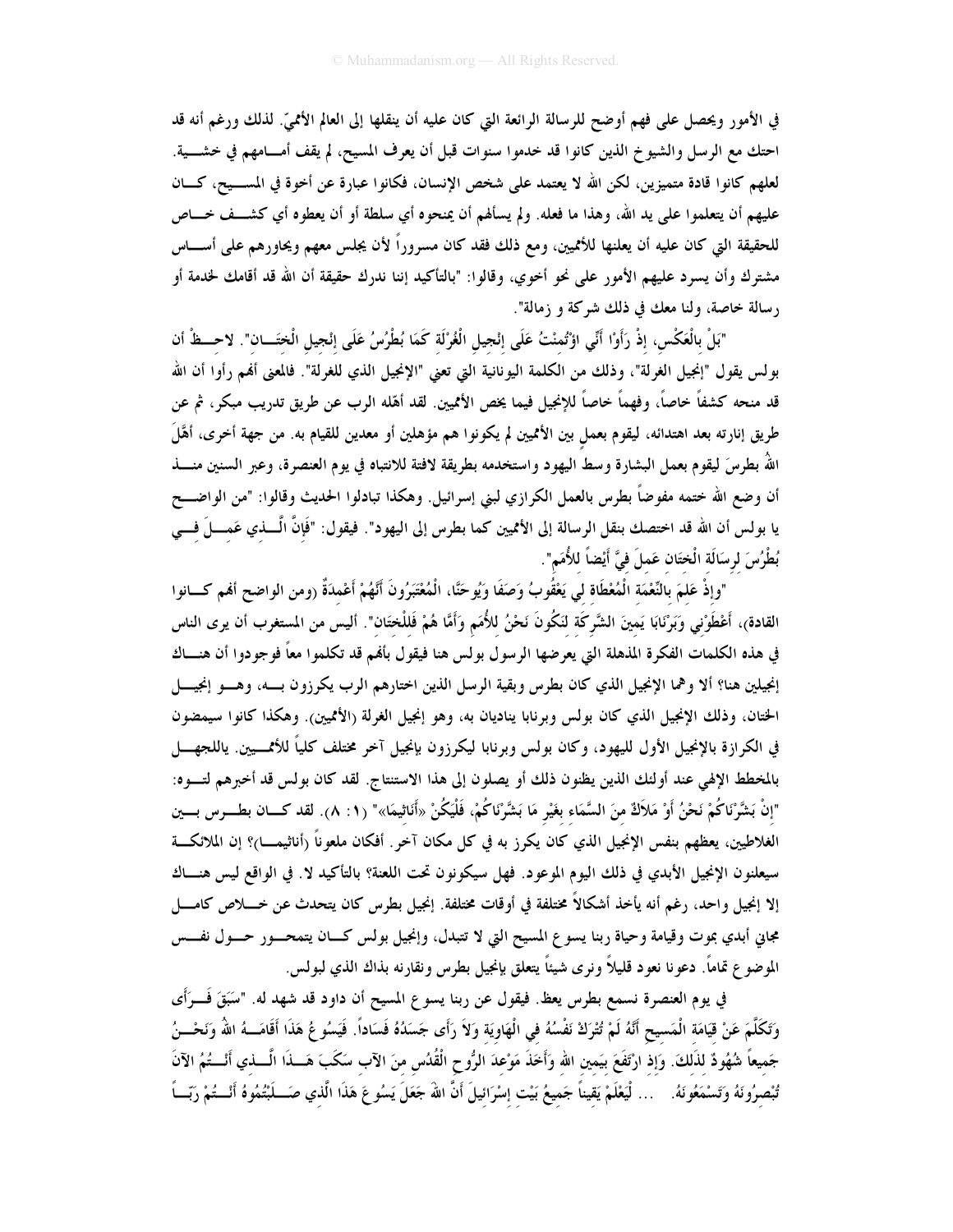وَمَسيحاً" (أع ٢: ٣١– ٣٣، ٣٦). هل يبدو أن في هذا ما يخالف الإنجيل الذي كان بولس الرسول يكرز به؟ طبعاً لا. إنها نفس الرسالة عن المخلص المصلوب، والمقام، والمرفوع الممجد.

ما كان تأثير هذا الوعظ؟ تذكروا أن هذا كان هو الإنجيل الذي كرز به بطرس. لقد هتــف النـــاس: "أيها الأخوة، ما الذي علينا أن نفعله؟" لم يصرخوا مثل السجان في فيليبي أن: "«يَا سَيِّدَيَّ مَاذَا يَنْبَغى أَنْ أَفْعَـــلَ لكَيْ أَخْلُصَ؟" (أع ١٦: ٣٠)، بل "أيها الرجال الأخوة، ما الذي علينا أن نفعله؟" لكأفمم كانوا يقولون: "يسا بطرس إننا ما برحنا منذ سنين ننتظر مجيء المسيًّا، وكنا نؤمن أنه هو الذي سيرفع خطايانا ويؤتينا بركة أبديسة، وندرك الآن مما تقوله أنه قد جاء وقد صلب وأنه صعد إلى يمين الله. فما الذي ينبغي علينا أن نفعله؟ أليس مـــن أمل لدينا؟ أميئوس منا؟ لقد رفضنا مسيًّا الذي كنا ننتظره، فما الذي ينبغي علينا أن نفعله؟" فيقـــول بطــــرس: "«تُوبُوا وَلْيَعْتَمدْ كُلُّ وَاحد منْكُمْ عَلَى اسْم يَسُو عَ الْمَسيح لغُفْرَان الْخَطَايَا فَتَقْبَلُوا عَطيَّةَ الــرُّوح الْقُــــدُس. لأَنَّ الْمَوْعدَ هُوَ لَكُمْ وَلأَوْلاَدكُمْ وَلكُلِّ الَّذينَ عَلَى بُعْد كُلِّ مَنْ يَدْعُوهُ الرَّبُّ إلَهُنَا»" (أع ٢: ٣٨، ٣٩). إن بسـولس يقول: "إذا آمنتم بالرسالة التي كرزت بما إليكم بأن هناك مغفرة للخطايا، وأن لكم خلاص فلا تحتـــاجون لأن تقعوا تحت الدينونة عندما تخضع الأمم لها. إنما عليكم أن تتوبوا". وماذا تعنيه التوبة؟ إنما تغيير كامل في الموقف. بمعنى آخر، غيّروا فكركم، غيروا موقفكم، واعتمدوا، مقرّين بأنكم تقتبلون المخلص الذي كان الشـــعب قـــد رفضه، وإذ تفعلون ذلك، فإنكم تقفون على أرضية جديدةكلياً. يالها من رسالة ملائمة لأولئك المؤمنين اليهـــود! في ذلك اليوم ثلاثة آلاف منهم أخذوا قرارهم، وبمعموديتهم فصلوا أنفسهم عن الشعب الذي رفض المســيح، وانتقلوا إلى جانب يسوع، وعُرِفوا بألهم صاروا من بين أولاد الله.

دعونا نصغي إلى بطرس يقول من جديد: "فَتُوبُوا وَارْجِعُوا لتُمْحَى خَطَايَاكُمْ لكَيْ تَأْتِيَ أَوْقَاتُ الْفَــرَج منْ وَجْه الرَّبِّ. ويُرْسلَ يَسُو عَ الْمَسيحَ الْمُبَشَّرَ به لَكُمْ قَبْلُ. الَّذ<sup>ِ</sup>ي يَنْبَغى أَنَّ السَّمَاءَ تَقْبَلُهُ إلَى أَرْمنَـــة رَدِّ كُـــلِّ شَيْء الَّتِي تَكَلَّمَ عَنْهَا اللهُ بفَم جَميع أَنْبِيَائه الْقدِّيسينَ مُنْذُ الدَّهْرِ . .... إِلَيْكُمْ أَوَّلاً إِذْ أَقَامَ اللهُ فَتَاهُ يَسُو عَ أَرْسَــلَهُ يُبَاركُكُمْ برَدِّ كُلِّ وَاحِد منْكُمْ عَنْ شُرُوره" (أع ٣: ١٩– ٢١، ٢٦). بماذا يكرز بطرس هنا؟ إنه نفس الإنجيل الذي كان بولس قد كرز به فيما بعد. إنه يقول لهم أن بني إسرائيل قد رفضوا المسيح ولــــذلك فــــإنهم تحـــت الدينونة. ويالها من دينونة رهيبة قد وقع تحتها ذلك الشعب! ولكن، على حدّ قوله، إن كنت تريد أن تتحرر من تلك الدينونة، تُبْ، وغيِّر موقفك، وانعطف ثانية، واقبل المسيح الذي رفضه الشعب، وهكـــذا تكـــون علــــى استعداد لاستقباله عندما يعود ثانية. لم يكن بولس قد أعطاهم بعدُ إعلان الاختطاف، ولكنه يقول لهم أنه عندما يظهر المسيح سيكونون على استعداد لاستقباله كأفراد، مع أن الشعب ينبغي عليه أن يعـــرف قــــوة دينونتــــه. "فَلَيَكُنْ مَعْلُوماً عنْدَ جَميعكُمْ وَجَميع شَعْب إسْرَائيلَ أَنَّهُ باسْم يَسُوعَ الْمَسيح النَّاصريِّ الّذي صَـــلَبْتُمُوهُ أَنْـــتُمُ الَّذي أَقَامَهُ اللَّهُ منَ الأَمْوَات بذَاكَ وَقَفَ هَذَا أَمَامَكُمْ صَحِيحاً. هَذَا هُوَ الْحَجَرُ الَّذي احْتَقَرْتُمُوهُ أَيُّهَــا الْبَنَّـــاؤُونَ الَّذي صَارَ رَأْسَ الزَّاوِيَة. وَلَيْسَ بأَحَد غَيْره الْخَلاَصُ. لأَنْ لَيْسَ اسْمٌ آخَرُ تَحْتَ السَّمَاء قَدْ أُعْطيَ بَيْنَ النَّاس بـــه يَنْبَغي أَنْ نَخْلُصَ" (أع ٤: ١٠– ١٢). هل في هذا ما يخالف إنجيل بولس؟ لا، بل إنه نفسه تماماً، ولكن بطرس يقدمه للشعب اليهودي، الذين كان لديهم التعليم منذ قرون، بطريقة تجعلهم يفهمون على نحو كامل.

والآن تسمعون نفس الشخص يكرز في بيت كورنيليوس (أعمال ١٠). إنه يروي حكاية حياة وموت وقيامة يسوع. "يَسُوعُ الَّذي منَ النَّاصرَة كَيْفَ مَسَحَهُ اللهُ بالرُّوحِ الْقُدُسِ وَالْقُوَّةِ الَّذي جَالَ يَصْنَعُ خَيْراً وَيَشْفي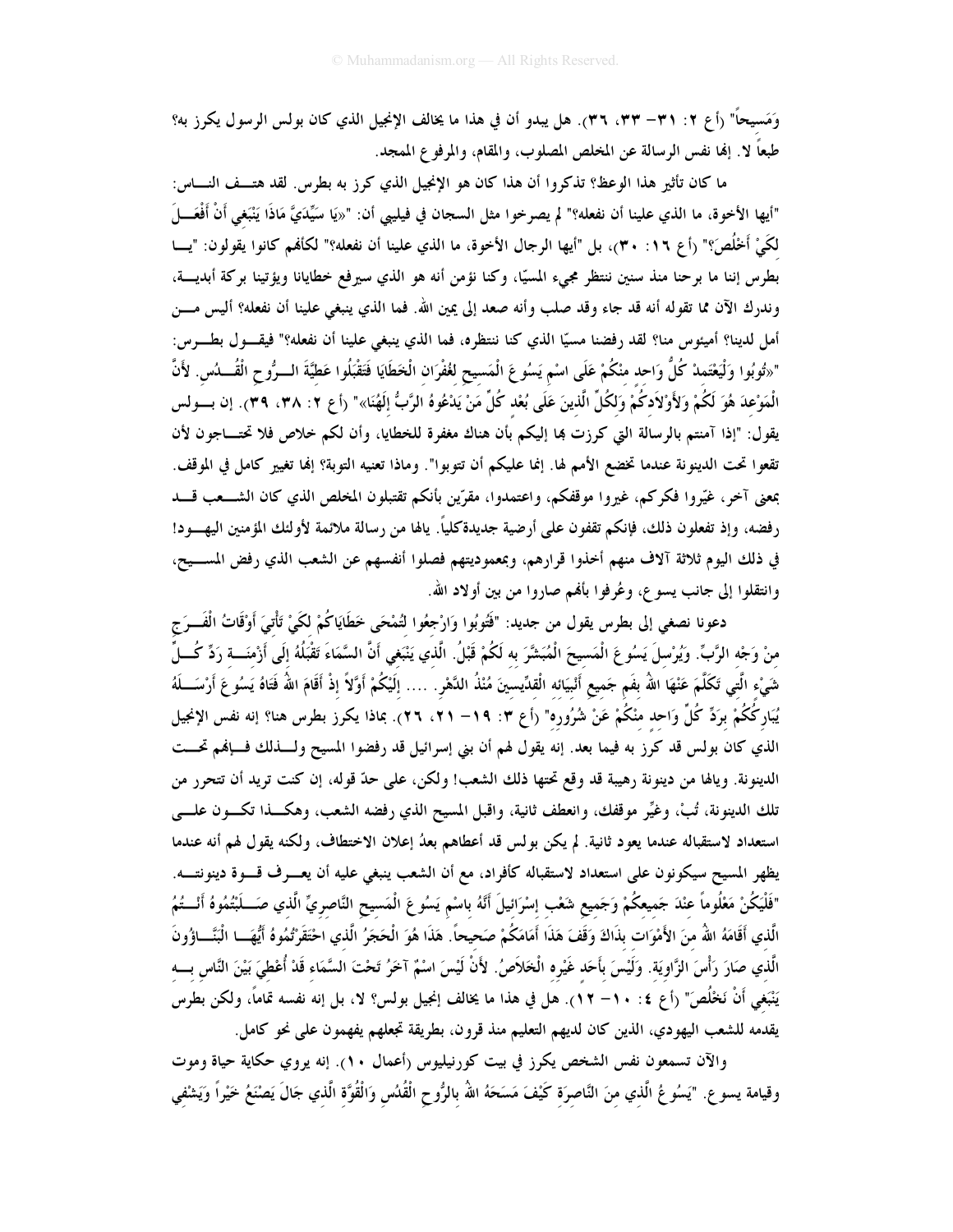جَميعَ الْمُتَسَلِّط عَلَيْهِمْ إبْليسُ لأَنَّ اللهَ كَانَ مَعَهُ. وَنَحْنُ شُهُودٌ بكُلِّ مَا فَعَلَ في كُورَةِ الْيَهُوديَّةِ وَفِي أُورُشَـــلِيمَ. الَّذي أَيْضاً قَتَلُوهُ مُعَلِّقينَ إيَّاهُ عَلَى خَشَبَة. هَذَا أَقَامَهُ اللهُ في الْيَوْمِ الثَّالث وَأَعْطَى أَنْ يَصيرَ ظَاهراً لَـــيْسَ لجَميـــع الشَّعْب بَلْ لشُهُود سَبَقَ اللهُ فَانْتَخَبَهُمْ. لَنَا نَحْنُ الَّذينَ أَكَلْنَا وَشَربْنَا مَعَهُ بَعْدَ قيَامَته منَ الأَمْــوَات. وَأَوْصَـــانَا أَنْ نَكْرِزَ للشَّعْبِ وَنَشْهَدَ بأنَّ هَذَا هُوَ الْمُعَيَّنُ منَ الله دَيَّاناً للأَحْيَاء وَالأَمْوَات. لَهُ يَشْهَدُ جَميعُ الأَنْبيَاء أَنَّ كُلَّ مَـــنْ يُؤْمنُ به يَنَالُ باسْمه غُفْرَانَ الْخَطَايَا" (أع ٣٨: ٣٨— ٤٣). هل هذا إنجيل مختلف عما يجب أن نكرز به اليوم؟ هل هو إنجيل مختلف عن ذاك الذي أعلنه الرسول بولس؟ بالتأكيد لا. إنه نفـــس الإنجيــــل، إنجيــــل نعمــــة الله والخلاص فقط بالعمل الذي أتمه ربنا يسوع المسيح.

دعونا الآن ننعطف إلى رسالة بطرس التي يوجهها إلى المهتدين من اليهود، ألا وهـــي إنجيــــل الحخــــان: "عَالِمِينَ أَنَّكُمُ افْتُدِيتُمْ لاَ بِأَشْيَاءَ تَفْنَى، بِفِضَّةِ أَوْ ذَهَبٍ، مِنْ سِيرَتِكُمُ الْبَاطِلَةِ الَّتِي تَقَلَّدْتُمُوهَا مِنَ الآبَاءِ، بَلْ بِسَلَم كَرِيم، كَمَا منْ حَمَل بلاَ عَيْب وَلاَ دَنَس، دَم الْمَسيحُ، مَعْرُوفاً سَابقاً قَبْلَ تَأْسيس الْعَالَم، وَلَكنْ قَدْ أُظْهِـــرَ فـــي الأَرْمَنَة الأَخيرَة منْ أَجْلكُمْ" (١ بطرس ١: ١٨– ٢٠). هذا هو الإنجيل الذي كرز بــــه بطــــرس للمختــــونين. قارنوا به وبين الإنجيل الذي كرز به بولس لليهود و الأمميين: "وَنَحْنُ نُبَشِّرُكُمْ بِالْمَوْعِد الَّذي صَارَ لآبائنَا إنَّ اللهُ قَدْ أَكْمَلَ هَذَا لَنَا نَحْنُ أَوْلاَدَهُمْ إذْ أَقَامَ يَسُوعَ كَمَا هُوَ مَكْتُوبٌ أَيْضاً في الْمَرْمُورِ الثَّانِي: أَنْتَ ابْني أَنَـــا الْيَـــوْمَ وَلَدْتُكَ. إِنَّهُ أَقَامَهُ منَ الأَمْوَات غَيْرَ عَتِيد أَنْ يَعُودَ أَيْضاً إلَى فَسَاد فَهَكَذَا قَالَ: إنِّــي سَــأُعْطيكُمْ مَــرَاحمَ دَاوُدَ الصَّادقَةَ. وَلذَلكَ قَالَ أَيْضاً في مَزْمُور آخَرَ: لَنْ تَدَعَ قُدُّوسَكَ يَرَى فَسَاداً. لأَنَّ دَاوُدَ بَعْدَ مَا خَدَمَ جيلَهُ بمَشُورَة الله رَقَدَ وَانْضَمَّ إلَى آبَائه وَرَأَى فَسَاداً. وَأَمَّا الَّذي أَقَامَهُ اللَّهُ فَلَمْ يَرَ فَسَاداً. فَلْيَكُنْ مَعْلُوماً عنْدَكُمْ أَيُّهَا الرِّجَــالُ الإِحْوَةُ أَنَّهُ بِهَذَا يُنَادَى لَكُمْ بغُفْرَان الْخَطَايَا وَبهَذَا يَتَبَرَّرُ كُلٌّ مَنْ يُؤْمنُ منْ كُلٌّ مَا لَمْ تَقْدرُوا أَنْ تَتَبَــرَّرُوا منْـــهُ بنَامُوس مُوسَى" (أع ٢٣: ٣٢– ٣٩). هل في هذا خلاف عما كان بطرس يكرز به؟ ليس من خلاف بينـــهما، إنما هو كشف أكثر اكتمالاً. لا نعرف أبداً أن بطرس قد كرز بالتبرير بل إنما بالصفح والغفران. بولس هو مـــن أضاف التبرير . فعندما يغفر الله بيسوع القائم والممجد، لا يغفر فقط بل إنما يبرر من الإثم. من غير الممكـــن أن يحدث أن قاضياً دنيوياً يمكن بآن معاً أن يغفر وأن يبرر رجلاً. تخيلوا رجلاً متهماً بجريمة يحاكم عليها في المحكمة، وبعد تقديم الإثبات أو الدليل القاطع على جريمته يعلن القاضي أنه غير مذنب ويطلق سراحه. ومن الطريف أن يقول له أحد ما وهو يغادر مبنى المحكمة: "أريد أن أهنئك، لقد كان جميلاً من القاضي أن يغفر لك".

"هو لم يغفر لي. هو لم يسامحني. أنا مبرّزٌ. ليس من شيء ليُغفَر لي من أجله".

لا يمكنك أن تبرر رجلاً إن كان قد قام بعمل شرير، ولكن يمكنك أن تغفر له. أما الله فهــــو لا يغفــــر فحسب بل يبرّر الفجّار، لأنه يربط المؤمن بالمسيح وقد جعلنا "مقبولين في المحبوب" (أفسس ١: ٦). إننا نقــف أمام الله مبرأين من كل قممة وكأننا لم نرتكب إثمًا أبداً. إن كلتا الرسالتين واحدة في المحتوى. ولكن رسالة بولس أكثر اكتمالاً نوعاً ما من تلك التي لبطرس. فالأول كانت لديه رسالة وقد كيّفها بشكل خاص لليهود والثــــاني للأمميين، وهكذا تمايز عملهما عن بعض بشكل واضح. لدينا ما يشبه ذلك في حقل العمل التبشــــيري اليـــــوم. فرؤساء المجالس يجتمعون ويقول أحدهم: "لنفترض أن مجموعة ما منكم تعمل في هذه المنطقة ومجموعــــة أخــــرى تعمل في تلك. فهل تقولون أن هناك أربعة أو خمسة أناجيل مختلفة؟" لا، أبداً على الإطلاق. إنه نفس الإنجيــــل. فقد يذهب أحدهم إلى نيجيريا، والآخر إلى أوغندا، وآخر إلى تتزانيا، وآخرون إلى أصقاع أخرى، إلا أن لهــم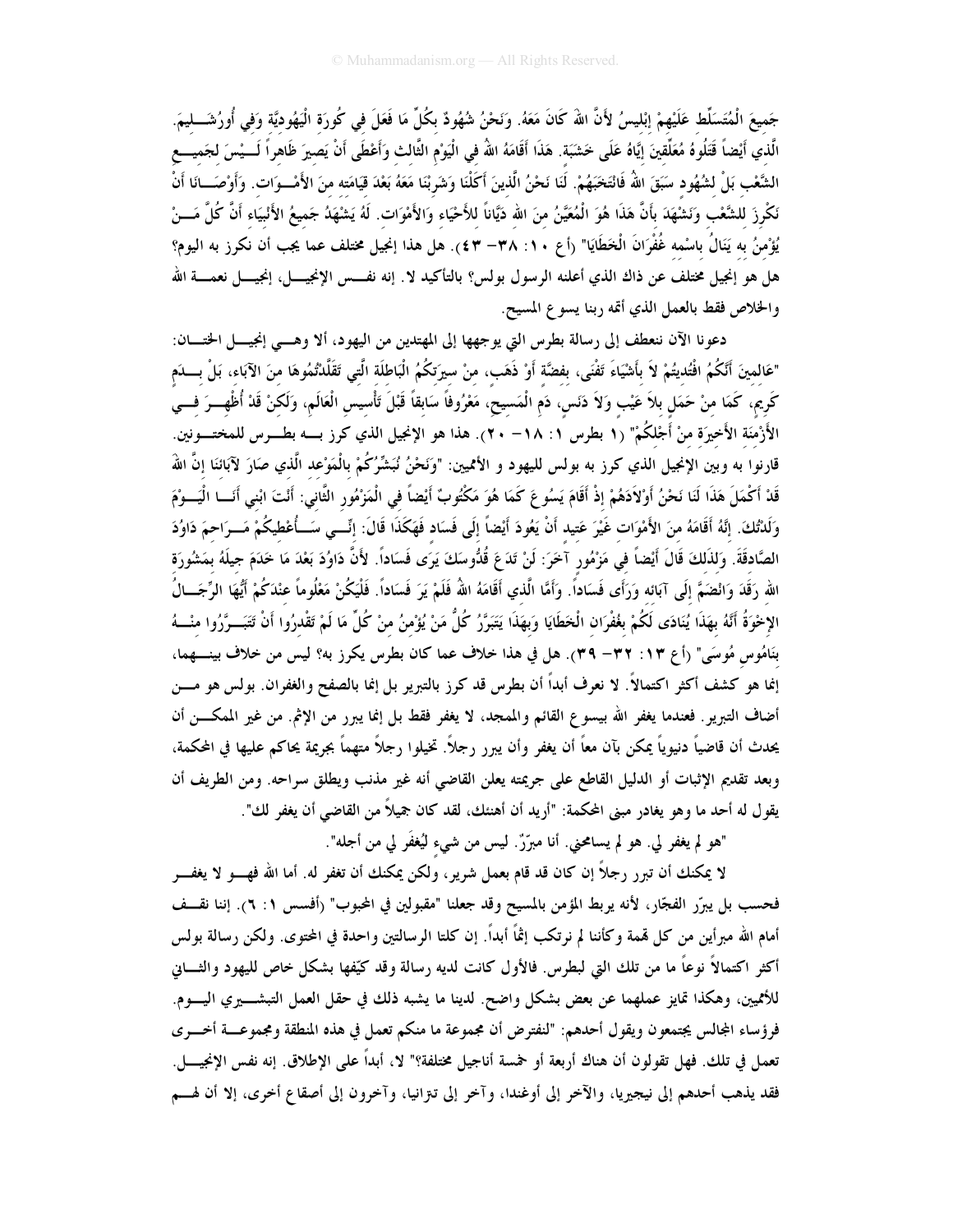جميعاً نفس الرسالة المجيدة. وهي بسيطة واحدة وسهلة، ما لم يحاول المرء أن يقرأ تفاصيل وأشياء لم يكن الرســـــل يفكرون بما أو تخطر ببالهم أو يقصدونها. لم تتح لبولس أو بطرس أبداً فرصة دراسة المســاهـج الحديثـــة لــــبعض المتطرفين القائلين بالتدبير الإلهي، وهكذا لم تخطر لهم الأفكار التي يحاول بعض الناس دسّها إلى المسيحية اليوم.

الآية ١٠ ممّتعة: "غَيْرَ أَنْ نَذْكُرَ الْفُقَرَاءَ. وَهَذَا عَيْنُهُ كُنْتُ اعْتَنَيْتُ أَنْ أَفْعَلَهُ". إنى أتســاءل ألم يبتســـم بولس عندما سمع ذلك. لقد قالوا: "اذهب أنت إلى الأمميين يابولس ولكن لا تنســـي أن هنـــاك الكـــثير مـــن القديسين الفقراء في اليهودية، ورغم أنك لا تكرز وسطهم، فأرسل لنا ۖ برزمة أو مبلغاً من حين إلى آخر". لقــــد فعل، وبذلك أظهر أفمم كانوا جسداً واحداً وروحاً واحدة، كما أفمم دُعيوا برجاء واحد لدعوقم.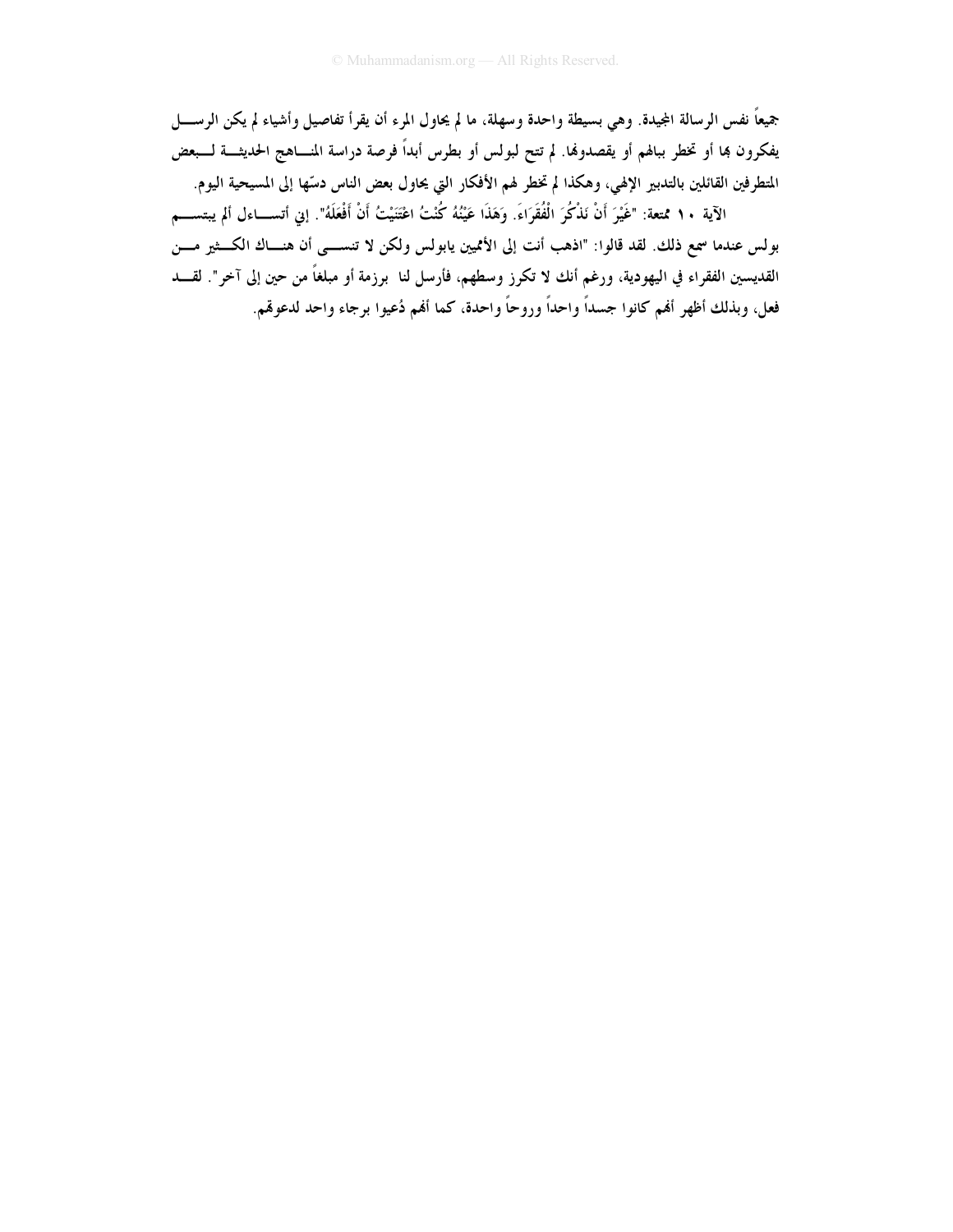### الفصل الخامس ارتداد بطرس في أنطاكية  $(31 - 11)$ : (غل ۲: ۲۱)

"وَلَكنْ لَمَّا أَتَى بُطْرُسُ إِلَى أَنْطَاكِيَةَ قَاوَمْتُهُ مُواجَهَةً، لأَنَّهُ كَانَ مَلُوماً. لأَنَّهُ قَبْلَمَا أَتَى قَوْمٌ منْ عنْد يَعْقُوبَ كَانَ يَأْكُلُ مَعَ الأُمَمِ، وَلَكنْ لَمَّا أَتَوْا كَانَ يُؤَخِّرُ وَيُفْرِزُ نَفْسَهُ، خَائفاً منَ الَّذينَ هُمْ منَ الْختَان. وَرَاءَى مَعَهُ بَاقِي الْيَهُود أَيْضاً، حَتَّى إنَّ بَرْنَابَا أَيْضاً ائْقَادَ إلَى ريَائهمْ! لَكنْ لَمَّا رَأَيْتُ أَنَّهُمْ لاَ يَسْلُكُونَ باسْتقَامَة حَسَبَ حَقٍّ الإِنْجيل، قُلْتُ لبُطْرُسَ قُدَّامَ الْجَميع: «إنْ كُنْتَ وَأَنْتَ يَهُوديٌّ تَعِيشُ أُمَميّاً لاَ يَهُوديّاً، فَلمَاذَا تُلْزِمُ الأُمَمَ أَنْ يَتَهَوَّدُوا؟» نَحْنُ بالطَّبيعَة يَهُودٌ وَلَسْنَا منَ الأُمَم خُطَاةً، إذْ نَعْلَمُ أَنَّ الإِنْسَانَ لاَ يَتَبَرَّرُ بأَعْمَال النَّامُوس، بَلْ بإيمَان يَسُوعَ الْمَسيحِ، آمَنَّا نَحْنُ أَيْضاً بيَسُوعَ الْمَسيحِ، لنَتَبَرَّرَ بإيمَان يَسُوعَ لاَ بأَعْمَال النَّاهُوس لأَنَّهُ بأَعْمَال النَّاهُوس لاَ يَتَبَرَّرُ جَسَدٌ مَا. فَإنْ كُنَّا وَنَحْنُ طَالبُونَ أَنْ نَتَبَرَّرَ في الْمَسيح نُوجَدُ نَحْنُ أَنْفُسُنَا أَيْضاً خُطَاةً، أَفَالْمَسِيحُ خَادِمٌ للْخَطيَّة؟ حَاشَا! ۖ فَإِنِّي إنْ كُنْتُ أَبْني أَيْضاً هَذَا الَّذي قَدْ هَدَمْتُهُ، فَإِنِّي أُظْهِرُ نَفْسي مُتَعَدِّياً. لأَنِّي مُتُّ بالنَّامُوس للنَّامُوس لأَحْيَا للَّه. مَعَ الْمَسيح صُلبْتُ، فَأَحْيَا لاَ أَنَا بَل الْمَسيحُ يَحْيَا فيَّ. فَمَا أَحْيَاهُ الآنَ في الْجَسَد فَإِنَّمَا أَحْيَاهُ في الإيمَان، إيمَان ابْن الله، الَّذي أَحَبَّني وَأَسْلَمَ نَفْسَهُ لأَجْلي. لَسْتُ أُبْطلُ نغمَةَ الله. لأَنَّهُ إنْ كَانَ بالنَّامُوس برٌّ، فَالْمَسيحُ إذاً مَاتَ بلاَ سَبَب".

هذا المقطع يوحى بعدد من الاعتبارات الشيّقة. فبادىء ذي بدء، ننذهل إذ نجد بولس وبطرس وكلاهما رجلان موحى لهما من الله، وكلاهما مفوضان من الرب يسوع المسيح ليذهبوا إلى العالم ويعلنوا إنجيله، وكلاهما رسلٌ، ننذهل إذ نجدهما الآن يختلفان بحدة أحدهما عن الآخر . وهذا سيفترض بالتأكيد أن الرسول بطرس الذي هو على ضلال، ليس الصخرة التي تُبنى عليها الكنيسة. فيا لها من صخرة متزعزعة إن كان كذلك، فها هنا نفس الرجل الذي أعطاه الآب ذلك الإعلان الرائع بأن المسيح هو ابن الله الحي، فالمفارقة هي أنه يسلك في أنطاكية بطريقة تثير الشك بإنجيل نعمة الله. إن كان بطرس هو أول بابا فهو بابا غير معصوم وعرضة للخطأ. إلا أننا نجده نفسه يقول أنه لم يكن يتمتع بمكذا مكانة، إذ يخبرنا في الإصحاح الحامس من رسالته الأولى بأنه كان مثله مثل بقية رفاقه الشيوخ في كنيسة الله وليس في موضع سلطة أو ترأس على سلطة الكنيسة المشيخية والشيو خ في كنيسة الله. إضافة إلى ذلك فإن قراءة الكتاب المقدس تظهر لنا الأهمية الكبرى لأن نكون منتبهين إلى ألا نساوم بأي شكل على حقيقة الله الثمينة.

وقد رأينا لتوَّنا كم كانت تلك الحقيقة هامة في عيني الرسول بولس عندما أمكنه أن يدعو بدينونة ملائمة مستحقة على الرجل، أو حتى على الملاك، الذي يبشر بأي إنجيل آخر يختلف عن الإعلان الإلهي الذي نُقل إليه. ونعلم أن ذلك الموقف لم يكن بسبب تعكر مزاجه الذي جعله يكتب على هذا النحو، بل لأنه أدرك كم هو مهمٌ أن يحفظ "الإيمان الذي سُلِّم (لمرة) للقديسين" (يهوذا ٣). هذا ما يشرح موقفه هنا بالنسبة لبطرس، أخيه الرسول. لقد تم الاتفاق، كما رأينا، في المجمع الكبير في أورشليم أن يذهب بطرس إلى اليهود وأن ينطلق بولس إلى الأمميين، وإذ أجريت مقارنة بين رسالتيهما وجد المجتمعون ألهما تتناقضان مع بعضهما، وأن كلتاهما تُعلُّم وتقول بأن الخلاص كان بالإيمان وحده بالرب يسوع المسيح، وألهما كلتاهما كانتا تدركان عبث أو لا جدوى أعمال الناموس كوسيلة لتحقيق البر عند الإنسان الخاطئ.

كان بولس وبرنابا قد توجها إلى أنطاكية وعملا فيها قبل وقت طويل في حين أن بطرس كان قد جاء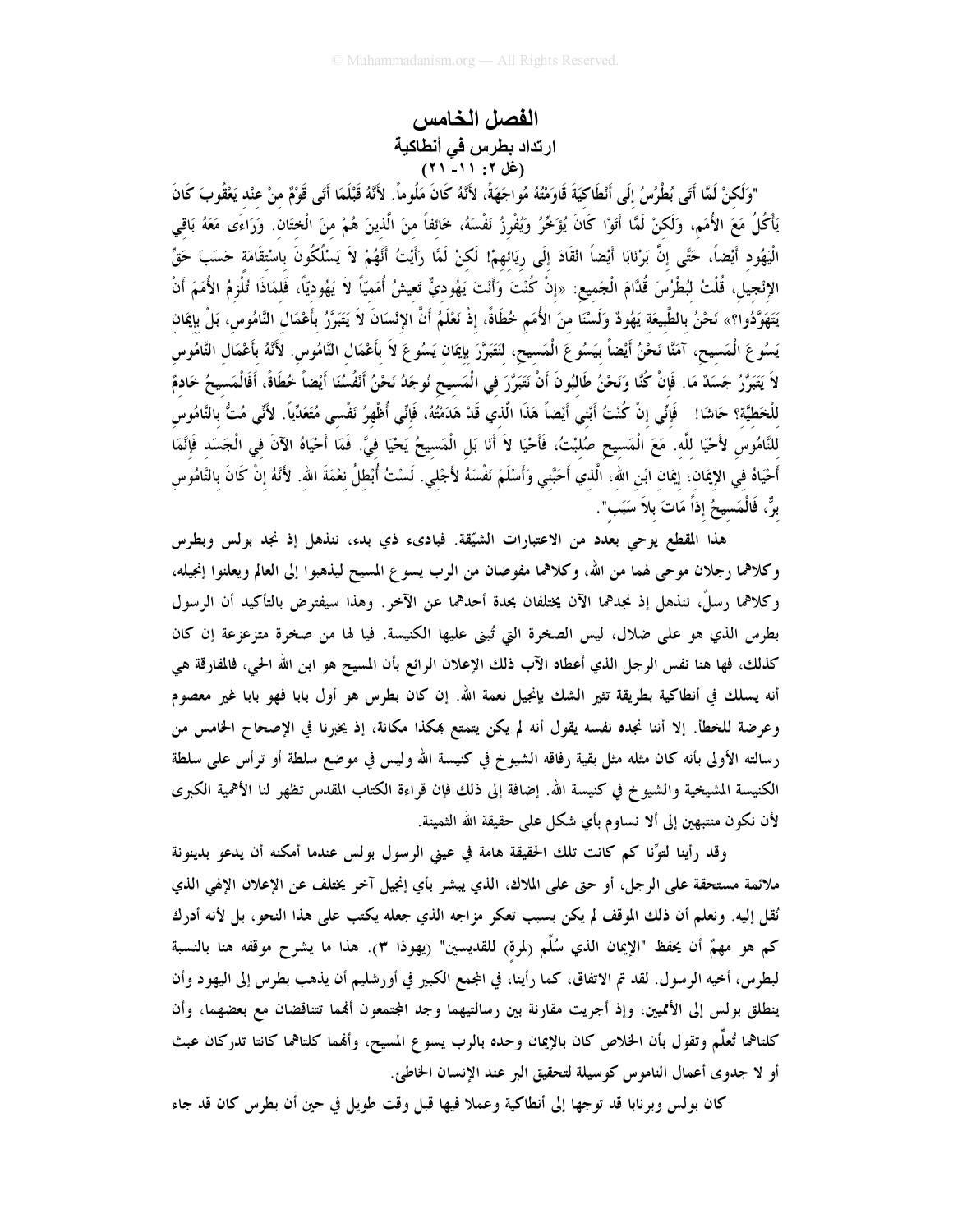من أجل الزيارة، وأنطاكية هذه مدينة أثمية كان فيها كنيسة كبيرة قوامها بشكل أساسي مؤمنون أثميون. أعتقد أن بطرس قد لاقى ترحاباً كبيراً بذراعين مفتوحتين، ولا بد أنه كان أمراً مفرحاً لبولس الرسول أن يرحّب ببطرس وأن يكون شريكاً له في الكرازة بكلمة الله لأولئك الناس في أنطاكية. في البداية أمضيا وقتاً سعيداً تماماً. فكانا يذهبان معاً ويجولان معاً على بيوت المؤمنين ويجالسوفمم على نفس الموائد مع المسيحيين الأمميين. كان بطرس فيما مضى صارماً جداً كيهودي حتى أنه ما كان ليفكر أبداً بأن يدخل بيت أي أثمى أو يخالطه أو يقيم معه أي رفقة أو صحبة. وكم كان أمراً ساراً أن ترى هؤلاء المؤمنين المختلفين، الذين كان بعضهم يهودي الأصل والآخر أممي، أعضاء الآن في الجسد الواحد، ألا وهو جسد المسيح، ويتمتعون بالرفقة معاً ليس فقط إلى طاولة الرب، بل أيضاً في منازلهم. فعندما يتحدث بولس عن تناول الطعام مع الأمميين أفترض أنه يشير إلى جلوسه إلى موائدهم حيث كانوا يستمتعون بالرفقة المسيحية الجميلة ويتبادلان أطراف الحديث في أمور الله في حين يتمتعون بالأمور الحسنة التي قدمها الرب لهم. ولكن لسوء الحظ حدث شيء أعاق وأعطب تلك الشركة المقدسة.

فقد انحدر بعض الأخوة من أورشليم، الذين كانوا من الفريسيين المتزمتين ورغم ألهم دعوا أنفسهم مسيحيين (ولعلهم كانوا كذلك) إلا أفمم ما كانوا قد تحرروا أبداً من الشرائع أو الناموسية وأدرك بطرس أن سمعته كانت على المحك. فإن وجدوه يأكل مع مؤمنين أمميين وعادوا إلى أورشليم وأخبروا عن ذلك، فهذا قد يؤثر على موقفه وموقعه هناك، ولذلك، وبدافع الحرص والحصافة، حسبما ظنَّ، انسحب من بينهم وما عاد يشاركهم الطعام، فلو اختار أن لا يأكل مع أُمميين، فهل كان من الممكن أن يقول أحد أن موقفه هذا خطأ؟ وإذا أخذ بالاعتبار آراء هؤلاء الأخوة المجحفة أفلا يكون بذلك قد أبدى قدراً من الكياسة المسيحية؟ لقد كان يشعر بحرية القيام بمذه الأعمال ما لم تزعج هؤلاء الآخرين. أما بولس فقد كان يرى ما هو أعمق من ذلك. لقد رأى أن حريتنا في المسيح متوقفة فعلياً على السؤال فيما إذا كان على المرء أن يجلس إلى مائدة الطعام مع هؤلاء الذين خرجوا من أمميتهم إلى اسم ربنا يسوع المسيح، وهنا يكمن الجدال أو نقطة الخلاف.

يقول بولس: "لَمَّا أَتَى بُطْرُسُ إِلَى أَنْطَاكِيَةَ قَاوَمْتُهُ مُواجَهَةً، لأَنَّهُ كَانَ مَلُوماً". ليس هناك خنو ع أو تبعية في موقف بولس هنا وليس هناك تمييز لبطرس كرئيس للكنيسة. لقد كان بولس يدرك أن سلطة إلهية قد عُهدت إليه وأنه كانت له الحرية في أن يشك في تصرف بطرس نفسه رغم أنه كان أحد الاثني عشر الأساسيين. "لأَنَّهُ قَبْلَمَا أَتَى قَوْمٌ منْ عنْد يَعْقُوبَ (الذي كان متزعماً في أورشليم) كَانَ يَأْكُلُ مَعَ الأُمَمِ، وَلَكنْ لَمَّا أَتَوْا كَانَ يُؤَخِّرُ وَيُفْرِزُ نَفْسَهُ، خَائفاً منَ الَّذينَ هُمْ منَ الْختَان". نقرأ في العهد القديم: "خَشْيَةُ الإِنْسَان تَضَعُ شَرَكاً". وهنا نتعجب بانذهال إذ نجد الرسول بولس، وبعد سنوات من العنصرة خائفاً من وجه الإنسان. لطالما قيل أن بطرس كان قبل العنصرة جباناً، ولكن عندما تلقى معمودية العنصرة تغير كل شيء. لقد وقف أمام الناس في أورشليم وجاهر بالحقيقة بجرأة قائلاً: "لقد قتلتم أمير الحياة"، فذاك الذي كان قد أنكر الرب بسبب خوفه من الناس نجده الآن يقول بجرأة وصراحة أن: "وَلَكنْ أَنْتُمْ أَنْكَرْتُمُ الْقُدُّوسَ الْبَارَّ وَطَلَبْتُمْ أَنْ يُوهَبَ لَكُمْ رَجُلٌ قَاتلٌ" (أع ٣: ١٤). لقد وصل البعض إلى الاستنتاج بأنه إذا تلقى إنسان معمودية العنصرة فإنه لن يكون جباناً أبداً، وأيضاً أن كل الخطيئة الفطرية تحترق عندئذ بنار الله المنقية المطهرة. ولكننا لا نجد مثل هذه في كلمة الله. صحيح أنه تحت تأثير معمودية العنصرة لم يَخشَ بطرس من وجه إنسان، ولكنه الآن بدأ بالزلل. إن حقيقة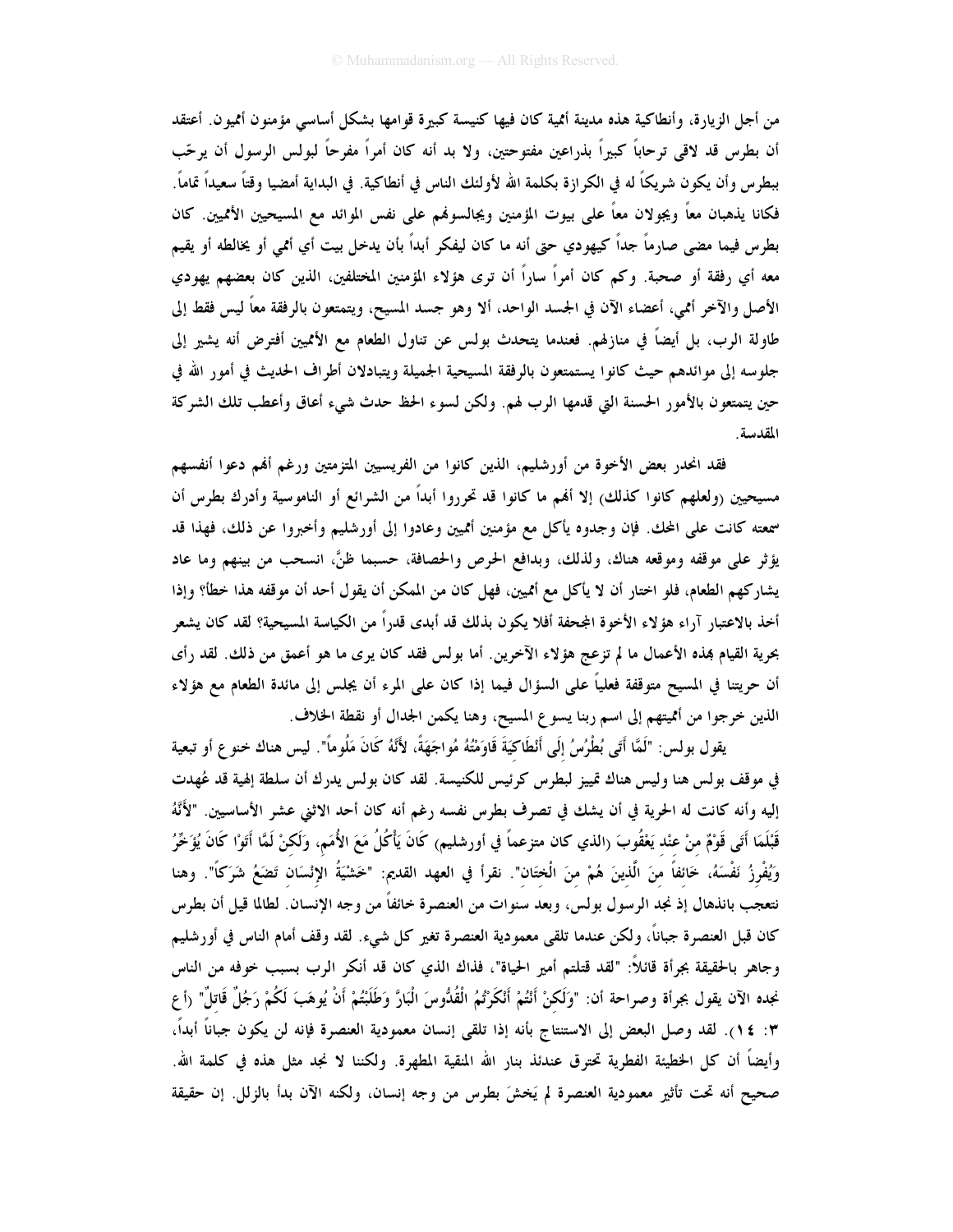حصول المرء على بركة روحية كبيرة في أي وقت لا تشكل أبداً ضمانة بأنه سوف لن يخاف من جديد.

والآن نجد بطرس مىزعجاً بنفس التهجم الذي جعله يعانى مشقة من قبل، خائفاً مما سيقوله الآخـــرون عنه، وعندما رأى هؤلاء المشرعين نسبي كل شيء عن العنصرة وكل ما يتعلق بالبركة التي أتت وكل الإعــــلان الرائع الذي كُشف له عندما نزلت الملاءة من السماء وسمع الرب يقول: "«مَا طَهَّرَهُ اللهُ لاَ تُدَنِّسْهُ أَنْتَ!»" (أع ١٠: ١٥). لقد نسيَ كيف أنه هو نفسه قد وقف في بيت كورنيليوس وقال: "أَنْتُمْ تَعْلَمُونَ كَيْفَ هُـــوَ مُخَـــوَّمٌ عَلَى رَجُل يَهُوديٍّ أَنْ يَلْتَصقَ بأَحَد أَجْنَبيٍّ أَوْ يَأْتيَ إلَيْه. وَأَمَّا أَنَا فَقَدْ أَرَانى اللهُ أَنْ لاَ أَقُولَ عَنْ إِنْسَان مَا إِنَّهُ دَنسٌ أَوْ نَجسٌ" (أع ١٠: ٢٨). ونسيَ أنه هو من وقف في مجمع أورشليم أمام الجميع، وبعد سرده لما حدث خــــلال زيارة كورنيليوس، هتف قائلاً: "لَكنْ بنعْمَة الرَّبِّ يَسُوعَ الْمَسيح نُؤْمنُ (نحن اليهود بالطبيعة) أَنْ نَخْلُصَ كَمَـــا أُولَئكَ أَيْضاً" (أع ١٥: ١١). لقد كان هذا إعلاناً رائعاً. لعلنا كنا نتوقعه أن يقول: "إننا نؤمن أنه بنعمة الـــرب يسوع المسيح سيخلصون، مثلنا تمامًا"، أي "هؤلاء الأمميون قد يخلصون بالنعمة كما أننا نحـــن اليهـــود نخلـــص بالنعمة". ولكن لا. لقد كان لديه إعلان رائع عن المعنى الحقيقي للعنصرة وهذا التدبير المجيد لنعمة الله. ما الذي جعله ينسى كل هذا؟ إلها النظرات العابسة المقطبة التي تبدت عن أولئك الرجال الذين من أورشليم. لقد كانوا قد سمعوا أنه كان يمارس حرية ما كانوا يؤمنون بما، وجاؤوا ليراقبوه. ففكر أنه لا ينبغي عليه أن يدخل إلى بيت الأمميين ليأكل معهم في الفترة التي يكون فيها أولئك الرجال في الجوار. وهكذا وبدون أن يفكـــر في أن هــــذا سيزعج أولئك المسيحيين الأمميين البسطاء الذين كانوا قد عرفوا الرب منذ برهة قصيرة وحسب، ولكي يُرضى هؤلاء المشرعين الذين من أورشليم انسحب من مجالس الأتميين ومن تلك الرفقة الحميمة الـــتى كـــان يعيشــــها معهم. لم يكن وحده من اتخذ هذا الموقف بل تبعه آخرون أيضاً متأثرون به. "رَاءَى مَعَهُ بَاقى الْيَهُود أَيْضاً". لقد بدا وكأنه ستكون هناك كنيستان في أنطاكية عما قريب، إحداهما لليهود والأخرى للأثميين، وكسأن حجساب الحائط المتوسط لم يتمزق.

"رَاءَى مَعَهُ بَاقى الْيَهُود أَيْضاً" ما أثار سخط بولس هو رفيقه الحميم، وشريكه في العمــــل الرســــولى، والرجل الذي فهم جيداً من البداية العمل الذي ينبغي عليه أن يقوم به، أعنى به برنابا: "حَتَّى إنَّ بَرْنَابَـــا أيْضــــاً انْقَادَ إِلَى رِيَائِهِمْ". كم من معان مؤثرة تحمل هذه الكلمات! فبرنابا الذي كان يعرفه حق المعرفة، برنابـــا الــــذي كان قد رأى كم أن الله القدير قد عمل من خلاله وسط الأمميين والذي عرف أن كل ذلك النظـــام التشــــريعي الناموسي القديم قد سقط إلى غير رجعة، برنابا هذا قد انقاد إلى ريائهم.

"الرياء" كلمة مناسبة نوعاً ما. إنى أتساءل عن السبب الذي لم يترجم فيه المترجمون الكلمة اليونانيــــة الأصلية كما هي كما اعتادوا أن يفعلوا في أماكن أخرى في الكتاب المقدس. لعلهم لم يفضلوا استخدام الكلمـــة الأخرى المرتبطة بشخص مثل برنابا. إن الكلمة هي "النفاق": "لقد صار اليهود الآخرون منافقين مثله، وذلــك على قدر ما كان برنابا يسايرهم في نفاقهم. أعتقد ان بطرس كان ليقول: "إننا نقوم بذلك لمجد الله"، ولكـــن لم يكن الحال هكذا أبدا ً، لقد كان نفاقاً صريحاً وبكل معنى الكلمة في نظر الله. لقد كان بـــولس يــــدرك ماهيــــة الأمر، فقال: "لَكنْ لَمَّا رَأَيْتُ أَنَّهُمْ لاَ يَسْلُكُونَ باسْتقَامَة حَسَبَ حَقٍّ الإنْجيل، قُلْتُ لبُطْرُسَ قُدَّامَ الْجَميع...". لم يكن ذلك لقاءً سرياً، ولم يكن هناك اغتياب. فما كان ينبغي عليه ان يقوله كان يقوله بصراحة وعلانية، ولم يبدُ أنه كان يراعى مشاعر بطرس. علينا أن نتذكر دائماً القول: "إنْذَاراً تُنْذرُ صَاحَبَكَ وَلا تَحْملْ لأجْلـــه خَطيَّـــةً"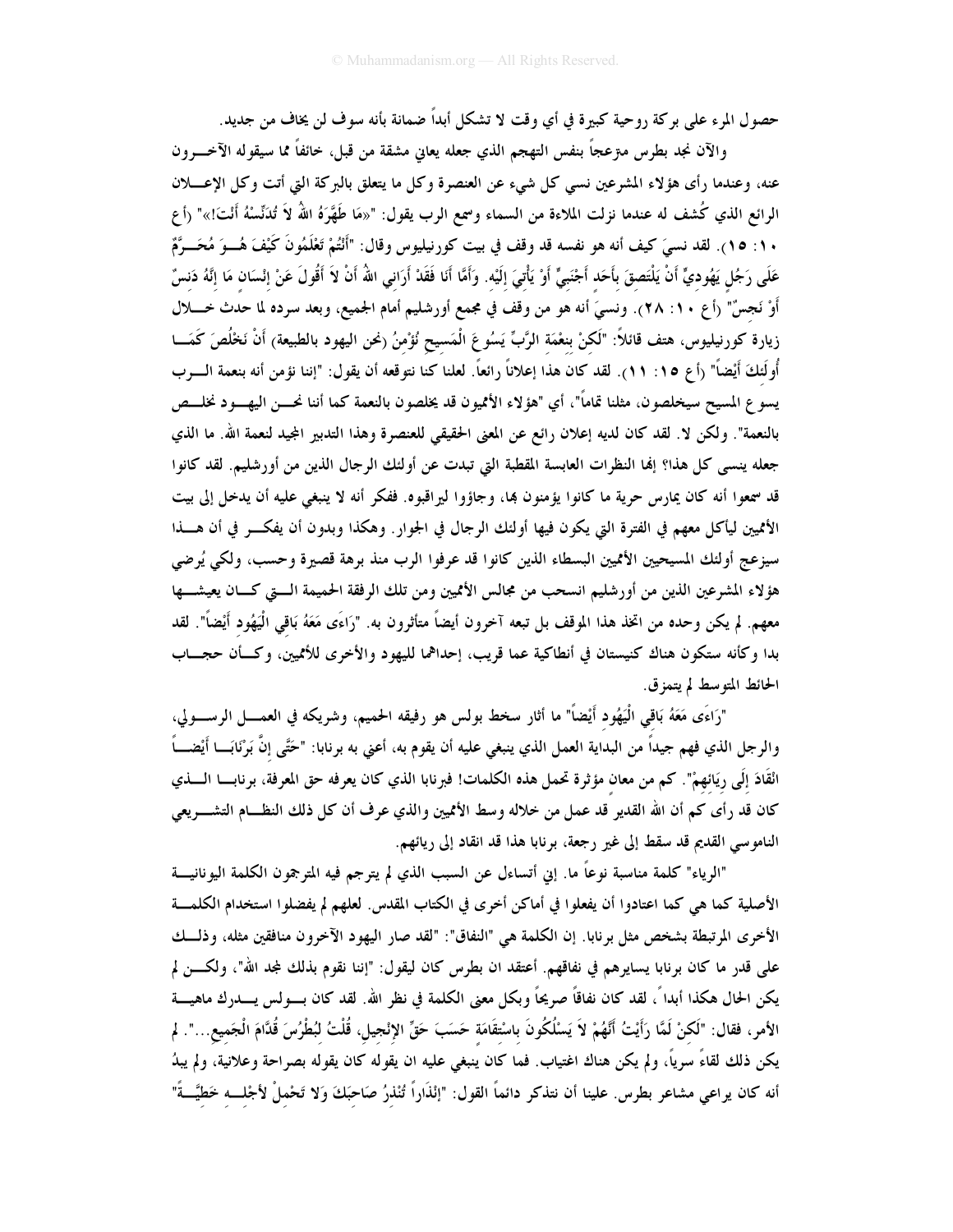(لاويين ١٩: ١٧). وبعد بضعة سنوات من ذلك كتب (بولس) إلى تلميذه تيموثاوس: "اَلَّذينَ يُخْطُّونَ وَبِّخْهُمْ أَمَامَ الْجَميع لكَيْ يَكُونَ عنْدَ الْبَاقينَ خَوْفٌ" (١ تيموثاوس ٥: ٢٠). هناك أشياء كثيرة ما كان يمكن الاستهانة بما. ما كان من الممكن أن يجلس بولس مع بطرس في ركن ناء وأن يسويا المسألة بمدوء، إذا كانت فضيحة عامة علنية، واستدعت طرح مسألة حرية الأمميين في المسيح ولذلك كان يجب تسوية المسألة علانية. قد يتخيل المسرء مشاعر بطرس، وهو رجل الله النبيل، ومع ذلك فقد وقع في هذا الشرك. في البداية أجفل وهوينظر إلى بـــولس، وأتخيل بعد ذلك أنه أدرك، وبرأس مطأطأ وقد احمر وجهه خجلاً، كم كان مذنباً ومخطئاً عندما سعى إلى إرضـــاء هؤلاء التشريعيين الذين كانوا ليَسلبون الكنيسة من إنجيل النعمة الرائع. "«إنْ كُنْتَ وَأَنْتَ يَهُوديٌّ تَعيشُ أُمَميّــاً لاَ يَهُوديّاً، فَلمَاذَا تُلْزِمُ الأُمَمَ أَنْ يَتَهَوَّدُوا؟»" لقد تحدث بشكل واضح مباشر وصريح. وأعتقد أن أولئك اليهود قد رفعوا أبصارهم وقالوا: "ما هذا؟ لقد كان يعيش وفق أسلوب الأمميين أليس كذلك؟" نعسم، لا بسد وأفسم عرفوا ذلك، إذ كان له الحق في أن يفعل ذلك. لقد أعطى الله كل الناس هذه الحرية وكان بطــــرس يمارســــها، لكنه الآن كان يجر نفسه إلى العبودية. كان بطرس قد قال: " إننا نعلم نحن اليهود أن الإنسان لا يتبرر بأعمـــال الناموس، ولكن علينا أن نخلص بالنعمة كما الأمميين، فلماذا نصر إذاً على أن نضع هؤلاء الأممــــيين تحـــت نــــير الشكلية والشعائر اليهودية؟"

ويتابع بولس كلامه قائلاً: "نَحْنُ بالطَّبيعَة يَهُودٌ وَلَسْنَا منَ الأُمَمِ خُطَاةً، إذْ نَعْلَمُ أنَّ الإئسَانَ لاَ يَتَبَـــرَّرُ بِأَعْمَالِ النَّامُوسِ، بَلْ بِإِيمَان يَسُوعَ الْمَسِيحِ، آمَنَّا نَحْنُ أَيْضاً بِيَسُوعَ الْمَسِيحِ، لنَتَبَرَّزَ بِإِيمَان يَسُـــوعَ لاَ بأَعْمَـــالِ النَّامُوس. لأَنَّهُ بأَعْمَال النَّامُوس لاَ يَتَبَرَّرُ جَسَدٌ مَا". لقد تخلينا عن كل ثقتنا وحرصـــنا علـــى حفـــظ النــــاموس كوسيلة للخلاص عندما اهتدينا إلى المسيح، والآن، يا بطرس هل تريد أن تقول بتصــــرفك للأخــــوة الأممــــين: "عليكم أن تخضعوا لعبودية حفظ الناموس، التي منها أُعتقنا لكي تتبرروا حقاً؟" لقد كانت مناســـبة جليلــــة، إذ كان هناك سؤال هام على المحك، وعالجه بولس بطريقته الجريئة التي اعتدنا عليها.

أتراك تحاول، مثل آخرين كثيرين جداً، أن تفعل كل ما بوسعك لكي تنال خلاص الله؟ أصغ إذاً إلى ما يقوله (بولس): "بأَعْمَال النَّامُوس لاَ يَتَبَرَّرُ جَسَدٌ مَا"

> "إن سال دمعي إلى الأبد، و لم تعرف حماستي الكلل، فهذه لا تكفَّر عن الخطيئة، بل أنت من يخلّص، أنت وحدك".

منذ بضعة سنوات، بعد أن أصغى إلي رجل وأنا أكرز عند ناصية شارع قال لي: "إني أكره هذه الفكرة بأنه بموت وبرٍّ شخص آخر أخلص أنا. لا أريد أن أكون مديناً لأي كان من أجل خلاصي. فلست أجيء إلى الله مستجدياً متسولاً، بل إنى أومن أنه إن كان الإنسان يحيا وفق العظة على الجبل ويحفظ الوصايا العشر فإن الله يكتفي منه بمذا القدر ولا يطلب منه المزيد".

> فسألته: "يا صديقي، هل عشت حسب الموعظة على الجبل وهل حفظت الوصايا العشر؟". "ليس تماماً. إلا أين أسعى ما بوسعى".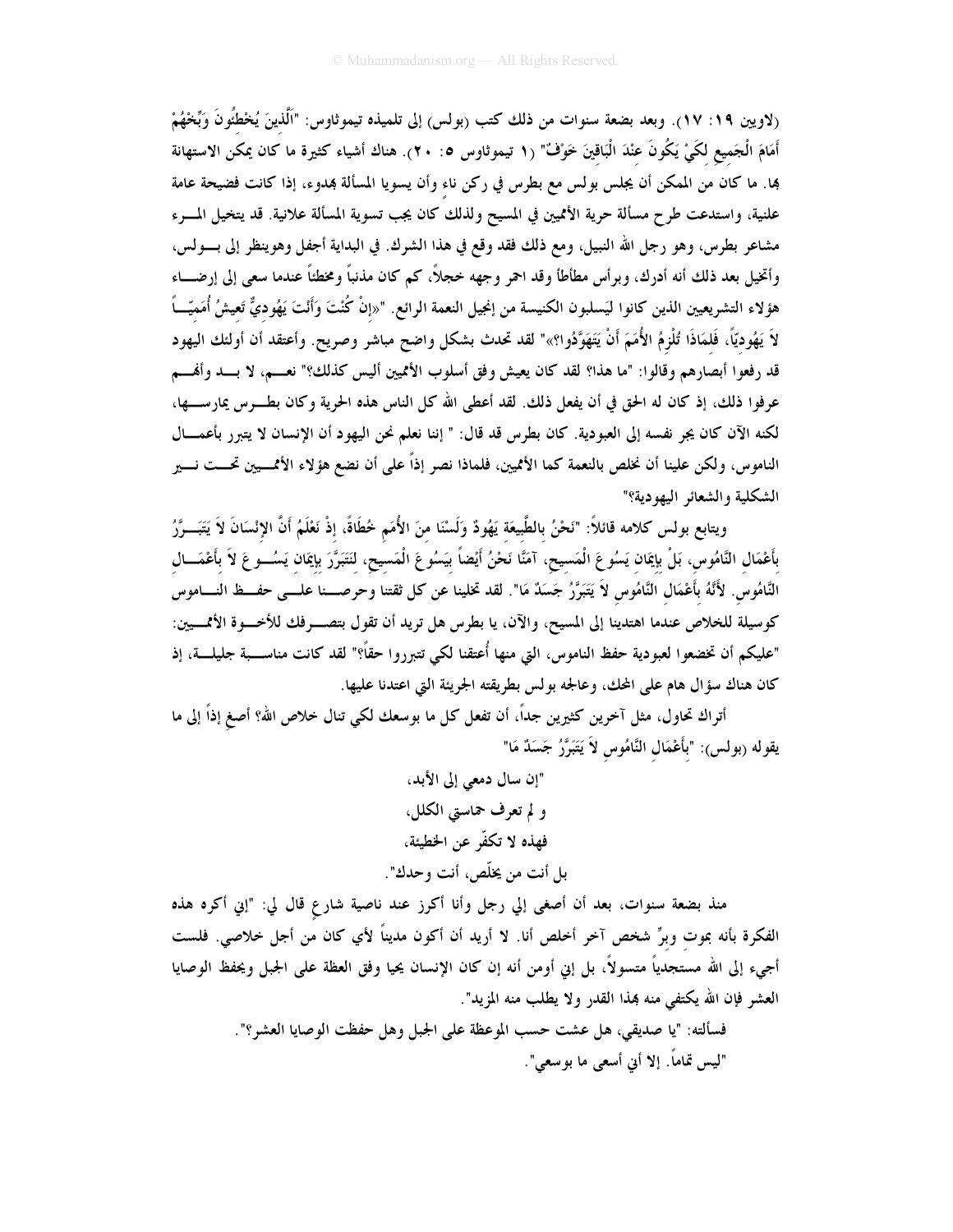فأجبته: "ولكنّ "مَنْ حَفظَ كُلَّ النَّامُوس، وَإِنَّمَا عَثَرَ في وَاحدَة، فَقَدْ صَارَ مُجْرِماً في الْكُلِّ" (يعقوب ١٢: ١٠). و"مَكْتُوبٌ «مَلْعُونٌ كُلُّ مَنْ لاَ يَثْبُتُ فِي جَميعِ مَا هُوَ مَكْتُوبٌ فِي كِتَابِ النَّامُوسِ لِيَعْمَلَ بِهِ»" (غل ٠: ١٠). ولأنك لم تثابر أو تثبت فإنك تحت اللعنة".

هذا كل ما يستطيع الناموس أن يفعله من أجل أي خاطئ بائس. يستطيع فقط أن يدين، لأنه يتطلب براً كاملاً من بشر خاطئين، براً لا يستطيع أي إنسان خاطئ أن يقدمه على الإطلاق. ولذلك فعندما أرانا الله من خلال كلمته أن البشر مجردون من البر، نجده يقول: "لدي برٌّ للخطاة الآثمين، ولكن عليهم أن يتقبلوه بالإيمان"، ويخبرنا الحكاية العجيبة عن موت وقيامة ربنا يسوع المسيح– "الَّذي أُسْلمَ منْ أَجْل خَطَايَانَا وَأُقيمَ لأَجْل تَبْريرِنَا" (رومية ٤: ٢٥). وإن كنا قد آمنا به فهل سنعود إلى أعمال الناموس؟

يقول بولس: "فَإِنْ كُنَّا وَنَحْنُ طَالبُونَ أَنْ نَتَبَرَّرَ في الْمَسيح نُوجَدُ نَحْنُ أَلْفُسُنَا أيْضاً خُطَاةً، أَفَالْمَســـيحُ خَادمٌ للْخَطيَّة؟ حَاشَا!". لقد كان موسى وسيط الناموس وكان ليستخدمه الله لتصبح الخطيئــــة تبــــدو خاطئـــة بشكل مفرط. هل هذا هو ما يفعله المسيح كليًّا؟ الأمر ببساطة هو أن مثاله المجيد كان ليُظهر لي كم هي عميقـــة خطيئتي، ومدى خطورة حالتي الضالة، فهل أستطيع أن أخلص نفسي بجهودي الذاتية؟ بالتأكيد لا. كان ذلـــك ليجعل المسيح خادماً للخطيئة، ولكن المسيح هو خادم للبر لكل الذين يؤمنون. أعتقد أن الآية ١٧، وربما الآية ١٨ أيضاً توصلنا إلى الاستنتاج بأن ما يقوله بولس لبطرس هو التالي: "إنْ كُنْتُ أَبْني أَيْضاً هَذَا الّذي قَدْ هَدَمْتُهُ، فَإِنِّي أُظْهِرُ نَفْسي مُتَعَدِّياً". ليس لدينا علامات اقتباس في النص اليوناني الأصــــلي القــــديم، ولــــذلك لا نعــــرف بالضبط أي كلمات قالها بولس لبطرس، ولكننا نرجح أنه ختم حديثه بإلقاء اللوم على بطرس باستخدام هــــذه الجملة.

"لأَنِّي مُتُّ بالنَّامُوس للنَّامُوس لأَحْيَا للَّه". ماالذي يقصده بذلك؟ إنه يقصد أن يقول أن الناموس كــــان يحكم على بالموت، إلا أن المسيح أخذ مكاني وصار بديلاً عني. فمتُّ فيه. "لأَنِّي مُتُّ بالنَّامُوس للنَّامُوس لأَحْيَـــا للَّه". والآن أنتمي إلى خليقة جديدة كلياً. ويالروعة تلك الخليقة الجديدة! لقد سقطت الخليقة القديمة في رئسيس نسلها، آدم، والخليقة الجديدة تثبت إلى الأبد في رئيسها الرب يسوع المسيح. إننا لا نحاول أن نعمـــل لأجـــل خلاصنا، إننا نخلص بالعمل الذي أنجزه هو نفسه. يمكننا أن ننظر إلى ذلك الصليب الذي عُلق عليه، الضــــحية النازفة بدلاً منّا، ويمكننا أن نقول بإيمان: "مَعَ الْمَسيح صُلبْتُ". لكأن حياتي قد أُخذت، لقد أخذ مكاني: "مَــعَ الْمَسيح صُلبْتُ، فَأَحْيَا لاَ أَنَا". بما أني توحدت به في موته على الصليب أرتبط بــــه الآن في حيــــاة القيامــــة، إذ أعطانى أن أكون مشاركًا في حياته الأبدية المجيدة الحاصة. "فَأَحْيَا لاَ أَنَا". ليس الأمر أني أنا العتيـــق أعـــود إلى الحياة من جديد، "بَل الْمَسيحُ يَحْيَا فيَّ". فهو، الممجد، هو حياتي الحقيقية، وتلك "الحيـــاة الـــتي أحياهــــا الآن بالجسد، خبرتي هنا على الأرض كمسيحي في الجسد، "أحياها"— ليس بأن أضع نفسي تحت قوانين ونظـــم وأن أحاول أن أحفظ ناموس الوصايا العشر بل– "بإيمَان ابْنِ الله، الَّذي أَحَبَّني وَأَسْلَمَ نَفْسَهُ لأَجْلي". بما أنني ممتلـــئ به، فستكون حياتي على الشكل الذي يستحسنه.

"ابْنِ اللهِ، الَّذي أَحَبَّني وَأَسْلَمَ نَفْسَهُ لأَجْلي". أود لو أن كل واحد منّا يستطيع أن يقول هذه الكلمات في قلبه. أتستطيعون أن تقولوها في قلوبكم؟ إنما ليست "ابْن الله، الَّذي أَحَبَّ العالم، وبذل نفسَه لأجل العـــالم"، بل "ابْن الله، الَّذي أَحَبَّني وَأَسْلَمَ نَفْسَهُ لأَجْلي". وحدهم أولئك الذين يضعون عليه رجاء إيمانهم يســـتطيعون أن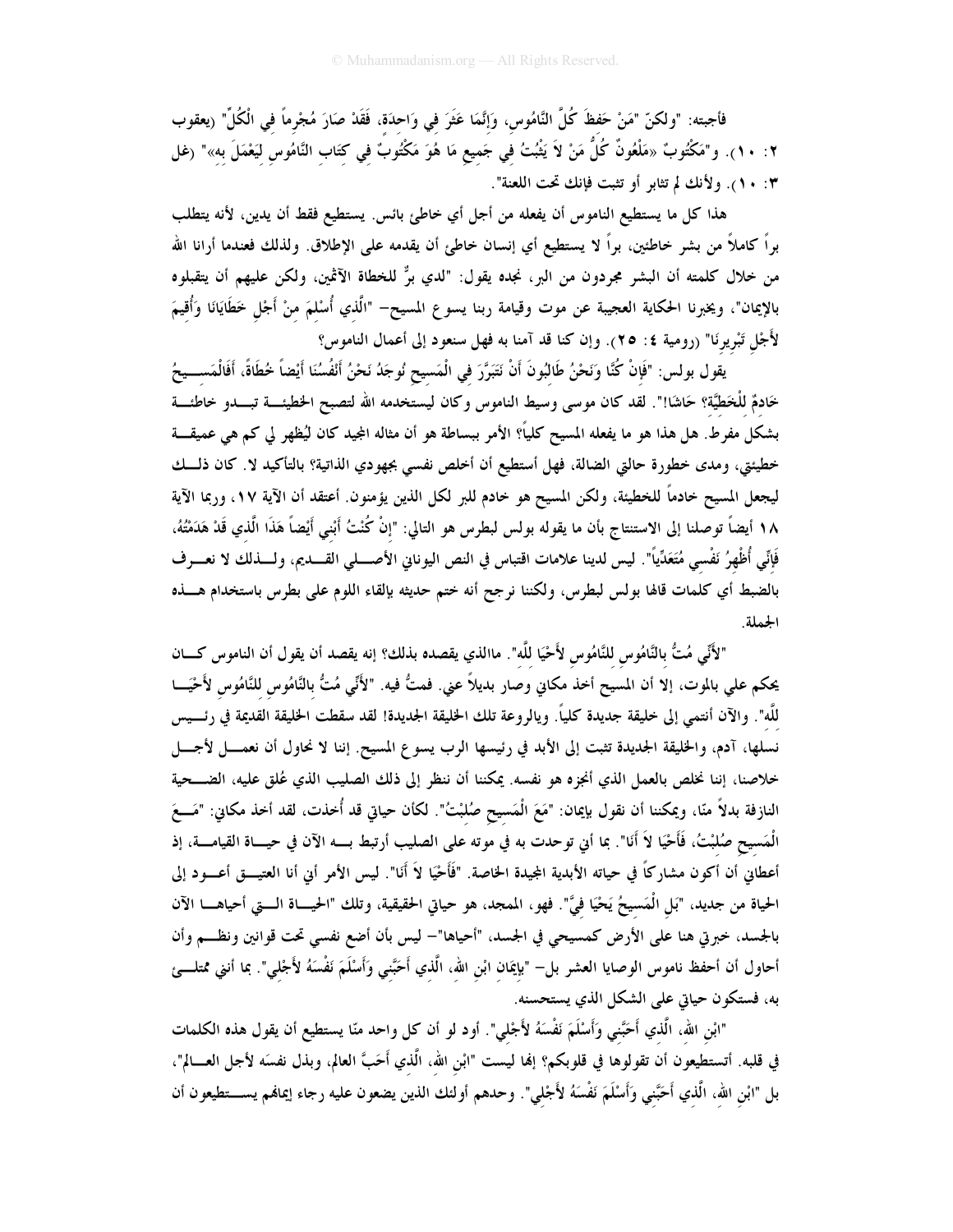يتكلموا على هذا النحو أتستطيع أن تقولها من قلبك؟ إن لم تكن قد قلتها من قبل، يمكننك اليــــوم أن ترفـــع بصرك إلى وجهه وأن تقولها لأول مرةٍ وهكذا يختم بولس هذا القسم بقوله: "لَسْتُ أُبْطِلُ نِعْمَةَ اللهِ (أو ســــوف لن أُبْطِلَ نِعْمَةَ اللهِ). لأَنَّهُ إِنْ كَانَ بِالنَّامُوسِ بِرٌّ، فَالْمَسِيحُ إِذاً مَاتَ بِلاَ سَبَبٍ". ولكن بما أن البر لا يمكن إيجـــاده بالناموسية، أو المحاولات الذاتية، فإن المسيح قد بذلَ ذاته بالنعمة من أجل الخطأة المحتاجين، وهو نفسه برّ كــــل من يضعون عليه إيمانهم.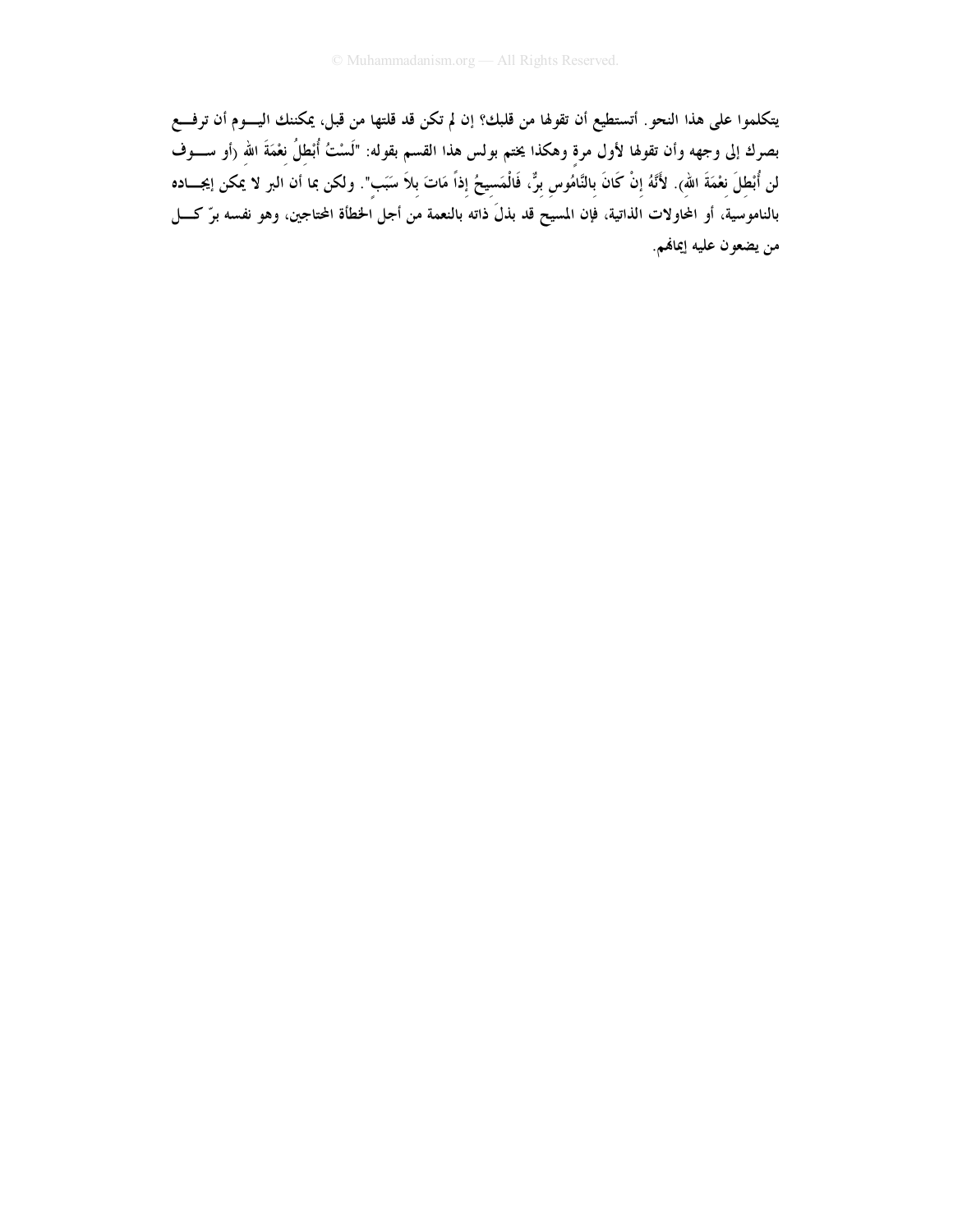# الفصل السادس ''مَنْ رَقَاكُمْ؟''<br>(غل ۳: ۱\_ ۹)

"ٱيُّهَا الْغَلاَطِيُّونَ الأَغْبِيَاءُ، مَنْ رَقَاكُمْ حَتَّى لاَ تُذْعِنُوا للْحَقِّ؟ أَنْتُمُ الّذينَ أَمَامَ عُيُونكُمْ قَدْ رُسمَ يَسُــوعُ الْمَســـيحُ بَيْنَكُمْ مَصْلُوبًا! أُريدُ أَنْ أَتَعَلَّمَ منْكُمْ هَذَا فَقَطْ: أَبِأَعْمَال النَّامُوس أَخَذْتُمُ الرُّوحَ أمْ بخَبَر الإيمَان؟ أَهَكَـــذَا أَنْـــتُمْ أَغْبِيَاءُ! أَبَعْدَمَا ابْتَدَأْتُمْ بِالرُّوحِ تُكَمَّلُونَ الآنَ بِالْجَسَد؟ أَهَذَا الْمقْدَارَ احْتَمَلْتُمْ عَبَثاً؟ إنْ كَانَ عَبَثاً! فَالَّذي يَمْنَحُكُمُ الرُّوحَ، وَيَعْمَلُ قُوَّات فيكُمْ، أَبأَعْمَال النَّامُوس أَمْ بخَبَر الإيمَان؟ كَمَا «آمَنَ إبراهيم بالله فَحُسبَ لَهُ برّاً». اعْلَمُوا إذاً أنَّ الَّذينَ هُمْ منَ الإِيمَان أُولَئكَ هُمْ بَنُو إبراهيم. وَالْكَتَابُ إذْ سَبَقَ فَرَأَى أنَّ الله بالإِيمَان يُبَرِّرُ الأُمَـــمَ، سَـــبَقَ فَبَشَّرَ إبراهيم أَنْ «فِيكَ تَتَبَارَكُ جَمِيعُ الأُمَمِ». إذاً الَّذينَ هُمْ منَ الإيمَان يَتَبَارَكُونَ مَعَ إبراهيم الْمُؤْمن".

نأتي الآن إلى القسم العقائدي بامتياز في هذه الرسالة. في الآية ١ من هذا الإصحاح يستخدم بــــولس لغة غير مألوفة. ما يقصد أن يقوله هو التالي: "كيف حدث أنكم تبدون كمن وقع تحت تأثير نو ع مــــن الرُّقيــــة حتى فقدتم فهمكم للحقيقة وأصبحت قلوبكم وأذهانكم مغشاة بالخطأ". إن الغلط يؤثر على الناس على ذلــك النحو . من الممكن تماماً للمرء أن يهتدي حقاً وأن يبدأ بمعرفة واضحة محددة لنعمة الرب يسو ع الــــتي تخلــــص، ومن ثم، وبسبب إخفاقه في متابعة دراسة الكلمة والتعبد لها، يصبح تحت تأثير نظام مزيف ما، وفكرة في التعليم غير كتابية. وغالباً عندما يقع الناس تحت هكذا تأثير تجد أنه من غير الممكن تقريباً أن تحررهم. يبدو أفمم تحـــت تأثير رقية.

بالطبع لا يقول الرسول بولس أن امرئ لديه القوة على أن يرقى آخر، بل إنما يستخدم ذلك كمثـــال توضيحي. فيقول: "أولئك الرجال الذين انحدروا من أورشليم ويعلّمونكم بأنكم لا يمكن أن تخلصوا ما لم تختتنوا وتحفظوا ناموس موسى، قد أثَّروا عليكم حتى أنكم صرتم مثل أناس وقعوا تحت تأثير السحر وتحت تأثير رُقيـــة. إنكم لا تستطيعون أن تعقلوا الأمور، أو أن تتحققوا مما هو صحيح وما هو خاطئ". لم يكن الواقع تماماً هو أفمم قد "استسلموا لوهم قوي". عندما يقدم الله الحقيقة للناس ويتنحون عنها عن عمد، يصبحون بـــذلك عرضــــة لتحمل مخاطر وتبعات طاعة التعليم الزائف، ولكن هناك شيء آخر في ذهنه هنا فعلي جميع الأحــــوال، لم يكــــن هؤلاء الناس مسيحيين حقيقيين، بل مسيحيين حقيقيين يسلكون كأناس تحت تأثير رُقية.

"أَيُّهَا الْغَلاَطَيُّونَ الأَغْبِيَاءُ، مَنْ رَقَاكُمْ حَتَّى لاَ تُذْعِنُوا للْحَقِّ؟ أَنْتُمُ الّذينَ أَمَامَ عُيُو نكُمْ قَدْ رُسمَ يَسُــو عُ الْمَسيحُ بَيْنَكُمْ مَصْلُوباً؟" عندما يدرك المرء الحقيقة المباركة بأن الرب يسوع قد صُلبَ من أجلنا، فهذا بحدّ ذاته يجب أن يعني تحريرنا إلى الأبد من هكذا خطأ مثل ذاك الذي وقع فيه هؤلاء الناس. إن كان المسيح قــــد بــــذل نفسه عني حقاً فذلك لأنه كان من غير الممكن بالنسبة لي أن أفعل ولو أمراً واحداً لأخلص نفســـي. ولأنـــني لم أستطع أن أهيء نفسي لحضور الله، ولأبي لم استطع أن أطهر قلبي من الخطيئة، ولأنه ما من عمل بر لي يمكن أن يؤهلني لأن أكون مع الرب، كان لا بد له أن يتزل من السماء وأن يبذل نفسه عني على الصليب. أنّـــي لي أن افكر إذاً بأن أتَّكل على أساس الاستحقاق البشري كوسيلة لضمان الخلاص، أو أن أصون نفسي في حالة مــــن الخلاص أمام الله؟ لقد كنتُ أستحق الموت ولكن يسوع المسيح أخذ مكانى وسوّى المسألة لأجلى. لقـــد حقـــق كل مطالب البر الإلهي، وبه أخلص إلى الأبد. فهل أعود إلى الناموس لأكمل العمل الذي قام به؟ حاشي، وكلا.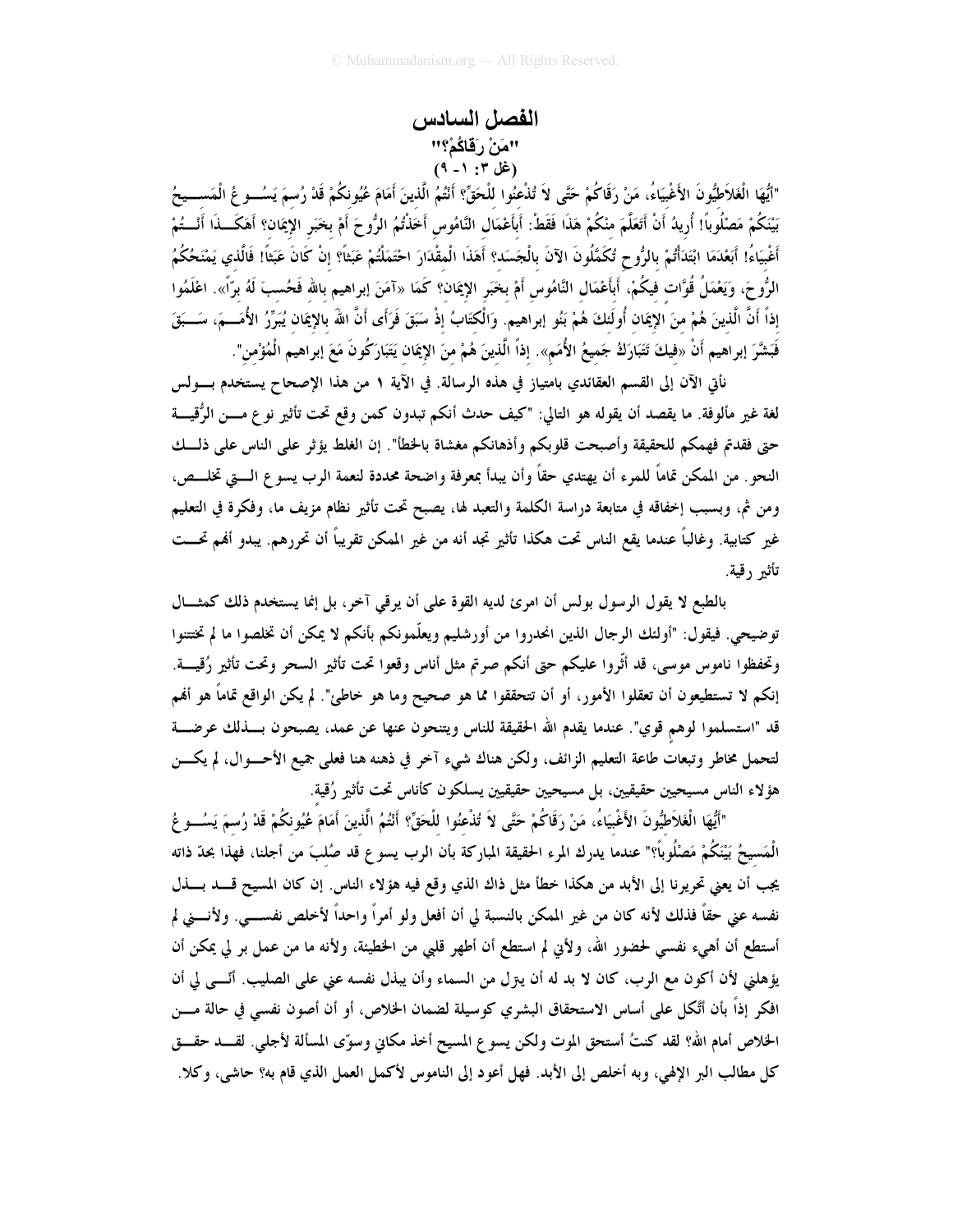يشير الرسول بولس الآن إلى بداية حياقمم المسيحية ويقول: "أُريدُ أَنْ أَتَعَلَّمَ منْكُمْ هَذَا فَقَطْ: أبأغمَـــال النَّامُوس أَخَذْتُمُ الرُّوحَ أَمْ بخَبَر الإيمَان؟" في الأصحاح السابق كان قد أظهر كيف يتــــبرر الإنســــان أمــــام الله بالإيمان وحده، وأعلن أن الناموس قد أخذ أهمية أكبر من خلال الإدراك حقيقة أن عقوبة مخالفته قد تم دفعهـــا بصليب ربنا يسوع المسيح، أكثر من أن تكون بجهود بائسة للإنسان للحفاظ عليه كوســيلة للخـــلاص. والآن يضيف إلى التبرير بالإيمان حقيقة اقتبال الروح القدس. فيقول: "ارجعوا إلى خبرتكم المســيحية الذاتيـــة. لقـــد أخذتم الروح القدس عندما آمنتم بالرب يسوع، عندما قبلتم رسالة الإنجيل كما قدمتُها لكم ريشير بــــذلك إلى خدمته بينهم). لقد أعطاكم الله الروح القدس، ليس على أساس أهلية أو استحقاق من قبلكم، ولا بفضــــل أي صلاح كان يمكنكم القيام به، وبالتأكيد ليس بسبب حفظ الناموس أو ممارسات طقسية، لأنكم كنتم أمميين غير مختونين. ومع ذلك عندما آمنتم بالرب يسوع، منحكم الله الروح القدس". والآن يقول: تمعنوا في المسألة؛ هــــل اقتبلتم الروح بأعمال الناموس؟ بالتأكيد لا. كيف إذاً؟ "بخبر الإيمان".

"أَهَكَذَا أَنْتُمْ أَغْبِيَاءُ! أَبَعْدَمَا ابْتَدَأْتُمْ بالرُّوح تُكَمَّلُونَ الآنَ بالْجَسَد؟" بمعنى آخر، إن جاء الروح القدس ليسكن فيكم في الحالة التي أنتم عليها عندما جئتم إلى المسيح، أتعتقدون أنكم في حاجــــة لتكملـــوا الأعمــــال باستخدام الجهود الشخصية الذاتية تحت القوانين التشريعية والنواميس؟ أنتم الذين تعرفون محبة الرب يســـو ع المسيح قد اقتبلتم الروح القدس. قد يقول البعض منكم: "أتمنى لو كنت على يقين من ذلك". ولكن الكتـــاب المقدس يقول بشكل محدد: "إذْ آمَنْتُمْ خُتمْتُمْ برُوح الْمَوْعد الْقُدُّوس" (أفسس ١: ١٣). لقد ولــــدتم بــــالروح القدس. قد تتساءلون: "هل تقصد أنني عندما ولدت من جديد، أن ذلك كان اقتبــالاً للـــروح القـــدس؟" إن الكتاب المقدس يميز بين الولادة الجديدة بالروح واقتبال الروح القدس ولكن ليس من حاجة بالضرورة لوجسود أي فاصل زمني بين ولادتنا الجديدة واقتبال الروح القدس. إن الولادة الجديدة هي عمل الروح القدس. وهــذا الروح نفسه هو الذي يقوم بالعمل؛ فيأتي ليسكن في الإنسان الذي يولد من جديد. إن الولادة الجديسدة هـــي خلق جديد، والروح القدس هو الخالق. إن الولادة الجديدة هي عمل الله، ولكن الروح القدس هو الله. هنـــاك فرق بين أن تكون مولوداً من الله وأن يكون روح قدس الله ساكناً فيك. في التدابير الماضية كان الناس يُولدون من الله ومع ذلك ما كان يسكن فيهم روح قدسه. ولكن مع مجيء تدبير نعمة الله، عندما يولـــد النــــاس مــــن جديد، فإن الروح القدس نفسه يأتي ويسكن فيهم. في حالة هؤلاء الغلاطيين، لو لم يصادق (الــــروح القـــــدس) على العمل الذي قام به بولس، لو لم يصادق على موقفهم في اقتبال الرب يسوع المسيح، لما كان أبـــداً ليــــأتي ويسكن فيهم كما كانت عليه حالهم. لو كان ضرورياً لهم أن يخضعوا للطقوس والشـــعائر الموســـوية، لكــــان سيوضح لهم المسألة ويقول: "لا يمكنني أن آتي وأسكن فيكم إلى أن تتم تسوية هذه الامـــور، إلى أن تخضـــعوا للتشريعات والقوانين"، ولكنه لم يفعل شيئاً من هذا القبيل. لقد آمنوا، وأخذوا مكانهم أمام الله كخطأة ضــــالين، وانعطفوا إليه في توبة، وقبلوا المسيح بالإيمان مخلصاً لهم، وأمكن للروح القدس أن يقـــول: "الآن أســـتطيع أن أسكن فيهم وقد تطهروا من خطاياهم بدم المسيح الزكي، وسأجعل من أجسادهم هياكل لي". ألا ترون كم أن هذا النقاش واضح خلال لقاءات التعليم عند أولئك الناس؟

"أَبَعْدَمَا ابْتَدَأْتُمْ بِالرُّوحِ تُكَمَّلُونَ الآنَ بِالْجَسَد؟". ذكّرهم بما مروا به في تلك الأيام الاولى. لقد كـــان يعني كثيراً لأولئك الناس في مثل ظروفهم أن يخرجوا من نير الوثنيــــة ويتخــــذوا موقفـــاً يخـــالف أصــــدقاءهم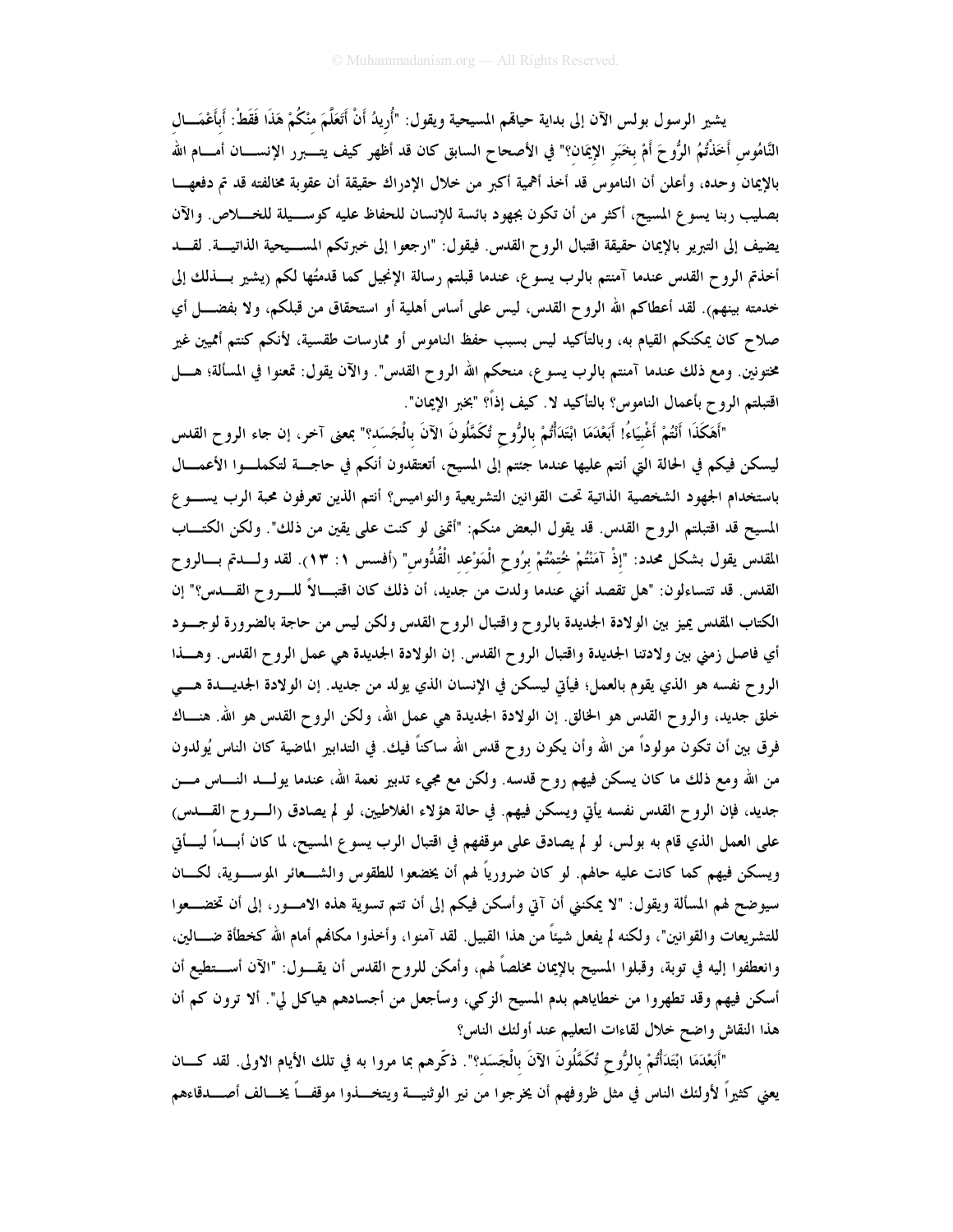وأقرباءهم، وأن يقبلوا الرب يسوع المسيح مخلصاً لهم، وأن يعلنوا أن الأصنام التي كانوا يعبدولها يوماً لم تكـــن سوی صور بکماء وعاجزة أن تخلصهم. أن يتخلوا عن کل ما کانوا يشارکون به لسنوات کثيرة کــان يعـــني الكثير، وعرَّضهم للمعاناة والاضطهاد المرير و سوء الفهم المميت من جانب إخوهّم البشر ومع ذلك فكُرمـــي ليسوع اتخذوا تلك الخطوة بسرور، ولأجل يسوع تحملوا التوبيخ، وعُذَّب الكــثيرون منــهم، حـــني المــوت، وأولئك الذين كانوا لا يزالون أحياء كانوا يحسبون أنه لسرور بالغ أن يشاركوا المسيح في الرفض الذي تلقـــاه. إلا الهم وقعوا تحت سطوة نظام فاسد يعلّم بأنه لم يكن هناك خلاص إلى أن يخضعوا لما فرضـــه علـــيهم أولئـــك المشرعون المتهودون.

"أَهَذَا الْمقْدَارَ احْتَمَلْتُمْ عَبَثاً؟"، أكان عبثاً كل ما عانوه من أجل المسيح؟ أكان مجرد اعتــــراف؟ إن لم يكن كذلك فكيف بدا وكأفم قد فقدوا يقينهم؟ ومن ثم يضيف "إنْ كَانَ عَبَثاً!". لا يمكنه أن يصدق أن ذلــك كان عبثاً، إذ يعود بنظره إلى الوراء ويتذكر المشقات التي مروا بما، والفرح الذي أتى إلــيهم عنـــدما اعترفـــوا باقتبالهم المسيح، والمحبة التي كانت تضطرم بما قلوبمم أحدهم نحو الآخر، ونحوه كخادم لله والمخلص نفسه. إنسه يقول: "إني أتذكرِ العذابات التي كنتم على استعداد لاحتمالها من أجل الإنجيل؛ لا يمكنني أن أصــــدق أنكــــم لم هْتدوا، وأن ذلك لم يكن حقيقياً لقد ضُلَّلتم، وغشى الضباب أعينكم، وأود لو أمكنني بنعمة الله أن أحـــرركم". لم يكن يحمل أية ضغينة نحوهم أو نحو أولئك الرجال الذين انحدروا من أورشليم، ولكنه كــان يمقـــت التعلـــيم العقائدي الذي جلبوه معهم. يجد بعض الناس صعوبة في التمييز بين بُغض التعاليم الخاطئة والمحبة للناس اللبذين يقعون تحت تأثيرها. عندما نشهد على حقيقة الله ونحذّر الناس من التعليم الخاطئ. فهذا لا يعني ولو للحظــة أن يكون لدينا أية مشاعر من البغضاء نحو أولئك المضللين الذين ينشرون تلك التعاليم الخاطئة، إننا نحــب هكـــذا أناس لأن المسيح مات عنهم، ونصلي لكي يعودوا عن غيّهم وأن يأتوا إلى معرفة نور الحق.

ثم يذكِّرهم الرسول بولس أنه عندما جاء إلى وسطهم ليكرز بإنجيل نعمة الله كانت هنـــاك علامــــات مذهلة وتجليات تلت ذلك. هم أنفسهم رأوه وبرنابا يصنعون المعجزات. وبعض من تلك الجموع كانت لـــديهم مواهب مشاهِمة. تلك الأدلة العجائبية كانت ترافق الشهادة. "الَّذي يَمْنَحُكُمُ الرُّوحَ، ويَعْمَـــلُ قُـــوَّات فـــيكُمْ، أَبأَعْمَالِ النَّامُوسِ أَمْ بخَبَرِ الإيمَان؟" أعتقد أنه كان يريدهم الآن أن يقارنوا بين خدمة هؤلاء المعلمـــين الكذبــــة الذين بينهم وبين خدمته وبرنابا عندما نقل إليهم بساطة وامتلاء إنجيل المسيح ويدرك الفرق بينهما. هل كـان هناك ثمة براهين عجائبية عند أولئك المعلمين الكذبة؟ هل أُيدت شهادقم بقوة عجائبية؟ أبداً علـــى الإطـــــلاق. ولكن عندما مضى بولس يكرز بالمسيح وإياه مصلوباً، فإن الله نفسه وضع ختم موافقته على تلــك الشــــهادة بإعطائه لهما القوة على صنع المعجزات. يقول الناس: "لماذا لا نجد نفس الحال اليوم؟" فحتى اليوم نجـــد آيـــات عجائبية ترافق الكرازة بالحق، وهذه لا نجدها عندما يظهر خطأ في التعاليم. عندما يُكرز بإنجيل نعمــــة الله، فـــإن الرجال والنساء الذين يؤمنون به يتحررون من خطاياهم، ويعمل الروح القدس فيخلق فسيهم حيساة جديسدة، طبيعة جديدة، ويحررهم. السِّكيرُ يصغي إلى الإنجيل ويؤمن به ويرى أنه قد تحرر من عبودية الملذات. والفاســـق الخليع الذي يقصف ويعربد في فحشائه كخزير في الوحل يلمح الرب يسوع، فيتحرك قلبه إذ يتفكر في قداسة ونقاء المخلص، فينحنى في توبة أمام الله مشمئزاً من نفسه ومن خطيئته، ويغدو نقياً طاهراً وصـــالحاً. والكـــاذب والأفَّاك الذي لم يستطع أن يقول الصدق لسنوات يسمع إنجيل نعمة الله ويعشق ذاك الذي هو الحق، ويتعلم مذ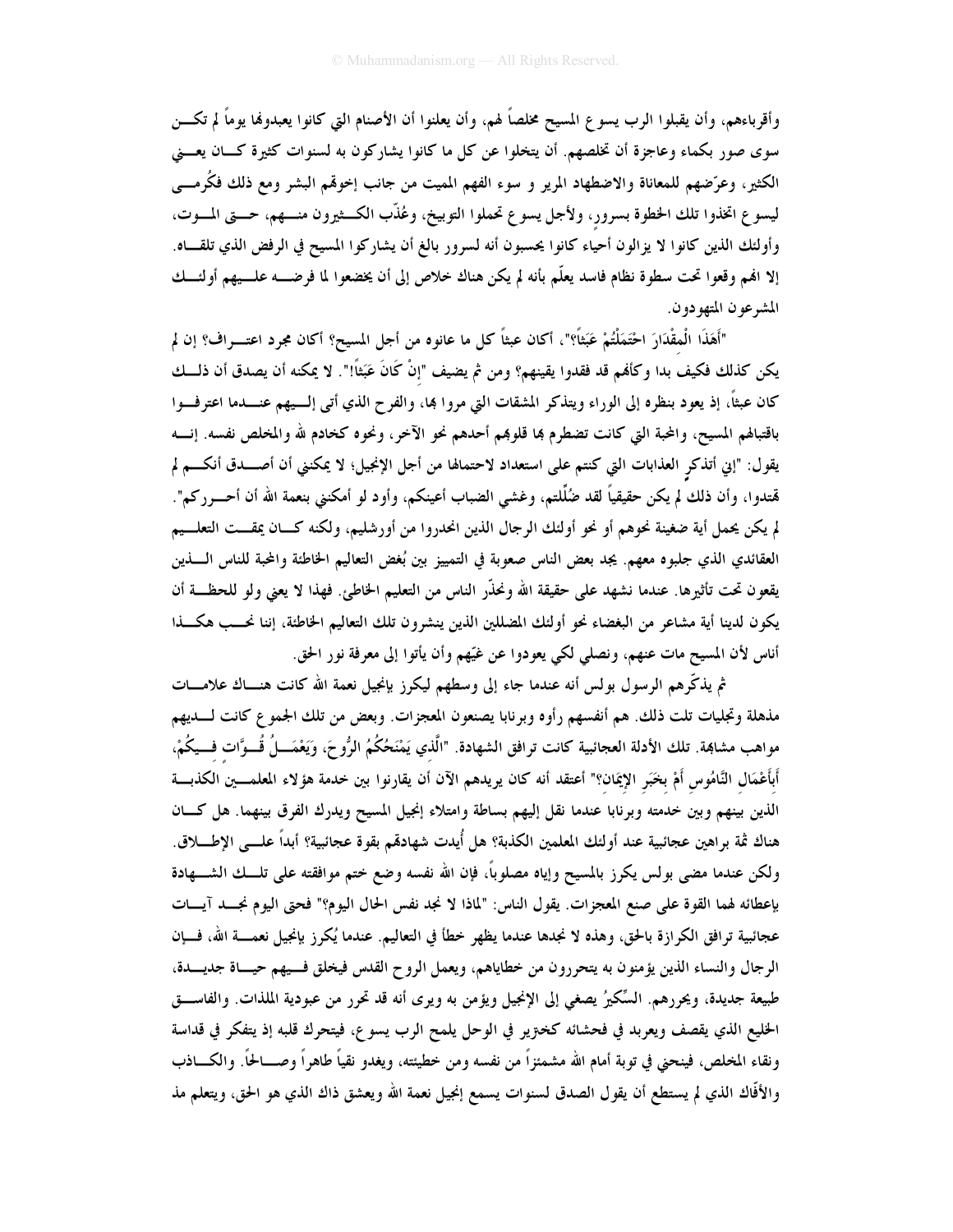ذاك فصاعداً أن يقول الكلمات المحقة الصادقة. وذلك النرق الذي كان يشكل رعباً لعائلته حــــتى أن زوجتـــه تنكمش من الخوف منه، ويخافه أولاده عندما يدخل إلى المتزل، تخضعه النعمة الإلهية، ويصبح الأسد حملاً. تلــك إنما عجائب كانت تجري عبر الأجيال حيث كان يُكرز بإنجيل نعمة الله. أما التعليم الخاطئ فلا يأتي بمكذا ثمـــار. إنما يعطي الناس مفاهيم فكرية معينة يتفاخرون بما ولكنها لا تجعل النجس نظيفاً ولا تحرر من النجاسة والفجور . بل إن مجد الإنجيل هو الذي يجعل الناس يؤمنون حقاً بألهم يصبحون خلائق جديدة في المسيح يســــو ع. لم تكــــن هناك هكذا علامات و آيات وعجائب ترافق هذه الكرازة الناموسية التشريعية. وهكذا يعود إلى إبراهيم. كـــان هؤلاء المعلمون الكذبة يقولون: " لقد دعا الله إبراهيم وأخرجه من بين الأمميين وأعطاه عهد الختان، ولذلك فما لم يتبع هؤلاء الغلاطيون هذا الطريق لا يمكنهم أن يخلصوا". "كَمَا «آمَنَ إبراهيم بالله فَحُسبَ لَهُ بـــرّاً»". لقـــد كان إبراهيم أممياً كمثل هؤلاء الغلاطيين وكشف الله الحق له. نقرأ في الآية ٨: "سَبَقَ (الله) فَبَشَّــرَ إبـــراهيم أَنْ «فيكَ تَتَبَارَكُ جَميعُ الأُمَمِ»". وآمن إبراهيم بذلك وبرره الله بالإيمان. متى كرز الله له بالإنجيل؟ لقد أخرجه مـــن خيمته في إحدى الليالي وقال له: "انْظُرْ إلَى السَّمَاء وَعُدَّ النُّجُومَ" (تكوين ١٥: ٥).

فقال إبراهيم: "لا أستطيع أن أعدها، إلها ذات عدد لا حصر له". ثم أمره أن يعد الرمل والتراب تحــت قدميـــه فقال إبراهيم: "لا أستطيع فعل ذلك". فقال الله: "هكذا يكون نسلك. وبنسلك تتبارك كل أمم الأرض". لقـــد أعطى الله إبراهيم الوعد بنسل هائل العدد، يكون لا حصر له كنجوم السماء، وكرمل البحر، وتراب الأرض، وأيضاً البذرة (النسل الفرد) ألا وهو الرب يسوع المسيح نفسه، ابن إبراهيم، إذ به كل أمـــم الارض ســـوف تتبارك. لقد كان إبراهيم رجلاً عجوزاً لا أولاد له، ولكن، "لاَ بعَدَم إيمَان ارْتَابَ في وَعْد الله بَلْ تَقَوَّى بالإيمَـــان مُعْطياً مَجْداً للَّه. وَتَيَقَّنَ أَنَّ مَا وَعَدَ به هُوَ قَادرٌ أَنْ يَفْعَلَهُ أَيْضاً" (رومية ٤: ٢٠، ٢١). وعنــــدما رأى الله هــــذا الإيمان في إبراهيم برّره. لم يكن عهد الختان قد أُعطى له بعد، إلا أنه تبرر بالإيمان. ماذا نستنتج من ذلـــك؟ إن كان الله يستطيع أن يبرر أممياً بالإيمان، أفلا يستطيع أن يبرر عشرة ملايين بالإيمان؟ إن كان إبراهيم هو أبو كـــل المؤمنين بمعنى روحي، فلسنا في حاجة نحن الأمميين إذاً أن نخشى اتباع نفس خطواته.

وهكذا يتتابع فحوى النص بالآية: "اعْلَمُوا إذاً أَنَّ الَّذينَ هُمْ منَ الإيمَان أُولَئكَ هُـــمْ بَنُـــو إبـــراهيم". أترون؟ إبراهيم له نسل روحي وأيضاً نسل طبيعي. فأولئك الذين وُلدوا من نسل إبراهيم بحسب الجسد ليســـوا أولاد إبراهيم ما لم يولدوا من جديد؛ يجب أن يكون لديهم إيمان إبراهيم لكي يكونوا أبناء له. لكـــن في كــــل أرجاء العالم حيث انطلقت الرسالة، وحيث كان الناس، يهوداً كانوا أم أثميين، يضعون رجاء إيمالهم على نســــل ابراهيم ذاك، ألا وهو ربنا يسوع المسيح، ويقتبلونه مخلصاً ورباً، يقول الله: "احسبوه ابناً لإبراهيم". وهكذا فإن لإبراهيم عدداً كبيراً من النسل الروحي. عبر كل القرون، إن ملايين وملايين الناس الذين آمنوا بالله كما فعــــل ووضعوا رجائهم على المخلص الذي آمنوا به سيشتركون في بركاته، وسيكونون مع إبراهيم إلى الأبد.

"والْكتَابُ إذْ سَبَقَ فَرَأَى أَنَّ اللهَ بالإِيمَانِ يُبَرِّرُ الأُمَمَ رليس بالإِيمانِ والأعمالِ، وليس بالإيمان والطقوس، وليس بالإيمان والممارسات الأسرارية)، سَبَقَ فَبَشَّرَ إبراهيم أَنْ «فيكَ تَتَبَارَكُ جَميعُ الأُمَمِ»". إن الإنجيــــل هـــو بشرى الله الحسنة المتعلقة بابنه. لقد تلقى إبراهيم تلك البشرى الحسنة، وإن تلقيتموها أنتم وأنا وآمنا بما فإننــا نو تبط به، ونكون كلنا أبناء إبراهيم.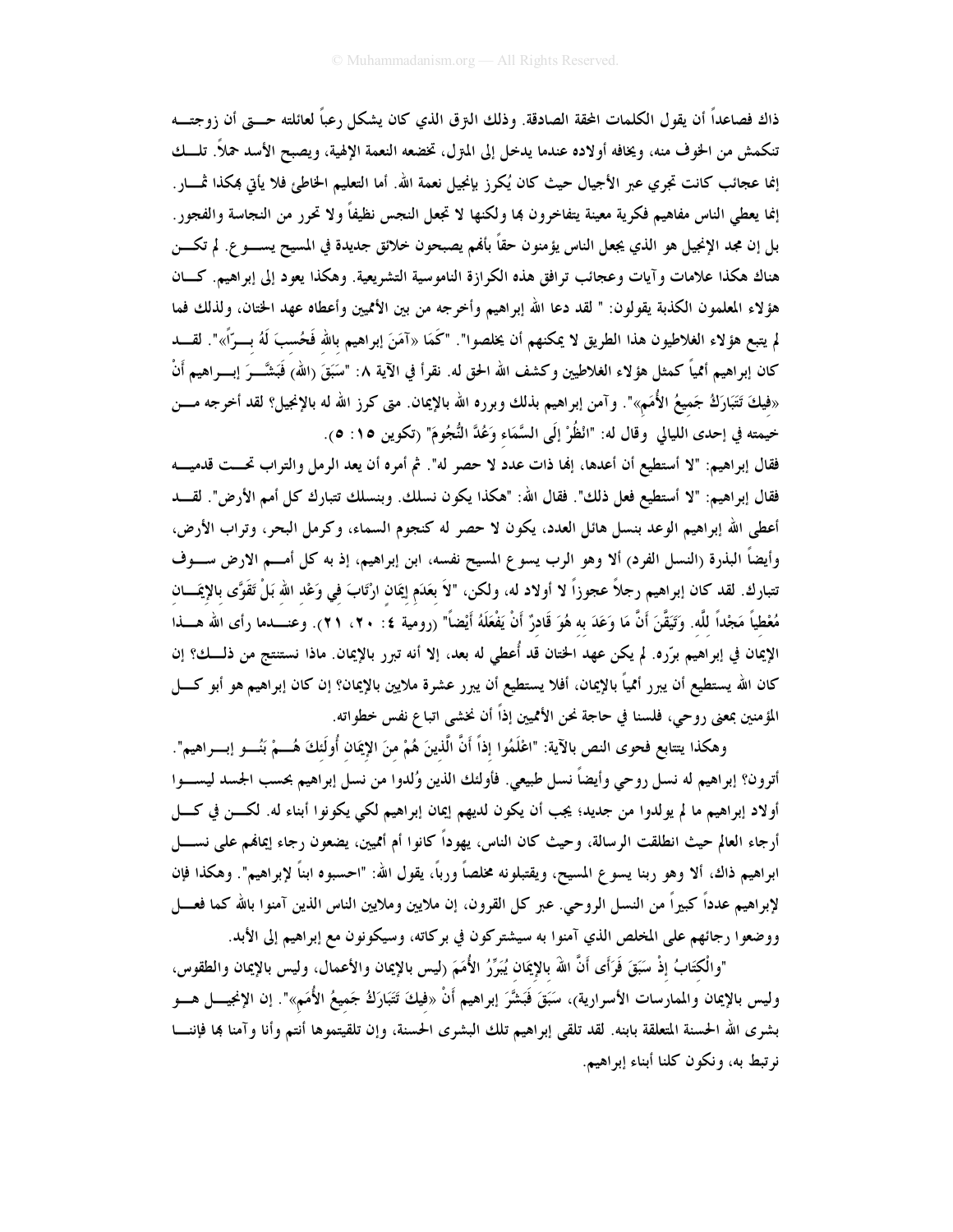"إذاً الَّذينَ هُمْ منَ الإيمَان يَتَبَارَكُونَ مَعَ إبراهيم الْمُؤْمن". علام تستندون في خلاصكم؟ لقـــد تلقيـــت رسائل من أناس كانوا ساخطين لأني قلت بأن الخلاص هو بالإيمان وحده. إن الأمر يجعل المسرئ يبسدأ أحيانـــاً باكتشاف أنه بعد كل كرازتنا بالإنجيل فإن كثيراً من الناس الذين أقروا باعتراف مسيحي، لم يتعلمــوا بعـــد أن الخلاص هو بشكل مطلق من النعمة بالإيمان. نكاد ننسبي أن هناك مئات من الناس الــــذين لا يؤمنــــون بمــــذه الأمور . ومع ذلك فأنّي للمرء أن يعترف بإيمانه بمذا الكتاب، ومع ذلك يصر على أن الخــــلاص يعتمـــد علــــي جهود بشرية؟ في رسالة رومية نقرأ: "إنْ كَانَ بالنِّعْمَة فَلَيْسَ بَعْدُ بالأَعْمَال وَإلاَّ فَلَيْسَت النِّعْمَةُ بَعْدُ نعْمَـــةً. وَإنْ كَانَ بالأَعْمَال فَلَيْسَ بَعْدُ نعْمَةً وَإِلاَّ فَالْعَمَلُ لاَ يَكُونُ بَعْدُ عَمَلا" (رومية ٦١: ٦). ألا ترون كيف أن روح قدس الله يحسم الجدل فيما إذا كان الخلاص بالنعمة تماماً أو بالأعمال تماماً؟ لا يمكن أن يكون بمزيج من الاثــــنين قــــد يقول أحدهم: "ولكن ألا تتذكر القصة القديمة التي تحكي عن كارزين كانا في قارب ويتجادلان فيما إذا كــان الخلاص بالنعمة أو بالأعمال، بالإيمان أو بالأعمال؟ وكان النوتيُّ يستمع إليهما، وعندما عجزا عن الوصـــول إلى حل للمشكلة، قال له أحدهما: "لقد سمعت حوارنا فما رأيك في المسألة؟"

فقال: "حسناً. لقد كنت أفكر في المسألة على هذا النحو– لدي مجذافان، سأسمي الأول إيمان، وهـــذا الآخر سأسميه الأعمال. إن استخدمت هذا المجذاف فقط فإن القارب سيدور ويدور ولن أصل إلى أي مكـــان. وإن استخدمتُ ذاك الآخر لوحده فإنه سيدور ويدور أيضاً ولن أصل إلى أي مكان. ولكن إن استخدمتُ كـــلا المجذافين أستطيع أن أعبر النهر ".

ويقول الناس أن هذا مثال توضيحي جميل عن حقيقة أن الخلاص بالإيمان والأعمــــال. لكــــان الأمــــر صحيحاً لو أننا كنا سنذهب إلى السماء بقارب، ولكن ليس الأمر هكذا. إننا نعبر بنعمة ربنا يسوع المسيح اللا محدودة، وكمثل تلك النعجة الضالة التي شردت ووجدها الراعي يحملنا المخلص إلى ديارنا في المجــد، فليســـت مسألة أعمال نقوم بما أو طريق نشقه إلى هناك. وهكذا نعود إلى ما يقوله الكتاب المقــــدس: "لأَنَّكُـــمْ بالنَّعْمَـــة مُخَلَّصُونَ، بالإيمَان، وَذَلكَ لَيْسَ منْكُمْ. هُوَ عَطيَّةُ الله. لَيْسَ منْ أَعْمَال كَيْلاَ يَفْتَخرَ أَحَدٌ" (أفســــس ٢: ٨، ٩). إن كان علي أن أقوم ولو بفعل صغير كمثل أن أرفع إصبعي الصغير لكيما أخلص نفسى لكنت سأتبختر مختالاً في الشوارع الذهبية وأنا أقول: "المجد لله ولي، إذ بجهودنا المشتركة المتحدة خُلُصتُ". كلا. الأمــــو لا يتطلـــب أعمالاً مني ولا جهوداً مني وهكذا سيكون ليسوع كل المجد.

> "لقد دفع يسوع كل الحساب، وله أدين بكل شيء. لقد فقدت الخطيئةُ صبغتَها القرمز ية،

إذ قد غسلها الرب فصارت ناصعة كبياض الثلج".

أأنتم في ارتباك وحيرة ويعوزكم يقين الخلاص؟ لعلكم قد صليتم وقرأتم كتابكم المقدس، وذهبـــتم إلى الكنيسة، واعتمدتم وشاركتم في الأسرار، وحاولتم أن تقوموا بواجباتكم الدينية، ولكن ليس لــــديكم الشــــعور بالسلام والراحة ولا تعلمون إذا ما كانت نفوسكم قد خلُصت. ابتعدوا عن الذات والانهماك بالـــذات وثبتـــوا أعينكم على مسيح الله المبارك وضعوا رجاء قلبكم فيه وكونوا على يقين "أن كُلُّ مَنْ يُؤْمنُ به لاَ يَهْلــك بَـــلْ تَكُون لَهُ الْحَيَاةُ الأَبَديَّةُ" (يوحنا ٣: ١٦).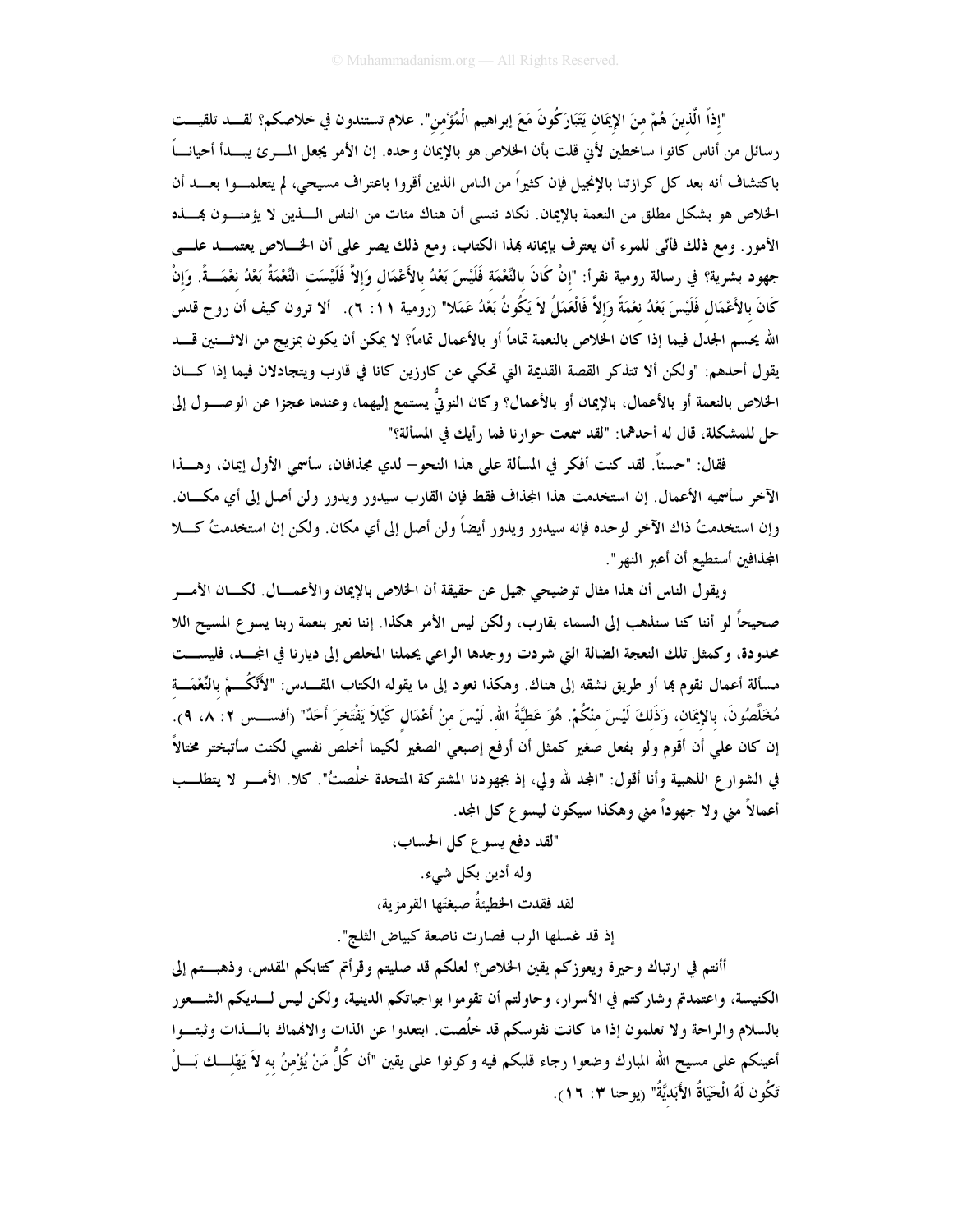## الفصل السابع مفتدون من لعنة الناموس<br>(غل ۰: ۰۱- ۱۸)

"لأَنَّ جَميعَ الَّذينَ هُمْ منْ أَعْمَال النَّامُوس هُمْ تَحْتَ لَغْنَة، لأَنَّهُ مَكْتُوبٌ «مَلْعُونٌ كُلُّ مَنْ لاَ يَثْبُتُ فى جَميع مَـــا هُوَ مَكْتُوبٌ في كتَاب النَّامُوس ليَعْمَلَ به». وَلَكنْ أَنْ لَيْسَ أَحَدٌ يَتَبَرَّرُ بالنَّامُوس عنْدَ الله فَظَــاهرٌ، لأَنَّ «الْبَـــارَّ بالإيمَان يَحْيَا». وَلَكنَّ النَّامُوسَ لَيْسَ منَ الإيمَان، بَل «الإِنْسَانُ الَّذي يَفْعَلُهَا سَيَحْيَا بهَا». الْمَسيحُ افْتَدَانَا منْ لَعْنَة النَّامُوس، إذْ صَارَ لَعْنَةً لأَجْلنَا، لأَنَّهُ مَكْتُوبٌ: «مَلْعُونٌ كُلُّ مَنْ عُلِّقَ عَلَى خَشَبَة». لتَصيرَ بَرَكَةُ إبْرَاهيمَ للأُمَم في الْمَسيح يَسُوعَ، لنَنَالَ بالإيمَان مَوْعدَ الرُّوح، أَيُّهَا الإخْوَةُ بحَسَب الإِنْسَان أَقُولُ «لَيْسَ أَحَدٌ يُبْطلُ عَهْـــداً قَـــدْ تَمَكَّنَ وَلَوْ منْ إنْسَان، أَوْ يَزيدُ عَلَيْه». وَأَمَّا الْمَوَاعيدُ فَقيلَتْ في «إبْرَاهيمَ وَفي نَسْله». لاَ يَقُولُ «وَفي الأَنْسَال» كَأَنَّهُ عَنْ كَثِيرِينَ، بَلْ كَأَنَّهُ عَنْ وَاحِد. وَ«في نَسْلكَ» الَّذي هُوَ الْمَسيحُ. وَإِنَّمَا أَقُولُ هَذَا: إنَّ النَّـــامُوسَ الْــــذي صَارَ بَعْدَ أَرْبَعمنَة وَثَلاَثينَ سَنَةً، لاَ يَنْسَخُ عَهْداً قَدْ سَبَقَ فَتَمَكَّنَ منَ الله نَحْوَ الْمَسيح حَتَّى يُبَطِّلَ الْمَوْعدَ. لأَنَّهُ إنْ كَانَت الْورَاثَةُ منَ النَّامُوس فَلَمْ تَكُنْ أَيْضاً منْ مَوْعد. وَلَكنَّ اللهَ وَهَبَهَا لإِبْرَاهِيمَ بِمَوْعدِ".

من الطبيعي أن يتساءل المرء: "ما الذي نقصده عندما نتحدث عن لعنة الناموس؟" هــــل هــــى لعنــــة بالنسبة لله أن يعطى لشعب اسرائيل الوصايا العشر، المعيار الأخلاقي الأكثر رقياً الذي أمكــــن لأي بشــــر أن يتلقوه أو أن يُعطى لهم، إلى أن جاء ربنا يسوع المسيح وأعلن العظة على الجبل؟ هل هذه لعنة؟ بالتأكيد لا. لقد كانت بركة كبيرة لإسرائيل أن يحظى بمكذا تعليم، يظهر لهم كيف يحيون وكيف يتأدبون، وقد حفظهم من كمٍّ هائل من الخطايا التي كانت ترتكبها الأمم الوثنية حولهم. ومع ذلك لدينا هذا التعبير في الكتاب المقدس: "لعنسة الناموس"، ونقرأ "لأَنَّ جَميعَ الَّذينَ هُمْ منْ أَعْمَال النَّامُوس هُمْ تَحْتَ لَعْنَة، لأَنَّهُ مَكْتُوبٌ «مَلْعُونٌ كُـــلُّ مَـــنْ لاَ يَثْبُتُ في جَميع مَا هُوَ مَكْتُوبٌ في كتَاب النَّامُوس لَيَعْمَلَ به»".

عندما أعطى لله ذلك الناموس، أعلن بركة على كل من يحفظونه، وصرَّح بأفمم سينالون الحياة بذلك. "«إنَّ الإِنْسَانَ الَّذي يَفْعَلُهَا سَيَحْيَا بهَا»" (رومية ١٠: ٥)، ولكنه قال، من جهة أخرى، وكما استشـــهد هنــــا، "«مَلْعُونٌ كُلٌ مَنْ لاَ يَثْبُتُ في جَميع مَا هُوَ مَكْتُوبٌ في كتَاب النَّامُوس ليَعْمَلَ به»". فكل من يميز الإرادة الإلهية في ذلك الناموس فيما يتعلق بحياة الإنسان هنا على الأرض ومع ذلك يخفق في الارتقاء إلى مستواه يصبح تحـــت لعنته. ومن هناك اليوم أمكنه أن يحفظ هذا الناموس؟ أعرف أناساً يقولون: "إن بذلنا كل ما في وســـعنا، أفلــــن يكون هذا كافياً؟" ينفي الكتاب المقدس هكذا فكرة. ونقرأ قي رسالة يعقوب: "مَنْ حَفظَ كُلَّ النَّامُوس، وَإنَّمَـــا عَثَرَ في وَاحدَة، فَقَدْ صَارَ مُجْرِماً في الْكُلِّ" (يعقوب ٢: ١٠). إننا نعرف كم هذا الأمر حقيقي وصحيح فيمـــا يتعلق بناموس البشر. لنفترض أنني كمواطن في الولايات المتحدة لم أخالف أياً من قوانين بــــلادي إلا واحــــدة، فبانتهاكي لذلك لقانون الوحيد أصبح خارجاً عن القانون، وبالتالي فأنا سأخضع لقصاص مخالفة القانون. عندما نتحدث عن أناس تحت "لعنة الناموس"، فإننا نعني ألهم خاضعون لعقوبة انتهاك القانون، والقصاص هو المسوت، روحياً وأبدياً. "الروح التي تخطئ تموت" (حزقيال ١٨: ٢٠). لذلك حسنٌ القول بأن الناموس هـــو "خدمــــة الموت" و"خدمة الدينونة" (٢كورنثوس ٣: ٧،٩)، لأن كل من هم تحت الناموس، ولكن أخفقوا في حفظه هـــم تحت الدينونة، ومحكوم عليهم بالموت، ولذلك فهم تحت اللعنة. ولكن ربنا يسوع المسيح قد مات ليحررنا مـــن لعنة الناموس.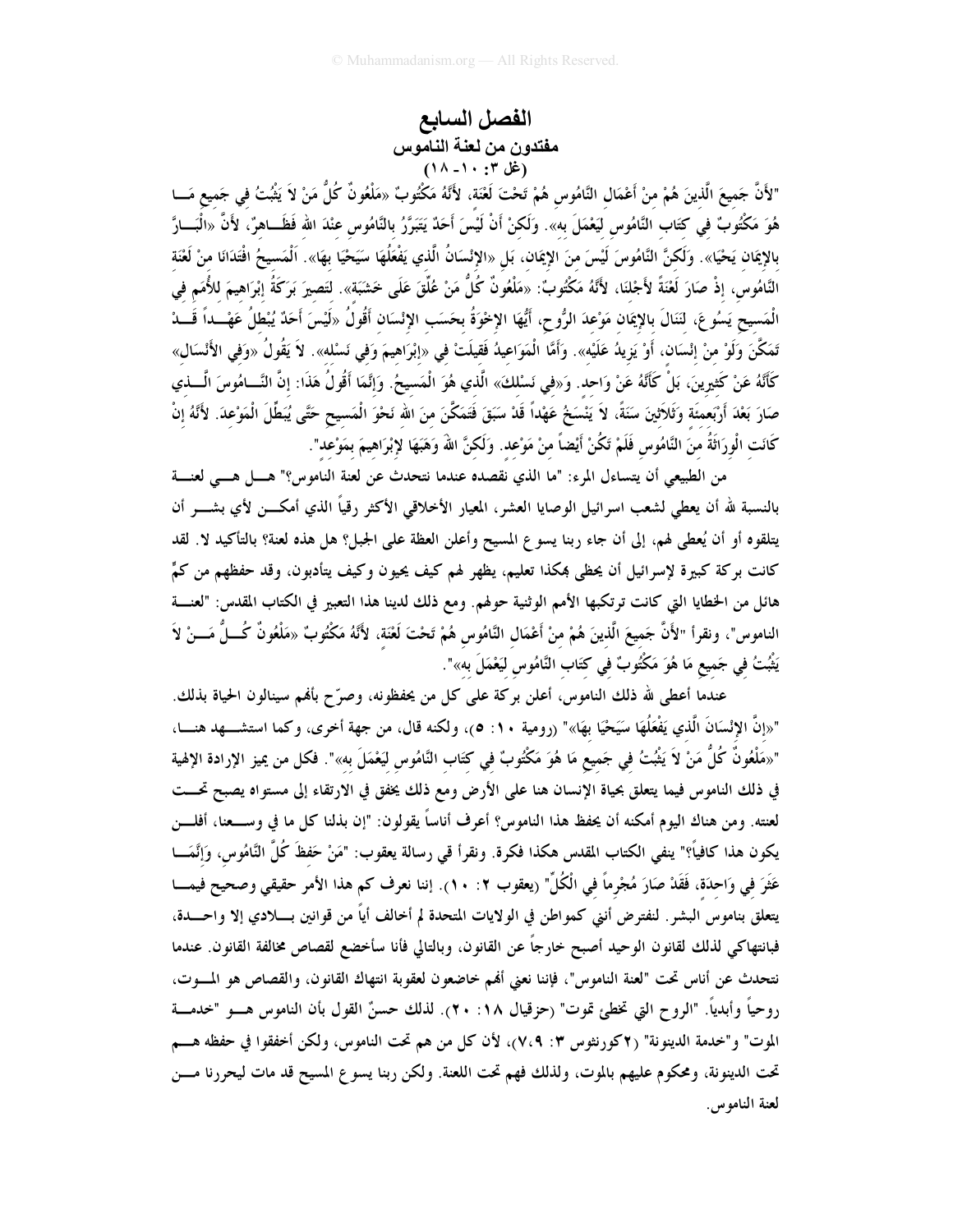ألا نستطيع أن نحرر أنفسنا؟ رغم أننا قد أهلكناها في الماضي، أفلا نستطيع أن نقرر أننـــا مـــن هـــذه اللحظة فصاعداً سوف "نقلب صفحة جديدة"، وأن نكون حريصين جداً على أن نحفظ كل مبدأ في نـــاموس الله الأخلاقي؟ في الدرجة الأولى، لم نكن نستطيع أن نفعل ذلك. فمن غير الممكن لأناس ذوي طبيعـــة ســـاقطة أن يحفظوا على نحو كامل ناموس الله المقدس. لنأخذ تلك الوصية على سبيل المثـــال: "لا تَشْـــتَه". لا يمكـــنكم أن تحفظوا أنفسكم من الاشتهاء رغم أنكم تعرفون أن الاشتهاء خطأ. إنك تنظر إلى شيء يمتلكه جــــارك، ويقــــول قلبك لا إرادياً: "ألا ليت ذاك الشيء كان لي". وبإعادة التفكير تقول: "إنه أمر لا يستحق. إني مسرور حقاً من أجل جاري". ولكن مع ذلك، ألم تشته؟ يقول الرسول بولس أنه طالما أن الوصايا الأخرى تتعلق بحياته فهو بـــلا لوم خارجياً أو ظاهرياً. لقد كان يحيا بدون الناموس إلى أن جاءت الوصية التي تقول "لا تشته". "وَلَكنَّ الْخطيَّةَ وَهِيَ مُتَّخذَةٌ فُرْصَةً بالْوَصيَّة أَنْشَأَتْ فيَّ كُلَّ شَهْوَة" (رومية ٧: ٧، ٨). وهكذا أماته الناموس الذي لم يســــتطع أن يحفظه. لكن لنفترض أنك تستطيع أن تحفظه من هذا اليوم إلى اليوم الأخير من حياتك فهل ستُمحى وتُلغـــى كل أفعال السوء التي عملتها في الماضي؟ أبداً على الإطلاق. إن إخفاقك في الماضي سيبقى في سجل الله. "اللَّـــهُ يَطْلُبُ مَا قَدْ مَضَى" (الجامعة ٣: ٥ ().

"وَلَكنْ أَنْ لَيْسَ أَحَدٌ يَتَبَرَّرُ بالنَّامُوس عنْدَ الله فَظَاهرٌ، لأَنَّ «الْبَارَّ بالإِيمَان يَحْيَا»". لاحظــوا: لا أحــــد يتبرر بناموس الله. ما من أحد إطلاقاً تبرر بالناموس عند الله. ولن يتبرر أحد أبداً بناموس الله. في رومية ٣ نقرأ: "وَنَحْنُ نَعْلَمُ أَنَّ كُلَّ مَا يَقُولُهُ النَّامُوسُ فَهُوَ يُكَلِّمُ به الَّذينَ في النَّامُوس لكَيْ يَسْتَدَّ كُلُّ فَم وَيَصيرَ كُــلُّ الْعَـــالَم تَحْتَ قصَاص منَ الله. لأَنَّهُ بأَعْمَال النَّامُوس كُلُّ ذي جَسَد لاَ يَتَبَرَّرُ أَمَامَهُ. لأَنَّ بالنَّامُوس مَعْرفَةَ الْخَطيَّة" (رومية ٣: ١٩، ٢٠). بمعنى آخر إن الله لم يُعْط الناموسَ ليخلص الإنسان، بل أعطى النــــاموس للإنســــان ليختـــــبره، وليظهر حالة الإنسان الحقيقية. وهذا يشرح مقطعاً يحير البعض: "قَدْ زيدَ الناموسُ بسَبَب التَّعَــدِّيَات" (غلاطيـــة ٣: ١٩). لقد أُعطي في الحقيقية لكي يمنح الخطيئة صفة التعدي المحددة.

كنت أتمشى في المنتزه في ذلك اليوم وفجأة نظرت إلى الأسفل ورأيت قرب قدمي لافتة تقول: "ابتعـــد عن الأعشاب". لقد كنت على العشب، ولكن في اللحظة التي رأيت فيها العلامة هرعت للانتقال إلى الممر. لو تابعت سيرى على العشب بعد رؤية اللافتة لكنت متعدياً. قبل ذلك لم أكن متعد، لأبن لم أعرف أبي كنت أعمل الخطأ. رأيت أناساً آخرين يسيرون على العشب، ولم يدركوا أن هناك أقساماً محددة لا يُسمح فيهـــا بــــذلك. لم أعرف أن ذلك كان ممنوعاً في ذلك المكان المحدد. إلى أن جاء الناموس كانت الخطية في العالم، وكـــان النــــاس يخطأون في الطريق الذي يختارونه، ولكن "حَيْثُ لَيْسَ نَامُوسٌ لَيْسَ أَيْضاً تَعَدٌّ" (رومية ٤: ١٥). لقد وضــــع الله ناموسه ليقول: "ابتعدوا عن الأعشاب". فإن ساروا الآن على العشب يكونون متعدِّين. إذا عصـــى النــــاس الله فإنهم يتعدون. تتبدى الخطيئة في قلب الإنسان من حقيقة أن الناس يعصونه عمداً وطواعية وبكامل إرادقم. من غير الممكن أن تتبرر بالناموس، لأن التبرير يعني أن تكون خلواً من أي قممة أو ذنب. الناموس يكشف التهمــــة، الناموس يجرّمني بالذنب، والناموس يدينني بسبب ذلك الإثم.

لقد كُتب فى الأنبياء: "البار بالإيمان يحيا" (حبقوق ٢: ٤)، ولذلك فقد صار معروفاً حــــتى في زمــــن العهد القديم أن على الناس أن يتبرروا، ليس بجهود بشرية بل بالإيمان. هذه الكلمات نجد ألها مقتبســـة ثــــلاث مرات في العهد الجديد. في الرسالة إلى رومية يقول الرسول (بولس): "لأَنِّي لَسْتُ أَسْتَحى بإنْجيل الْمَسيح لأَنَّهُ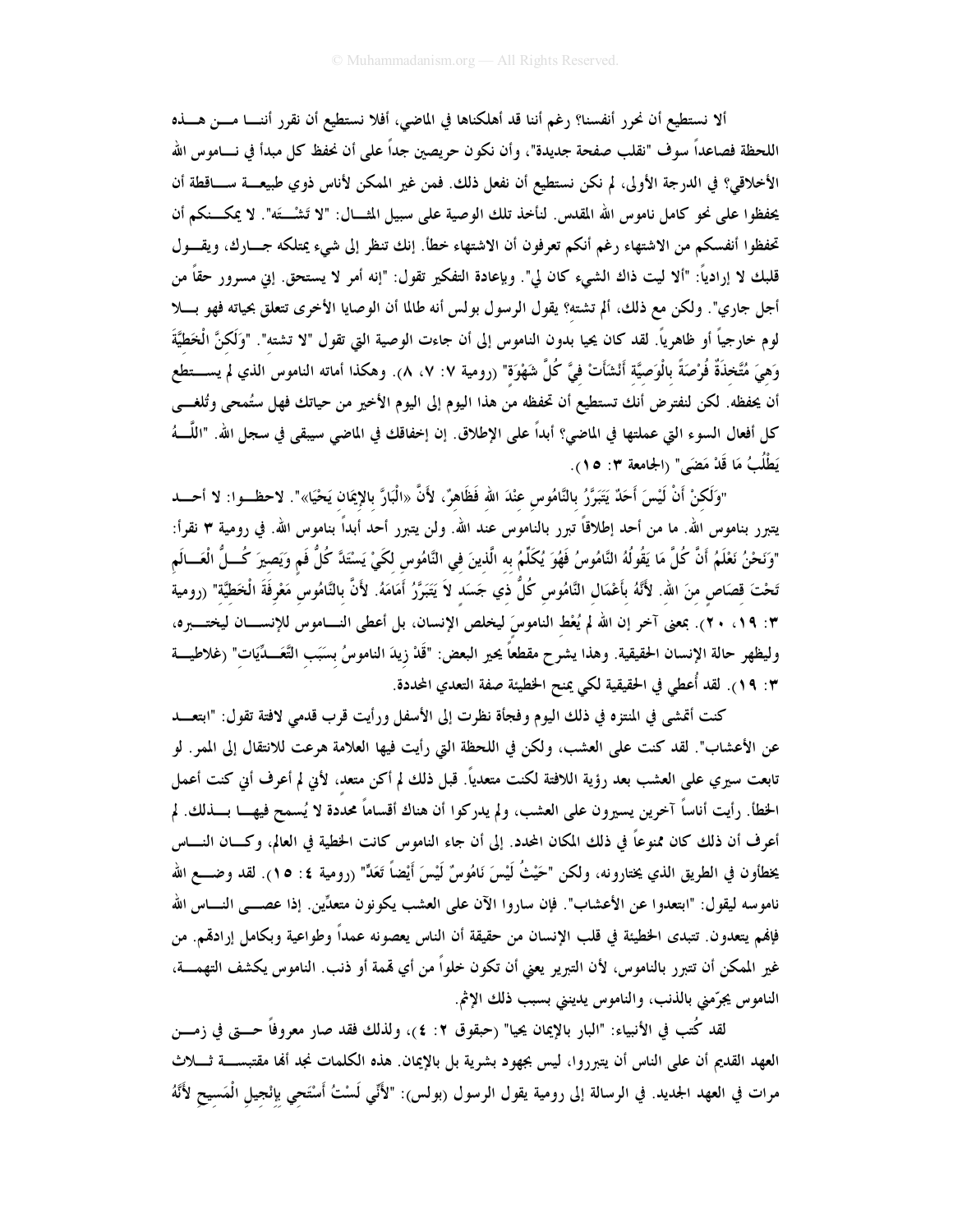قُوَّةُ الله للْخَلاَص لكُلِّ مَنْ يُؤْمنُ: للْيَهُوديِّ أَوَّلاً ثُمَّ للْيُونَانيِّ. منْ فيه مُعْلَنٌ برُّ الله بإيمَان لإيمَان كَمَا هُوَ مَكْتُــوبٌ «أَمَّا الْبَارُّ فَبالإِيمَان يَحْيَا»" (رومية ١: ١٦، ١٧). وفي الرسالة إلى العبرانيين نجد بولس يقتبس نفس الكلمات: "الْبَارُّ بالإيمَان يَحْيَا" (عب ١٠: ٣٨). ونجد نفس القول في رسالة غلاطية. لقد كان ذلك القول حقاً أن هــــذه الرسائل الثلاث تبسطها أو تعرضها الكلمات الثلاث: "الْبَارُّ بالإِيمَان يَحْيَا".

كيف يصبح الناس أبراراً أمام الله؟ كما نوَّهنا للتو، تجيب رسالة رومية على هذا الســـؤال وتشــــرح الكلمة الأولى، "البار". إنها تخبرنا من هم الأبرار، أولئك الذين يؤمنون بالرب يسوع المسيح، ولكــن إن كــان التبرير بالإيمان كيف يُحفظ المرء أمام الله في تلك الحالة؟ أوليس بأعمال يقوم بما؟ تجيب رسالة غلاطيــــة علـــــي ذلك وتركز على الكلمتين التاليتين: "بالإيمان يحيا". وما هي تلك القوة التي تثبت وتؤازر وتقوي وتمكّن الأبرار من السير مع الله في هذا العالم، فيحيون حياة غير دُنيوية، تماماً كما "سَارَ أخْنُوخُ مَـــعَ الله وَلَـــمْ يُوجَـــدْ لأنَّ اللهَ أخَذَهُ" (تكوين ٥: ٢٤)؟ ومن جديد نجد الجواب يأتينا في الرسالة إلى العبرانيين حيث يستم عــــرض الكلمــــتين الأخيرتين من القول "البار بالإيمان يحيا". لقد استغرق الأمر ثلاثة رسائل في العهد الجديد لبسط نص واحد مـــن العهد القديم مؤلف من ثلاث كلمات: "البار بالإيمان يحيا". وهذا يعطينا فكرة عن مدى غني وامتلاء كلمة الله.

ولكن إن كان "البار بالإيمان يحيا" فلا يمكن للبشر إذاً أن يتبرروا بأي جهود أو محاولات يقومون بمسـًا، لأن الآية ١٢ تقول: "النَّامُوسُ لَيْسَ منَ الإيمَان، بَل «الإنْسَانُ الَّذي يَفْعَلُهَا سَيَحْيَا بهَـــا»". لم يقــــل النــــاموس: "الإنسان الذي يؤمن يحيا"، بل: "الإنسان الذي يفعلها سيحيا". لعل القول الأخير يبدو لنا الأمر الصحيح. فإن فعل الإنسان الصواب فإنه لا بد أن يحيا. المشكلة هي أن الإنسان لا يفعل الأمر الصواب. ونقـــراً: "الْجَميــــعُ أَخْطَأُوا وَأَعْوَزَهُمْ مَجْدُ الله" (رومية ٣: ٢٣). إن انتُهكت إحدى الوصايا العشر فذلك الإنسان يخسر كل حـــق أو مطلب له بالحياة. لنفترض أن رجلاً سقط من جرف أو شفا حفرة ومدّ يده وهو يقع هابطاً وأمسك بسلسلة مثبتة إلى أصل شجرة باقية في الجرف وتعلق هناك بالسلسلة. إن للسلسلة عشر حلقات. فكـــم يلـــزم لقطـــع السلسلة وإيقاع الرجل إلى الهاوية في الأسفل؟ واحدة فقط. إن الناموس هو مثل تلك السلسلة. فعندما تخطــئ لأول مرة تكسر الحلقة وتسقط إلى الأسفل وتصبح في موضع دينونة إن لم تخلص. لا يمكنك أن تُعــد نفســـك لحضور الله بأية أعمال بر يمكن أن تقوم بما. يقول الناموس: "الإنْسَانُ الَّذي يَفْعَلُهَا سَيَحْيَا بهَا"، ولكـــن النــــاس أخفقوا في ذلك، ولذلك حُكمَ عليهم بالموت.

والآن انظروا إلى رسالة المصالحة المجيدة: "اَلْمَسيحُ افْتَدَانَا منْ لَعْنَة النَّامُوس". كيف فعـــل ذلـــك؟ "إذْ صَارَ لَعْنَةً لأَجْلنَا، لأَنَّهُ مَكْتُوبٌ: «مَلْعُونٌ كُلُّ مَنْ عُلَّقَ عَلَى خَشَبَة»". فها هنا رجل لم ينتهك أبداً ناموس الله، ها هنا ابن الله القدوس الابدي، مسّرة قلب الآب من الأزل وإلى الأبد، الذي جاء إلى العالم، وصار إنساناً، وذلـــك لأجل الهدف الواضح المحدد ألا وهو افتداء أولئك الذين كانوا تحت لعنة الناموس. لقد قال هو نفسه: "كَمَا أَنَّ ابْنَ الإِنْسَان لَمْ يَأْت لَيُخْدَمَ بَلْ لَيَخْدمَ وَلَيَبْذلَ نَفْسَهُ فَدْيَةً عَنْ كَثيرينَ" (متى ٢٠: ٢٨). ولكن إن كـــان هــــو نفسه قد انتهك ذلك الناموس، فهو خاضع لضرورة دفع القصاص ولا يمكنه أن يفتدينا أبداً، ولكن كـــم كـــان حريصاً كلمةُ الله في أن يظهر لنا أنه لم يأت تحت ذلك القصاص. لقد كان قدوساً في الطبيعة من اللحظــة الــــتي جاء بما إلى العالم. لقد قال الملاك لمريم، أمه: "الْقُدُّوسُ الْمَوْلُودُ منْك يُدْعَى ابْنَ الله" (لوقا ١: ٣٥). لقد كانـــت حياته نقية على نحو مطلق وهويعيش هنا على الأرض. لقد عظمَّ الناموس وجعله مبجلاً وجديراً بالاحترام مـــن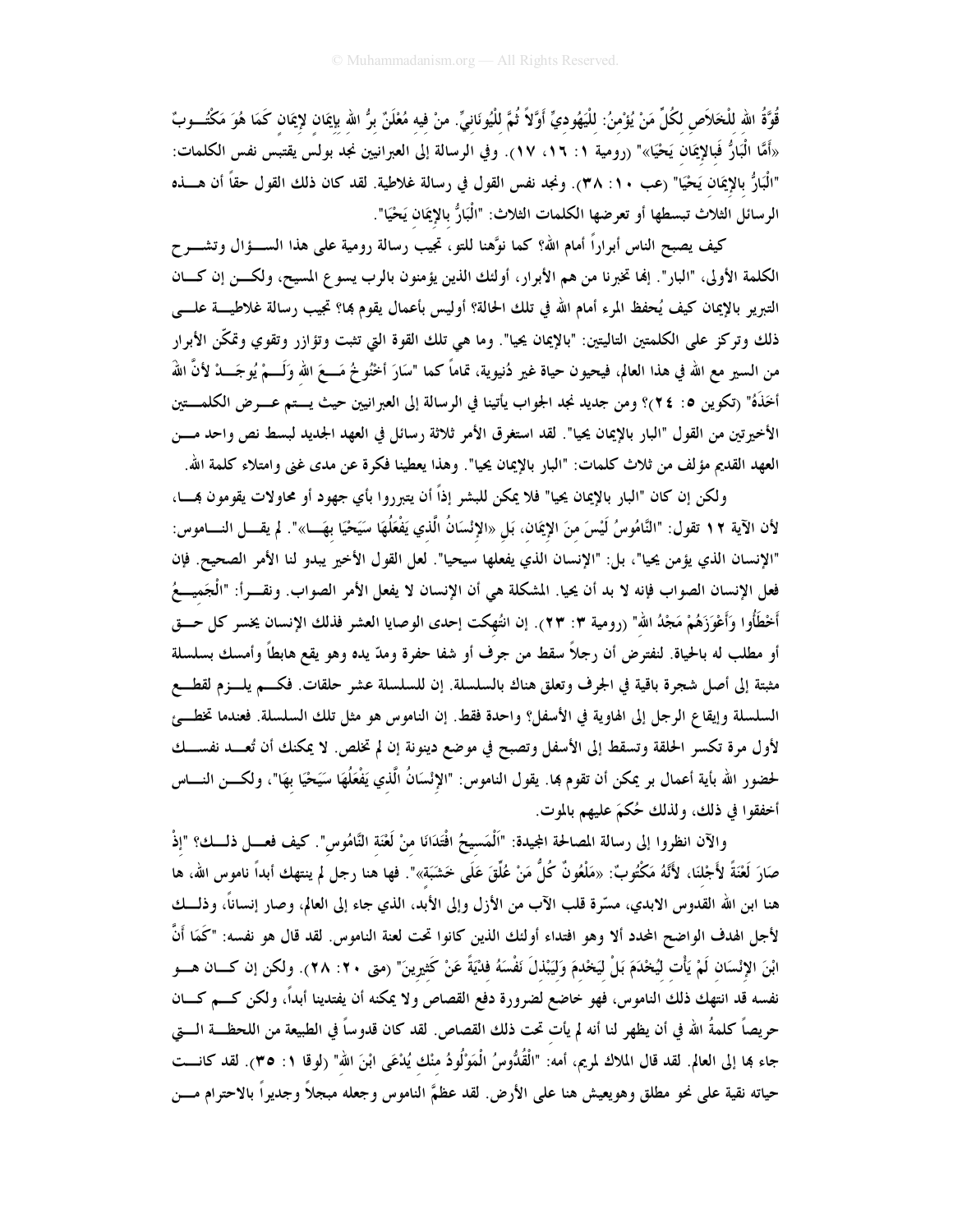خلال حياة التكرس لإرادة الله التي عاشها. "مُجَرَّبٌ في كُلِّ شَيْء مثْلُنَا، بلاَ خَطِّيَّة" (عب ٤: ١٥). بلاَ خَطيَّة، رغم أنه تعرض للتجربة. وأخيراً فإن الله "جَعَلَ الَّذي لَمْ يَعْرفْ خَطيَّةً، خَطيَّةً لأَجْلنَا، لنَصيرَ نَحْنُ برَّ الله فيه" (٢ كورنثوس ٥: ١٥). لم يكن لدى الله أي شيء ضده، ومع ذلك أخذ مكاننا طواعيسة، ومضـــي إلى الصــــليب، ودفع هناك قصاصاً كان علينا نحن أن ندفعه. إن كان على أن أدفع الثمن، فإن الأبدية كلها لن تكفي لــــذلك. أما هو الأبدي، معلقاً على الصليب، فقد تحمّل إلى النهاية تبعات أي ادعاء يطالبني به الناموس الذي انتهكتُـــه، فإن اقتبلتُه الآن، و آمنتُ به مخلصاً لي، فماذا تكون النتيجة؟ إني أتحرر من لعنة الناموس.

هل دخلت نفسك في مثل هكذا حالة؟

إن كنت أنسى فلن أنسَ، بعد أن جاهدت مطولاً لأصنع براً ذاتياً، لن أنسَ الفرحة التي غمرتني عندما اقْتُدْتُ للنظر بالإيمان إلى ذاك الصليب القائم هناك، الصليب الذي غدا فارغاً الآن. "رأيت أحداً معلقاً على الخشبة، في رؤى نفسى،

لقد عرفت أنه كان هناك من أجلي وعني. ذاك الذي كان بلا خطيئة، كان يتألم هناك عني، أنا الخاطئ الأثيم، ورفعت بصري إليه. وأمكنني أن أقول له بإيمان: "أيها الرب يسوع، أنا خطيئتك، أنا فجورك. إنك بلا خطيئة ذاتية، وإنما تحتمل تبعات خطاياي". وإذ نظرت من جديد، كان ذلك الصليب فارغاً ووضع جسد ربي في القبر. "أُسلم لأجل معاصينا" و وُريَ عن الأنظار المدفونة. ولكنني نظرت من جديد وكان ذاك القبر فارغاً، وفمض قائماً في انتصار، "أُقيمَ لأَجْل تَبْريرنَا" (رومية ٤: ٢٥). والآن لم أنظر إلى الصليب بل إلى عرش الله، وبالإيمان رأيته (المسيح) جالساً هناك، إنسان ممجد إلى يمين الله، وهو نفس الإنسان الذي وقف صامتاً في قاعة محكمة بيلاطس ولم ينطقْ بكلمة ليبرِّئ نفسه. إذ ما كان ليمكنني أن أتطهر ما لم يمت من أجلي.

من ليرغب في أن يصنع براً ذاتياً له في حين أنه يستطيع أن ينال واحداً أفضل من ذلك بكثير بالإيمان بالرب يسوع المسيح؟ "اَلْمَسيحُ افْتَدَانَا منْ لَعْنَة النَّامُوس، إذْ صَارَ لَعْنَةً لأَجْلنَا، لأَنَّهُ مَكْتُوبٌ: «مَلْعُونٌ كُلُّ مَنْ عُلِّقَ عَلَى خَشَبَة»". والآن وبسبب ذلك يمكن لبركة ابراهيم أن تأتى إلى الأمميين في المسيح يسوع. يمكننا أن نتلقى وعد الروح بالإيمان. "لتَصيرَ بَرَكَةُ إبْرَاهيمَ للأُمَم في الْمَسيح يَسُوعَ، لَنَنَالَ بالإِيمَان مَوْعدَ الرُّوح". ما هي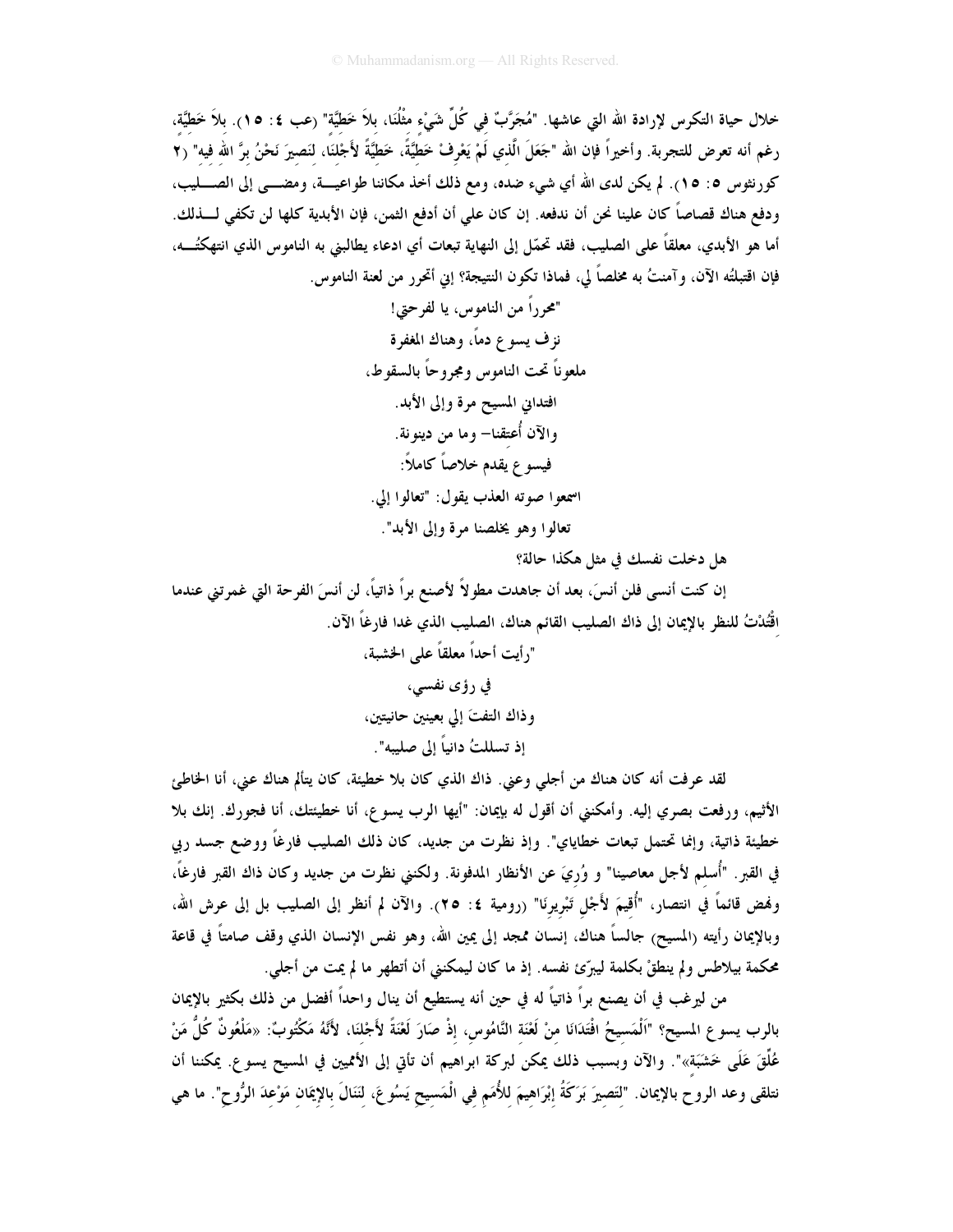"بَرَكَةُ إبْرَاهيمَ"؟ قبل زمان طويل قال الله: "فيك وفي نسلكَ تَتَبَارَكُ جَميعُ أُمَم الأرض". ولكن توالت السنين والقرون وبقيت شعوب الأمميين خارجاً. لقد كانوا خارج الحظيرة، غرباء عن عهد الموعد، ولم يعرفوا شيئاً من بركة إبراهيم أو ما وعدَ به الله بنسله. أما الآن فقد مات المسيح، ليس من أجل اليهود وحسب، بل من أجل الأمميين أيضاً، وبفضل ما قام به تذهب الرسالة إلى العالم بأكمله بأن الله يمكن أن يخلَّص كل من يؤمن بالرب يسوع، ويصبح جميعُ المؤمنين أبناءً لإبراهيم بالإيمان ويُختَمونَ بروح قدس الله. إن بَرَكَة إبراهيم هي التبرير بالإيمان لكل من يؤمن، كما "«آمَنَ إبْرَاهيمُ باللَّه فَحُسبَ لَهُ برَّاً»" (رومية ٤: ٣). يلفت بولس انتباهنا إلى حقيقة أن الله عندما قال لإبراهيم: "في نسلك تتباركُ جميعُ الأمم"، لم يكن يشير فقط إلى تلك الأمة التي ستخرج من نسله، بل إلى شخص وحيد معين، إذ كان في مخطط الله السرمدي أن يُولَدَ المسيح من نسل إبراهيم.

"أَيُّهَا الإِحْوَةُ بِحَسَبِ الإِنْسَانِ أَقُولُ «لَيْسَ أَحَدٌ يُبْطلُ عَهْداً قَدْ تَمَكَّنَ وَلَوْ منْ إنْسَان، أَوْ يَزيدُ عَلَيْه»". عندما يبرم الناس عقوداً أو يقطعون عهوداً فمن المفروض أن يلتزموا بما. لقد أقام الله عهداً بنعمة غير مشـــروطة مع إبراهيم قبل سنين طويلة. وفيما بعد جاء الناموس، فهل أبطلَ ذلكَ العهد بالنعمة النقية المقام مع إبـــراهيم؟ "وَأَمَّا الْمَوَاعِيدُ فَقيلَتْ في «إبْرَاهيمَ وَفي نَسْله». لاَ يَقُولُ «وَفي الأَنْسَال» كَأَنَّهُ عَنْ كَثيرينَ، بَـــلْ كَأَنَّـــهُ عَـــنْ وَاحِدٍ. وَ«في نَسْلكَ» الَّذي هُوَ الْمَسيحُ". فمن خلال الرب يسوع، إذاً، تذهب بركة العهد لكل خاطئ أثـــيم بائس يؤمن به. "وَإِنَّمَا أَقُولُ هَذَا: إنَّ النَّامُوسَ الَّذي صَارَ بَعْدَ أَرْبَعمئَة وَثَلاَثينَ سَنَةً، لاَ يَنْسَخُ عَهْداً قَـــدْ سَـــبَقَ فَتَمَكَّنَ منَ الله نَحْوَ الْمَسيح حَتَّى يُبَطِّلَ الْمَوْعدَ". لم يكن الله متسرعاً أو متراخياً عندما أعطاه عهد النعمة هـــذا غير المشروط. لم يقل: "إن فعلت كذا وكذا وإن لم تفعل أشياء معينة، فإن العالم برمته سيكون مباركًا بنســــلك". بل قال وعلى نحو غير مشروط: "بك وبنسلك تتبارك جميع أمم الأرض" فهي ليست أبداً مسألة جهود بشــــرية وليست مسألة شيء يمكننا أن نكتسبه.

عندما يناقش الرسول بولس هذا الموضوع نفسه في رومية ٤ يقول في الآيات الافتتاحية: "فَمَاذَا نَقُولُ إنَّ أَبَانَا إِبْرَاهِيمَ قَدْ وَجَدَ حَسَبَ الْجَسَد؟ لأَنَّهُ إنْ كَانَ إبْرَاهِيمُ قَدْ تَبَرَّرَ بالأَعْمَال فَلَهُ فَخْرٌ – وَلَكنْ لَيْسَ لَــدَى الله. لأَنَّهُ مَاذَا يَقُولُ الْكَتَابُ؟ «فَآمَنَ إبْرَاهيمُ باللَّه فَحُسبَ لَهُ برَّاً». أَمَّا الَّذي يَعْمَلُ فَلاَ تُحْسَبُ لَهُ الأُجْرَةُ عَلَـــى سَبيل نعْمَة بَلْ عَلَى سَبيل دَيْن" (رومية ٤: ١– ٤). ماذا يعني ذلك؟ إنه يعني أنك إذا ماكان عليك أن تفعـــل شيئاً ما لتكسب خلاصك فإنك لن تَخلص بالنعمة. لنفرض أنك تعمل ستة أيام لصالح مستخدم (رب عمــــل)، وفي فماية ذلك الوقت يأتي إليك بموقف شامخ متكبر ويسلَّمك مغلفاً ويقول: "لقد كنتَ تعمــــل بشـــكل جيــــد خلال الأيام الست الأخيرة، وها هنا هدية صغيرة لك، أريد أن أعطيك هذه كعلامة أو تذكار عـــن نعمــــتي". فتنظر إلى المغلف وتجد أنه يحتوي على أجرك، وتقول: "يا سيدي لست أفهم. هذه ليست تقدمة أو هدية. فقــد استحقيت وكسبت هذا المبلغ". ولكن الرجل يقول: "أريدك أن تشعر بأنه تقدير لجهودك". فتجيب قائلاً: "لا. أنت تدين لي بذلك. أنت مدين لي بذلك. لأني كسبت هذا المال". إن كنتُ أستطيع أن أفعـــل شــــيئاً لخــــلاص نفسي فإني سأجعل الله مديناً لي بذلك، إلا أن كل ما يعمله الله من أجلي، إنما يعمله بنعمة صافية نقية. ولــــذلك نقرأ: "وَأَمَّا الَّذي لاَ يَعْمَلُ وَلَكنْ يُؤْمنُ بِالَّذي يُبَرِّرُ الْفَاجرَ فَإِيمَانُهُ يُحْسَبُ لَهُ بسرّاً" (روميسة ٤: ٥). ورغسم أن الناموس قد جاء بعد أربعمئة وثلاثين سنة من الوعد بالنعمة لكل الأمم من خلال نسل إبراهيم إلا أنـــــه لم يغــــير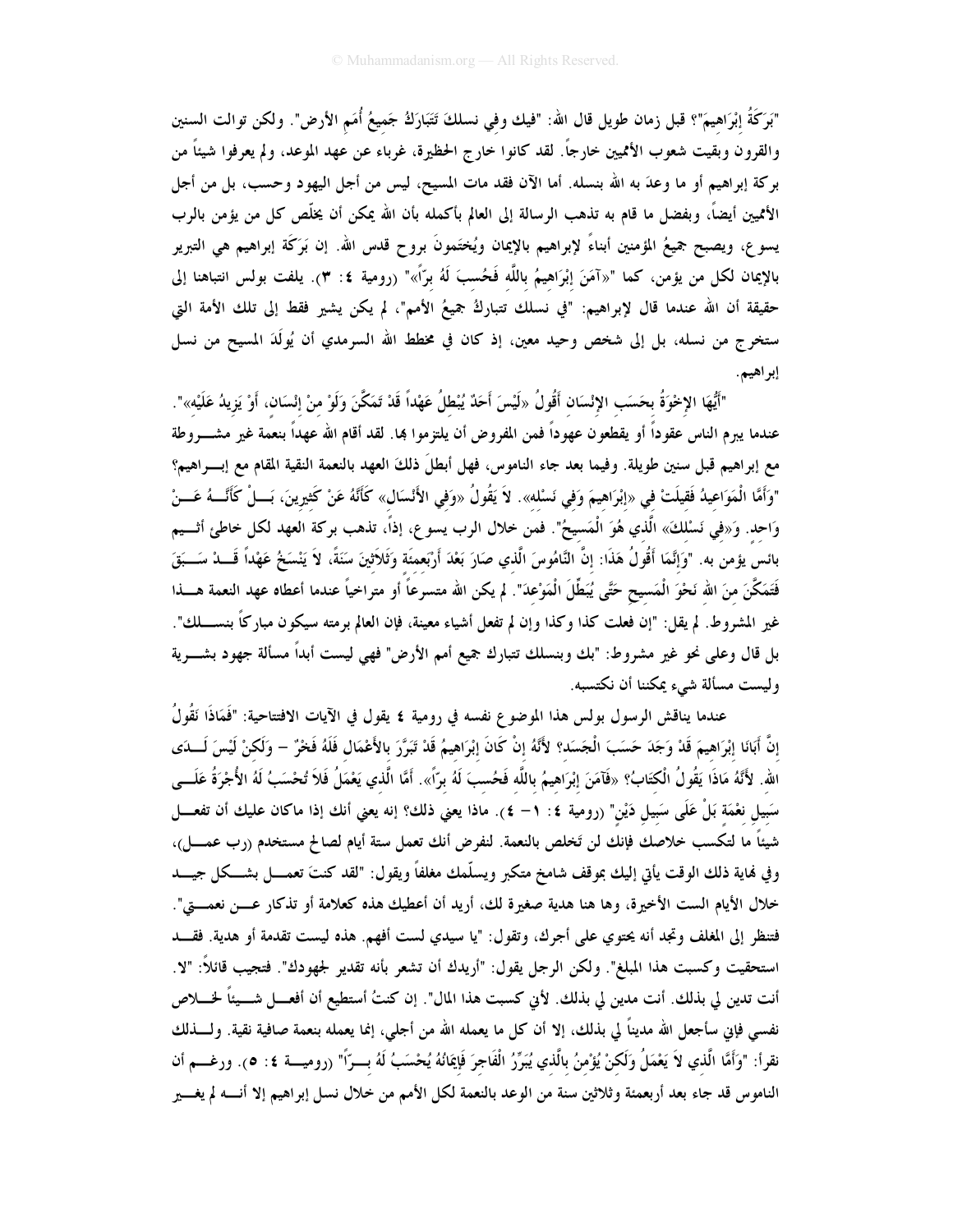هدف الله. لقد أُعطي فقط لزيادة إحساس الإنسان بعوزه ولجعله يدرك إثمه وعجزه ولكي يقـــوده لأن يرمـــي بذاته على نعمة الله غير المحدودة.

"لأَنَّهُ إنْ كَانَت الْورَاثَةُ منَ النَّامُوس فَلَمْ تَكُنْ أَيْضاً منْ مَوْعد. وَلَكنَّ اللهَ وَهَبَهَا لإبْرَاهيمَ بمَوْعــــد". إن كان يأتي بجهود ذاتية فليس هو مسألة وعد على الإطلاق. ولكن الله اًعطاه لابراهيم بالوعد و"لأَنَّ الْمَوْعَـــدَ"، كما يقول بطرس، "هُوَ لَكُمْ وَلأَوْلاَدكُمْ وَلكُلِّ الَّذينَ عَلَى بُعْد كُلِّ مَنْ يَــدْعُوهُ الــرَّبُّ إلَهُنَـــا" (أع ٢: ٣٩). لعلك، عزيزي القارئ، كنت تجاهد لسنين لتعدَّ نفسك لحضور الله، لقد كنت تحاول جاهداً أن تصنع براً ذاتيـــاً، "وتحاول أن تكون مسيحياً". أرجو منك أن تكف عن ذلك وأن تتوقف عن المحاولة. لا يمكنـــك أن تصـــبح مسيحياً بالمحاولة أو بأي شيء آخر حتى لو استطعت أن تصبح أمير ويلز. أنت ما أنت بالولادة. أنت ما أنـــت كخاطئ بولادة طبيعية، وأنت تصبح ابناً لله بولادة ثانية جديدة، من خلال الإيمان بالرب يسوع المســـيح. وإن بر كة إبراهيم هي لك عندما تقتبلها بالإيمان.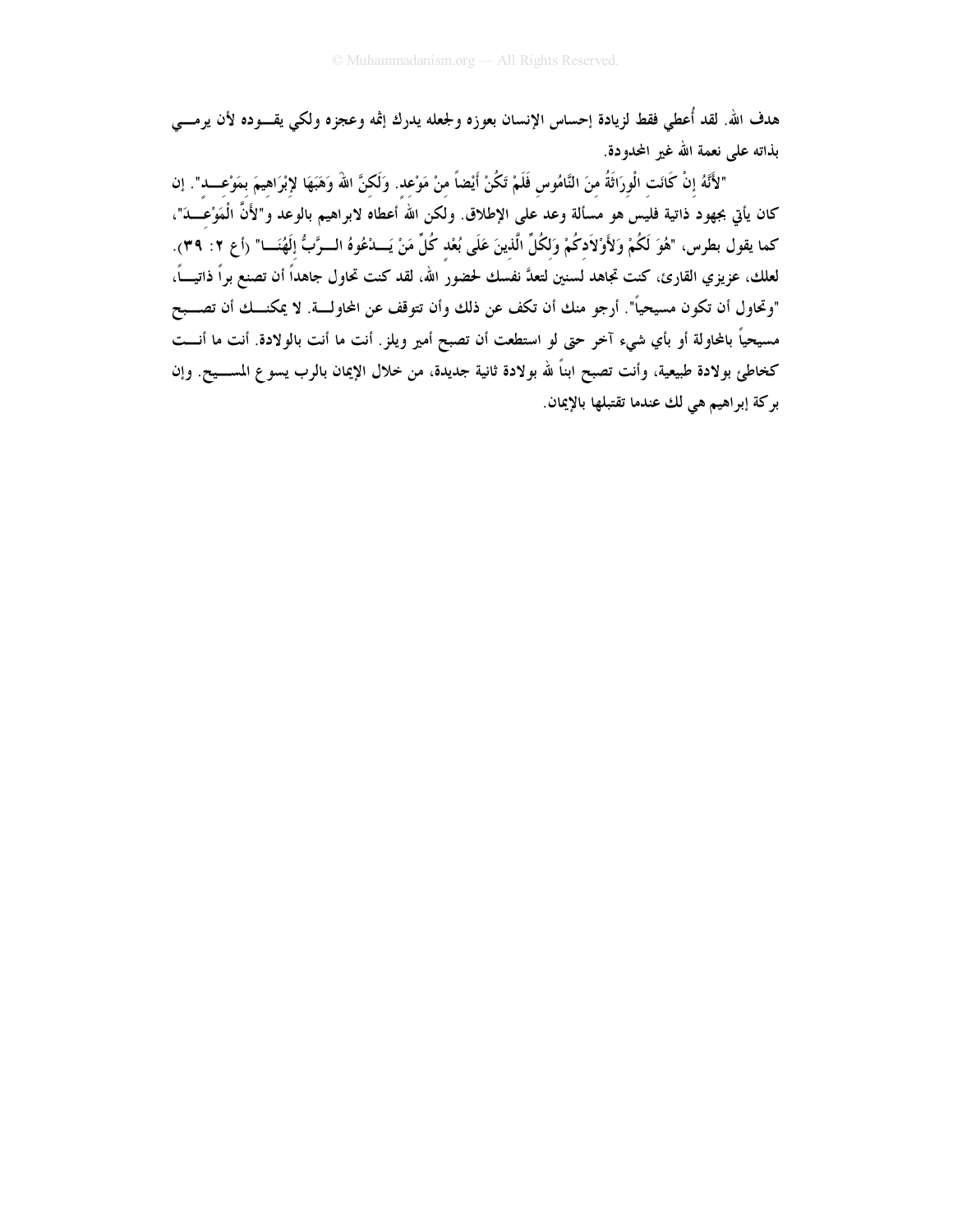الفصل الثامن الْذَّامُوسُ مُوَّدِّبُنَا إِلَى الْمَسنِيح<br>(غل ٣: ١٩ - ٢٩)

"فَلمَاذَا النَّامُوسُ؟ قَدْ زيدَ بسَبَبِ التَّعَدِّيَات، إلَى أَنْ يَأْتيَ النَّسْلُ الَّذي قَدْ وُعدَ لَهُ، مُرَتَّباً بمَلاَئكَة في يَد وَسيط. وَأَمَّا الْوَسيطُ فَلاَ يَكُونُ لوَاحد. وَلَكنَّ اللهُ وَاحدٌ. فَهَل النَّامُوسُ ضدَّ مَوَاعيد الله؟ حَاشَا! لأَنَّهُ لَوْ أُعْطيَ نَامُوسٌ قَادرٌ أَنْ يُحْيىَ، لَكَانَ بِالْحَقيقَة الْبِرُّ بِالنَّامُوسِ. لَكنَّ الْكَتَابَ أَغْلَقَ عَلَى الْكُلِّ تَحْتَ الْخَطيَّة، ليُعْطَى الْمَوْعدُ منْ إِيمَان يَسُوعَ الْمَسيحِ للَّذينَ يُؤْمِنُونَ. وَلَكنْ قَبْلَمَا جَاءَ الإِيمَانُ كُنَّا مَحْرُوسينَ تَحْتَ النَّامُوس، مُغْلَقاً عَلَيْنَا ۚ إِلَى الإِيمَان الْعَتِيد أَنْ يُعْلَنَ. إذاً قَدْ كَانَ النَّامُوسُ مُؤَدِّبَنَا إِلَى الْمَسيح، لكَيْ نَتَبَرَّرَ بالإِيمَان. وَلَكنْ بَعْدَ مَا جَاءَ الإِيمَانُ لَسْنَا بَعْدُ تَحْتَ مُؤَدِّبٍ. لأَنَّكُمْ جَميعاً أَبْنَاءُ الله بالإِيمَان بالْمَسيح يَسُوعَ. لأَنَّ كُلَّكُمُ الَّذينَ اعْتَمَدْتُمْ بِالْمَسِيحِ قَدْ لَبِسْتُمُ الْمَسِيحَ. لَيْسَ يَهُوديٌّ وَلاَ يُونَانيٌّ. لَيْسَ عَبْدٌ وَلاَ حُرٌّ. لَيْسَ ذَكَرٌ وَأُنْثَى، لأَنْكُمْ جَميعاً وَاحدٌ في الْمَسيح يَسُو عَ. فَإِنْ كُنْتُمْ للْمَسيح فَأَنْتُمْ إذاً نَسْلُ إبراهيم، وَحَسَبَ الْمَوْعد وَرَثَةٌ".

لقد كنا نتأمل في دراستنا بالجزء الأول من هذا الإصحاح بعلاقة الناموس، الناموس الذي أعُطى على جبل سيناء، وصولاً إلى وعد النعمة غير المشروط الذي قطعه الله لإبراهيم قبل ٢٠\$ سنة، ورأينا أن الناموس الذي جاء فيما بعد لم يكن ليزيد أو يُنقص من العهد الذي كان قد أُقيم. وهذا يقودنا بشكل طبيعي إلى السؤال الوارد في الآية ١٩: "فلماذا الناموس؟" إن كان الناموس لم يُزِد أي شيء إلى ما أعطاه الله بالوعد لإبراهيم وبالتأكيد ما كان ليمكن أن يأخذ شيئاً منه فماذا كان هدفه؟ ولماذا أعطاه الله أصلاً؟ يجيب الرسول بولس قائلاً: "قَدْ زِيدَ بِسَبَبِ التَّعَدِّيَاتِ، إِلَى أَنْ يَأْتِيَ النَّسْلُ الَّذي قَدْ وُعدَ لَهُ، مُرَتَّباً بمَلاَئكَة في يَد وَسيط". أعتقد أننا قد نفهم أفضل إن قرأنا: "قد زيد نظراً للتعديات"، لكي يحمل الناس على رؤية صفة التعدي المعينة، وهكذا يعمق في كل نفس إحساساً بالإثم وبالعوز. إننا على أهبة الاستعداد جميعاً لأن نبرر لأنفسنا، وأن نقول أننا ما كنا لنرتكب خطأ لو أننا نعرف بشكل أفضل. لطالما نسمع الناس يقولون: "إني أبذل اقصى ما أعرف، وأسعى لأن أقوم بأفضل ما بوسعي". ولكن هل وُجد أي رجل أو امرأة يمكن لهم بصدق أن ينطقوا بمكذا كلمات؟ هل حاولتم دائماً أن تفعلوا كل ما بوسعكم حسب معرفتكم؟ هل فعلتم دائماً أفضل ما أمكنكم؟ إن كنتم صادقين أمام الله، فإنكم تعلمون أنكم لستم كذلك. وأيضاً وأيضاً نجد أننا جميعاً قد أخطأنا بحق نور الحق والمعرفة، وكنا نعرف أكثر بكثير مما فعلنا. وهكذا فشلنا في تمجيد الله، وإذ نذهب بعكس إرادته المعلنة فإننا نثبت بالتجربة أننا لسنا خطأة وحسب بل متعدِّين أيضاً.

في كلا اللغتين الأصليتين للعهد القديم والعهد الجديد هناك كلمة تستخدم من أجل خطيئة والتي تعني حرفياً "يَضَّلُ المَعْلَم". أتذكَّر هذا التعبير مرّ معي عندما كنت أعمل وسط هنود لاغونا في نيو مكسيكو . في أحد الأيام قال لي مترجمي، وهو هندي لامع متقد الذكاء: "سأمضى النهار في الصيد. هل ترغب في مرافقتي؟"

لست صياداً، ولكنني ذهبت معه بغاية التمرين. كانت لديه بندقية جديدة دقيقة، وكان يتوق لأن يستخدمها. لقد أبدى دليلاً على براعته الفائقة بذلك السلاح. إذ وقف على أحد جانبي واد، قال لي: "أترى ذلك المخلوق الذي يتحرك بعيداً هناك؟"

لم أستطع أن أراه في البداية، ولكن إذ أشار نحوه، رأيتُ شيئاً كمثل كتلة متحركة على الجدار المقابل لنا.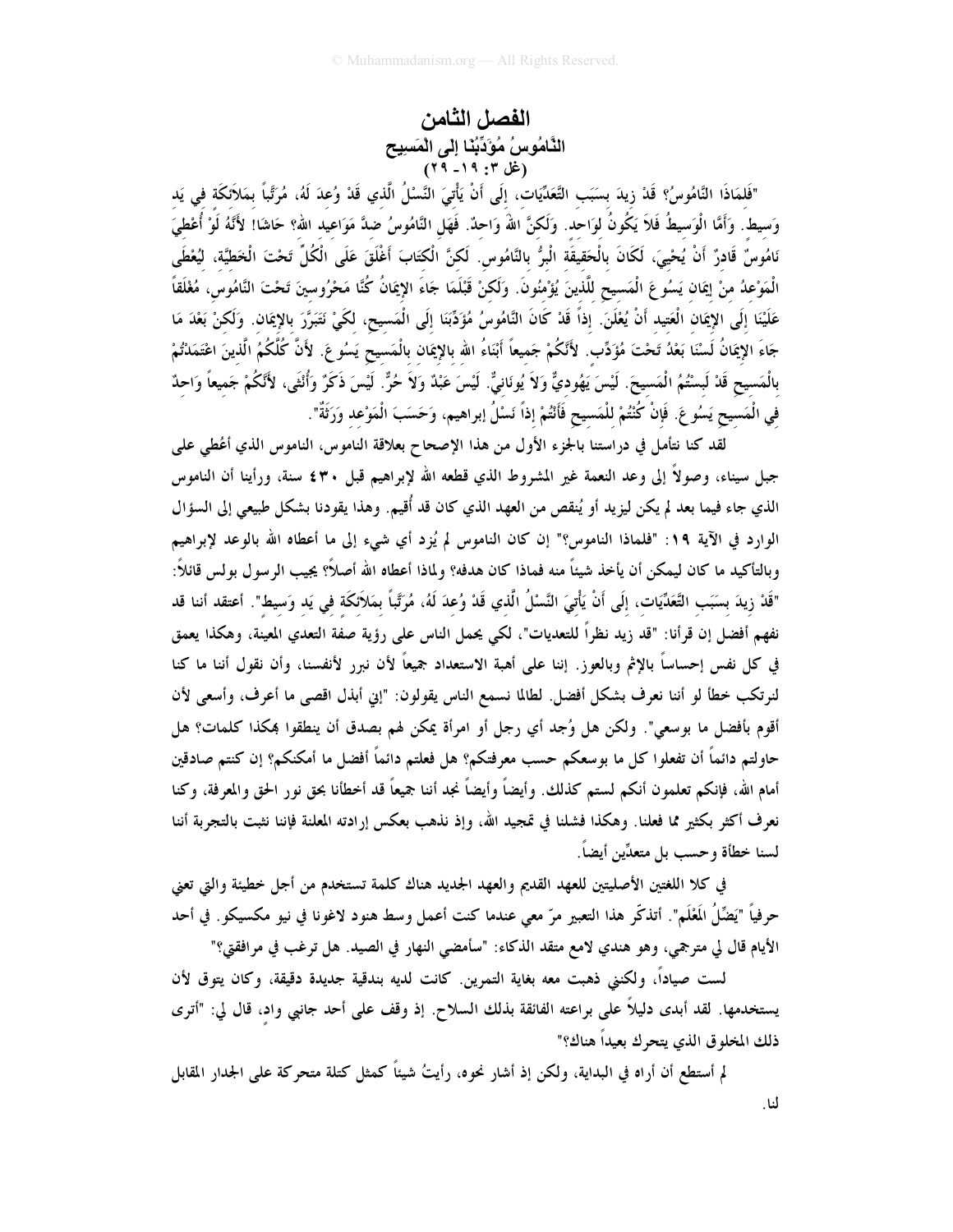فقال: "انتظر لحظة". وسدد بندقيته، وما هي إلا برهة حتى رأيت ذلك المخلوق الذي بدا مثل كتلة صغيرة يثب في الهواء ويسقط أرضاً ميتاً. لقد كان رامياً بارعاً بالبندقية، ولكن عندما وصلنا إلى المترل قال لى: "أريد أن أريك ما أستطيع أن أفعله بأسلحتنا القديمة، إذ أين قد احتفظت بالقوس والسهم. فهذا له معنى رمزي جداً لشعبنا ولذلك أردت أن أحتفظ به".

وهكذا مضينا إلى الحقل، ونصب الصياد الهندي غصناً صغيراً جداً من شجرة صفصاف، ومثّل مشهداً يشبه نوعاً ما تلك المشاهد الموصوفة في رواية "إيفافمو" للسير سكوت. وضع السهم إلى القوس وشده إلى النهاية وقال: "الآن سأفلع الغصن إلى شطرين". وأطلق العنان لسهمه فمرَّ السهم إلى يمين الغصن ولكن لم يمسه. فقال: "آه، لقد خطئت".

وقتها لم أسأله لماذا استخدم ذلك التعبير .

ثم قال: "لم آخذ الريح بعين الاعتبار، كما كان يجب أن أفعل". وأعد سهماً آخر إلى وتر القوس، وأطلقه، فشق ذلك الغصنَ إلى قسمين. ما كنت لأصدق أن شخصاً يمكن أن يفعل ذلك الأمر .

قال: "هه. لم أخطئ هذه المرة".

فقلت له: "لماذا استخدمت هذا التعبير "خطيئة"؟ لم تكن تفعل أي شيء خطأ عندما لم تصب الغصن. فلماذا قلت: "لقد خطئت" ثم عندما لم تصبه قلت: "لم أخطئ هذه المرة؟".

فقال: "آه. لقد كنت أفكر بالغُوَيْك (ألا وهي لغة هنود لاغونا) وأتحدث بالإنكليزية. ففي لغتنا إن كلمة "أخطئ" تعني "أن أخطئ المرمي"." هذا ما يعنيه التعبير الوارد في الكتاب المقدس أن:"الْجَميعُ أَخْطَأُوا وَأَعْوَزَهُمْ مَجْدُ الله" (رومية ٣: ٢٣). ولكن في الناموس لدينا شيء أكثر من ذلك. فالله قد وضع معياراً للبر . والناموس بأوامره العشر المحددة، "لاتشتَهْ" يعرِّف الناس بما يطلبه الله منهم. والآن إن أخطأ إنسان، وهو يعرف إرادة الله المعلنة، إن أخفق في طاعة ذلك الناموس، فمن الواضح أنه ليس خاطئ وحسب بل متعدٍّ أيضاً. لقد انتهك أمراً إلهياً محدداً بالتأكيد، لقد تجاوز الحد، و"تصير الْخَطَّيَّةُ خَاطَنَةً جدّاً بالْوَصيَّة" (رومية ٧: ١٣). كان هذا أحد الأسباب التي جعلت الله يعطي الناموس- ألا وهو أن يصير لدى الناس إحساس أعمق بخطورة اتباع إرادهُم الذاتية التي هي جوهرِ الخطيئة، والتمرد على الله. عندما أعطى الله الناموس، أعطاه بيد وسيط، ونضح موسى كتابَ العهد وأيضاً الشعبَ بدم العهد، شاهداً بذلك على حقيقة أنه إذا أخفق الإنسان بحفظ البنود المتعلقة به من العهد لا بد أن يموت، ولكنه يرمز أيضاً إلى أن الله سوف يؤمّن مخلصاً، فادياً.

"أَمَّا الْوَسيطُ فَلاَ يَكُونُ لوَاحد. وَلَكنَّ اللهُ وَاحدٌ". وجود فريقين متضادين يوحى بفكرة الحاجة إلى وسيط ولكن عندما أعطى الله وعده لإبراهيم فقد كان هناك واحد فقط. لقد أعطى الله الكلمة، ولم يكن هناك شيء ليفعله إبراهيم من طرفه إلا أن يتلقاها. هو لم يعاهد الله بأنه سيفعل كذا وكذا من أجل أن يتحقق وعد الله، بل الله تحدث مباشرة إليه وتعاهد معه عندما قال: "«فيكَ تَتَبَارَكُ جَميعُ الأُمَم»" (غل ٣: ٨). وهنا يُطرح السؤال: هل الناموس ضد وعود الله بإدخال شروط معينة لم تكن في الوعد الأصلي؟ هل يجعل الناموس الوعود من طرف واحد فقط؟ حاشي لله. لكن مبدأ معيناً وُضع في الناموس أوضح أن "«الإنْسَانُ الَّذي يَفْعَلُهَا سَيَحْيَا بهَا»" (الآية ١٢). وإن وجد أي إنسان يفعل تلك الأشياء على نحو كامل لأمكنه أن يحظَ بالحياة على أساس الناموس. ولكن الناموس قال للإنسان: "النفس التي تخطئ تموت" (حزقيال ١٨: ١٤) ولم يوجد إنسان على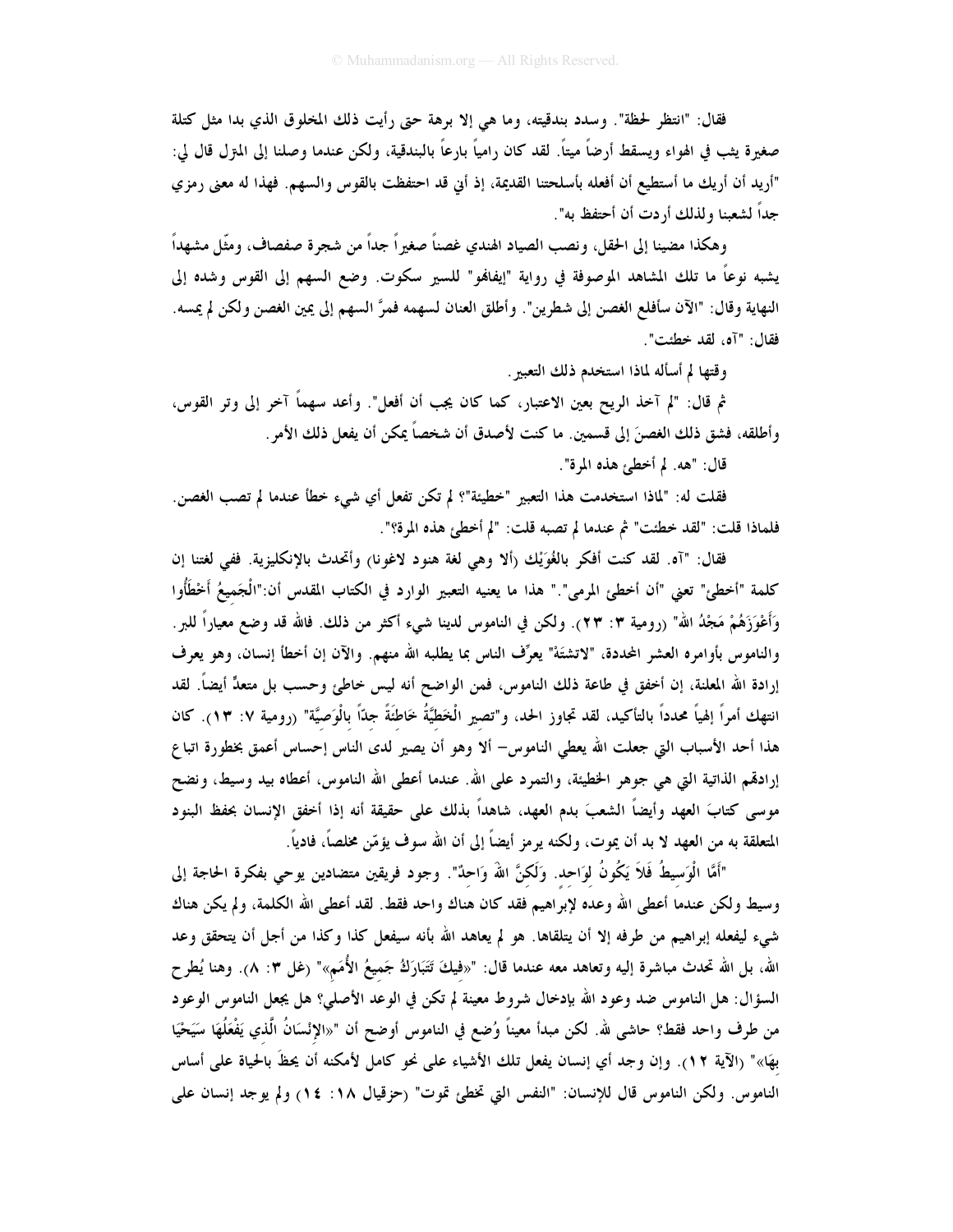الإطلاق أمكنه أن يحفظه. "لَوْ أُعْطىَ نَامُوسٌ قَادرٌ أَنْ يُحْيىَ، لَكَانَ بِالْحَقيقَة الْبرُّ بِالنَّامُوس".

قال لي رجلٌ جنتلمان في إحدى الليالي في كاليفورنيا: لا تروق لي فكرة أن أخلص عن طريق شخص آخر. لم أرد طوال حياتي أبداً أن أشعر بأني مدين لأي أحد على أي شيء. لا أريد إحساناً أو محبة من أحد، وعندما نأتي إلى الأمور الروحية فإين لا أريد أن أخلص بفضل حسنات شخص آخر بحسب ما قلت الليلة، إن حفظت الناموس على نحو كامل سأحيا ولن أكون مديناً لأحد. أهذا صحيح؟"

> قلت: "حسناً نعم. هذا صحيح". فقال: "سأبدأ إذاً معو لاً على ذلك".

قلت: "كم عمرك؟"

أجاب: "حوالي الأربعين".

قلت: "لنفترض أنك جئت إلى سن الوعي والقدرة على الفهم والإدراك وأنت في حوالي الثانية عشرة من عمرك. هذا يعني أنك متأخر حوالي ثلاثين سنة على البدء، والكتاب المقدس يقول: "«مَلْعُونٌ كُلُّ مَنْ لاَ يَثْبُتُ في جَميع مَا هُوَ مَكْتُوبٌ في كتَاب النَّامُوس ليَعْمَلَ به»" (الآية ١٠). ولذلك، ولأن الناموس لا يمكن أن يعطي الحياة، فإنك لن تستطيع أن تكسب أي شيء على هذا الأساس". فمضى وكان مستاءً.

"لَكنَّ الْكتَابَ أَغْلَقَ عَلَى الْكُلِّ تَحْتَ الْخَطِّيَّة". إن كان الله قد قرر أن يعتبر الجميع تحت الخطيئة، فهل يجب على جميع الناس أن يعتبروا ضالين؟ لا. لَكنَّ الْكتَابَ أَغْلَقَ عَلَى الْكُلِّ تَحْتَ الْخَطيَّة، "ليُعْطَى الْمَوْعدُ منْ إِيمَان يَسُوعَ الْمَسيحِ للَّذينَ يُؤْمِنُونَ". إن الله يريد من كل الناس أن يدركوا إثمهم وخطيئتهم لكي يدرك الجميع عوزهم وحاجتهم ويأتوا إليه فينهلون من نعمته، إنه يضع جميع البشر على مستو واحد. تقول رسالة رومية: "لأَنَّهُ لاَ فَرْقَ. إذ الْجَميعُ أَخْطَأُوا وَأَعْوَزَهُمْ مَجْدُ الله" (رومية ٣: ٢٢، ٢٣). يتخيل الناس أن هناك فروقاً كثيرة جداً. ويقول أحدهم: "هل تقصد أن تقول أنه ما من فرق بين رجل خلوق وفاسد شرير بائس في الحمأة؟" بالطبع هناك فروق كثيرة، ليس فقط من ناحية المعيار الذي يأخذه المجتمع بالاعتبار بل أيضاً بالنسبة إلى سعادهٌم الذاتية وتقديرهم لاقربائهم. ولكن عندما نأتي إلى موضوع البر نجد القول: "لأَنَّهُ لاَ فَرْقَ. إذ الْجَميعُ أَخْطَأُوا". لعل الجميع لم يخطئوا بنفس الطريقة، ولعلهم لم يرتكبوا نفس التعديات والانتهاكات بالضبط، ولكن "الجميع أخطأوا"، والجميع انتهكوا ناموس الله.

قال شاب مرةً لابنة عمه: "لا أحب تلك الفكرة في أنه ليس هناك من فرق، إهْا فكرة بغيضة بالنسبة لى. هل تريدين أن تقولي لي بأن محاولتي طوال عمري أن أحيا حياة مهذبة لائقة ومحترمة، لا تجعل الله يرى أن هناك فارقاً بيني وبين أناس يعيشون حياة الخطيئة والإثم؟"

فقالت له: "لنفترض أني كنت أنا وأنت نسير في الشارع معاً، ومررنا على مكان مهم، متحف مثلاً، كنّا نتشوق لرؤيته. وذهبنا إلى الكوة واستعلمنا عن أجرة الدخول، وقيل لنا ألها بدولار. فنظرت إلى جزداني وقلت: "آه. لقد تركت نقودي في المتزل. وليس لدي الآن سوى ٢٥ سنتاً". ونظرت أنت إلى نقودك ووجدت أن معك ٧٠ سنتاً فقط. فأي منّا سيدخل أو لاً؟"

فقال: "حسناً. في مثل هكذا ظروف لن يدخل أي منّا إلى المتحف". – "سوف لن يكون هناك فرق، ومع ذلك سيكون لديك نقود أكثر مني بكثير، ولكن بما انه ليس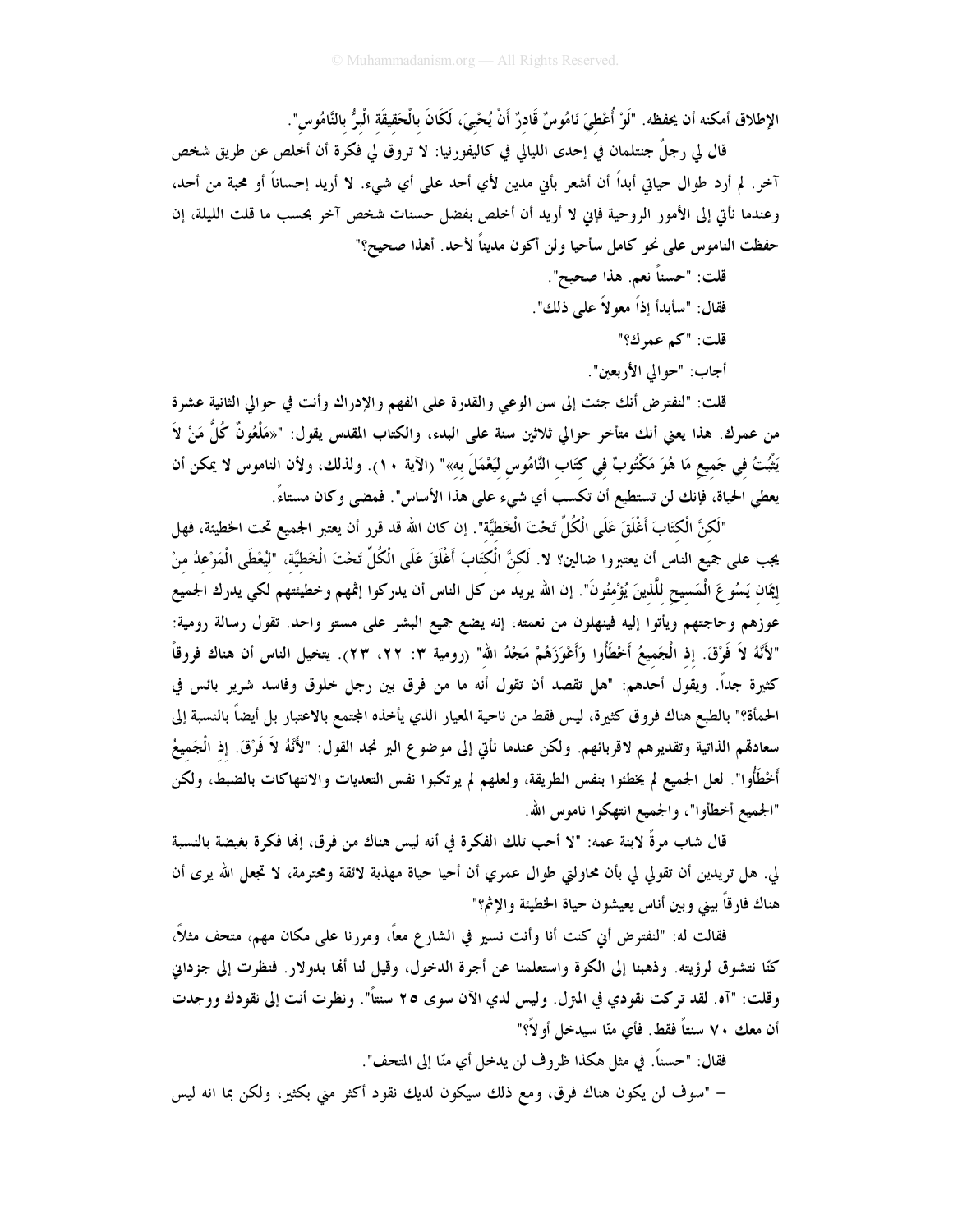لدينا ما يكفي للدخول، فلن يكون هناك فرق".

إن الله يطلب براً مطلقاً من الخطأة قبل أن يدخلوا إلى السماء. "لَنْ يَدْخُلَهَا شَيْءٌ دَنسٌ وَلاَ مَا يَصْنَعُ رَجساً وَكَذباً" (رؤيا ٢١: ٢٧). لعل لديك ما يعادل ٩٥ سنتاً من البر بينما ليس لدي ٥ سنتات منه، ولكن لا يستطيع أي منا أن يدخل ما لم يكن لديه مئة سنت، وليس هناك من فرق. "لَيْسَ بَارٌّ وَلاَ وَاحِدٌ" (رومية ٣: ١٠). تذكروا أن الله قال ذلك، وليس كارز أو مبشِّر غيور أو جديٍّ، بل (إنما الله نفسه بالروح القدس). وقد أُعطى الناموس ليُظهر تلك الحقيقة بوضوح. ولكن إن اتخذ الناس موقف الفجور أمام الله، إن اتخذوا موقف الخطأة الضالين، المثقلين بخطاياهم وذنوهم، فماذا يكون عليه الأمر عندئذ؟ "لَكنَّ الْكتَابَ أَغْلَقَ عَلَى الْكُلّ تَحْتَ الْخَطيَّة، ليُعْطَى الْمَوْعدُ منْ إيمَان يَسُو عَ الْمَسيح للَّذينَ يُؤْمنُونَ". بمعنى آخر، عندما يأتى الناس إلى إدراك حقيقة أنه لا يمكنهم أن يحصلوا على الحياة الأبدية اعتماداً على أية جهود ذاتية ويكونون على استعداد أن يتلقوها كهبة مجانية (من الله)، ففي تلك اللحظة تكون لهم. "الَّذي يُؤْمنُ بالابْنِ لَهُ حَيَاةٌ أَبَديَّةٌ" (يوحنا ٣: ٣٦). "اَلْحَقَّ الْحَقَّ أَقُولُ لَكُمْ: إنَّ مَنْ يَسْمَعُ كلاَمي وَيُؤْمنُ بالَّذي أَرْسَلَني فَلَهُ حَيَاةٌ أَبَديَّةٌ وَلاَ يَأْتي إلَى دَيْنُونَة بَلْ قَد انْتَقَلَ منَ الْمَوْت إلَى الْحَيَاة" (يوحنا ٥: ٢٤).

أما الآن فالرسول بولس يرينا استخداماً آخر للناموس. يقول بولس في الآية ٢٣: "وَلَكنْ قَبْلَمَا جَاءَ الإيمَانُ"، أي "قبل الإيمان"، لأنه قد عُرِفَ بشكل واضح ومحدد أن الله كان يبرر الناس بمجرد الإيمان بابنه المبارك، "كُنَّا مَحْرُوسينَ تَحْتَ النَّامُوس"– إنه يتحدث الآن عن نفسه كيهودي (سابقاً)– مُغْلَقاً عَلَيْنَا إلَى الإيمَان الْعَتيد أَنْ يُعْلَنَ". لم يكن لدى الأمميين في ذلك الوقت ناموس، بل اليهود هم الذين كان لديهم الناموس. فقد أعطى الله ذلك الناموس لليهود، وكان ينظر إليهم كأطفال قاصرين تحت القوانين والتشريعات. "إذاً قَدْ كَانَ النَّامُوسُ مُؤَدِّبَنَا إلَى الْمَسيح، لكَيْ نَتَبَرَّرَ بالإِيمَان". هذه الكلمة المترجمة هنا بـــ "مُؤَدِّب" قد ترجمها الإنكليز إلى لغتهم بـــ "مدرِّس" أو "معلم مدرسة". ولكن الكلمة الأصلية لا تحمل هذا المعنى. بل إنما تعني "مرشد للأطفال" أو "موجّه للأطفال"، وكانت الأسر اليونانية العريقة تُطلقُ هذا الاسم على العبد الذي كانت تُوكل إليه مهمة العناية بطفل قاصر. فكان عليه الانتباه إلى أخلاق الطفل، وحمايته من الاحتكاك بمن ليس أهلاً لرفقته، وأن يأخذه يوماً فيوماً من المترل إلى حجرة الدرس. وهناك يتركه في عهدة المعلم أو الناظر، وفي نماية النهار يعود فيأخذه إلى البيت من جديد. يقول بولس هنا، وعلى نحو جميل، على ما أعتقد: "كَانَ النَّامُوسُ مُؤَدِّبَنَا إلَى الْمَسيح". أي أن الله لم يترك شعبَه بلا دستور أخلاقي إلى أن جاء المسيح فنرى فيه أروع دستور أخلاقي قد عرفه العالم على الإطلاق، وكان الناموس قد قدم خدمة في أنه حمى الشعب وحفظه من الكثير من الفجور والخلاعة والإثم والفحشاء والفساد التي كانت متفشية في حياة الوثنيين حولهم. فطالما عاش الناس في طاعة، بأي مقياس، لذلك الناموس، فبذلك كانوا يحفظون أنفسهم من الكثير من الإثم والشر.

"كَانَ النَّامُوسُ مُؤَدِّبَنَا"، ربما ليس لأجل أن يأتي بنا إلى المسيح، بل "كَانَ النَّامُوسُ مُؤَدِّبَنَـــا إلى مجــــىء المسيح". "النَّامُوسُ بمُوسَى أُعْطيَ أَمَّا النِّعْمَةُ وَالْحَقُّ فَبَيسُوعَ الْمَسيح صَارَا" (يوحنا ١: ١٧). أمسا الآن وقسد جاء المسيح فقد أتينا إلى باب حجرة الدرس للنعمة وتعلَّمْنا الحقيقة المباركة التي تقول بالتبرير بالإيمان فقط فيه، ذاك الذي أقامه الله كفَّارةً عن خطايانا. لم نعدْ تحت مؤدب.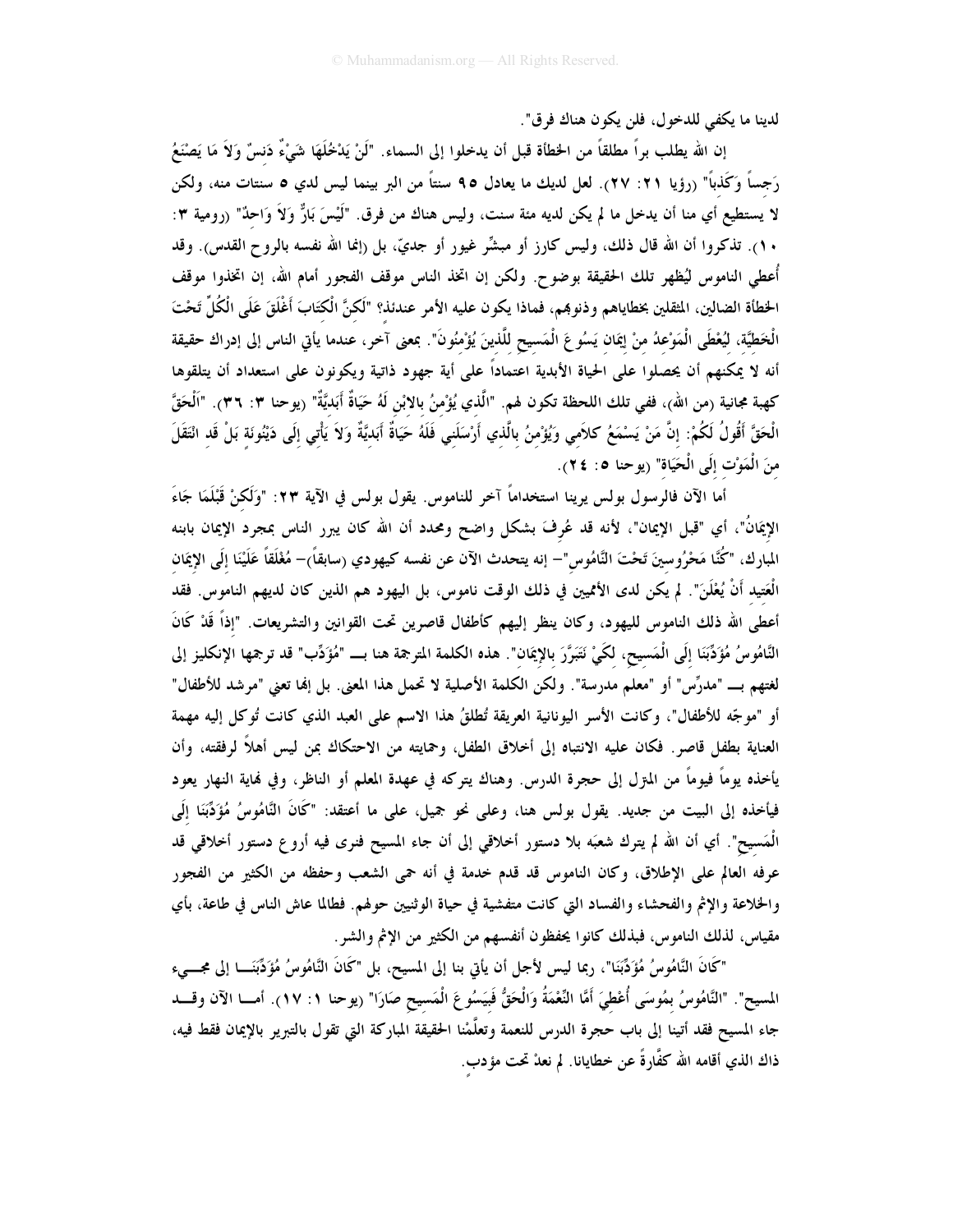نعلم هنا أننا لسنا محررين فقط من الناموس كوسيلة لمحاولة ضمان التبرير ، بل أيضاً محررين من ذلك النــــاموس كوسيلة للتقديس، لأن لنا مقاماً أرفع بكثير في المسيح القائم من بين الأموات، ولنا أن نمتلـــئ بــــه. وإذ نحــــن منشغلون به، يعلّمنا الله بالنعمة أن "نُنْكرَ الْفُجُورَ وَالشَّهَوَات الْعَالَميَّةَ، وَنَعيشَ بالتَّعَقُّل وَالْبِرِّ وَالتَّقْوَى في الْعَالَم الْحَاضر" (تيطس ٢: ١٢). لنفترض مثلاً أنني كمسيحي ولحظ عاثر لم أسمع أبداً بالوصايا العشر، ولنفترض أني لم أعرف ها أبداً، ولكن من ناحية أخرى عرفت قصة الإنجيل الرائعة وعُهدَ إلى ببعض الأسفار من العهد الجديـــد تُظهِر كيف ينبغي على المسيحي أن يحيا. إن سرت في طاعتي لهذا الإعلان، أعيش على مستوى أعلـــي وأكثـــر قداسة من ذاك الذي كانت لديه الوصايا العشر فقط. إن كل من لديه التعليم الرائع الذي أتى من شفاه الـوب يسوع المسيح، والكشف العجيب في الرسائل التي تُظهر ما ينبغي على المسيحي أن يكونه، لديه هــــذا المعيــــار الجديد للقداسة، والذي ليس هو الناموس المُعطى على جبل سيناء بل المسيح القائم الجالس عن يمـــين الله، وإذ أسلك في الطاعة له ستكون حياتي بارةً، وهكذا، "بَعْدَ مَا جَاءَ الإِيمَانُ لَسْنَا بَعْدُ تَحْــتَ مُــؤَدِّب". ثم يضـــيف (بولس) قائلاً: "إنَّكُمْ جَميعاً أَبْنَاءُ الله بالإيمَان بالْمَسيح يَسُوعَ"، الذي منه نتلقى الحياة. لمسن يهسب الله الحيساة الأبدية؟ لجميع الذين يتكلون على ابنه المبارك. "مَنْ لَهُ الابْنُ فَلَهُ الْحَيَاةُ، وَمَنْ لَيْسَ لَهُ ابْنُ الله فَلَيْسَتْ لَهُ الْحَيَاةُ" (١ يوحنا ٥: ١٢). ومن هنا نفهم تأكيد ربنا يسوع بقوله: "«الْحَقَّ الْحَقَّ أَقُولُ لَكَ: إنْ كَانَ أَحَدٌ لاَ يُولَدُ منْ فَوْقُ لاَ يَقْدرُ أَنْ يَرَى مَلَكُوتَ اللَّه»" (يوحنا ٣: ٣). لا بد أن يكون هناك منح للحياة الإلهية. وهـــذا يجعلنــــا أعضاء في عائلة الله– علاقة جديدة ورائعة.

"لأَنَّ كُلَّكُمُ الَّذينَ اعْتَمَدْتُمْ بِالْمَسيحِ قَدْ لَبِسْتُمُ الْمَسيحَ". على الأرجح أنه كانت لديــــه فكرتــــان في فكره هنا. فظاهرياً نحن نلبس المسيح باعتمادنا. هذا الطقس يشير إلى أننا باعتراف قد اقتبلنـــا الــــرب يســــوع المسيح. لكني أعتقد أيضاً أنه كان يرى أيضاً معمودية الروح القدس، وبتلك نصبح فعلياً أعضــــاء في المســـيح، وبمعنى أعمق وأكمل، نلبس المسيح. والآن كأعضاء في هذه الخليقة الجديدة، "لَيْسَ يَهُوديٌّ وَلاَ يُونَـــانيٌّ". فمـــا عاد للفروقات القومية أي وجود (في المسيح). وفي هذا الترابط (بين المؤمنين) "لَيْسَ يَهُوديٌّ وَلاَ يُونَانيٌّ. لَـــيْسَ عَبْدٌ وَلاَ حُرٌّ. لَيْسَ ذَكَرٌ وَأُنْثَى، لأَنَّكُمْ جَميعاً وَاحدٌ في الْمَسيح يَسُوعَ". إنه لا يتجاهل التمـــايزات الطبيعيــــة. بالطبع نبقى محتفظين بمكاننا الطبيعي في المجتمع، ونبقى خداماً أو سادة، نبقى ذكوراً أو إناثاً، أما بالنسبة لمكاننـــا في الخليقة الجديدة، فإن الله لا يأخذ أي من هذه الفروقات بالاعتبار. فكل من يؤمن بالرب يسو ع المسيح يصير واحداً فيه، "لأَنَّنَا أَعْضَاءُ جسْمه، منْ لَحْمه وَمنْ عظَامه" (أفسس ٥: ٣٠). كم نحتاج إلى تذكر ذلك!

"فَإِنْ كُنْتُمْ للْمَسيح فَأَنْتُمْ إذاً نَسْلُ إبراهيم، وَحَسَبَ الْمَوْعد وَرَثَــةٌ". أن تكونـــوا "في المســيح" وأن تكونوا "للمسيح"، تأتي بنفس المعنى تماماً "لأَنَّكُمْ جَميعاً وَاحدٌ في الْمَسيح يَسُوعَ". "فَإِنْ كُنْـــتُمْ للْمَســـيح (أي تنتمون إليه أو تخصّونه) فَأَنْتُمْ إذاً نَسْلُ إبراهيم، وَحَسَبَ الْمَوْعد وَرَثَةٌ" لأنكم أنتم أيضاً قد آمنتم بسالله مثسل إبراهيم (إذ أن إبراهيم "آمَنَ باللَّه فَحُسبَ لَهُ برَّاً"– رومية ٤: ٣)، وبالتالي إيمانُكم يُحسَبُ برّاً لكم. وهكـــذا يُعتبَرُ كُلُّ مؤمن من نسل إبراهيم الروحي. فهناك النسل الطبيعي والنسل الروحي لإبراهيم. "إذاً الَّذينَ هُمْ مـــنَ الإِيمَان يَتَبَارَكُونَ مَعَ إبراهيم الْمُؤْمن" (غل ٣: ٩). آملُ أن يكون واضحاً لنا الفرق بين الناموس والنعمة.

قبل بضعة سنوات خلت أخذت معي إلى أوكلاند، في كاليفورنيا، هندياً من قبيلة نافاهو . وفي أمســـية يوم أحد مضى إلى اجتماع شبيبتنا. كانوا يتحدثون عن هذه الرسالة إلى غلاطية، وعن الناموس والنعمة، ولكن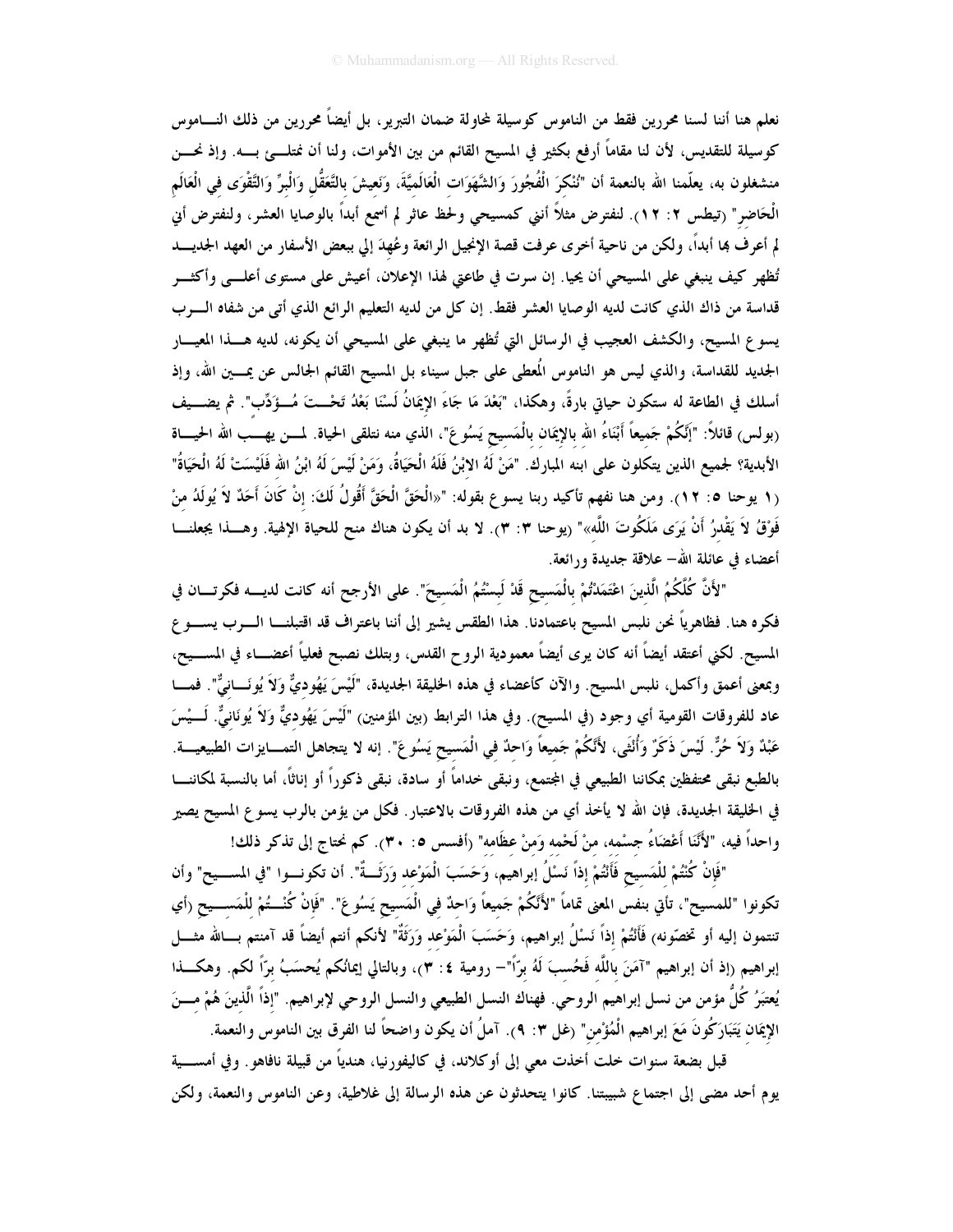لم تكن الأمور واضحة جداً بالنسبة لهم، وفي خاتمة المطاف التفت أحدهم إلى الهندي وقال: "أتساءل إذا ما كان صديقنا الهندي لديه شيء ليقوله بخصوص ذلك".

هبِّ صاحبنا واقفاً على قدميه وقال: "حسناً يا أصدقائي. لقد كنت أصغى بانتباه شديد، لأيِّ هنا لكي أتعلم كل ما في وسعى لأستفيد مما أتعلمه عندما أعود إلى أُناسي. لست أفهم عما تتحدثون عنـــه، ولا أعتقـــد أنكم أنتم أيضاً تفهمون. ولكن فيما يتعلق بالناموس والنعمة الوارد ذكرهما، فدعوني أرى إذا ما كنت أســـتطيع أن أوضحها لكم. أعتقد أن الأمر هو كما يلي. عندما أحضرني السيد آيرونسايد من موطني انطلقنا في أطــول رحلة قمت بما بالسكة الحديدية. ترجَّلنا في بارستاو ، ورأيت هناك أجمل محطة قطار على الإطلاق وفوقها فندق. تجولتُ في المكان ورأيت في ركن لافتة تقول: "لا تبصق هنا". نظرت إلى تلك اللافتة ثم نظـرت إلى الأرض في الأسفل ورأيت أن كثيرين كانوا قد بصقوا هناك، وقبل أن أفكَّر بما أفعل وجدتُني أبصق. أليس هذا الأمر غريباً عندما أرى هذه اللافتة التي تقول "لا تبصق هنا"؟ وأتيت إلى أوكلاند وذهبت إلى مترل السيدة التي دعـــتني إلى العشاء اليوم، ووجدْتُني في أجمل مترل قد رأيتُه في حياتي على الإطلاق. ذاك الأثاث الجميل والســــجاد الــــذي وجدتني كارهاً لأن أطأ عليه. غصتُ في كرسي مريح، وقالت السيدة: "هلا جلسْتَ هنا الآن يا جـــون ريثمــــا أخرج وأرى إذا ما كانت الخادمة قد أعدَّت العشاء". نظرتُ حولي إلى اللوحات الجميلة وإلى البيـــانو الكـــبير ، وتجولتُ ۖ في كل تلك الغرف. لقد كنتُ أبحثُ عن لافتة. اللافتة التي كنت أبحث عنها كان يجب أن تقـــول: "لا تبصق هنا". جلتُ بنظري على تينك قاعتي الاستقبال الجميلتين، ولم أجد مثل هكذا لافتة. أعتقد أنه من المغــث جداً أن يأتي إلى هذا المترل الجميل أناسٌ يبصقون في أرجائه– وللأسف بألهم لم يلصقوا لافتة فيــــه. فنظـــرتُ إلى ذلك السجاد ولكني لم أجد أن أحداً قد بصق هناك. حيث كانت اللافتة تقول "لا تبصق هنـــا" بصـــق أنــــاسٌ كثيرون، وأما هنا وحيث لا توجد أية لافتة فلم يبصق أحد. لقد فهمت الآن تلك اللافتة هي الناموس، أمــا في ذلك البيت فهناك النعمة. إفمم يحبون مـتزلهم الجميل ويريدون أن يحافظوا عليه نظيفاً. أعتقد أن ذلـــك يوضـــح موضوع الناموس والنعمة". قال صاحبنا ذلك ثم عاود الجلوس.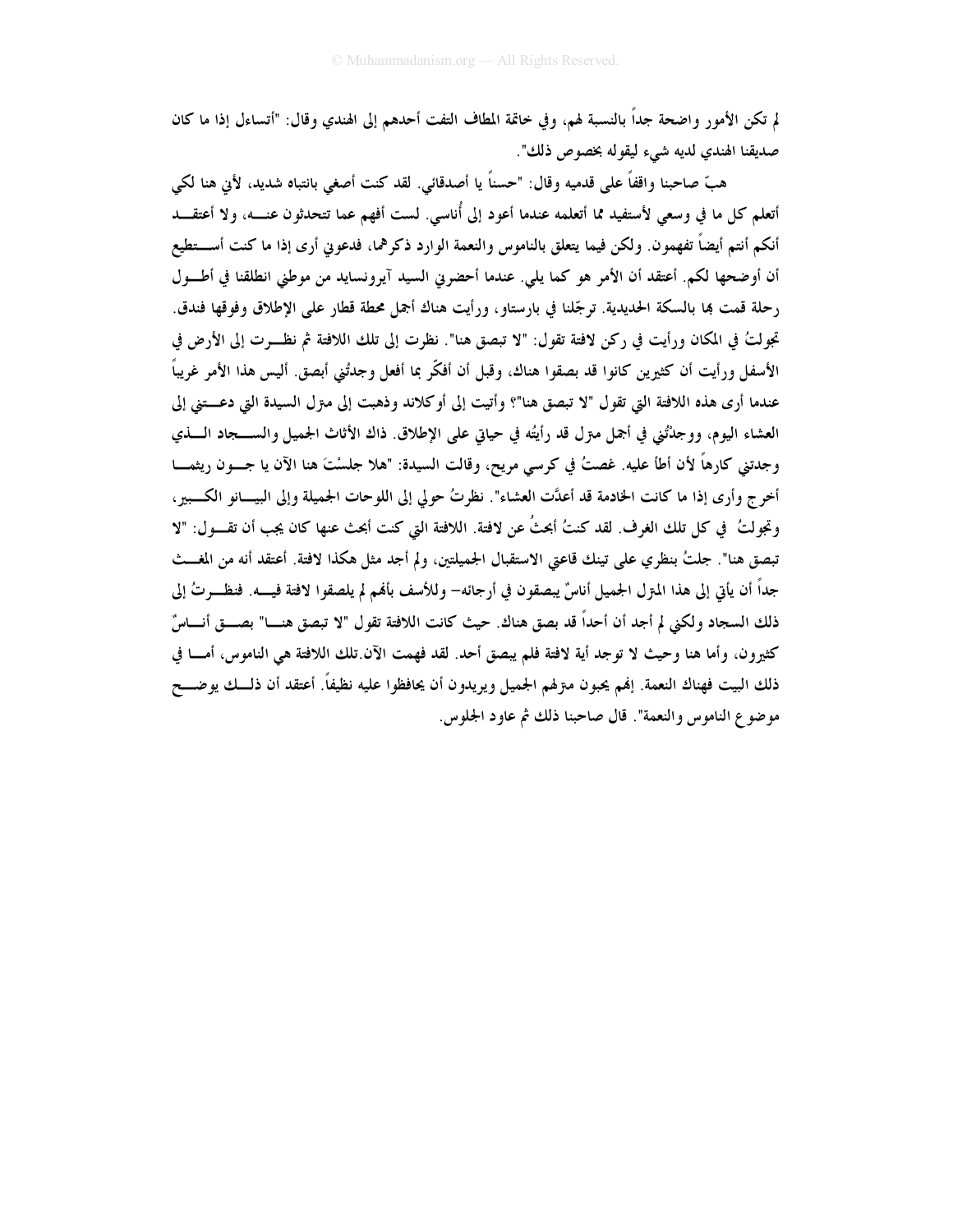## الفصل التاسع تبنّى الأولاد (غل ٤ : ١ - ٧)

"وَإِنَّمَا أَقُولُ: مَا دَامَ الْوَارِثُ قَاصراً لاَ يَفْرِقُ شَيْئاً عَن الْعَبْد، مَعَ كَوْنه صَاحبَ الْجَميع. بَلْ هُوَ تَحْتَ أَوْصـــيَاءَ وَوُكَلاَءَ إِلَى الْوَقْتِ الْمُؤَجَّلِ منْ أَبِيه. هَكَذَا نَحْنُ أَيْضاً: لَمَّا كُنَّا قَاصرينَ كُنَّا مُسْتَعْبَدينَ تَحْتَ أَرْكَــان الْعَــالَم. وَلَكنْ لَمَّا جَاءَ ملْءُ الزِّمَان، أَرْسَلَ اللهُ ابْنَهُ مَوْلُوداً من امْرَأَة، مَوْلُوداً تَحْتَ النَّامُوس، ليَفْتَــديَ الْـــذينَ تَحْـــتَ النَّامُوس، لنَنَالَ التَّبَنِّيَ. ثُمَّ بمَا أَنْكُمْ أَبْنَاءٌ، أَرْسَلَ اللهُ رُوحَ ابْنه إلَى قُلُوبكُمْ صَارخاً: «يَا أَبَـــا الآبُ». إذاً لَسْـــتَ بَعْدُ عَبْداً بَلِ ابْناً، وَإِنْ كُنْتَ ابْناً فَوَارِثٌ للَّه بالْمَسيح".

في هذا الجزء من الرسالة يقوم الرسول بولس بإيضاح ممتع جداً، إذا فهمناه بشكل كامل، فهذا سيساعد للغاية في تمكيننا من رؤية المكانة النسبية لمؤمني العهد القديم وتلك التي للمؤمنين في هذا التدبير الحالي المجيد لنعمة الله. علينا أن نتذكر أنه كان ضرورياً في كل الحقبات التدبيرية أن يولد الناس من جديد ليصبحوا أبناء الله، والولادة الجديدة كانت دائماً، على الأقل من ناحية الراشدين، بالإيمان بالإعلان الإلهي. نعلم من (يعقوب ١: ١٨) أنه: "شَاءَ فَوَلَدَنَا بكَلمَة الْحَقِّ لكَيْ نَكُونَ بَاكُورَةً منْ خَلاَئقه". ما هو حقيقي بالنسبة لنا في هذا الدهر كان حقيقياً للمؤمنين في كل الأدهار . فكل واحد وُلد بكلمة الحق بالطبع، في حالة الأطفال الذين لم يصلوا إلى سن الوعي أو البلوغ، يتصرف الله بجلال مجده وقوته، فيولدهم بقوته الإلهية بمعزل عن الإيمان الشخصي بالكلمة عندما يكونون صغاراً جداً على معرفتها. قال يسوع: "هَكَذَا لَيْسَتْ مَشِيئَةً أَمَامَ أَبِيكُمُ الّذي في السَّمَاوَات أَنْ يَهْلكَ أَحَدُ هَؤُلاَء الصِّغَار". ولكن من الضروري تماماً للأطفال أن يولدوا من جديد كما الكبار الراشدين، لأن "المولود من الجسد هو جسد، والمولود من الروح هو روح". يجب أن يكون هناك ولادة جديدة عند كل إنسان يدخل ملكوت الله.ولكن هناك فروقات تدبيرية كبيرة واضحة في الكتاب المقدس ففي عصور العهد القديم كان جميع المؤمنين أولاداً لله، ولكن ما كانوا يعتبرون أبناءه تماماً. في هذا الدهر الأمر مختلف فكل أولاد الله هم أيضاً أبناءه. هل تسألون عن الفرق؟ حسناً، إن الفرق قد لا نأخذه حالياً بعين الاعتبار، ولكن عندما كتب بولس الرسالة إلى غلاطية كان كل قراءه سيفهمون الأمر بشكل واضح جداً. ففي ذلك العصر ، ما كان الأطفال القاصرون يُعترف بمم كورثة لآبائهم إلى أن يبلغوا السن، فيأخذهم إلى المحكمة، ويجيب على أسئلة هيئة المحكمة، وكان يُعلن أبوته لهم رسميًا هناك. ومنذ ذلك الحين فصاعداً لا يعودون يعتبرون أطفالاً قاصرين، بل يعتبرون ورثة. المؤمنون في العهد القديم، كما يرينا بولس كانوا في مكانة الأولاد. أما المؤمنون في العهد الجديد، فمنذ مجيء الروح القدس في العنصرة، يعترف هم الله كأبناء له بالتبني. والروح القدس نفسه هو رو ح تبني. عندما نقتبله بالإيمان، في لحظة اهتداءنا نعين كأبناء وورثة لله. هذا ما تؤكده الآيات (رومية ٨: ٤ ( – ١٧): "لأَنَّ كُلَّ الَّذينَ يَنْقَادُونَ برُوح الله فَأُولَئكَ هُمْ أَبْنَاءُ الله. إذْ لَمْ تَأْخُذُوا رُوحَ الْعُبُوديَّة أَيْضاً للْخَوْف بَلْ أَخَذْتُمْ رُوحَ التَّبَنِّى الَّذي به نَصْرُخُ: «يَا أَبَا الآبُ!». اَلرُّوحُ نَفْسُهُ أَيْضاً يَشْهَدُ لأَرْوَاحنَا أَنَّنَا أَوْلاَدُ الله. فَإِنْ كُنَّا أَوْلاَداً فَإِنَّنَا وَرَفَةٌ أَيْضاً وَرَفَةُ الله وَوَارِثُونَ مَعَ الْمَسيح. إنْ كُنَّا نَتَأَلَّمُ مَعَهُ لكَىٰ نَتَمَجَّدَ أَيْضاً مَعَهُ". إن الجدال المنطقى الذي يسوقه الرسول بولس بتوجيه إلهي في هذه الآيات السبعة الأولى من الإصحاح ٤ من رسالة غلاطية مذهل جداً وجميل في طريقة العرض المرتبة للفكرة. فيقول: "وَإِنَّمَا أَقُولُ: مَا دَامَ الْوَارثُ قَاصراً لاَ يَفْرِقُ شَيْئاً عَن الْعَبْد، مَعَ كَوْنه صَاحبَ الْجَميع". والعبد هنا تعني الرقيق، "مع كونه صاحب الجميع". لنأخذ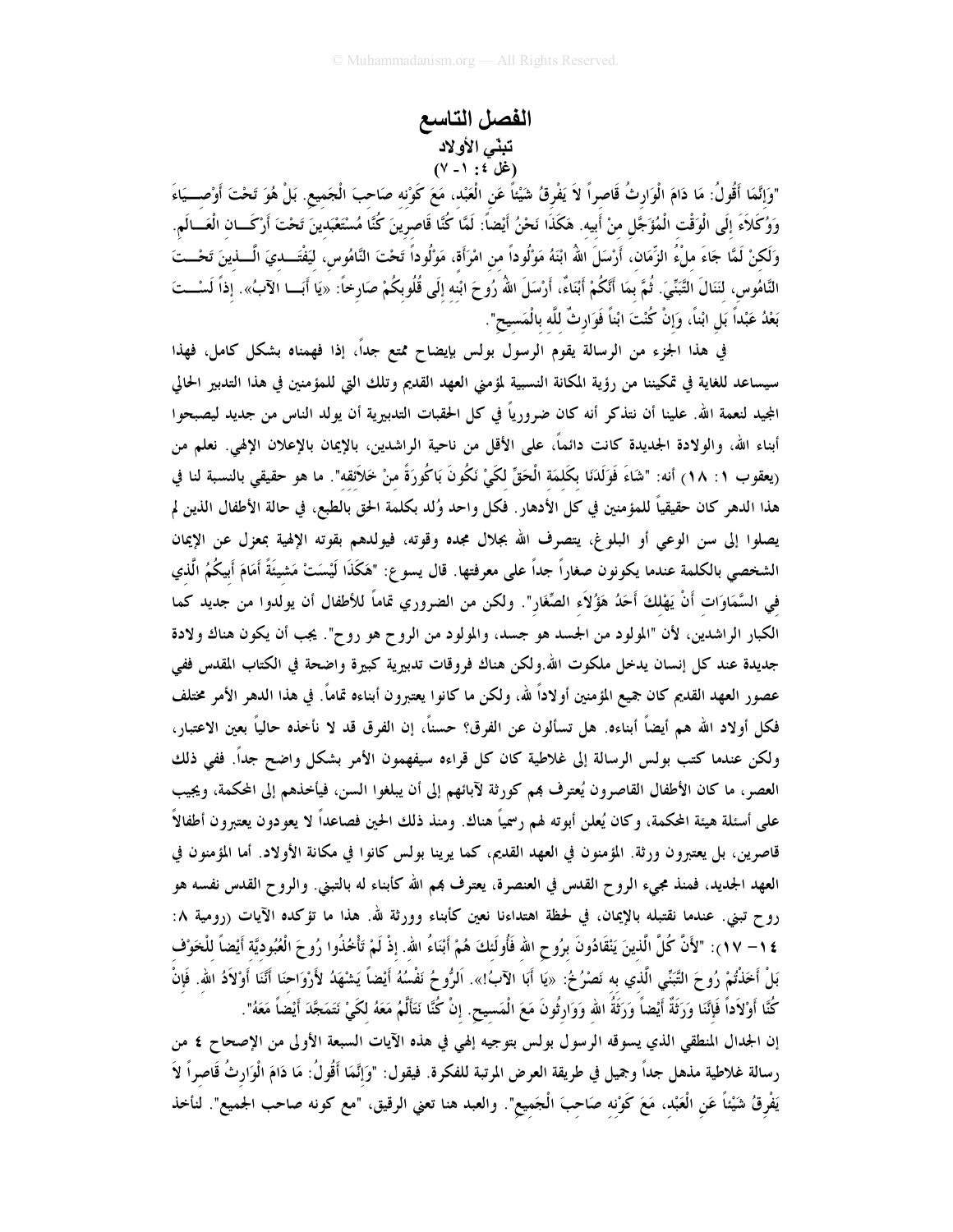علمي سبيل المثال طفلاً صغيراً في المنزل قبل أن يصل إلى سن البلوغ قد يكون وارثاً بالفعل لثروة طائلة، ولكن ليس مسموحاً له أن يتصرف بما على هواه، ولا أن يمتلك ميراثه على نحو كامل. يجب أن يحافظ عليه في حالة خضو ع للتعليم والتدريب. وإن مكانته في المترل لا تختلف عمليًّا عن مكانة الخادم. وبالواقع عليه أن يكون هو نفسه خاضعاً للخادم، كما تقول الآية ٢؛ فهو تحت إمرة حرس وقهرمان، أو مدرسين خصوصيين إلى أن يحين الوقت الذي يكون والده قد حدده. هذا واضح تماماً ولا يحتاج على عقل واسع المعرفة ليفهمه. ثم لنلاحظ التطبيق. يرينا الرسول بولس أن إسرائيل شعب الله الأرضى، كانوا في هذه الحالة من سن القصور. ويطابق الرسول بولس مع هؤلاء كيهودي ويقول: "هَكَذَا نَحْنُ أَيْضاً: لَمَّا كُنَّا قَاصرينَ كُنَّا مُسْتَعْبَدينَ تَحْتَ أَرْكَان (مبادئ أو عناصر) الْعَالَم". أي كانوا تحت الناموس، والناموس يخاطبُ الإنسانَ بالجسد. لقد أُعطى (الناموس) من قبل الله لإجباره على ممارسة واجباته ومسؤولياته. لم يكن لديه قوة في حد ذاته ليؤتي بحياة جديدة، رغم أنه كان بإمكانه أن يُرشد أولاد الله وأن يريهم الطريق التي يجب أن يسلكوها عبر العالم. لقد كانت عبودية تكاد لا تُحتمل حقاً بالنسبة لأولئك الذين لم يدخلوا إلى الجانب الروحي منه. أما الآن وإذ جاء الدهر الجديد، دهر النعمة فإن تغيراً رائعاً قد طراً. ونقراً: "وَلَكنْ لَمَّا جَاءَ ملْءُ الزِّمَان، أَرْسَلَ اللهُ ابْنَهُ مَوْلُوداً من امْرَأَة، مَوْلُوداً تَحْتَ النَّامُوس، لَيَفْتَديَ الَّذينَ تَحْتَ النَّامُوس، لَنَنَالَ التَّبَنِّيّ". "ملء الزمان" كان، بالطبع اكتمال الفترات النبوية التي وردت في العهد القديم. وهنا يفكر المرء بشكل خاص بالنبوءة العظيمة عن الأسابيع السبعين في دانيال. عندما آن الأوان أخيراً لمجيء ذلك المسيا كما كان مقدراً له، وأوفى الله بوعده بأن أرسل ابنه إلى العالم ليولد من امرأة، وتلك المرأة كانت إسرائيلية تحت الناموس.

والآن لاحظوا أمراً هنا. إننا نلتقي بمسيحيين معينين معترفين اليوم الذين ينكرون ما يسمى نبوة المسيح الأبدية. فيقولون أنه لم يكن ابناً سرمدياً. ويقرون بأنه كان الكلمة كما جاء في (يوحنا ١: ١)، إلا أفمم يقولون أنه قد صار الابن عندما ولد على الأرض. ولكن الآية٤ تدحض أي تعليم كهذا. "أَرْسَلَ اللهُ ابْنَهُ مَوْلُوداً من امْرَأَة". لقد كان الابن قبل أن يتزل من أعالي المجد إلى رحم العذراء. لقد كان الابن الذي جاء بالنعمة ليصبح إنساناً وهكذا يخلصنا. هذه الحقيقة نفسها تُعززها الآيات في ١ يوحنا ٤: ٩، ١٠: "بهَذَا أُظْهِرَتْ مَحَبَّةُ الله فِينَا: أَنَّ اللهَ قَدْ أَرْسَلَ ابْنَهُ الْوَحِيدَ إلَى الْعَالَمِ لكَىْ نَحْيَا به. في هَذَا هيَ الْمَحَبَّةُ: لَيْسَ أَنَّنا نَحْنُ أَحْبَبْنَا اللهَ، بَلْ أَنَّهُ هُوَ أَحَبَّنَا، وَأَرْسَلَ ابْنَهُ كَفَّارَةً لخطَايَانَا". ليس أوضح من تينك التصريحين المحددين في هذه الآيات. لقد أرسل الله ابناً، أرسله إلى العالم، أرسله من السماء، تماماً كما تقول الآية في يوحنا ٣: ١٦: "لأَنَّهُ هَكَذَا أَحَبَّ اللَّهُ الْعَالَمَ حَتَّى بَذَلَ ابْنَهُ الْوَحِيدَ لكَيْ لاَ يَهْلكَ كُلُّ مَنْ يُؤْمنُ به بَلْ تَكُونُ لَهُ الْحَيَاةُ الأَبَديَّةُ". إننا فمين الرب يسو ع المسيح إن أنكرنا بنوته السرمدية الأبدية. فلو لم يكن الابن السرمدي، فإن الله لا يكون الآب السرمدي. قد يتساءل أحدهم قائلاً: "ألم يكن للآب حضن إلى أن ولد المسيح في بيت لحم؟". لقد أتى من حضن الآب لكي يولد في هذا العالم، لأجل أن يكون قريبنا الفادي.

لقد وُلد تحت الناموس. واتخذ موقفاً أمام الله هنا على الارض كإسرائيلي، خاضع لناموس الله. ولقد حفظ ذلك الناموس على نحو كامل. فهو الخلو من الخطيئة، ما كان ليمكن أن يأتى لعنة الناموس بسبب إخفاق ذاتي من طرفه. ولذلك فقد كان قاصراً أن يمضي إلى الصليب وأن يسلم ذاته حتى الموت لكي يحمل لعنة الناموس المنتهك، ولكي يفدي أولئك الذين تحت الناموس، وذلك، على حد قول الرسول بولس، "لَنَنَالَ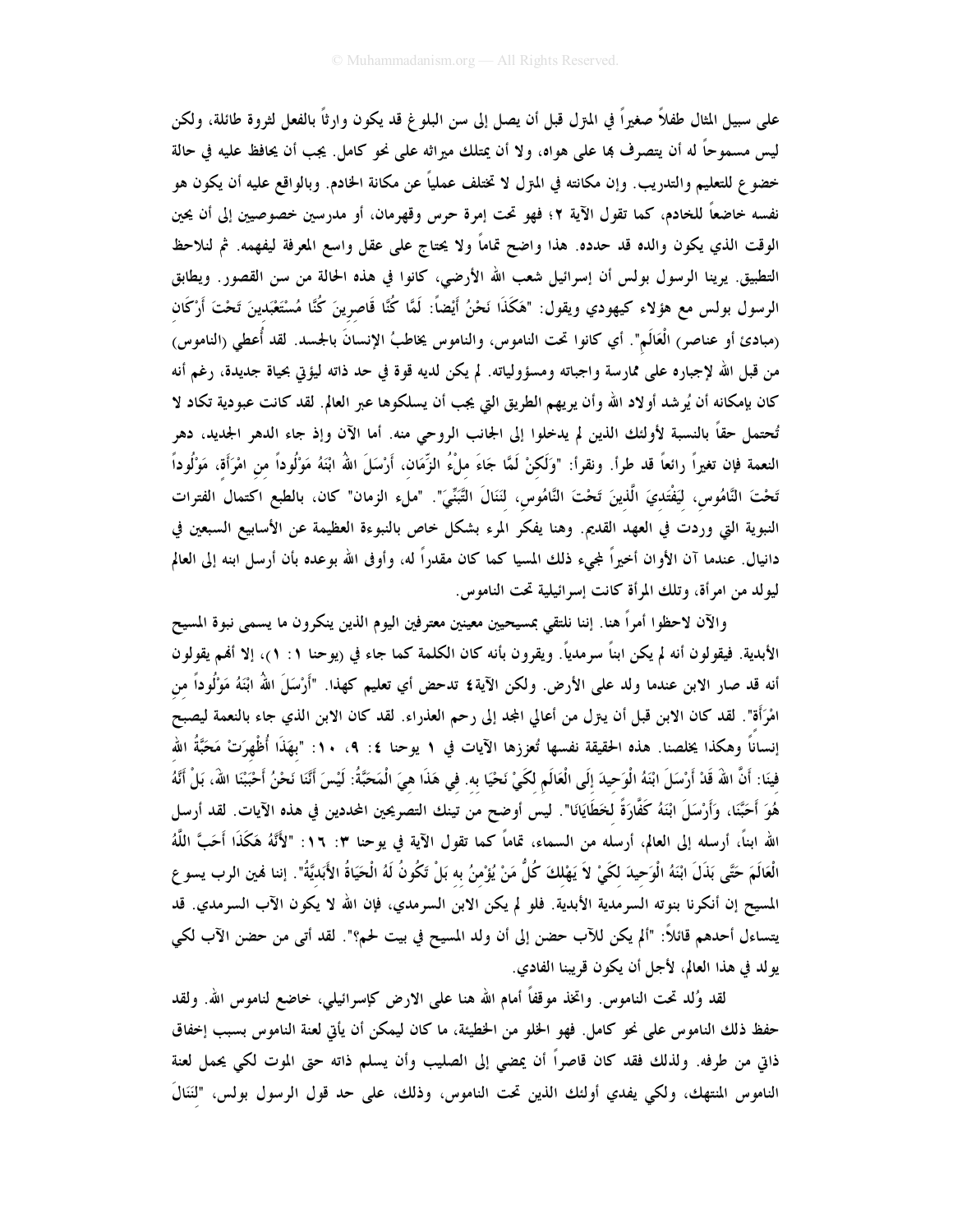التَّبَنِّيِّ". لقد احتمل كل التبعات المفروضة على شعبه وأتى بمم إلى مكان فيه الحرية الكاملة حيث أمكن لله أن يعتبرهم أبناء له علانيةً، وليسوا بعد أولاداً في مكانة الخادم، بل ورثة لله، ورثة مشاركين ليسوع المسيح. والشهادة على هذا كانت إعطاء الروح القدس. ولذلك نقرأ في الآية ٦: "بمَا أَنْكُمْ أَبْنَاءٌ، أَرْسَلَ اللهُ رُوحَ ابْنه إِلَى قُلُوبِكُمْ صَارِخًا: «يَا أَبَا الآبُ»". هذا ينطبق على جميع المؤمنين، لأننا في حاجة لأن نتذكر أنه منذ إدخال التدبير الجديد بكل امتلائه، يسكن الروح القدس كل مؤمن، وهكذا يُختم ويُمسح. "من ليس لديه روح المسيح، فهو ليس له". ولذلك فليس من إنسان في العالم اليوم يعتبر مسيحياً حقيقياً لا يسكن فيه روح قدس الله. فلدينا روح الابن، ولأنه يسكن في قلوبنا فإننا نرفع ابصارنا الآن بمحبة عبادته إلى وجه الله ونصرخ " يا أبا الأب". وإن كلمة "أبّا" (Abba) هي الكلمة العبرية المقابلة "أب أو بابا". وفي الأصل اليوناني هي كلمة "Pateer"، وهكذا لدينا اليهود والأمميين متحدون بالنعمة ويخاطبون الله كأعضاء في عائلة واحدة، كأولاد بالولادة وأبناء له بالتبني، ويصرخون "يا أبا الآب".

ويأتي الرسول بولس بشكل طبيعي إلى الاستنتاج بأنه: "إذاً لَسْتَ بَعْدُ عَبْداً بَل ابْناً، وَإنْ كُنْتَ ابْناً فَوَارِثٌ للَّه بالْمَسيح". الحالة القديمة التي كانت سائدة طوال قرون قبل مجيء المسيح إلى العالم وموته عن خطايانا على الصليب، وقيامته ثانيا لتبريرنا، وصعوده إلى السماء، وإرساله الروح القدس باتحاده مع الآب، تلك الحالة زالت وانتهت. فما عاد المؤمنون في مكانة الخدام، بل بتلقيهم الروح القدس صاروا أبناء لله، وبذلك ورثة لكل مقتنياته بالمسيح يسوع ربنا.

في هذا السياق من الممتع أن نلاحظ أن الرب يسوع، بعد قيامته من بين الأموات، قال لمريم: "اذْهَبي إِلَى إِخْوَتِي وَقُولِي لَهُمْ: إِنِّي أَصْعَدُ إِلَى أَبِي وَأَبِيكُمْ وَإِلَهِي وَإِلَهِكُمْ" (يوحنا ٢٠: ١٧). وهذا حقق النبوءة التي كُتبت قبل زمان بعيد: "سأُخْبرْ باسْمكَ إخْوَتي" (مز ٢٢: ٢٢). رغم أن الروح القدس ما كان قد أتى بعد، إلا أن الرب يستبق المجد الكامل للتدبير الجديد بأن يعتبر جميع المفتدين إخوة له، ولذلك فإنه يتكلم قائلاً "أبي وأبيكم إلهي وإلهكم". لاحظ أنه لا يقول: "أبانا وإلهنا". وكان لديه سبب وجيه لذلك فالله كان بمعنى فريد. لقد كان أباه منذ الأزل. وهذا لا ينطبق علينا. إنه أبانا عندما نقتبل المسيح بالإيمان كمخلص لنا. ومن هنا، وبالنسبة إلى التعبير الآخر، "إلهي"، نجد أنه مكتوبٌ: "في الْبَدْءِ كَانَ الْكَلمَةُ وَالْكَلمَةُ كَانَ عنْدَ اللّه وَكَانَ الْكَلمَةُ اللّه". فإن الله كان إلهه بمعنى آخر عن كونه إلهنا. إنه إلهنا لأنه خالقنا. فنحن مجرد مخلوقات، بينما هو نفسه خلق جميع الأشياء. وهكذا وفي حين لا يمكن أن يكون لدينا نفس العلاقة تماماً، إلا أن نفس الأقنوم الذي هو أبوه وإلهه هو الآن أبونا وإلهنا، لأننا أبناء الله بالإيمان بالمسيح يسوع . ألا ليت قلوبنا تدرك أكثر عظمة هذا الأمر، وإذ ندرك شيئاً من وقار هذه المكانة الرائعة التي أعطانا الله إياها، لعلنا نطلب النعمة لنعيش هكذا في هذا العالم بحيث نمجد اسمه.

تذكروا، هناك معنى محدد فيه انْتَمَننا على كرامة اسمه لقد قال لإسرائيل القديم: "لا تنطق باسم الرب إلهك باطلاً" وهذا لم يكن يشير إلى ما نسميه الحلف أو التجديف بل كانوا يدعون باسم الرب وكانوا مسؤولين عن تبجيل اسمه. وبدلاً من ذلك، يقول الرسول بولس عنهم: "وبسببكم يُجدَّفُ على اسم الله بين الأمم". أي أن الأمميين قد رأوا الكثير من الشر والفساد في سلوك شعب الله الأرضى حتى قالوا: "إن كان هؤلاء الناس مثل إلههم، فلا بد أن يكون إذاً أبعد ما يكون عن القداسة". فيا إخوتي هل نسلك بتأدب لكيما الناس "يروا أعمالنا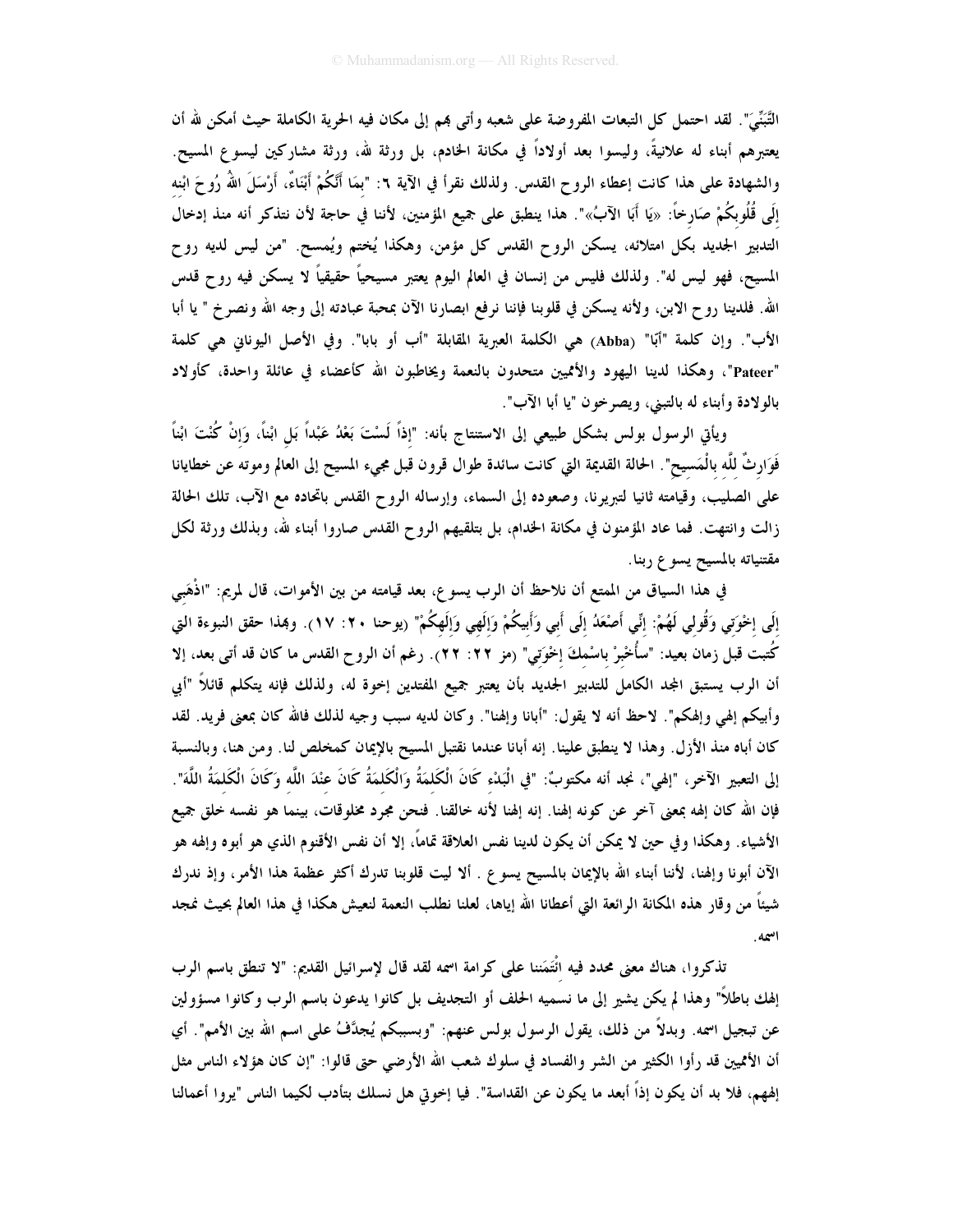الصالحة، ويمجدوا أبانا الذي في السماء؟" هل يقولون إذ يرون نعمة الله في حياتنا: "ياللمحبة والقداسة التي لا بد أن تكون عند ذلك الإله الذي ينتمي إليه هؤلاء الناس والذين يقرون بأفمم أبناءه!" إن لأمر كأننا نسلك بالطاعة لكلمته طالما نبجل النعمة التي خلصتنا ووضعتنا في هذه المكانة المباركة كأبناء وورثة.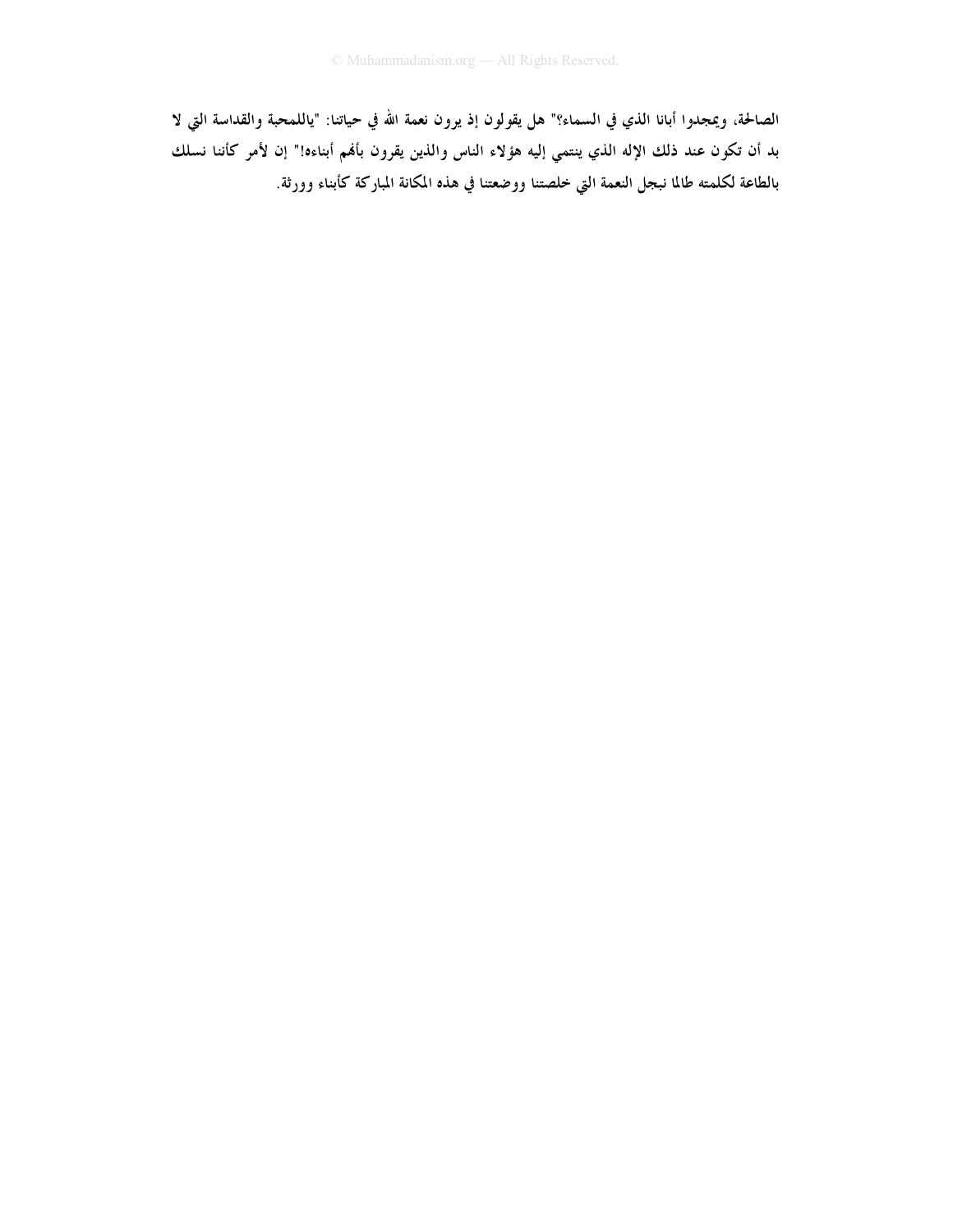## الفصل العاشر أرْكَانِ الْعَالَمِ  $(\forall \cdot -\wedge : \land \forall$

"لَكنْ حينَنذ إذْ كُنْتُمْ لاَ تَعْرِفُونَ اللهَ اسْتُعْبِدْتُمْ للَّذينَ لَيْسُوا بالطَّبْيعَة آلهَةً. وَأَمَّا الآنَ إذْ عَرَفْتُمُ اللهَ، بَلْ بِسالْحَرِيِّ عُرفْتُمْ منَ الله، فَكَيْفَ تَرْجعُونَ أَيْضاً إلَى الأَرْكَان الضَّعيفَة الْفَقيرَة الَّتي تُرِيدُونَ أَنْ تُسْتَعْبَدُوا لَهَا مـــنْ جَديــــد؟ أَتَحْفَظُونَ أَيَّاماً وَشُهُوراً وَأَوْقَاتاً وَسنينَ؟ أَخَافُ عَلَيْكُمْ أَنْ أَكُونَ قَدْ تَعبْتُ فيكُمْ عَبَثاً! أَتَضَرَّعُ إِلَيْكُمْ أَيُّهَا الإخْوَةُ، كُونُوا كَمَا أَنَا لأَنِّي أَنَا أَيْضاً كَمَا أَنْتُمْ. لَمْ تَظْلمُوني شَيْئاً. وَلَكنَّكُمْ تَعْلَمُونَ أَنّي بضَعْف الْجَسَد بَشَّــرْتُكُمْ فــي الأَوَّل. وَتَجْرِبَتي الَّتي في جَسَدي لَمْ تَزْدَرُوا بِهَا وَلاَ كَرهْتُمُوهَا، بَلْ كَمَلاَك مـــنَ الله قَبلْتُمُـــوني، كَالْمَســـيح يَسُوعَ. فَمَاذَا كَانَ إذاً تَطْويبُكُمْ؟ لأَنِّي أَشْهَدُ لَكُمْ أَنَّهُ لَوْ أَمْكَنَ لَقَلَعْتُمْ عُيُونَكُمْ وَأَعْطَيْتُمُوني. أَفَقَـــدْ صـــرْتُ إذاً عَدُوّاً لَكُمْ لأَنِّي أَصْدُقُ لَكُمْ؟ يَغَارُونَ لَكُمْ لَيْسَ حَسَناً، بَلْ يُرِيدُونَ أَنْ يَصُدُّوكُمْ لكَيْ تَغَارُوا لَهُمْ. حَسَــنَةٌ هـــيَ الْغَيْرَةُ في الْحُسْنَى كُلَّ حين، وَلَيْسَ حينَ حُضُوري عنْدَكُمْ فَقَطْ. يَا أَوْلاَدي الَّذينَ أَتَمَخّضُ بكُمْ أيْضاً إلَـــى أَنْ يَتَصَوَّرَ الْمَسيحُ فِيكُمْ. وَلَكنِّي كُنْتُ أُرِيدُ أَنْ أَكُونَ حَاضراً عنْدَكُمُ الآنَ وَأُغَيِّرَ صَوْتى، لأَنِّي مُتَحَيِّرٌ فِيكُمْ!"

"لَكنْ حِينَنذ إذْ كُنْتُمْ لاَ تَعْرِفُونَ اللهَ اسْتُعْبِدْتُمْ للَّذينَ لَيْسُوا بالطَّبيعَة آلهَةً". لقد رأينا في هذه الرســـالة أن الغلاطيين، الذين كانوا قد أُخرِجوا من عتمة الوثنية إلى نور وحرية الإنجيل عن طريق خدمة الرسول بولس، قد وقعوا– إن أمكنني القول– تحت سحر معلمين متهودين معينين كانوا يحملونهم على الخضـــوع إلى نـــاموس موسى، قائلين لهم ألهم ما لم يختتنوا ويحفظوا ناموس موسى لا يمكن أن يخلصوا، فبينما كانوا قد بدأوا بالإيمـــان، صار لزاماً عليهم أن يكملوا خلاصهم بأعمالهم الذاتية، فيستحقون الأهلية بطاعة أوامر الناموس. كان الرسول بولس قد أظهر لهم أن الناموس كان بمقدوره أن يدين وحسب، أن يقتل وحسب لا أن يبرر ويعطى الحيساة ولا أن يقدس، وأن تقديسنا بالإيمان هو أمر حقيقي كما هو حال تبريرنا.

والآن يقنعهم بالحجة والمنطق، محاولاً أن يُظهر حماقة سلوكهم في تخليهم عن المسيحية بكـــل حريتــــها ونورها من أجل الضوء المنتقص والعبودية التي في اليهودية. فيقول: "ما بالكم؟ لقد كنتم وثنيين عنـــدما أتيـــت إليكم. لقد كنتم مستعبدين للعادات الوثنية، وكنتم تخدمون أولئك لذين تعتبروفمم آلهة وليسوا هـــم هكـــذا، وكنتم تعبدون الأصنام، وتعلمون أنه في تلك الأيام كانت الكاهنة الوثنية تضللكم. وأمـــاكن معينــــة مــــاكنتم تستطيعون الذهاب إليها، وأشياء ما كنتم تستطيعون أن تلمسوها. كانت هناك أنوع مختلفة من التقدمات كــان عليكم أن تحضروها، وكان هناك تعويذات ضد الأرواح الشريرة، وتمائم، وطلاسم. كنتم عبيداً لعادات دنيوية في أيام وثنيتكم تلك. إن ما يذهلني ويحيرين هو استعدادكم للدخول في عبودية أخرى بعد أن عرفتم واختــــبرتم حرية النعمة".

"وَأَمَّا الآنَ إذْ عَرَفْتُمُ اللَّهَ، بَلْ بِالْحَرِيِّ عُرِفْتُمْ منَ الله، فَكَيْفَ تَرْجِعُونَ أيْضاً إلَــى الأَرْكَـــان الضَّـــعيفَة الْفَقيرَة الَّتي تُريدُونَ أَنْ تُسْتَعْبَدُوا لَهَا منْ جَديد؟" لاحظوا هذه العبارة: "إذْ عَرَفْتُمُ اللهَ، بَلْ بالْحَريِّ عُرفْتُمْ مـــنَ الله". هناك جانبان لهذا القول. غالبًا ما نقول للناس: "هل تعرفون يسوع؟" ولكن يتطلب الأمر أشـــياء أخـــري لندرك بأن يسوع يعرفكم لتكونوا قادرين على القول: "الحمد لله، هو يعرفني. وكن يعرف عن خطيــــنتي وقــــد أحبني وسلم ذاته لأجلى". ونقول أحياناً: "هل وجدت يسوع؟" بالطبع إن كلمة الله يقول: "اطلبـــوا تجــــدوا". ويطلب منا الرب أن "ادعوه فهو قريب"، ولكنها حقيقة أكثر روعة هي أنه هو من يبحث عنا ويســـعي إلينــــا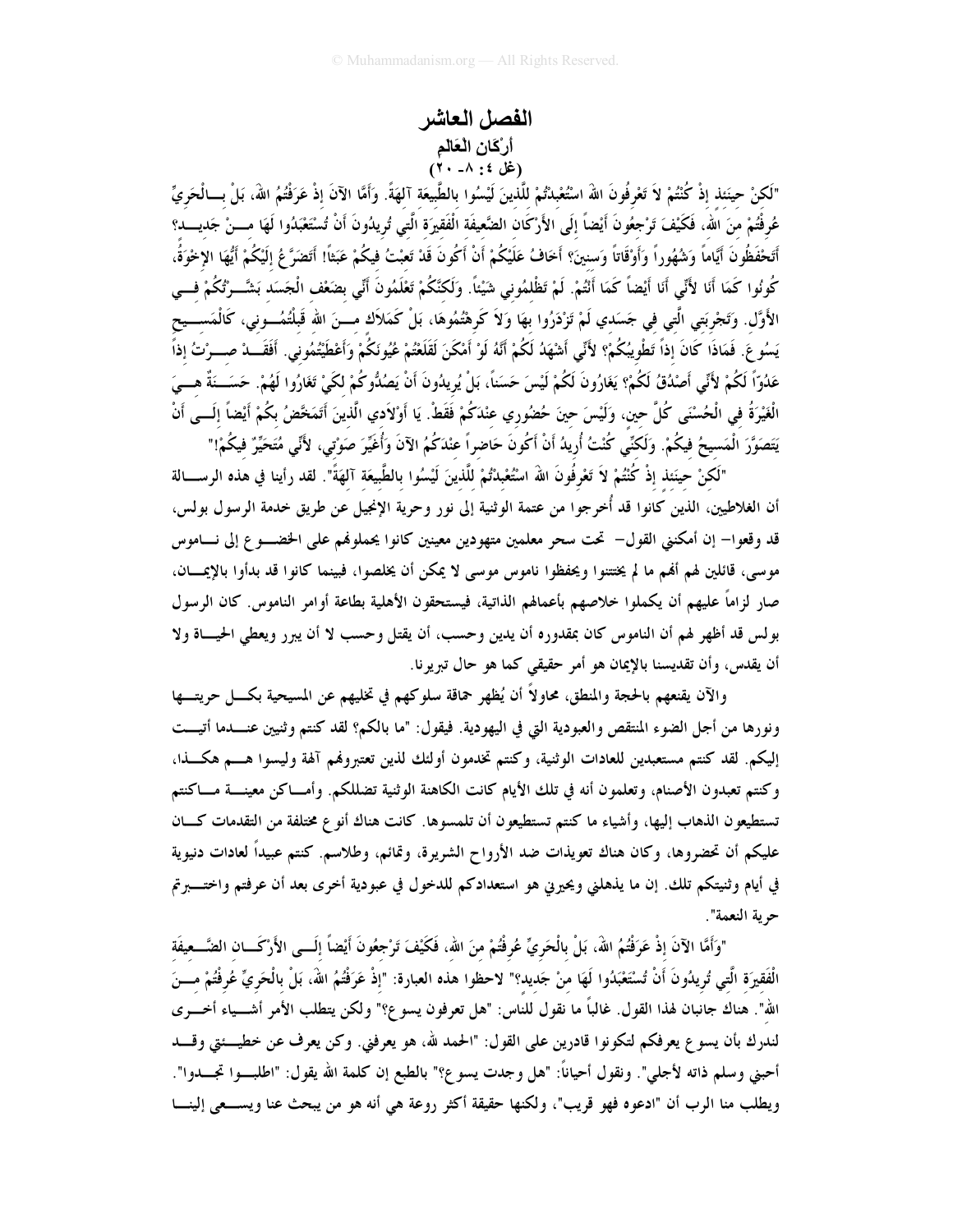ويطلبنا. لقد سمعنا قصة الصبي الصغير الذي كان عامل مسيحي قد بادره بالحديث قائلاً له: "يابني، هل وجدت يسو ع؟" فرفع صاحبنا الصغير بصره إليه بنظرة حيرة وقلق وقال له: "لماذا يا سيدي. فأنا لم أكن أعرف أنه كن ضالاً. بل أنا من كان ضائعاً، وهو وجدين". هذه هي المسألة.

> "كنت ضائعاً، إلا أن يسوع وجدني وجد الخروف الذي ضلِّ الطريق. ألقى بذراعيه الحانيتين وأحاط بي، وأعادين إلى سبيله".

لقد عرفني مطولاً قبل أن أعرفه. وهو يعرفني الآن مذ آمنت بالمسيح، كابن له، ويقول بولس: "أليس من العار أنكم بعد أن عرفتم الله، أو عرفتم عن الله، وبعد أن أتيتم إلى هذه العلاقة المباركة معه كأب لكــــم، إن كنتم تعرفون حقاً معنى أن تكونوا قد ولدتم من جديد، أوليس من الغريب أيضاً أنكم انتقلــتم الآن إلى نظــام تشريعي يشابه ذاك الذي تحررتم منه عندما أتيتم أولاً إلى المعرفة التي تُخلَّص، إلى معرفة الرب يسو ع المســـيح؟" "فَكَيْفَ تَرْجِعُونَ أَيْضاً إلَى الأَرْكَان الضَّعِيفَة الْفَقيرَة الَّتي تُرِيدُونَ أَنْ تُسْتَعْبَدُوا لَهَا مِنْ جَديـــد؟" قــــد يســـأل أحدهم: "ولكن ما الذي تقصده؟ لقد كانوا ينعطفون نحو الناموس، إلى التقيد بالأعيـــاد اليهوديـــة والســـبوت اليهودية، والطقوس اليهودية. ولكنهم لم يعرفوا هذه الأشياء في أيام وثنيتهم. لماذا يقسول: "كيسف ترجعسون ايضاً؟" لقد كان المبدأ هو نفسه تماماً. لماذا يتبع الوثنيون طقوسهم والشكليات المتعلقة بمم؟ لأفمـــم يـــأملون أن ينالوا الاستحسان والجدارة وأن يخلصوا أنفسهم. ولماذا كان اليهود يمارسون كل شعائرهم وطقوســهم؟ ذلــك لكي يوضوا الله بتلك الطريقة، وهكذا ينالون لجدارة وأخيراً يخلصون نفوسهم. فالمبدأ هو نفســـه تمامـــاً ســـواء كنت تحاول أن تخلص نفسك بتقديم ابنك ذاته قرباناً أو أعز شيء تملكه على مذبح وثسني، أو كنست تحفسظ السبت— اليوم السابع، كما يفعل بعض الناس اليوم، ويوجون بذلك أن يخلصوا أنفسهم، أو كنت تلتزم بأيسام الأعياد الوثنية وترجو أن تسر الآلهة الوثنية بمذا الشكل. لقد تحققت الاحتفالات اليهودية في المسيح، وسـوف لن نرجع إليها، على رجاء أن نرضي الله بالالتزام بما. لقد كان لها دورٌ يوماً. وكان علـــي رجـــال الإيمــــان أن يتقيدوا هِا طاعة لكلمة الله. ولكن لم يعد لهذه دور بعد، لأنَّ "غَايَةَ النَّامُوس هيَ: الْمَسيحُ للْبرِّ لكُلِّ مَنْ يُسؤْمنُ" (رومية ١٠: ٤). كل تلك الطقوس كانت مجرد رموز أو ظلال للأشياء التي ستأتي. وبما أن الحـــق قــــد أتــــي. فلماذا نعود إلى الرموز، لن ننشغل بالرمز طالما أن لدينا المرموز إليه. سوف لن ننشغل بالصور في حين أن لــــدينا الواقع الحقيقي. إن مبدأ العالم، بالطبع، هو أن نحاول نيل الخلاص بالأعمال التي نقوم بما ذاتياً.

هناك ديانتان وحسب في العالم، ديانة حقيقية وأخرى زائفة. كل أشكال الديانة الزائفة تتشـــابه مــــع بعضها، وهي جميعاً تقول: "آتي بشيء في يدي". والفرق الوحيد هو ماهية هذا الشيء. أمـــا الديانــــة الحقيقيــــة الإعلان الذي من السماء، فيقود الإنسان إلى أن يرنم قائلاً: "لم آتى بشيء معي". تقول المسيحية: "لاَ بأَغْمَـــال في برٍّ عَملْنَاهَا نَحْنُ، بَلْ بمُقْتَضَى رَحْمَته –خَلَّصَنَا بغَسْل الْميلاَد الثَّاني وَتَجْديد الرُّوح الْقُـــدُس" (تـــيطس ٣: ٥). نرى المسيحيين اليوم قد التجئوا إلى الرموز والصور كوسيلة تساعدهم روحيًا، ولكنهم بذلك إنما يرجعون إلى أركان العالم. لو سألت وثنياً: "هل هذا الصنم إلهك؟". لكان سيقول لك: "نعم". ولكـــن الــــوثني الــــذكي سيجيب قائلاً: "لا. لست أعتبر هذا الصنم إلهي تماماً. بل إنه يمثل إلهي. إنه يساعدني على الــــدخول في صـــــلة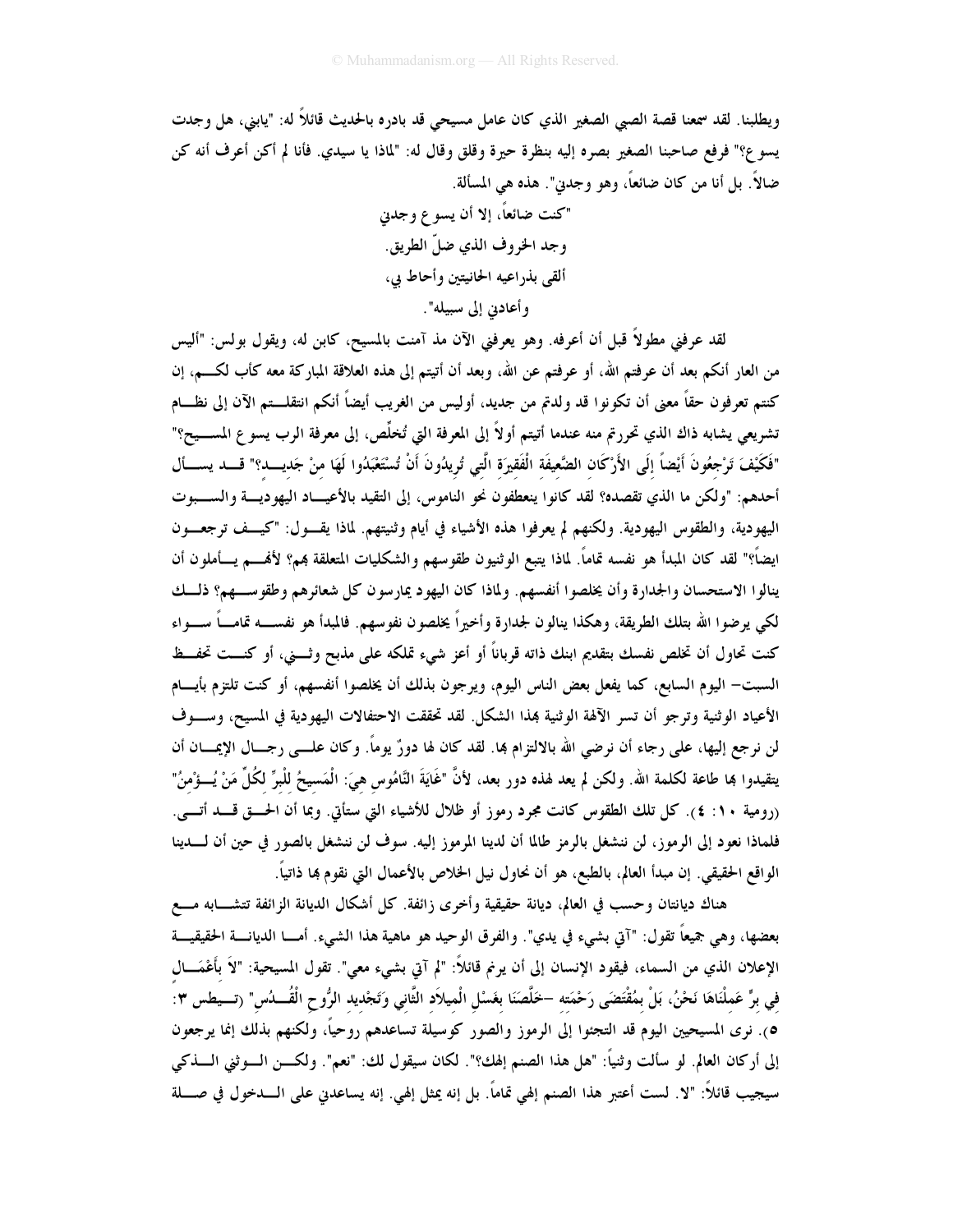حميميّة مع إلهي". وإننا نرى نفس الشيء تماماً في العالم المسيحي حيث تمتلئ بعض الكنائس بالصور. هي ليســـت صور الإله مارس، وجوبيتر، وفينوس، وإيزيس، أو زيريس، بل صور مشابهة– صور للقديس يوسف، والقديس برنابا، والقديس بولس، والرسل الاثني عشر، والعذراء مريم المباركة، بل وحتى المســيح، وتشــعل الشـــمو ع أمامهم وينحني الناس أمامهم. فإن سألنا: "لماذا لا تعبدون الله؟ لماذا تعبدون هذه الصور؟" لأجـــابوا: "إننــــا لا نعبدها؛ بل نبجلها، وهي عبارة عن وسائل مساعدة للعبادة. فهذه الصور تساعد في تحريض أرواحنا وتســــاعدنا على العبادة".

سمعت يوماً قساً بروتستانتياً يتحدث إلى مجموعة من القسوس فقال: "أجد أنه من المفيد جداً أن يكون أمامي صورة جميلة جداً للمسيح المتوج بإكليل الشوك". وذكر لوحة لفنان معين وقال: "لدي تلك اللوحة ذات الإطار، وعندما أريد أن آتي إلى الرب أود أن أزيل من فكري كل شيء آخر وأن أجلـــس وأتأمـــل في تلـــك الصورة لبرهة، فأبدأ بالإدراك أكثر فأكثر لما فعله الله من أجلي. وهذا يشد قلبي إلى العبادة والتوقير". "كَيْــفَ تَرْجعُونَ أَيْضاً إلَى الأَرْكَان الضَّعيفَة الْفَقيرَة الَّتى تُريدُونَ أَنْ تُسْتَعْبَدُوا لَهَا منْ جَديد؟". ليس من رسام على وجه الأرض يمكنه أن يرسم مسيحي. عليك أن تذهب إلى الكتاب المقدس لتحصل على تلك الصـــورة. إن أردتم أن تُحرِضوا روحياً وأن تدخلوا في روح تعبدية، فانكبوا على كتابكم المقدس واقرأوا الأصحاح ٥٣ من أشــعياء، أو السرد الوارد في الأناجيل عما أنجزه المسيح، وإذ أنتم منشغلين بحقيقة الله، سينسكب قلبكم في العبادة. لستم بحاجة إلى صور لتساعدكم في العبادة. فما هذه إلا "أركان ضعيفة فقيرة" للعالم. في تدبير النعمة لربنـــا يســــو ع المسيح علينا أن نعبد "بالروح والحق".

ولذلك يقول الرسول بولس: "يؤسفني أن أراكم قد رجعتم على هذه الأشياء"— "إنكـــم تَحْفَظُـــونَ أيَّاماً وَشُهُوراً وَأَوْقَاتاً وَسنينَ". أي أفمم كانوا يرجعون على السبوت اليهودية وأيـــام الأعيـــاد، والاحتفـــالات الأخرى، والسنة اليهودية السبتية، وسنة اليوبيل. ولكن، كما ترون، هذه الأشياء لا تخصنا ولا تنطبــق علينـــا اليوم. لماذا؟ لأن يوم السبت اليهودي قد وجد تحقيقه فيه ذاك الذي قال: "تعَالَوْا إِلَيَّ يَا جَميعَ الْمُتْعَبينَ وَالتَّقيلي الأَحْمَال وَأَنَا أُرِيحُكُمْ" (متى ١١: ٢٨). "تبقى بقية (من يحفظون السبت الحقيقي) من شعب الله" لقــــد وجــــدنا سبتنا في المسيح، ولذلك فإنا نقدس اليوم الأول في الأسبوع، يوم قيامته، لا لكي نستحق الأهليةً بل لأنه يسرنا أن يكون لدينا امتياز أن نأتي معاً كجماعة من المؤمنين المتعبدين وأن نستفيد من فرصة الكرازة بإنجيل نعمة الله. ذلك السبت– اليوم السابع كان ذكرى تحرر إسرائيل من مصر . وهذا لا ينطبق علينـــا، ووجـــدنا تحقيقـــه في المسيح. قد يسأل أحدهم: "هل أنت على تمام اليقين بأن السبت الناموسي هو ضمن الرموز؟". نعـــم، لنفـــتح الكتاب المقدس على الآية (كولوسي ٢: ١٦، ١٧): "فَلاَ يَحْكُمْ عَلَيْكُمْ أحَدٌ فِي أكْلِ أوْ شُرْبٍ، أوْ مِنْ جِهَــةِ عيد أوْ هلاَل أوْ سَبْت، الَّتي هيَ ظلُّ الأُمُور الْعَتيدَة، وَأَمَّا الْجَسَدُ فَللْمَسيح". ألا ترون؟– لقد كان سبت العهد القديم، استراحة يوم من أصل سبعة أيام. والآن لدي يسو ع، ولدي استراحة سبعة أيام من أصل ســـبعة أيـــام. لدي استراحة فيه على الدوام، وقد تحررت من سبت الناموس.

ثم كانت هناك الأشهر المقدسة، كان هناك الشهر الذي كانوا يقيمون فيه عيد الفصح وعيد البسواكير (عيد الحصاد). ثم الشهر السابع، والذي فيه كان يوم الكفارة العظيم وعيد المظال. ولكن دلالات كـــل تلـــك الاشهر والأعياد تحققت في المسيح. فهو الفصح الحقيقي: "إنَّ فصْحَنَا أَيْضاً الْمَسيحَ قَدْ ذُبحَ لأَجْلنَا. إذاً لنُعَيِّـــا.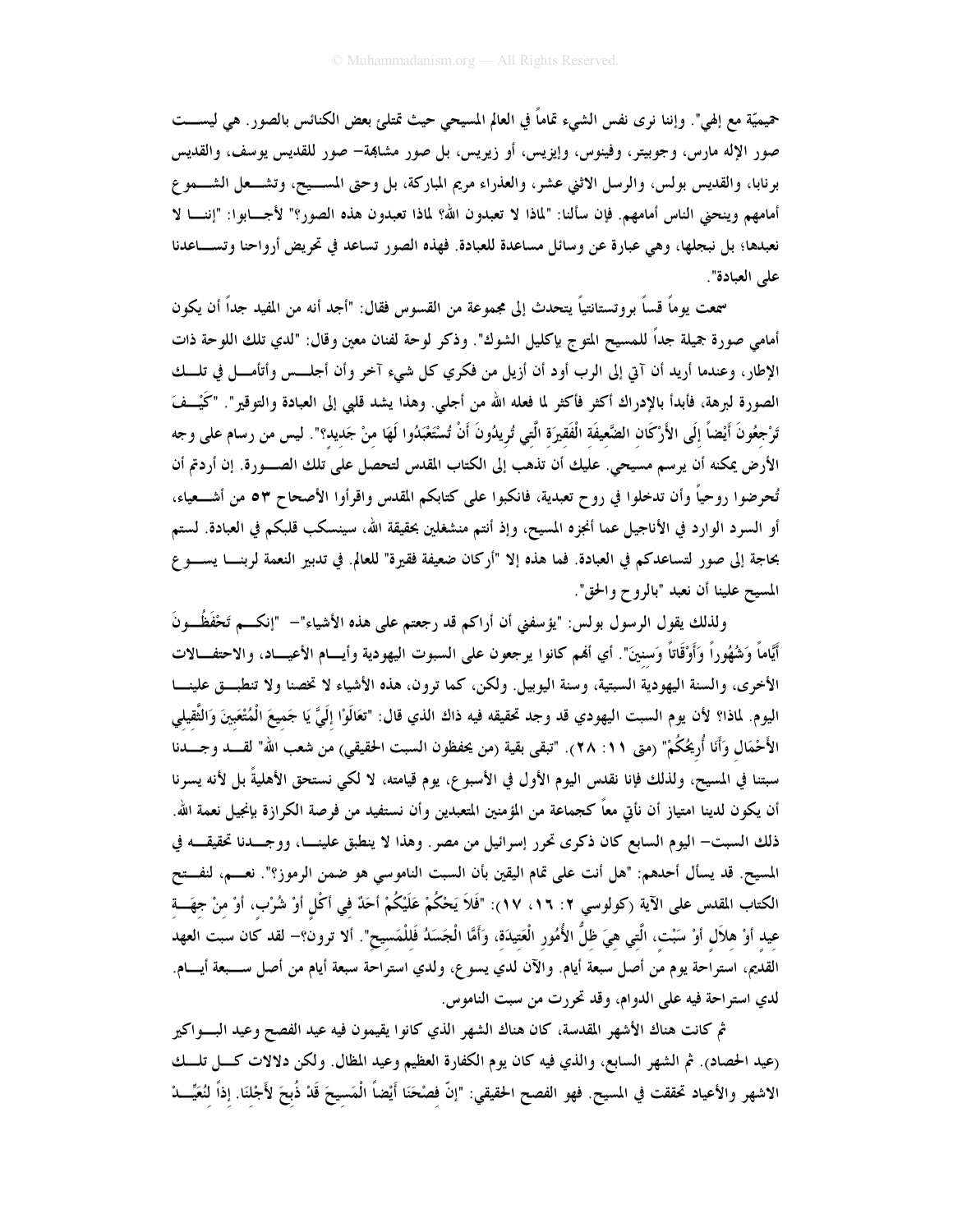لَيْسَ بخَميرَة عَتيقَة وَلاَ بخَميرَة الشَّرِّ وَالْخُبْث بَلْ بفَطيرِ الإخْلاَص وَالْحَقِّ" (١ كو ٥: ٧، ٨). إن عيد الحصاد قد وجد تحقيقه في قيامة المسيح، وهو الذي قال: "إنْ لَمْ تَقَعْ حَبَّةُ الْحنْطَة في الأَرْضِ وَتَمُتْ فَهيَ تَبْقَى وَحْـــدَهَا. وَلَكنْ إنْ مَاتَتْ تَأْتي بَثَمَر كَثير" (يوحنا ١٢: ٢٤). لقد وقع المسيح إلى الأرض بالموت، وصــــار الآن بــــاكورة أولئك الذين رقدوا، وإننا نعبده بعرفان بالجميل على كل ما يعنيه هذا لنا. لقد وجد يوم الكفارة العظيم تحقيقــه أيضاً على الصليب. فكان الرب يسوع المسيح هو الأضحية المقدمة قرباناً والتي صنع دمه الثمين كفارة مصالحة للنفس.نقرأ في الكتاب: "لأنَّ نَفْسَ الْجَسَد هيَ في الدَّم فَأنَا أعْطَيْتُكُمْ إيَّاهُ عَلَى الْمَذْبَح للتَّكْفير عَنْ نُفُوســكُمْ لأنَّ اللَّمَ يُكَفِّرُ عَنِ النَّفْسِ" (لاويين ١٧: ١١). هذا كله تحقق في يسوع. وهو التحقيق الحقيقي لعيد المظـــال، العيد الذي يحملنا على انتظار عودته ثانية عندما سيأتينا بالبر الأبدي. لقد أُعطيت جميعها لتشير مسبقاً إلى مجىء ابن الله المبارك وعمله الرائع العجيب.

"إنكم تَحْفَظُونَ أَيَّاماً وَشُهُوراً وَأَوْقَاتاً وَسنينَ". لقد دفع كثيرون من الإسرائيليين في العادة السيئة بسأن يستشيروا منجمين وآخرين وهكذا عُرفوا كمراقبين للأوقات، ولكن هذا كان مخالفاً لفكر الله بشكل واضـــح، ويربطه بالشياطين. ليس للمسيحيين أية علاقة بأي شيء من هذا القبيل ثم كانوا يراقبون ويلتزمون بالســــنوات المقدسة. فكانت هناك السنة السبتية وكل سابع سنة كان يجب أن تُخصص أو تكرس كسبت للرب. لا يمكنك أن تنتقى أشياء معينة من الناموس وأن تحفظها وحدها وحسب. إن كنت ملزماً بحفظ يوم السبت السابع، فإنك ملزم بأن تحفظ سنة السبت السابعة أيضاً. ولكن بولس يقول بأننا كمسيحيين قد تحرررنا من كل ذلـــك. لقــــد کانت مجرد عبودية وقد تحررنا منها.

"أَخَافُ عَلَيْكُمْ أَنْ أَكُونَ قَدْ تَعبْتُ فيكُمْ عَبَثاً!". لقد شك فعلاً فيما إذا كانوا قد اهتدوا حقـــاً. لقــــد تذكر كيف أُهْم قد اعترفوا بخطاياهم والفرحة التي كانت تغمرهم. والآن يقول لهم: "ألم يكن ذلك حقيقياً؟" قد يشعر الإنسان في أغلب الأحيان. فالبعض يبدأون بداية جيدة ويبدو ظاهرياً ألهم مسيحيون حقيقيـــون، ولكــــن سرعان ما تجد أفمم يؤخذون بأمر غير كتابي، وتتساءل فيما إذا كان ذلك كله خطأً. إن خُلَــص النــــاس، فـــإن الروح القدس يختمهم. إنه روح الحق وهو يأتي ليرشدهم إلى الحق الكامل. الحمدلله، فأحياناً يتعـــافون، ومــــن ثم نعرف بألهم كانوا حقيقيين. ولكن إن لم يتعافوا فإننا نقرأ: "منَّا خَرَجُوا، لَكنَّهُمْ لَمْ يَكُونُوا منَّا، لأَنَّهُمْ لَوْ كَــانُوا منَّا لَبَقُوا مَعَنَا. لَكنْ لَيُظْهَرُوا أَنَّهُمْ لَيْسُوا جَميعُهُمْ منَّا" (١ يوحنا ٢: ١٩).

والآن يتوجه مباشرة إلى أولئك المهتدين على يده، وبأجمل أسلوب مليء بالحـــب والحنـــان يقـــول: "أَتَضَرَّعُ إِلَيْكُمْ أَيُّهَا الإِخْوَةُ، كُونُوا كَمَا أَنَا لأَنِّى أَنَا أَيْضاً كَمَا أَنْتُمْ. لَمْ تَظْلمُونى شَيْئاً". ما الذي يقصده بذلك؟ إنه يقول لهم عملياً: "كان هناك وقت في حياتي كنت فيه أتقيد بكل هذه الأمور التي تدخلون فيها الآن. وذلك عندما كان كل رجائي بالسماء يستند على أن أصنع براً بذاتي. وكنت دقيقاً في إتباع الشكليات بكـــل هـــذه الأشياء التي تتبنوها الآن. لقد تقيدت واحتفلت بعيد الفصح، وحفظت عيد الحصاد، وطقوس يسوم الــتكفير، وحفظت عيد المظال. لقد قمت بكل تلك الأشياء التي تعنون بالقيام بما الآن. وكنت حريصاً منتبــــهاً إلى أمــــور اللحوم والمشروبات، وكنت أرى بعض الأطعمة بخسة وليس لي علاقة بما، ولكني أتيت إليكم كواحد مسنكم. أنتم لم تعرفوا شيئاً عن الناموس، وأنا جئت إليكم كإنسان تحرر كلياً من ناموس موسى، وأعتقد تماماً منه. أتمـــني لو أنكم توافوا إلى حيث أنا. كونوا معي الآن كما أنا. فأنا لست تحت الناموس بل تحت النعمة. وأريـــدكم أن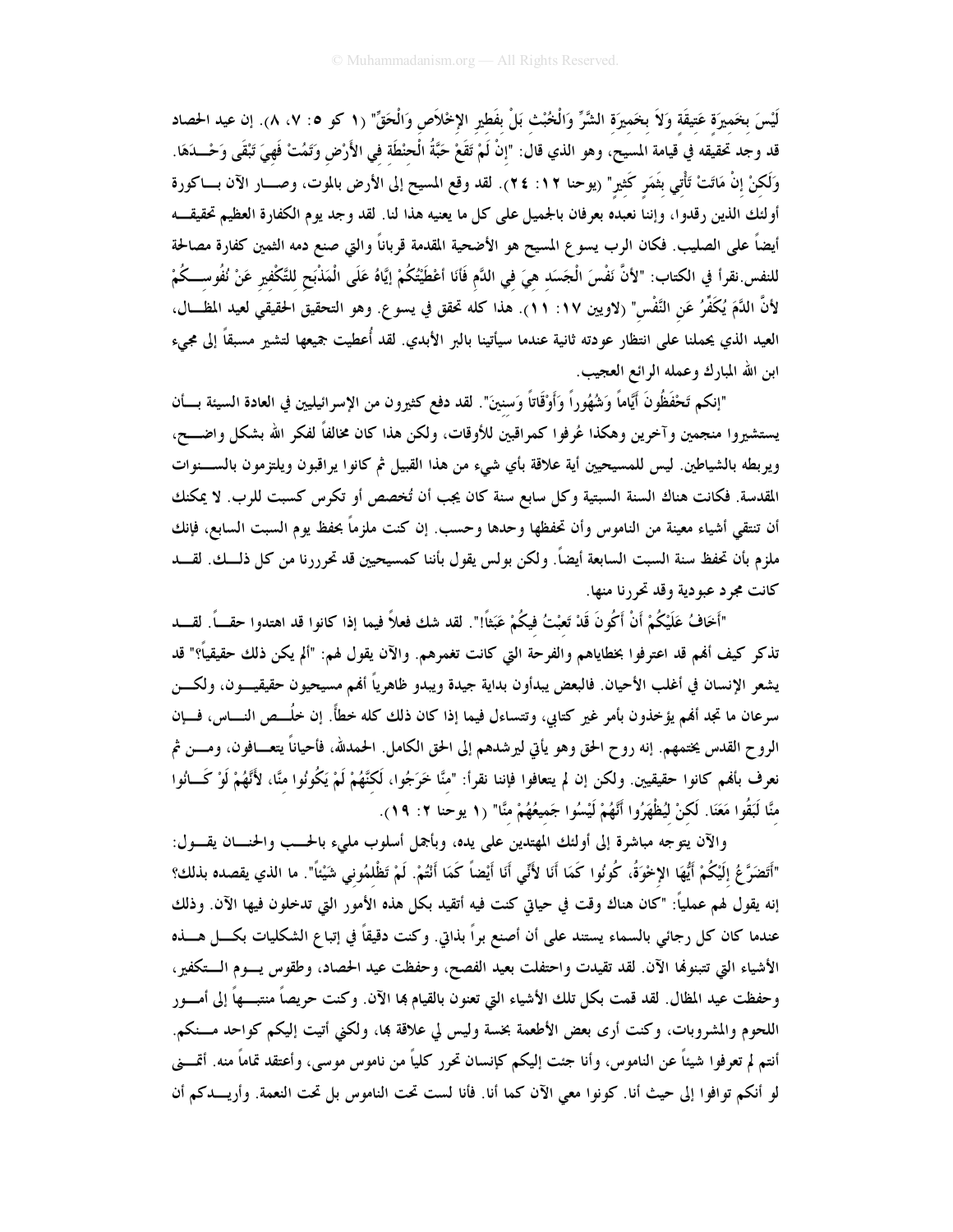تكونوا تحت النعمة لا تحت الناموس". أمام الله. كانوا فعلياً هكذا، بالطبع، إن كانوا قد خلصوا حقـــاً، ولكنــــه كان ليرغب أن يكونوا هكذا بالروح.

ويقول لنا في مكان آخر كيف كان موقفه: "اسْتَعْبَدْتْ نَفْسي للْجَميع لأَرْبَحَ الأَكْثَرينَ. فَصرْتُ للْيَهُود كَيَهُوديٍّ لأَرْبَحَ الْيَهُودَ وَللَّذينَ تَحْتَ النَّامُوس كَأَنِّي تَحْتَ النَّامُوس لأَرْبَحَ الَّذينَ تَحْتَ النَّامُوس. وَللَّـــذينَ بــــلاَ نَامُوسُ كَأَنِّي بلاَ نَامُوس – مَعَ أَنِّي لَسْتُ بلاَ نَامُوسِ للَّه بَلْ تَحْتَ نَامُوسِ لِلْمَسِيحِ (إذ أبي لستُ بدون نــــاموس الله، بلَّ تحت الناموس للمسيح) – لأَرْبَحَ الَّذينَ بلاَ نَامُوسِ" (١ كو ٩: ٢٠، ٢١).

دعوني أوضح موقع بولس. لنعتبر أن هذه المنضدة تشير إليه. إنه يقف في الوسط بين الطـــرفين. فـــإلى اليمين هناك أولئك الذين تحت الناموس، أي اليهود؛ وإلى اليسار هناك تحت الناموس ليس لديهم النـــاموس، أي الأمميين الذين لم يعرفوا شيئاً عن ناموس موسى. والآن يقول: "أنا لست أنتمي إلى أي من الفريقين لأني خلصت بالنعمة، ولكني أقف هنا بين الطرفين، وإذ قد تجددت فإني خاضع للمسيح، لكي أصل إلى اليهودي فإني أُمضـــي إلى هناك حيث يكون، وإين على استعداد أن أجالسه وأشاركه نوع الطعام الذي يأكله، وأن أذهــب معـــه إلى مجمعه، لكي تسمح لي الفرصة لأكرز له بالإنجيل. وسأستخدم ناموس موسى لأريه خطيئتـــه، والأنبيـــاء لأريــــه المخلص. ثم أذهب إلى الأمميين، ولكني لا أكرز بناموس موسى لهم". كان ليقول: "عندما أتيت بيـــنكم اتخـــذت مكاني كإنسان ليس تحت الناموس، بل في حرية النعمة، وكرزت بالمسيح لكم كمخلص لكل الــــذين يؤمنــــون. أود لو تقدِّرون ذلك لكيما تقفوا معي. إنكم تتركوني وتذهبون إلى المكان الذي أخـــرجني منــــه الله قبــــل أن خلَّصني. ألا ترون الخطأ الذي ترتكبونه؟ إنكم تتخلون عن النعمة من أجل الناموس".

"وَلَكَنَّكُمْ تَعْلَمُونَ أَنِّى بِضَعْف الْجَسَد بَشَّرْتُكُمْ في الأَوَّل. وَتَجْربَتِي الَّتِي في جَسَدِي لَمْ تَزْدَرُوا بِهَــا وَلاَ كَرِهْتُمُوهَا، بَلْ كَمَلاَك منَ الله قَبْلُتُمُوني، كَالْمَسيح يَسُوعَ". لقد كان يسعى لأن يلامس قلوهم بتـــذكيرهم بالأيام الأولى التي جاء فيها إلى أنطاكيَّةَ في بيسيديَّةَ، إيقونيَّةَ، ولسْترَةَ، ودَربَةَ، وكرز بالكلمة بينهم. كـــل هـــذه كانتمدن غلاطية. هل جاء في موكب أبمة عظيم ومراسم و وتشريفات وألبسة فاخرة فخمة، وشمـــو ع وصــــور؟ لا. ليس شيء من هذا القبيل. لم يأتي ككاهن عظيم ومقتدر أو كشخص يعلن أن لديه ســــلطة علــــيهم، بــــل كإنسان متواضع يكرز بالمسيح وإياه مصلوباً. "تَعْلَمُونَ أَنِّي بضَعْف الْجَسَد بَشَّرْتُكُمْ في الأَوَّل".

لقد استخدم الله بولس ليشفى العديد من المرضى، ولكنه لم يشف نفسه، ولم يطلب من أحد إلا الله أن يشفيه. لقد صلَّى إلى الله ثلاث مرات لكي يُعتقه من المرض، لكن الله قال له: "سوف لـــن أحــــررك ولكــــن– تكفيك نعمتي". ويجيب بولس قائلاً: "فَبكُلِّ سُرُور أَفْتَخرُ بالْحَريِّ في ضَعَفَاتي، لكَيْ تَحلَّ عَلَيَّ قُوَّةُ الْمَســـيح" (٢ كو ١٢: ٩). لقد كان مريضاً لسنين وهو يكرز بالإنجيل. كان ليأتي وسط الناس ضعيفاً ومتعبـــاً ومرهقـــاً، وعندما لا يكون هناك ما يكفي من المال ليَعول نفسه كان يذهب إلى العمل ويصنع الخيام لكي يكسب نقــــوداً ليقتات، ومن ثم كان يذهب ليلاً ويبحث عن أناس ليكرز لهم بالمسيح. لقد اســـتودع الإنجيــــل عنــــد أولئــــك الغلاطيين بخدمته التي تميزت نكران الذات واستعداده لأن يتألم. وإذ كانوا (وهم الوثنيـــون البؤســـاء في تلـــك الأيام) ينظرون إليه كانوا يتعجبون من أنه كان ولا بد يحبهم كثيراً، وكانوا يعجبون برســالته ويؤمنـــون بمـــا ويخلصون. ۖ والآن هو يقول: "لقد أضعتم كل ذلك. وما عدتم لهتمون بي أبداً. لقد سرتم خلف أولئك المعلمـــين الكذبة، وخسرتم الفرح الذي كان لكم:" "فَمَاذَا كَانَ إذاً تَطْوِيبُكُمْ؟ لأَنِّي أَشْهَدُ لَكُمْ أَنَّهُ لَــوْ أَمْكَــنَ لَقَلَعْــتُمْ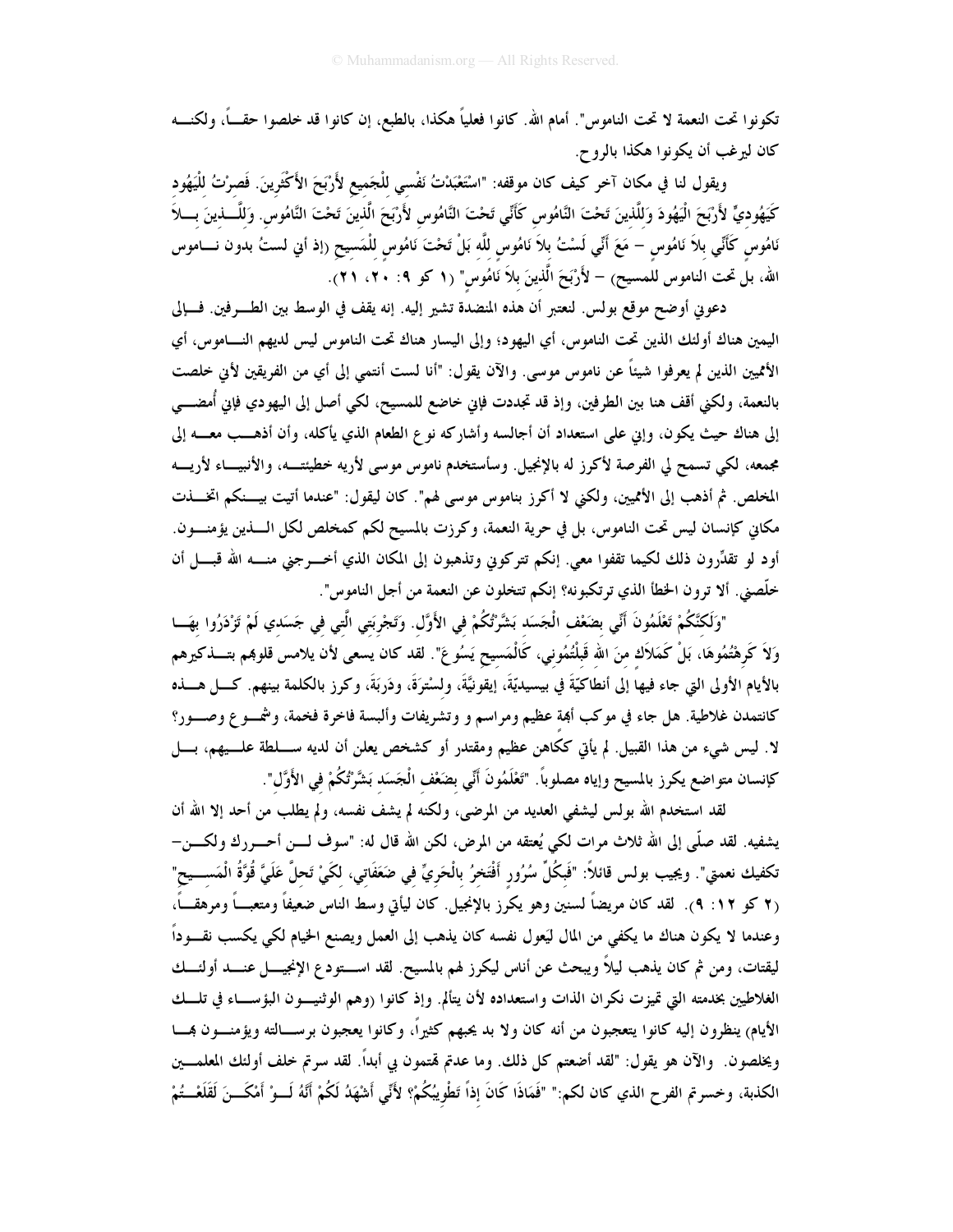عُيُونَكُمْ وَأَعْطَيْتُمُوني". أعتقد أن الألم الذي احتمله كان له علاقة بعينيه. فعلى الأرجح أنه كان لديه مـــرض أو علة ما في عينيه جعلت إمكانية القراءة أو رؤية الجمهور صعبة بالنسبة له، وجعلت حضوره خجولاً عندما كـــان يقف على المنضدة. ومن الممكن أفم قالوا: "يا لبولس المسكين! لو أمكننا أن نقدم لـــه أعيننــــا لفعلنــــا ذلـــك مسرورين". هذا ما كانوا يشعرون به لفترة ما. "أَفَقَدْ صرْتُ إذاً عَدُوّاً لَكُمْ لأَنِّي أَصْدُقُ لَكُمْ؟" هؤلاء المعلمـــون الأشرار هم الذين أزعجوهم.

"يَغَارُونَ لَكُمْ لَيْسَ حَسَناً، بَلْ يُرِيدُونَ أَنْ يَصُدُّوكُمْ لكَيْ تَغَارُوا لَهُمْ". بمعنى آخر، لقد جعلسوا مسنكم فريسة بتعاليمهم المزيفة الكاذبة، محاولين أن يؤثروا عليكم على نحو معاكس لكي تحتشدوا حولهم، لأفمم يريدون أن يقيموا لهم حزباً صغيراً خاصاً بمم. إنهم لا يسعون إلى خيركم، بل يحاولون أن يمدوا تأثيرهم. "حَسَـــنَةٌ هــــيَ الْغَيْرَةُ في الْحُسْنَى كُلَّ حين، وَلَيْسَ حينَ حُضُوري عنْدَكُمْ فَقَطْ". أي حسنٌ للإنسان أن يكون غيوراً فيما هـــو حق، حسنٌ أن يمضى وراء الناس بالحقيقة وأن يأتي بمم إلى النور، وأولئك الذين يبدأون في الحقيقــــة علــــيهم أن يستمروا فيها.

والآن يقول في بلواه وألمه العميق: "يَا أَوْلاَدي الَّذينَ أَتَمَخَّضُ بكُمْ أَيْضاً إِلَـــى أَنْ يَتَصَـــوَّرَ الْمَســـيحُ فيكُمْ". بمعنى آخر، أتذكر عندما خلصتم، لقد مررت بنفس آلام مخاض الولادة في روحي، والآن أمر بمــــا مــــن جديد لأني في حالة قلق عليكم. "كُنْتُ أُريدُ أَنْ أَكُونَ حَاضراً عنْدَكُمُ الآنَ وَأُغَيِّرَ صَوْتي، لأَنًى مُتَحَيِّرٌ فــيكُمْ!". أي "أكتب لكم أشياء قاسية شديدة اللهجة، ولكني كنت أود لو أتكلم بحنوٌّ ومحبة إليكم لـــو كنـــت معكـــم. ولكني لست مطمئناً إلى حالتكم". الدين الزائف لا يمكن أبداً أن يعطي يقيناً، ولكن الإنجيل المجيد المبارك لنعمــــة الله يفعل ذلك. إنه يضمن لنا بشكل كامل الخلاص المكتمل والنهائي إذا ما آمنا بالله. فمن سيتنحى إذاً عمـــداً عن الحرية التي لنا في المسيح يسوع إلى عبودية نظام زائف؟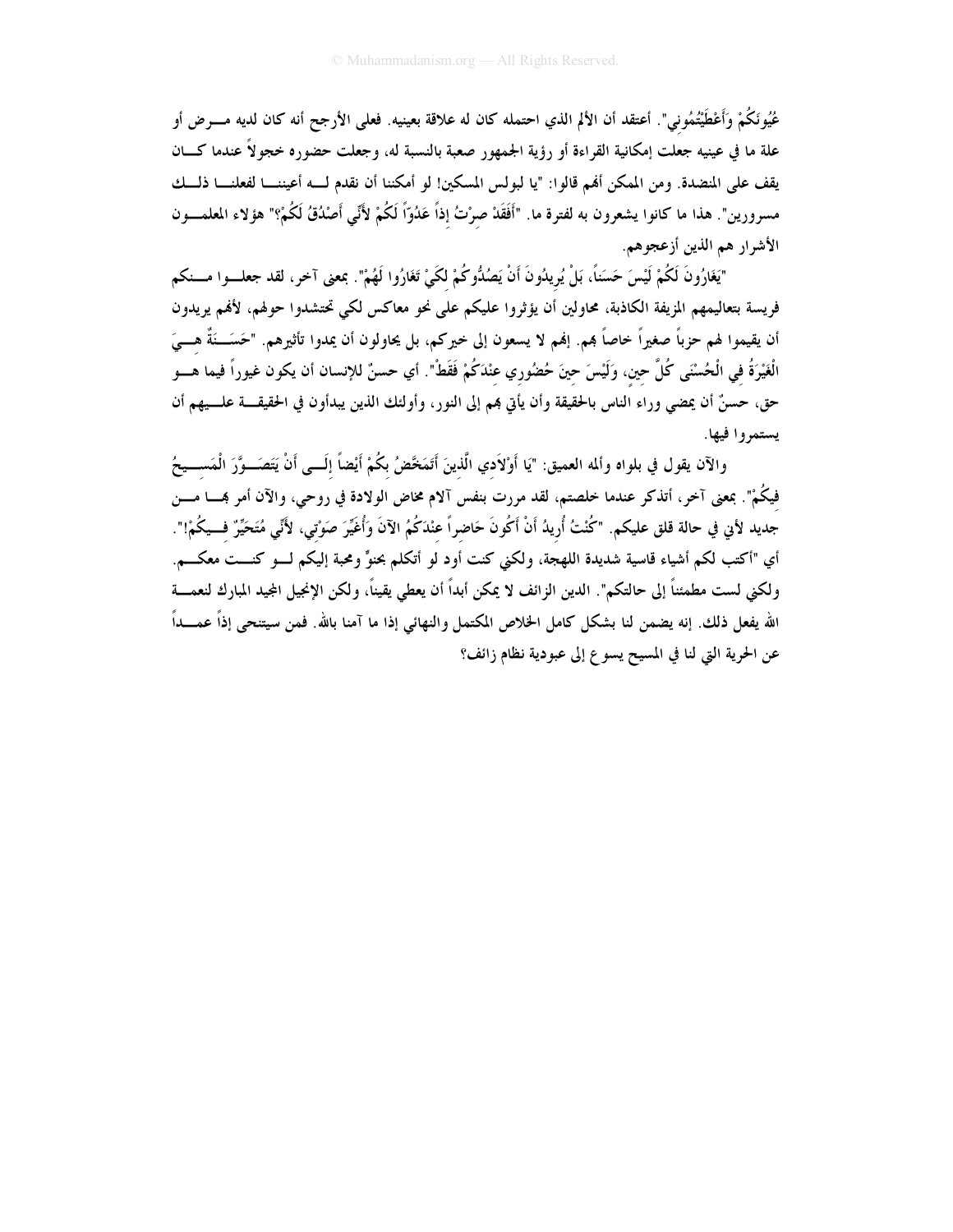## الفصل الحادي عشر رمزٌ الـهي<br>(غل ٤: ٢١- ٣١)

"قُولُوا لي، أَنْتُمُ الَّذينَ تُريدُونَ أَنْ تَكُونُوا تَحْتَ النَّامُوس، أَلَسْتُمْ تَسْمَعُونَ النَّامُوسَ؟ فَإنَّهُ مَكْتُــوبٌ أَنَّـــهُ كَـــانَ لإبراهيم ابْنَان، وَاحدٌ منَ الْجَارِيَة وَالآخَرُ منَ الْحُرَّة. لَكنَّ الَّذي منَ الْجَارِيَة وُلدَ حَسَبَ الْجَسَد، وَأَمَّا الَّذي منَ الْحُرَّة فَبالْمَوْعد. وَكُلُّ ذَلكَ رَمْزٌ، لأَنَّ هَاتَيْن هُمَا الْعَهْدَان، أَحَدُهُمَا منْ جَبَل سينَاءَ الْوَالدُ للْعُبُوديَّة، الّذي هُـــوَ هَاجَرُ. لأَنَّ هَاجَرَ جَبَلُ سينَاءَ في الْعَرَبيَّة. وَلَكنَّهُ يُقَابلُ أُورُشَليمَ الْحَاضرَةَ، فَإِنَّهَا مُسْــتَعْبَدَةٌ مَــعَ بَنيهَـــا. وَأَمَّـــا أُورُشَليمُ الْعُلْيَا، الَّتى هيَ أُمُّنَا جَميعاً، فَهيَ حُرَّةٌ. لأَنَّهُ مَكْتُوبٌ: «افْرَحى أَيَّتُهَا الْعَاقرُ الَّتـــى لَـــمْ تَلــــدْ. اهْتفـــى وَاصْرُحي أَيَّتُهَا الَّتي لَمْ تَتَمَخَّصْ، فَإِنَّ أَوْلاَدَ الْمُوحشَة أَكْثَرُ منَ الَّتي لَهَا زَوْجٌ». وَأَمَّا نَحْنُ أَيُّهَا الإخْــوَةُ فَــنَظيرُ إسْحَاقَ، أَوْلاَدُ الْمَوْعد. وَلَكنْ كَمَا كَانَ حينَئذ الَّذي وُلدَ حَسَبَ الْجَسَد يَصْطَهِدُ الَّذي حَسَبَ الرُّوح، هَكَــذَا الآنَ أَيْضاً. لَكنْ مَاذَا يَقُولُ الْكتَابُ؟ «اطْرُد الْجَارِيَةَ وَابْنَهَا، لأَنَّهُ لاَ يَرثُ ابْنُ الْجَارِيَة مَعَ ابْن الْحُرَّة». إذاً أَيُّهَـــا الإخْوَةُ لَسْنَا أَوْلاَدَ جَارِيَة بَلْ أَوْلاَدُ الْحُرَّة".

"قُولُو ا لي، أَنْتُمُ الَّذينَ تُرِيدُونَ أَنْ تَكُونُوا تَحْتَ النَّامُوس، أَلَسْتُمْ تَسْمَعُونَ النَّامُوسَ؟"

لقد لاحظنا للتو أنه بينما كان الغلاطيون شعب أممي خلصوا بالنعمة، فإنه قد وقعوا تحت تأثير معلمين متهودين معينين كانوا يحاولون أن يضعوهم تحت الناموس. لقد قالوا: "«إنْ لَمْ تَخْتَتْنُوا حَسَبَ عَادَة مُوسَـــى لاَ يُمْكَنُكُمْ أَنْ تَخْلُصُوا»" (أ ع ١٥: ١). وهكذا في هذه الرسالة تناول بولس مسألة الناموس والنعمة الهامة جـــداً وراح يبسطها، موضحاً إياها، ومبيناً أن الخلاص ليس بأعمال الناموس بل كلياً بسما ع الإيمان.

لا شك أن هؤلاء المعلمين المتهودين الذين انسلوا إلى داخل الجماعة المســيحية كــانوا يستشـــهدون بالعهد القديم خلال حديثهم إلى المؤمنين، وكان يمكنهم أن يقدموا نصاً كتابياً تلو الآخر يبدو فيه دليل علــــى أن الناموس كان الامتحان الأهم والأعظم وأن الله كان قد قال: "«إنَّ الإِنْسَانَ الَّذي يَفْعَلُهَا سَيَحْيَا بهَا»" (روميـــة ٠١: ٥) و"«مَلْعُونٌ كُلُّ مَنْ لاَ يَثْبُتُ في جَميع مَا هُوَ مَكْتُوبٌ في كتَاب النَّامُوس لَيَعْمَلَ به»" (غـــل ٣: ١٠). وهكذا كانوا يسعون للتأثير على هؤلاء المؤمنين من ناحية إعطاء أهمية لمحاولة استرضاء الله، ونيــــل حظـــوة في عينيه عن طريق المساعي البشرية.

والآن يقول: "إنكم ترغبون أن تكونوا تحت الناموس؛ أليس كذلك؟ أتريدون أن تضعوا أنفسكم تحت ناموس موسى؟ لماذا لا تسمعون الناموس؟ لماذا لا تقرأون بعناية كتب الناموس وترون ما قاله الله تمامـــاً؟" إنــــه يستخدم الكلمة "الناموس" هنا بشكلين مختلفين. ففي المثال الأول يشير إلى ناموس موسى، وهو الناموس الــــذي أُعطى على جبل سيناء مع ما رافقه من قوانين وتشريعات وتنظيمات ومحاكمات كانت مرتبطة به، أما في المثـــال الثاني فيشير إلى كتب الناموس. "قُولُوا لي، أَنْتُمُ الَّذينَ تُرِيدُونَ أَنْ تَكُونُوا تَحْتَ النَّامُوس (أي العهد القـــانوين)، أَلَسْتُمْ تَسْمَعُونَ النَّامُوسَ (أي كتب الناموس التي يخبرنا فيها الله عن العهود)؟" ثم ينتقل بمم إلى ســـفر التكـــوين ويقول: "فَإِنَّهُ مَكْتُوبٌ أَنَّهُ كَانَ لإبراهيم ابْنَان، وَاحدٌ منَ الْجَارِيَة وَالآخَرُ منَ الْحُرَّة". نحن نعرف هذه القصــــة. فزوجة إبراهيم كانت ساره، وكان الله قد وعد بأن يكون إبراهيموساره والذين لابنه سيكون بشـــــيراً بالنســـــل الآتي الذي ستتبارك به كل الأمم، ولكن السنون انقضت وبدا وكأنه لن يكون هناك تحقيــــق لــــذلك الوعــــد. وأخيراً، وإذا فقد الأمل، اقترحت ساره نفسها أن يتزلا إلى العادة المتدنية عند الناس في الأمم المحيطة بمـــم، وأن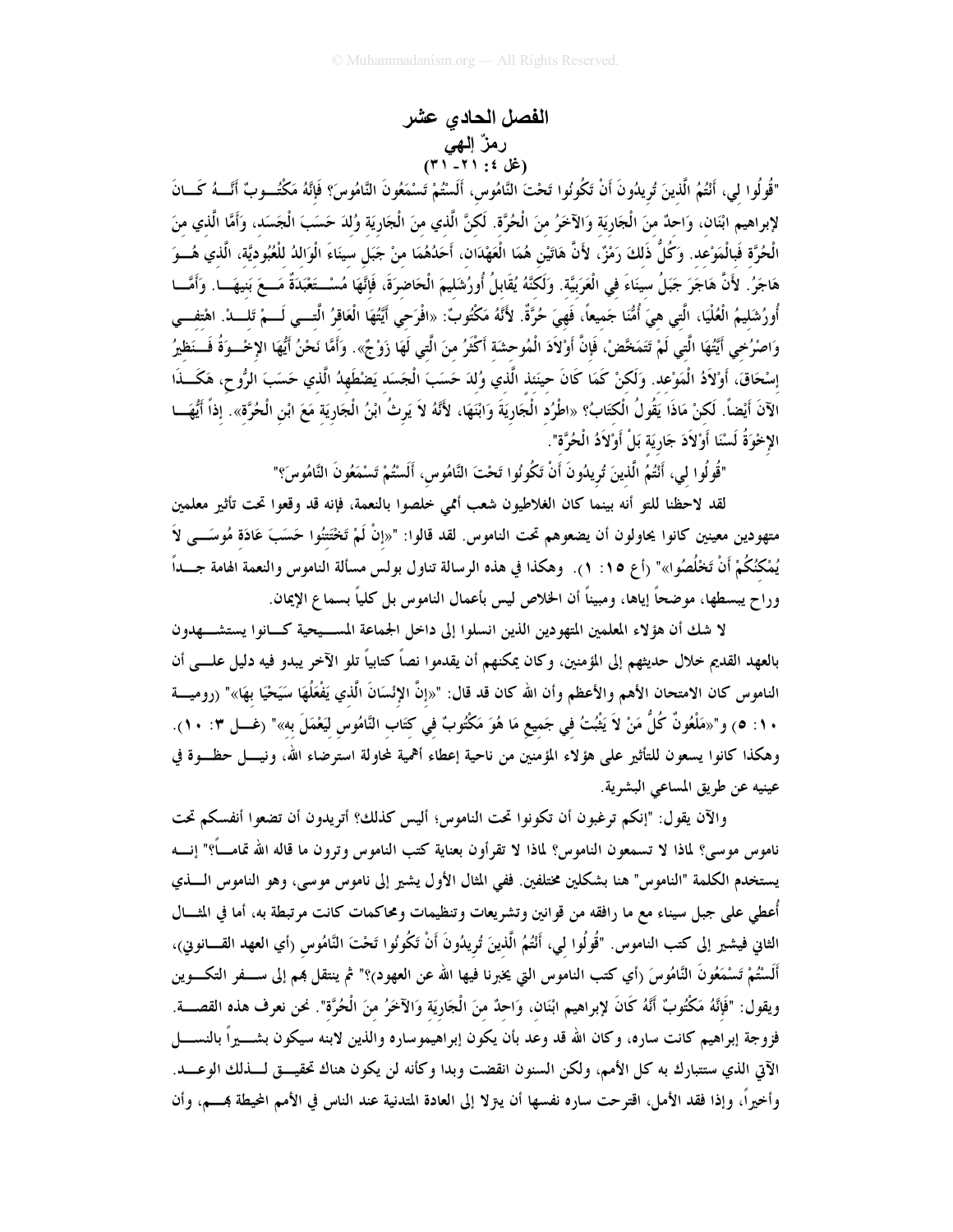يتخذ إبراهيم لنفسه زوجة أخرى، ليس لكي تشغل تمامًا مكانة زوجة، بل كإمرأة يأتي بما إلى المترل كمحظيـــة. ووافق إبراهيم بحماقة على ذلك وأخذ هاجر. ونتيجة ذلك الاقتران وُلد ابن و دُعي اسماعيل، وكــان إبـــراهيم يرجو بشدة أن يصير هذا الولد الموعود الذي منه سيأتي المسيا إلى العالم. ولكن الله قال: "لا. لـــيس هـــذا هــــو الموعود. قلت لك ينبغي أن يأتيك طفل من ساره، وليس هذا هو النسل الموعود". فالتمس إبراهيم مـــن الله أن: "«لَيْتَ اسْمَاعِيلَ يَعِيشُ أَمَامَكَ!»" (تك ١٧: ١٨). إلا أن الله قال له: "يمكن أن يكون له ميراث معين، ولكــن لا يمكن أن يكون طفل الوعد. وفي الوقت المناسب فإن ساره نفسها ستنجب طفلاً وفي ذلك الطفـــل ســـيكون عهدي , اسخاً محكماً".

ويرينا بولس الآن أن هذه الأحداث كان لها معنى رمزي. إنه لا يقصد القول أن تلك الأحداث لم تجر فعلياً كما هو مكتوب. بل حدثت بالفعل. يقول الكتاب المقدس في ١ كورنثوس ١٠: ١١، مشيراً إلى مدونات العهد القديم: "فَهَذه الأُمُورُ جَميعُهَا أَصَابَتْهُمْ مثَالاً وَكُتبَتْ لإنْذَارنَا نَحْنُ الَّذينَ انْتَهَتْ إلَيْنَا أَوَاخــرُ الـــدُّهُور". لاحظ القول: "هَذه الأُمُورُ جَميعُهَا أَصَابَتْهُمْ". بعض الناس يقولون ألها لم تحدث، وألها كانت مجرد أســــاطير، أو فلوكلور شعبي. أو شيء من هذا القبيل. ولكن الروح القدس يقول: "كل هذه الأمور قد حدثت". وهكذا فما تقرأه بالكلمة فيما يتعلق بشخصيات العهد القديم المختلفة، والشعوب، والمدن، وهلم جر، كل هـــذه نقتبلـــها كحقائق تاريخية خلال المئة سنة الأخيرة، عندما صرخ صوت علم الآثار بشكل واضح وعالى، لم يكتشف ولـــو شيء واحد يدحض أي شيء مكتوب في الكتاب المقدس، في حين أن آلاف المكتشفات قـــد ســـاعدت علــــي الشهادة على صحة مدونات الكتاب المقدس. ليس من داع إلى المصادقة، بالطبع، فيما يخص الإيمان، لأننا نؤمن بما قاله الله. ولكن هذه المكتشفات الهامة قد ساعدت كثيراً على إسكات أفواه الشكوكين السذين مسا كسانوا يصدقون أقوال الكتاب المقدس. فإبراهيم عاش وساره عاشت، وهاجر كانت شخصية حقيقية وكذلك الأمـــر الابنان. من اسماعيل جاء العرب، ومن اسحق جاء العبر انيون. منذ البدء لم يتعايش البلــدان، ولم يكـــن هـــذان الشعبان على علاقة ودية. ولعل هذا ما يفسر المشكلة في فلسطين اليوم. لم ييستطيعوا أن يتعايشوا منذ البدايــــة، ولا يمكنهم ذلك الآن. إلا أن الرسول بولس يشرع بتبيان أن هاتين الوالدتين وابنيهما كان لهم مغزى رمزي.

"لَكنَّ الَّذي منَ الْجَارِيَة وُلدَ حَسَبَ الْجَسَد (وهِذا يتحدث عن كل المولودين حسب الجسد)، وَأَمَّـــا الَّذي منَ الْحُرَّة فَبالْمَوْعد (فاسحق كان ابن الموعد)". لقد كان من غير الممكن تماماً من وجهة نظر طبيعيــــة أن يصبح إبراهيم وساره أبوين في الوقت الذي وُلد فيه اسحق. لقد كان تجلياً إلهياً، معجزةً، كـــان اســـحق ابــــن الموعد، وبالتالي ابن النعمة. يخبرنا الرسول بولس أن هذه الأمور هي رمزٍ. لقد استخدم الجميع الرموز بكلمـــة الله لكي نتلقى دروساً أخلاقيةً روحيةً ورمزيةً هامة من هذه الأحداث، وهنا نجد روح الله نفسه يكشف إحداها لنا.

"وَكُلُّ ذَلكَ رَمْزٌ، لأَنَّ هَاتَيْن هُمَا الْعَهْدَان، أَحَدُهُمَا منْ جَبَل سينَاءَ الْوَالدُ للْعُبُوديَّة، الّذي هُوَ هَـــاجَرُ. لأَنَّ هَاجَرَ جَبَلُ سينَاءَ في الْعَرَبيَّة. وَلَكنَّهُ يُقَابلُ أُورُشَليمَ الْحَاضرَةَ، فَإِنَّهَا مُسْتَعْبَدَةٌ مَعَ بَنيهَـــا. وَأَمَّـــا أُورُشَـــلِيمُ الْعُلْيَا، الَّتِي هيَ أُمُّنَا جَميعاً، فَهيَ حُرَّةٌ". هاتان المرأتان تمثلان العهدين، فسارٍ تمثل العهد الإبراهيمـــي، وهــــاجر تمثل العهد الموسوي. ما الفرق الذي كان بين هذين العهدين؟ إن العهد الإبراهيمي كان عهد النعمـــة المطلقـــة فعندما قال الله لإبراهيم: "بك وبنسلك تتبارك جميع أمم الأرض". لم يضع عليه اي شروط من أي نـــو ع. لقـــد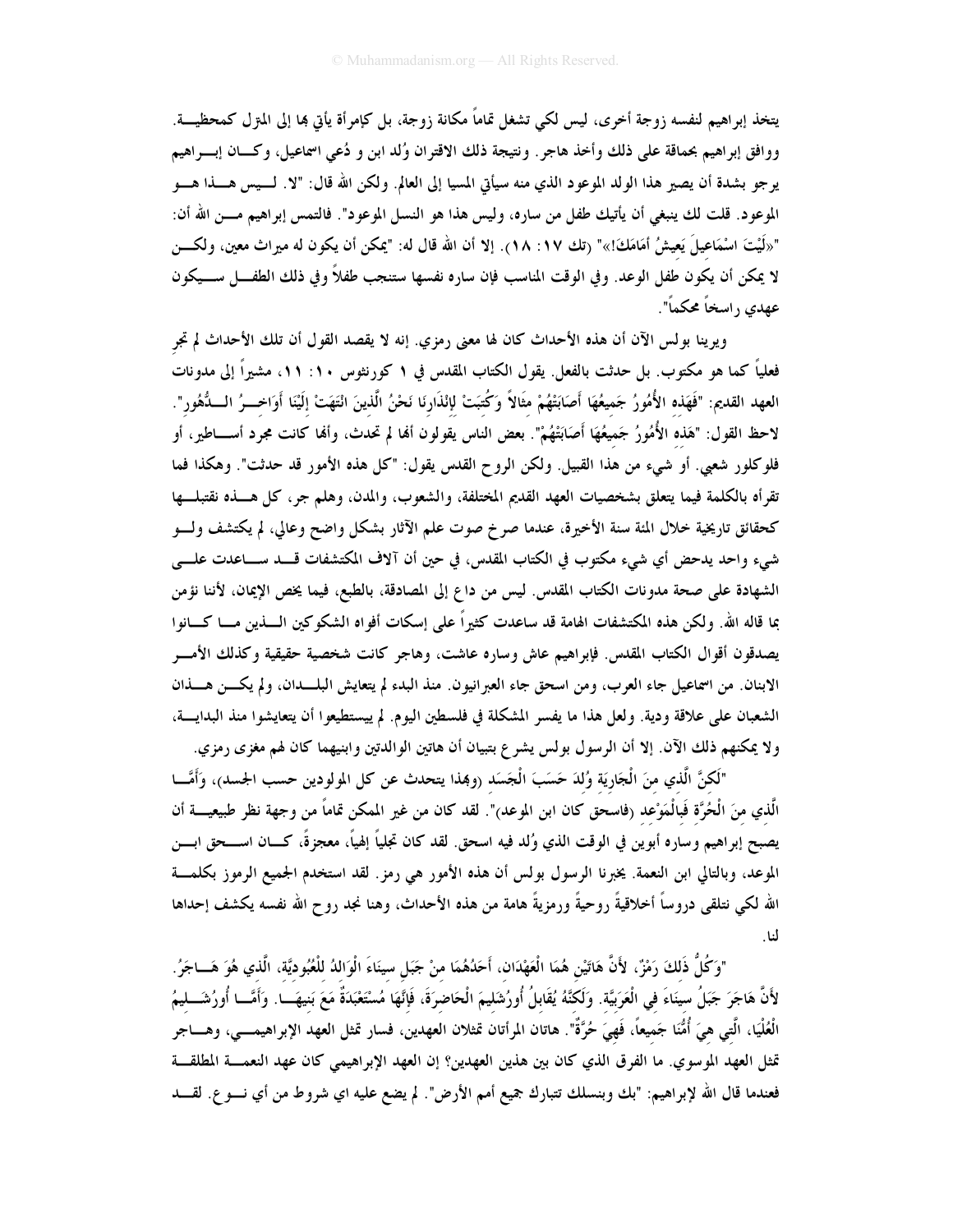كان وعداً إلهياً.قال الله: "سوف أفعل ذلك. أنا لا أطلب شيئاً منك يا إبراهيم. بل فقط أخبرك بما سأفعل" هــــذه النعمة. فالنعمة لا تجعل شروطاً أو بنوداً مع الناس. فالنعمة لا تطلب أن نفعل أي شيء لكي نستحق الأهلية أو الجدارة. كثير من الناس يتحدثون عن الخلاص بالنعمة ولايبدو أن لـــديهم ادبي إدراك لمفهـــوم النعمــــة. إنهــــم يعتقدون أن الله يعطيهم النعمة التي تجعلهم يفعلون اشياء بما يستحقون الخلاص. ولكن هذا ليس صحيحاً علــــى الإطلاق. إذ نقرأ: "مُتَبَرِّرينَ مَجَّانًا بنعْمَته" (رو ٣: ٢٤)، وتلك الكلمة "مجاناً" تعني حرفياً "بدون مقابـــل". إن نفس الكلمة تترجم ب "بدون سبب" في مكان آخر من الكتاب المقدس.فقيلت مع الرب يسوع المســـيح في أن الكتاب المقدس قد أُكمل فيما يتعلق به: "إنَّهُمْ أَبْغَضُوني بلاَ سَبَب" (يوحنا ١٥: ٢٥). لم يفعل يسوع أي شيء يستحق تلك المعاملة السيئة التي عامله بما الناس وأنت وأنا لا نستطيع أن نفعل أي شيء لنستحق المعاملة الجيدة التي يقدمها الله لنا. لقد عالم الناس يسوع بشكل شيء بدون سبب. ونحن الذين نخلص يعاملنا الله بشكل جيـــد مجاناً. وبلا سبب. آمل أن تفهموا هذه الحقيقة الرائعة، وأن قمتز روحكم طرباً من جراء ذلــك. مــــا أروع أن نخلص بالنعمة! إن أحد الأسباب التي يخلص لأجلها الإنسان بالنعمة هو أن "العطاء أعظم غبطة مــــن الأخــــذ"، وبالتأكيد فإنه يحظى بأكبر مقدار من الغبطة.

قبل سنوات، بنت سيدة مترفة كنيسة جميلة في نيويورك. وفي يوم التكريس جاء وكيلـــها مــــن بــــين الجمهور وصعد إلى المنصة وسلم صك الملكية للأسقف البروتستانتي في نيويورك. وبموجب الصك قدم الأسقف مبلغ دولار للوكيل، وبفضل هذا الدولار الذي كان تعبيراً عن الشكر انتقلت الملكية إلى الكنيســـة الأســــقفية البروتستانتية. لعلك تقول يالها من تقدمة رائعة! "نعم. إنها كذلك بمعنى من المعاين، لأن دفع مبلغ الدولار كـــان مجرد التزام أو عرف قانوين. ولكن في نماية الأمر، وبالمعنى الكتابي الكامل لم تكن تلك تقدمـــة، لأفمـــا كلفـــت دولاراً.ولذلك فإن الصك قدكتب ليس كصك تقدمة بل كصك بيع فقد بيع المسبني إلى الكنيســــة الأســـــقفية البروتستانتية لقاء دولار .إن كان عليك أن تفعل ولو أمراً واحداً لكي تخلص ولو أن ترفع يدك، أو تقف علـــي قدميك، أو قول كلمة واحدة، فلن يكون الامر تقدمة. يمكنك أن تقول في هذه الحالة: "لقد فعلت كذا وكــذا، وهِذه الطريقة نلت خلاصي". ولكن هذه الغبطة التي لا تقدر بثمن هي مجانية تماماً. "فَإِنْ كَانَ بِالنِّعْمَة فَلَيْسَ بَعْدُ بالأَعْمَال وَإِلاَّ فَلَيْسَت النِّعْمَةُ بَعْدُ نعْمَةً. وَإِنْ كَانَ بالأَعْمَال فَلَيْسَ بَعْدُ نعْمَةً وَإلاَّ فَالْعَمَلُ لاَ يَكُونُ بَعْـــدُ عَمَـــلاً" (رو ۶۱: ۲). هذا ما يقوله روح الله لنا بالكلمة.

وهكذا نرى عهد النعمة متمثلاً في ساره فقد قال الله لساره: "ستلدين ابناً، وذلـــك الولــــد ســــيكون وسيلة بركة للعالم بأسره". لقد كان يبدو أن ذلك الأمر من غير الممكن أن يتحقق، ولكن في زمـــن الله الحُيِّـــر تحققت كلمته، فأخيراً ومن خلال اسحق جاء ربنا يسوع المسيح الذي أتى بالبركة إلى كل البشر. مـــن جهـــة أخرى كانت هاجر جارية، وهي تمثل عهد الناموس، العهد الموسوي، الذي أُقيم على جبل ســـيناء، إذ قــــال الله هناك: "الإنسان الذي يفعل هذه يحيا ڢما"، ولكن لم يوجد إنسان قط أمكنه أن يحفظ ذلك بشكل كامل، ولذلك وعلى أساس الناموس ما كان أحد ابداً لينال الحياة. وأصبحت ساره، التي ترمز إلى النعمة أماً لطفل الموعــــد. في حين أن هاجر التي كانت ترمز إلى الناموس قد أصبحت أماً لطفل الجسد.إن الناموس يخص الجسد وحســـب،في حين أن المؤمن هو ابن الموعد وقد وُلد بقوة إليهة. "إنْ كَانَ أَحَدٌ لاَ يُولَدُ منْ فَوْقُ لاَ يَقْدرُ أَنْ يَـــرَى مَلَكُـــوتَ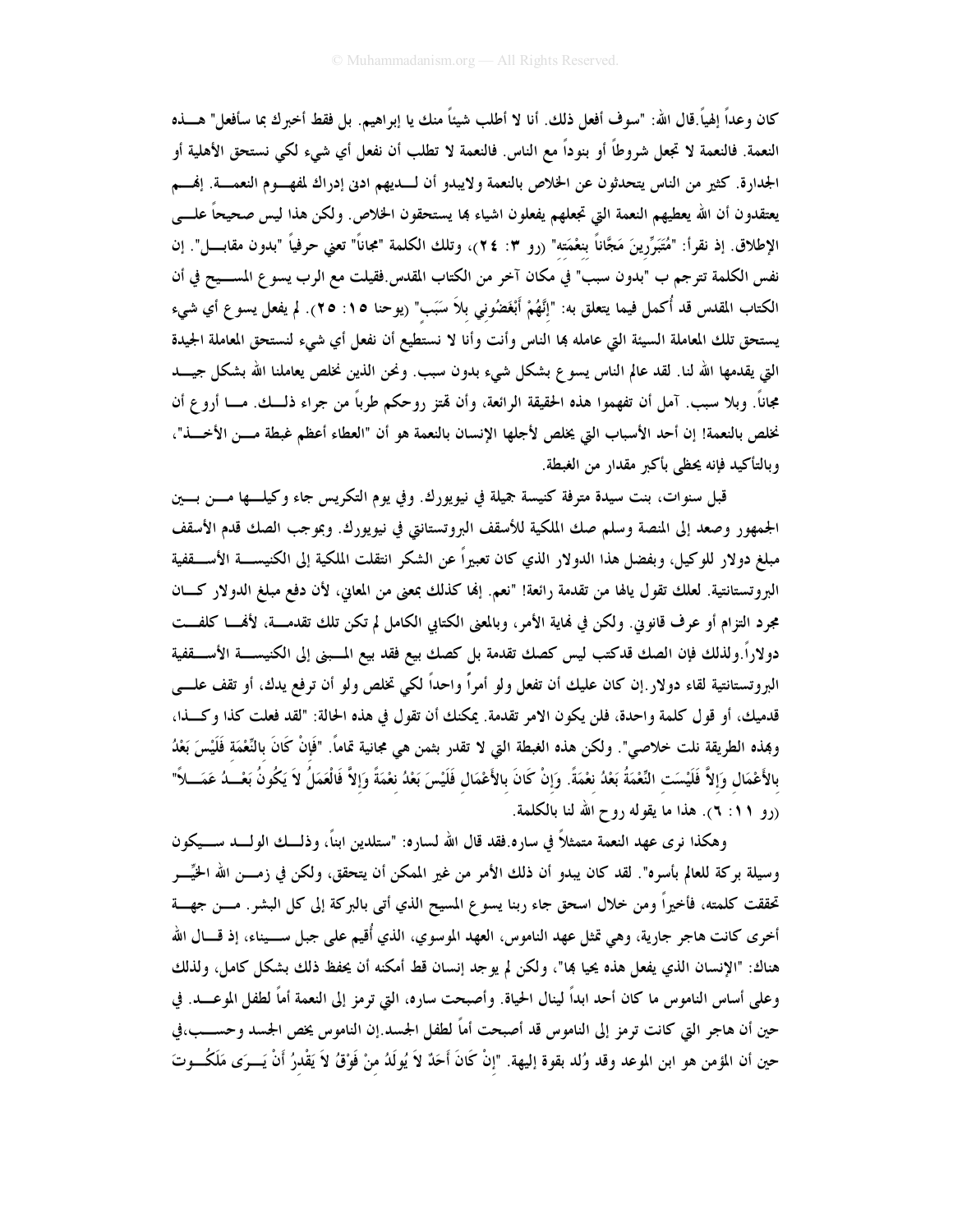اللَّه" (يوحنا ٣: ٣). فما السر في أن الناس على استعداد كبير ليتبنوا الناموسية التشريعية ويخشون النعمـــة؟ إن السبب هو أن الناموسية التشريعية تروق للفكر الطبيعي.

أذكر أني مررت على مجموعة ترجمات ماكس مولر للأدب الشرقي المقدس، الموضــــوعة في ٣٨ مجلــــد ضخم. لقد اطلعت عليها لأحصل على بعض الفهم حول أنظمة الأديان المختلفة في المشرق، وجدت أنه رغـــم اختلافها في عشرة آلاف أمر، إلا ألها كلها كانت تتفق على أمر واحد، ألا وهي أن الخلاص يمكــن أن يُنـــال بالسعي الذاتي، والفرق الوحيد كان في ماهية هذه المساعي. جميعها كانت تُعلُّم أن الخلاص بالأعمال، وكل دين ما عدا ذلك الموحى به من السماء يفرض على الناس أن يفعلوا أشياء أو يدفعوا أشياء لكي يكسبوا رضــــى الله. وهذا يروق للإنسان الطبيعي. إنه يشعر بشكل بديهي أن الله يساعد أولئك الذين يساعدون أنفسهم، وأنــــه إذا ما قام بأفضل ما بوسعه، فلا بد أن الله عندئذ سيكون مهتماً لأن يفعل شيئاً من أجله ولكن أفضل ما يمكـــن أن نقدمه هو عديم القيمة تماماً: "وَكَثَوْب عدَّة كُلُّ أَعْمَال برِّنَا" (أشعياء ٢: ٦). وكلما أسرعنا في معرفة انه ليس لنا صلاح في ذاتنا، وأنه ليس لدينا أي شيء نقدمه لله به نكسب خلاصنا، وكلما كان ذلك أفضــــل بالنســــبة لنا وعندما نتعلم ذلك، نكون على استعداد لأن نخلص بالنعمة وحدها. إننا نأتى إلى الله كخطاة بؤساء معـــزين عاجزين، ومن خلال العمل الذي أنجزه الرب يسوع المسيح من أجل خلاصنا فإننا نحن المؤمنين به نصـــبح أولاد الموعد.

لقد كانت هاجر تمثل أورشليم التي كانت على الارض لأن أورشليم في ذلك الوقت كانت مركز الدين الشريعي الناموسي. أما ساره فتمثل أورشليم العلوية، "االتي هي أمنا جميعاً"، أو حرفياً "أمنا". إن الناموس هوالنظام الأرضى، وهو يخص أناساً أرضيين، وضع لأجل أناس بحسب الجسد، في حين أن النعمة هي نظام سماوي يفيد أولاد الموعد. واورشليم العلوية هي أمنا لماذا؟ لأن المسيح هو في العلاء فوق. لقد صعد المسيح إلى هناك، وإذ صنع بنفسه تطهيراً للخطايا، فقد اتخذ مجلسه على يمين جلال الله في السماوات وهو يجلس ممجداً هناك، أميراً ومخلصاً، ومن ذلك العرش تتدفق النعمة نازلة على الخطأة.

> "تتدفق النعمة كنهر ، ملايين هناك قد تزودوا من ماءه؛ ولايزال ينبع نقياً كما دائماً، من جنب المخلص المجروح: لن يهلك أحدٌ، بل الكل مسيحياً لأن المسيح مات عنهم".

هل آمنت بمذا المخلص؟هل اقتبلت تلك النعمة؟ أيمكنك أن تقول: "نعم، أنا مواطن في السماء؛ أورشليم العلوية هي أمي"؟ حتى إبراهيم كان يبحث عن تلك المدينة السماوية. لقد وعده الله بميراث على الأرض، ويوماً ما سيمتلك أولاده ذاك الإرث. إفمم يحاولون أن يحصلوا عليه الآن بحسب الجسد، ويمرون بأوقات عصيبة جداً. يوماً ما وبحسب الموعد، سيمتلكونه، وعندها يكون بركة للجميع. سيكون ذلك بعد أن تنفتح أعينهم لرؤية الرب يسوع المسيح كمسيا الذي ينتظرونه. أناس كثيرون مهتمون ومتزعجون بشأن فلسطين أنا مهتم جداً بما يجري هناك. وارى ان ما يحدث هو ماتحدثت عنه الكلمة. أما السبب في سبي اليهود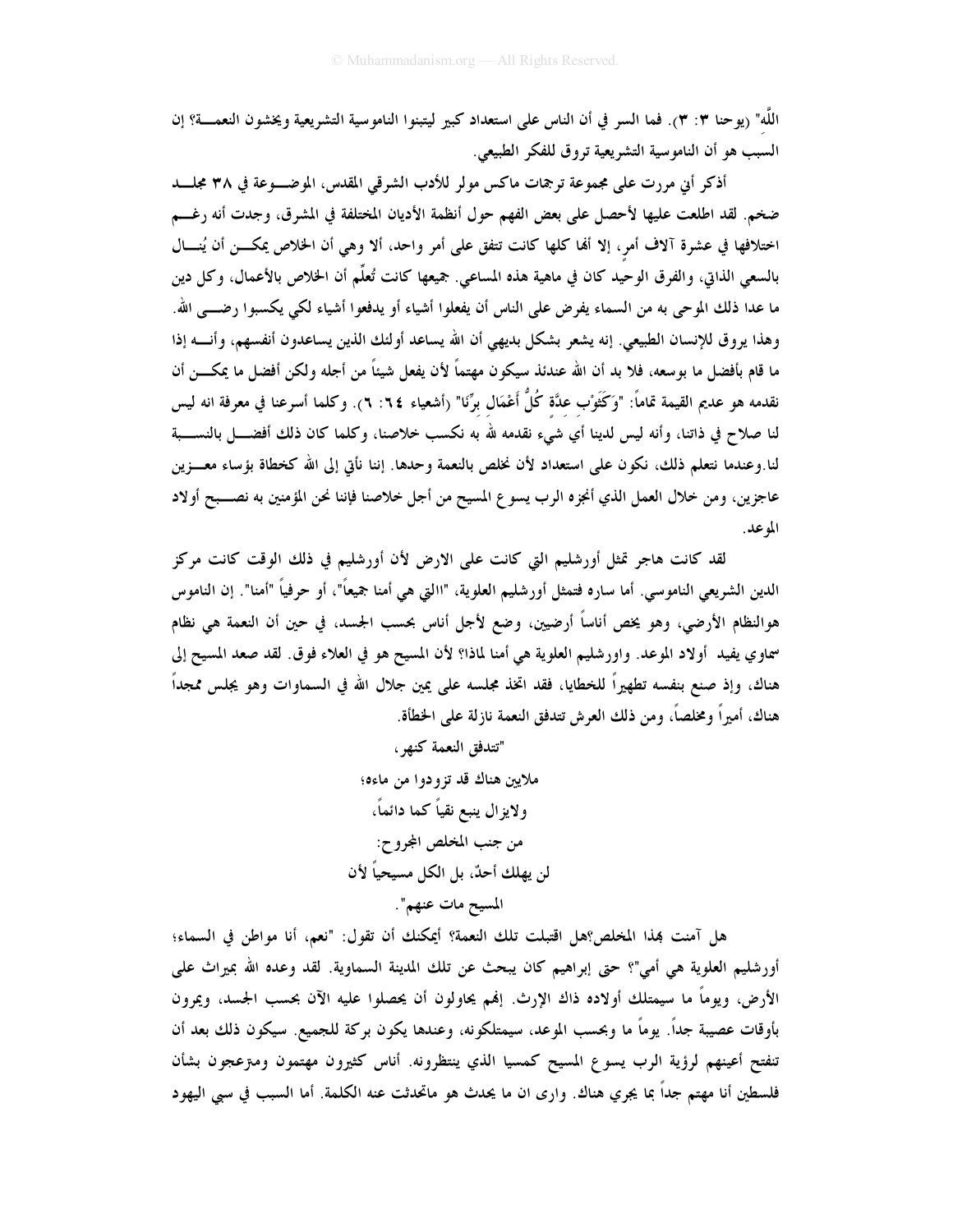من تلك الارض قبل ١٩٠٠ سنة كان هو أُمِّم "لم يعرفوا وقت افتقادهم"، وعندما جاء مخلصهم رفضوه. قالوا: "«لَيْسَ لَنَا مَلكٌ إلاَّ قَيْصَرُ»". وعندما سألهم بيلاطس: "ماذا أفعل بيسو ع الذي يُدعى المسيح؟"، قالوا: "«خُذْهُ! خُذْهُ اصْلَبْهُ!»" (يوحنا ١٩: ١٥)، "«دَمُهُ عَلَيْنَا وَعَلَى أَوْلاَدنَا»" (متى ٢٧: ٢٥). يالفظاعة تلك اللعنة التى دفعوا ثمنها عبر قرون. فذلك لم يمنع أذى الاضطهاد عن اليهود بل كان دليلاً على الدينونة الإلهية. سوف لن يكون لهم المخلص، وسيقبعون تحت كعب حذاء قيصر الحديدي منذ ذلك الحين. وهاهم الآن يحاولون العودة إلى فلسطين. هل غيروا موقفهم او افكارهم؟ هل عادوا إلى الله واعترفوا بخطيئة صلب رب المجد؟ لا. إذاً أنّ لهم أن يتوقعوا بركة إذ يرجعون إلى تلك الأرض؟ لا عجب ان هناك مشكلة إذاً. مشكلة ستستمر وتزداد إلى أن تأتي أيام الضيقة العظيمة المظلمة والمخيفة. ليسوا إلا أولاد هاجر، ولكن يوماً ما وعندما تختطف الكنيسة لتكون مع الرب، يلتفت الله من جديد إلى شعب اسرائيل، فإن بقية منهم ستخلص. "فَيَنْظُرُونَ إلَيَّ الَّذي طَعَنُوهُ وَيَنُوحُونَ عَلَيْه كَنَائح عَلَى وَحيد لَهُ" (زكريا ١٢: ١٠). وعندما يعترفون به كمخلص ورب، هو الذي كانوا قد رفضوه مرة، سيطهرهم من خطاياهم سيعيدهم إلى دياره. سوف يأتي بمم إلى البركة والغبطة. ويدمر من يعاديهم، وسيكونون هم أنفسهم وسيلة بركة للأرض كلها. ذاك هو البرنامج الإلهي الذي وضعه كلمة الله.

إنى لأود أن أحث أي صديق يهودي على أن يبحث ويسبر أغوار كتابه المقدس. أفلا تعودون إلى كتابكم المقدس وتقرأون الإصحاح ٥٣ من سفر اشعياء، والمزمور ٢٢، والمزمور ٢٩ والإصحاحات الثلاثة الأخيرة من سفر زكريا، ثم إن كان لديكم عهد جديد، اقرأوا الرسالة على العبرانيين وإنجيل متى، وانظروا إذا كان روح الله لن يريكم السبب الأساسي لما يعانيه الشعب اليهودي اليوم؟ إن كل ما عانوه من مشاكل كان بسبب سعيهم وراء البركة ليس بحسب الروح فحسب بل بحسب الجسد، وهكذا رفضوا النسل الموعود عندما جاء. وأنتم أيها الأمميون إن كنتم تبحثون عن الخلاص من خلال عضوية الكنيسة، أو التقيد بالطقوس، أو الإحسان والمجة، أو صالح الأعمال، أو الصلوات، أو أعمال العقاب الذاتي، أفلا تستطيعون أن تروا أنكم أنتم أيضاً تسعون وراء البركة بحسب الجسد في حين أن الله ليمنحكم إياها على أساس النعمة وحسب؟ ألا ليتكم تستطيعون أن تصبحوا أولاد ساره، أولاد عهد النعمة، الذين يمكنهم أن يقولوا: "الحمد لله، فإن أورشليم العلوية هي أمنا". "فَإِنَّ سيرَتَنَا نَحْنُ"، على حد قول الرسول بولس، "هيَ في السَّمَاوَات، الَّتِي منْهَا أيْضاً نَنْتَظرُ مُخَلِّصاً هُوَ الرَّبُّ يَسُوعُ الْمَسيحُ" (فيلمون ٣: ٢٠). ونعلم أن إبراهيم" كَانَ يَنْتَظرُ الْمَدينَةَ الَّتي لَهَا الأَسَاسَاتُ، الَّتي صَانعُهَا وَبَارتُهَا اللهُ" (عب ١١. ١٠). إن إبراهيم في السماء وكل أولاده الروحيين الذين ماتوا في الماضي هم معه هناك. يخبرنا الرب يسوع عن الفقير المتسول، ابن إبراهيم، الذي مات وحملته الملائكة إلى حضن إبراهيم. إن كل المفتدين الذين توفوا هم في نفس الفردوس المجيد حيث إبراهيم، وفي المستقبل وعندما يأتي يسوع، سننضم كلنا إلى ذلك الحشد السعيد.

وعندئذ، ليس الآن وحسب بل خلال الألفية، كم سيكون عدد أولاد الله! ولذلك فإن الرسول بولس يقتبس من أشعياء ٤ ٥: ١ ويقول: "تَرَنَّمي أَيَّتُهَا الْعَاقرُ الَّتي لَمْ تَلدْ. أَشيدي بالتَّرَنُّم أَيَّتُهَا الَّتي لَمْ تَمْخَضْ لأَنَّ بَني الْمُسْتَوْحشَة أَكْثَرُ منْ بَني ذَات الْبَعْل قَالَ الرَّبُّ". يا له من نص كتابي عجيب! لاحظوا أولاً الشخصية التي يتحدث عنها. إن الإصحاح الذي يسبق ذلك هو أشعياء ٥٣. وهناك نجد النبوءة الكاملة والتامة عن مجيء الرب يسوع إلى العالم، ومعاناته وموته وقيامته، التي نجدها في كل مكان في الكتاب المقدس. إن أشعياء يبدو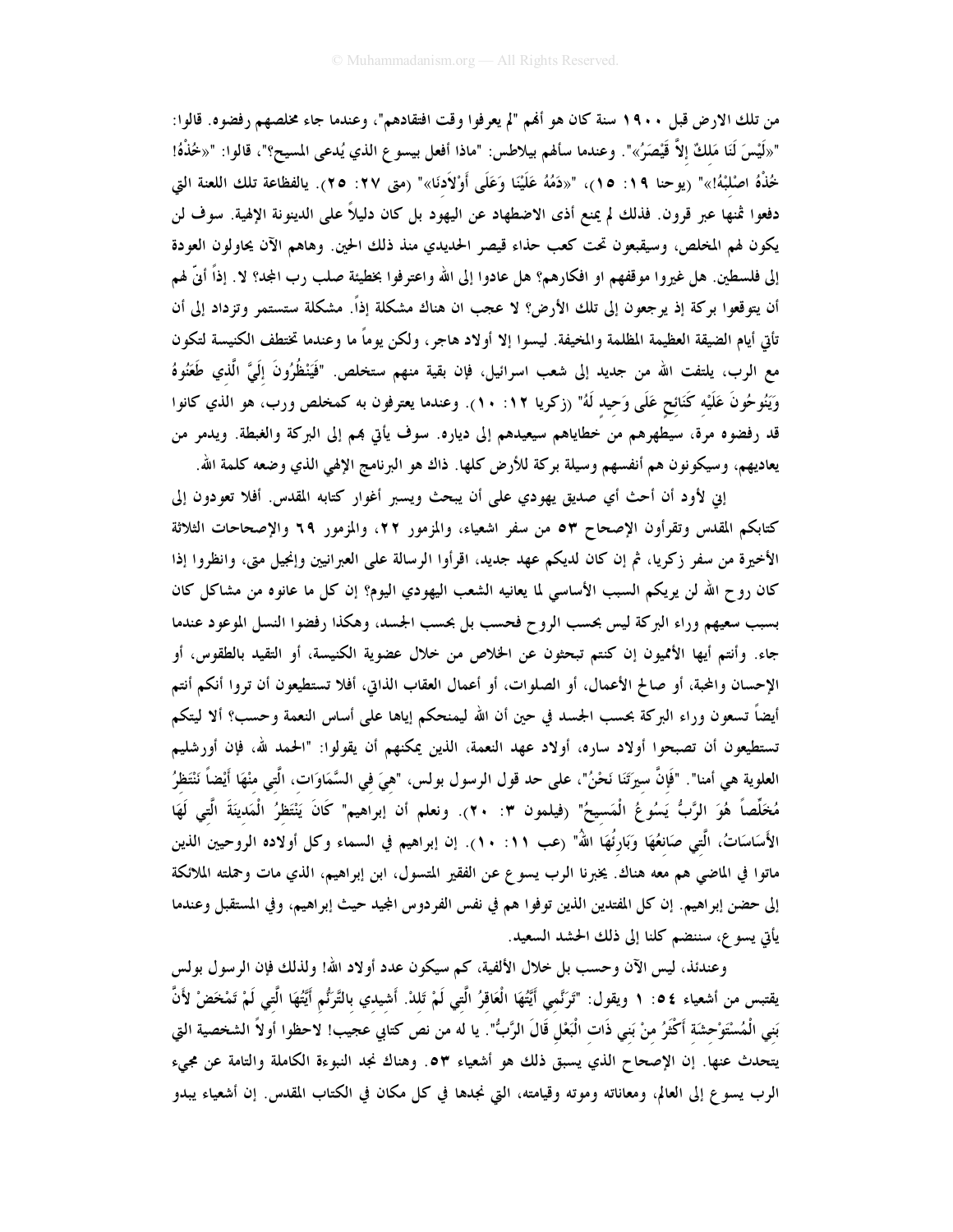كأنه يراه يتألم ويترف ويموت على الصليب. ويقول: "وَهُوَ مَجْرُوحٌ لأَجْل مَعَاصِينَا مَسْحُوقٌ لأَجْل آثَامنَا. تَأْديبُ سَلاَمنَا عَلَيْه وَبحُبُره شُفينَا. كُلُّنَا كَغَنَم ضَلَلْنَا. ملْنَا كُلُّ وَاحد إلَى طَريقه وَالرَّبُّ وَضَعَ عَلَيْه إثْمَ جَميعَنا" (أشعياء ٥٣: ٥، ٦). وينهي النبي ذلك الأصحاح بالكلمات الرائعة: "وَهُوَ حَمَلَ خَطيَّةَ كَثيرينَ وَشَفَعَ في الْمُذْنِبِينَ" (الآية ١٢). ثم تأتي الكلمة التالية مباشرة، في الأصحاح ٥٤، وهي "ترنمي". هناك الكثير مما يجعلك تترنّم: "فَهُوَ حَمَلَ خَطيَّةَ كَثيرينَ وَشَفَعَ في الْمُنْنبينَ. فترنّمي...". بماذا سنترنم؟ بالنعمة التي لا نظير لها والتي أظهرها الله في المسيح. لقد ترجم بولس تلك الكلمة "ابتهجي" بالكلمة "ترنمي". لماذا؟ لأن يسوع قد مات، وسُوِّيَتْ مسألةُ الخطية، والآن بمقدور الله أن يترك النعمة المجانية تتدفق إلى الخطأة البائسين. لقد كانت النعمة في الماضي كمثل امرأة مهجورة متروكة ولوحدها وكانت تتوق لأن تصبح أمَّ أولاد، لكنها كانت تبكي وتنتحب وحيدةً. ومن جهة أخرى هناك الناموسية التشريعية التي ترمز إليها امرأة أخرى وهذه لها آلاف الأولاد، أناس يعترفون بألهم مخلَّصون بمساعى بشرية، مخلصون بحسنالهم وفضائلهم الذاتية. نعم إن الناموسية هي أمّ رائعة، لها عائلة كبيرة، والنعمة البائسة لا يبدو أن لها أولاد على الإطلاق. أما الآن فها هو الإنجيل ينتشر، وماذا يحدث؟ إن النعمة المرأة المتروكة، المهملة، تصبح أم أولاد أكثر من الناموسية. "لأَنَّهُ مَكْتُوبٌ: «افْرَحى أَيَّتُهَا الْعَاقرُ الَّتى لَمْ تَلدْ. اهْتفي وَاصْرُخي أَيَّتُهَا الَّتي لَمْ تَتَمَخَّضْ، فَإنَّ أَوْلاَدَ الْمُوحشَة أَكْثَرُ منَ الَّتي لَهَا زَوْجٌ»". وهكذا فالنعمة لها ملايين لا تحصى من الأولاد الآن، وسيكون هناك ملايين أُخر في الدهر المجيد العتيد.

"ملايين قد وصلوا إلى ذاك الشاطئ السعيد،

انتهت محاولاقم وكدحهم، ولايزال هناك متسع لملايين آخرين. فهلا ذهبت الى هناك؟"

"وَأَمَّا نَحْنُ أَيُّهَا الإِخْوَةُ فَنَظيرُ إسْحَاقَ، أَوْلاَدُ الْمَوْعد". هل أنت متأكد أن هذا ينطبق عليـــك؟ هــــل آمنت بوعد الله؟ لقد وعد بخلاص كامل مجاني أبدي لكل من يؤمن بابنه. ونحن الذين آمنـــا قــــد صـــــرنا أولاد الموعد. أما أولاد الناموسية فلا يمكنهم أن يفهموا ذلك. ما من أحد يبغض النعمة بقدر الإنسان الذي يحاول أن يخلّص نفسه بجهوده الذاتية.

"وَلَكنْ كَمَا كَانَ حينَنذ الَّذي وُلدَ حَسَبَ الْجَسَد يَضْطَهِدُ الَّذي حَسَبَ الرُّوحِ، هَكَــذَا الآنَ أيْضــــأ". خلال الدهور المظلمة، ولأكثر من ألف سنة، كانت عقائد النعمة ضائعة وغير مقبولة في الكنيســـة، وكـــثيرون كانوا يحاولون أن يخلَّصوا أنفسهم من خلال أعمال كفَّارة عن الخطيئة، ورحــــلات مرهقــــة، وبـــآلاف وآلاف الصلوات التي يرددوها مراراً وتكراراً، وبتقديم الأموال من ثروالهم يهبوها للكنائس ويبنون أديرةً. لقــــد كــــان عدد أولاد الناموسية كبيراً جداً، وفتح الله أعين مارتن لوثر، وجون كنوكس، وجون كالفن، وولـــيم فاريــــل، وجمهرة من أناس آخرين، واكتشفوا أنه بينما كان يحاول الناس أن يخلصوا أنفسهم بمساعى بشرية، كانت إرادة الله أن يخلص الحظأة البائسين بالنعمة. تمسك لوثر بالنص الذي يقول: "البار بالإيمان يحيا"، وبدأت الحقيقة تنتشر بكل أرجاء ألمانيا وأوروبا ثم انتشرت في بريطانيا، وسرعان ما اندلع اضطهاد قـــاس وراح النــــاس يصـــــرخون: "اقتلوهم، أولئك الناس الذين يؤمنون أن الخلاص بالنعمة، فمن لا يؤمنون بأنه يمكنهم الخلاص بأعمال الـــتكفير والفضائل البشرية، احرقوهم، أميتوهم جوعاً، اقتلوهم بالرصاص، افصلوا رؤوسهم، افعلوا كل مـــا يمكـــنكم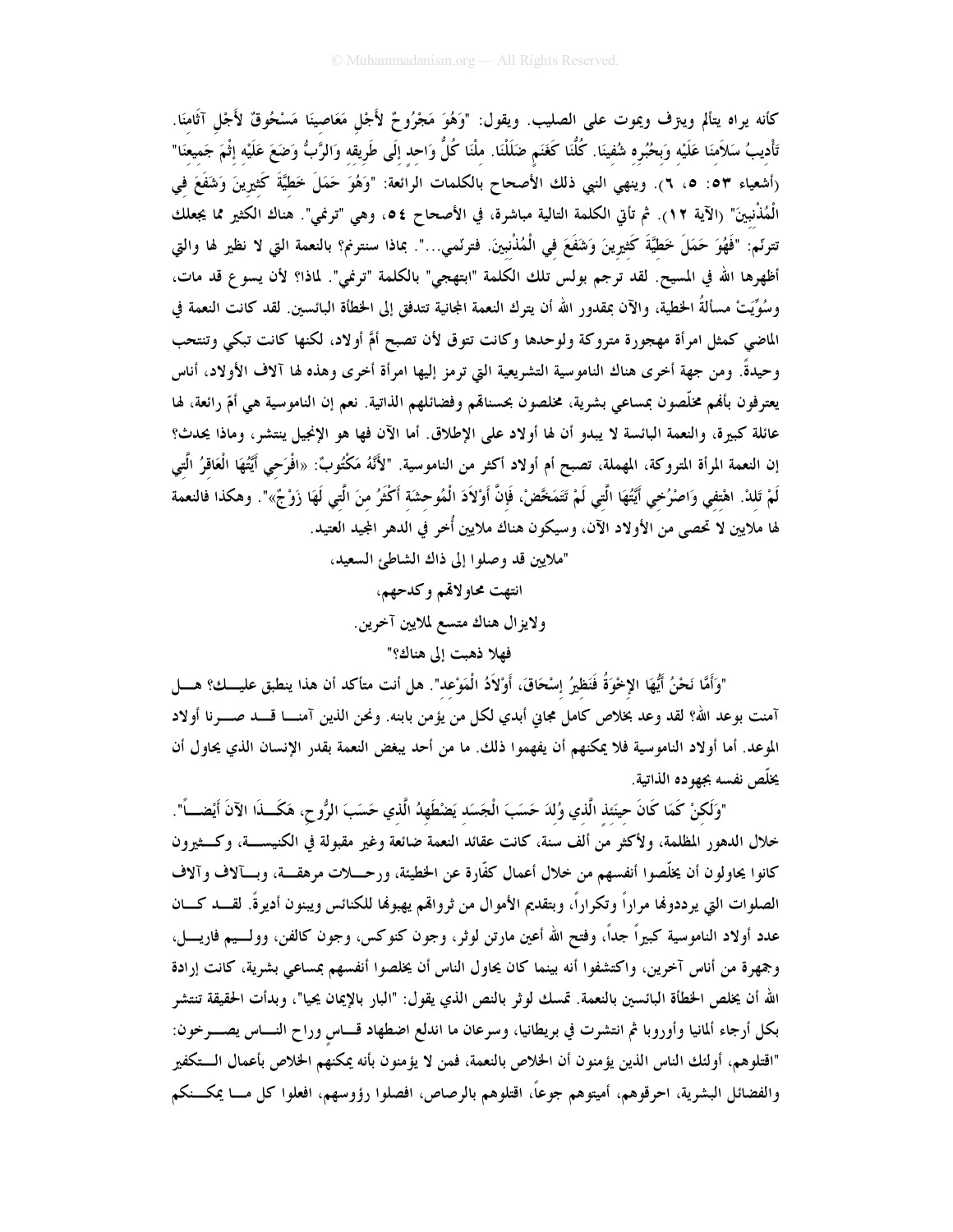لتخلُّصوا العالم منهم". إنهم لا يتخلصون منهم بتلك الطرق اليوم، إلا أن العالم لا يزال يبغض ويمقـــت النــــاس الذين يخلصون بالنعمة. إذا أتيتم إلى مجتمع حيث الناس لا يزالون يستمرون في موقف الاعتداد بالنفس بفضــــل برِّهم الذاتي، ويتخيلون أفمم سيذهبون إلى السماء من خلال حضور الكنيسة، لأفمم اعتمدوا وهم أطفال صغار، ونالوا التثبيت وهم في الثانية عشر من العمر ، وقدموا بعضـــاً مـــن أمـــوالهم، والتزمـــوا بواجبـــاقمم الدينيــــة، وسألتموهم: "هل نلتم الخلاص؟" فسيكون جوابمم أن: "لا يمكن لأحد أبداً أن يعرف إلى أن نـــأتي إلى كرســــي الدينونة، ولكني أحاول أن أكون كذلك". فتقولون: "حسناً. يمكنكم أن تكونسوا متأكسدين". وتخسيروفمم أن الخلاص بالنعمة، فيهتفون صارخين: "ماذا تقصد؟ ماهذا التعصب البغيض!" وحالاً سيبدأون باضــــطهادكم. إن أولاد الجسد لا يمكنهم أن يحتملوا أو يطيقوا أولاد الروح.

"لَكنْ مَاذَا يَقُولُ الْكَتَابُ؟ «اطْرُد الْجَارِيَةَ وَابْنَهَا، لأَنَّهُ لاَ يَرثُ ابْنُ الْجَارِيَة مَعَ ابْنِ الْحُـــرَّةِ»"، يقـــول الله: "إن أولادي هم أولاد الموعد. أولادي هم أولئك الذين يخلصون بالنعمة" هل عرفتم غبطة وسعادة واقعيـــة هذه الحقيقة في أنفسهم؟

ويختم الرسول بولس الحديث قائلاً: "إذاً أَيُّهَا الإخْوَةُ لَسْنَا أَوْلاَدَ جَاريَة بَلْ أَوْلاَدُ الْحُرَّة". بمعنى آخر، ليس لنا علاقة بالعهد الناموسي التشريعي بل إننا أولاد عهد النعمة.

> "النعمة هي أعذب صوت، قد بلغت أسماعنا أيداً. عندما ثقل ضميرنا وعبست العدالة، النعمة هي من أزال مخاوفنا".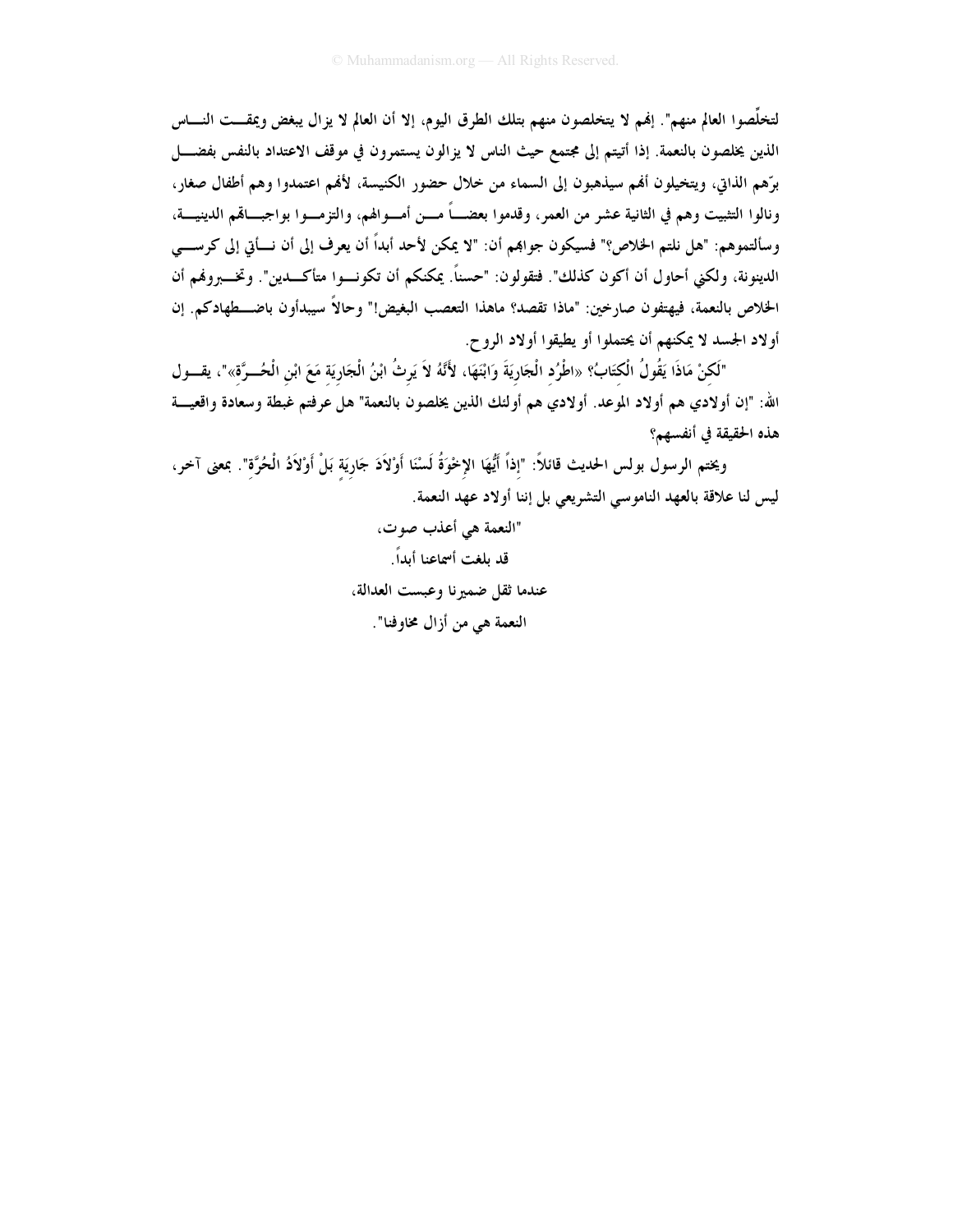الفصل الثاني عشر السقوط مِنَ النِّعْمَةِ (غل ٠: ١- ٦)

"فَاتْبُتُوا إذاً في الْحُرِّيَّة الَّتِي قَدْ حَرَّرَنَا الْمَسيحُ بهَا، وَلاَ تَرْتَبكُوا أَيْضاً بنير عُبُوديَّة. هَا أَنَا بُولُسُ أَقُولُ لَكُمْ: إنَّـــهُ إن احْتَتَنْتُمْ لاَ يَنْفَعُكُمُ الْمَسيحُ شَيْئاً! لَكنْ أَشْهَدُ أَيْضاً لكُلِّ إنْسَان مُحْتَتن أَنَّهُ مُلْتَزِمٌ أَنْ يَعْمَلَ بِكُلِّ النَّامُوسِ. قَـــا، تَبَطَّلْتُمْ عَنِ الْمَسيحِ أَيُّهَا الَّذينَ تَتَبَرَّرُونَ بالنَّامُوس. سَقَطْتُمْ منَ النِّعْمَة. فَإنَّنَا بالرُّوحِ منَ الإيمَان نَتَوَقَّعُ رَجَاءَ بـــرٍّ. لأَنَّهُ في الْمَسيح يَسُو عَ لاَ الْختَانُ يَنْفَعُ شَيْئاً وَلاَ الْغُرْلَةُ، بَلِ الإِيمَانُ الْعَاملُ بالْمَحَبَّة".

في الإصحاح الخامس والسادس لدينا القسم الثالث من الرسالة، وهو القسم العملي. إنه يرينـــا مـــا يحدث في حياتنا إذا ما ثبتنا في الحقيقة المباركة بأن الخلاص هو كلياً بالنعمة بالإيمان بالمسيح يسو ع، ولذلك يبدأ على هذا النحو : "اثبتوا إذاً". لماذا؟ بسبب العمل الذي أنجزه المسيح والذي من خلاله كل من يؤمن ليس فقسط يتحرر من الدينونة الناجمة عن خطاياه، وليس فقط يتحرر من قصاص انتهاك الناموس، بل يتحرر من النـــاموس نفسه ويدخل في ناموس المسيح. فالمؤمن يسلك الآن في مكان لم يكن معروفاً قبلاً أبداً. إنه في الأســـفل هنــــا في هذا العالم، نعم هذا صحيح، ولكنه ليس بدون ناموس، ليس تحت الناموس، بل هـــو خاضـــع للــــرب يســــو ع المسيح، وهكذا يؤتي به إلى الحرية المجيدة– الحرية، بالطبع، في ألا يفعل إرادة الإنســـان الطبيعـــي، وألا يطيـــع إملاءات الجسد، بل الحرية التي تمجد الله، وتُحلَّى عقائد المسيح بحياة مقدسة منتصرة إذ يعبر هذا العـــالم. هـــذه هي الحرية التي أتي بنا المسيح إليها، والآن أن نعود إلى نظام تشريعي ما كمثل ذاك الذي في اليهودية أو ذلــك المنتشر في العالم المسيحي اليوم يعني أن نصبح "مُرْتَبِكُين أَيْضاً بنير عُبُوديَّة".

خلال القرون التي كان اليهود فيها تحت الناموس، ما من أحد منهم وجد الخلاص بممارسة النساموس الطقسي أو إطاعة الناموس الُعطي على جبل سيناء، لأن الجميع أخفقوا وهذا جعلهم جميعاً تحت الدينونة. لكـــن المسيح جاء بنا إلى الحرية. فكم هي حماقة منّا إذاً أن نعود تحت الناموس الذي يولّد العبودية وحســـب. أمكـــن لبولس أن يقول: "لقد كنت في تلك العبودية مرةً، ولكني تحررتُ منها، وأنتم أيها الوثنيون لم تعرفوا أبداً تلـــك العبودية، ولكنكم تعرفون شيئاً من الحرية التي في المسيح. أستعودون الآن إلى تلك العبودية التي أعتق الله كــــل يهودي يخلَّصه منها؟ إنما لحماقة أن تتخذوا خطوة كهذه. ولكن إن أردتم أن تفعلوا ذلك فمن الأفضل لكـــم أن تذهبوا إلى فماية المطاف، لأنه لا يمكنكم أن تتخذوا أوامر معينة وتقولون: "سأطيع تلك الأشياء" لأن الله يقـــول: "«مَلْعُونٌ كُلُّ مَنْ لاَ يَثْبُتُ في جَميع مَا هُوَ مَكْتُوبٌ في كتَاب النَّامُوس ليَعْمَلَ به»" (غل ٣: ١٠).

"هَا أَنَا بُولُسُ أَقُولُ لَكُمْ: إنَّهُ إن اخْتَتَنْتُمْ لاَ يَنْفَعُكُمُ الْمَسيحُ شَيْئاً!". هذا يعنى، إذا اعتمدوا على طقس الختان من أجل خلاص نفوسهم فإنهم يتجاهلون المسيح. إنه يقول أنه إذا ضل أحدهم لوهلة وقَبلَ تعليمَ هـــؤلاء المهودين، يخسر المسيح، بل إنه كان اعتمادهم على هذه الأشياء، فإنهم يستخفون بالمسيح. "لَكنْ أَشْهَدُ أَيْضــــاً لكُلِّ إنْسَان مُخْتَتِن أَنَّهُ مُلْتَزِمٌ أَنْ يَعْمَلَ بكُلِّ النَّامُوس". إذا اتخذتم الخطوة الأولى، فاذهبوا إلى نماية الطريـــق، لأن الناموس هو واحد. لا يمكنكم أن تأخذوا منه ما يسرّكم وترفضون الباقي. "قَدْ تَبَطَّلْتُمْ عَنِ الْمَسيح أَيُّهَا الْـــذينَ تَتَبَرَّرُونَ بالنَّامُوس. سَقَطْتُمْ منَ النِّعْمَة". بالطبع إن المعنى الحقيقى هو أنه إذا كان أحــــد يســــعى وراء التـــــدبير بالناموس، فإنه يطلب أن يكون مستقيماً في عينى الرب على أساس جهوده البشرية الذاتية. إنك تقول: "حسناً. لقد أمر الله شعبه أن يقوم بما". نعم، في العهد القديم، ولكننا نقرأ أن: "الناموس كان مؤدبنا (معلم طفولتنــــا) إلى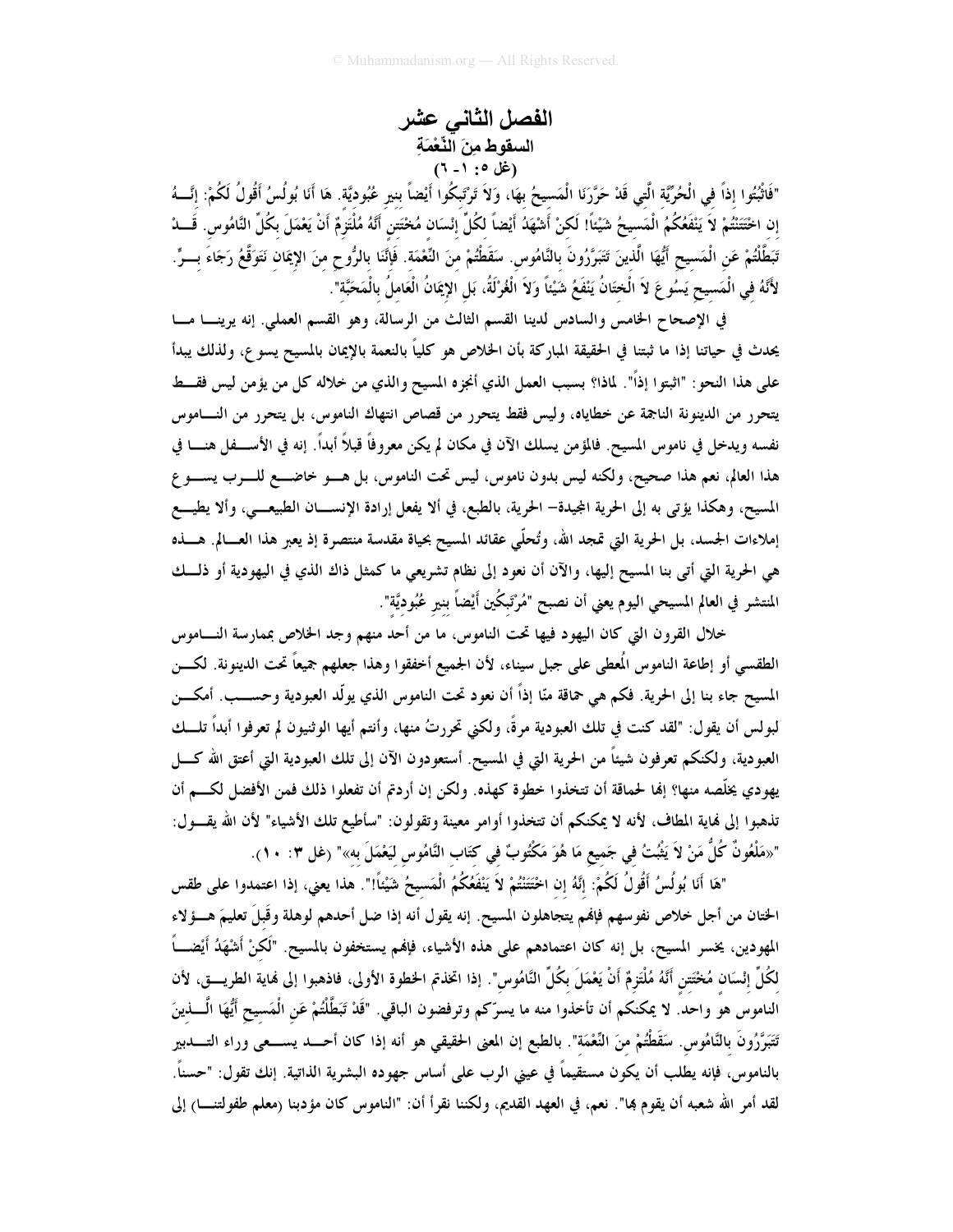المسيح". أما الآن وقد جاء المسيح فما عدنا تحت مؤدب. إن عدتم للناموس فإنكم تضعون المســـيح جانبــــاً. لا يمكنكم أن تربطوا بين مبدأي الناموس والنعمة.

في رومية نعلم أنه إن كان الخلاص "بالنَّعْمَة فَلَيْسَ بَعْدُ بالأَعْمَال وَإلاَّ فَلَيْسَت النَّعْمَةُ بَعْدُ نغمَـــةً. وَإنْ كَانَ بالأَعْمَال فَلَيْسَ بَعْدُ نعْمَةً وَإِلاَّ فَالْعَمَلُ لاَ يَكُونُ بَعْدُ عَمَلاً" (رو ١١: ٦). يجب أن يكون الأمر على أحــــد الشكلين، إما أن تنال خلاصك بجهودك الذاتية، أو تقبله كعطية أو هبة مجانية من الله. إن آمنتَ بالمسيح مخلصـــاً لك تكون قد اقتبلته عطيةً. وإن فعلتَ أي شيء لتستحقه، أو عملتَ من أجله، أو اتبعته، فسوف لـــن يكـــون عطيةً. ولذلك نقرأ: "أمَّا الَّذي يَعْمَلُ فَلاَ تُحْسَبُ لَهُ الأُجْرَةُ عَلَى سَبيل نعْمَة بَلْ عَلَى سَبيل دَيْن. وَأَمَّا الْــــذي لاَ يَعْمَلُ وَلَكنْ يُؤْمنُ بِالَّذي يُبَرِّرُ الْفَاجرَ فَإِيمَانُهُ يُحْسَبُ لَهُ بِرَّا" (رو ٤: ٤، ٥). ولذلك، وإن عدت إلى النـــاموس بعد أن عرفت المسيح، فإنك تنحّي مخلصك جانباً عن عمد. "وتسقط من النعمة".

هذا تعبير يجده كثيرون مهماً جداً. جاء رجل إلى صديق لي، وهو قسٌّ ميثودي، وقال: "إين أفهم أنكم أنتم الميثوديين تؤمنون بالسقوط من النعمة، أهذا صحيح؟"

فقال: "أفهم أنكم أنتم المشيخيون تؤمنون بسرقة الخيول".

- "كلا. لسنا كذلك".
- "حسناً. أفلا تؤمنون بأنه يمكن لرجل أن يسرق خيولاً؟"
	- "نعم، لكننا لن نفعل ذلك".
- "حسناً. إننا نؤمن أنه من الممكن للناس لأن يسقطوا من النعمة ولكننا لا نؤمن بفعل ذلك".

ولكن ما الذي تقصده بالقول "السقوط من النعمة"؟ هنا لدينا تعبير من الكتاب المقدس: "سقطتم مـــن النعمة". في الواقع كان من الأفضل أن تُترجم على الشكل التالي: "لقد سقطتم بعيدين عن النعمة"– لقد تنحيتم عن النعمة. هل يعني هذا أنه إذا ما كان إنسان مرة مسيحياً ولكن سقط في نو ع ما من الخطيئة أنه يفقد خلاصه ولا يعود مسيحياً؟ إن كانتْ تعني ذلك يكفُّ عن أن يكون مسيحياً كل يوم. لأنه ما من إنسان في اي مكان لا يرتكب خطيئة من نوع ما كل يوم، خطايا الفكر ، أو القول، أو الفعل. لكن السقوط من النعمة لا يعني الغوص في الخطيئة، والغوص في الفجور أو أي أعمال شريرة أخرى، بل يعني تحول عـــن المعيـــار المســـيحي الكامــــل والواضح والسامي بأن الخلاص هو بالنعمة فقط نزولاً إلى المستوى المتدني في محاولة أن يحافظ المرء على خلاصه بجهود بشرية. ولذلك فإن رجلًا يقول: "لقد خلصت بالنعمة. ولكن استمراري الآن يعتمـــد علـــي مســــاعي الذايتة"، يكون قد سقط من النعمة. هذا هو معنى العبارة "يسقط من النعمة".

لا يهمني ما تتخيلون أن تفعلوه لكي تبقوا مخلصين. فأياً كان الأمر إنكم تضعون أنفسكم على أســــاس شرعى إذا ما كنتم، وبعد إيمانكم بالرب يسوع المسيح، تفكرون أن خلاصكم يصير مضموناً أكثر بالمعموديــــة وبالمشاركة في عشاء الرب، وبتقديم الأموال، وبالانضمام إلى الكنيسة. إن فعلتم هذه الأشياء لكي تســـاعدكم على خلاص نفوسكم، فإنكم بذلك تسقطون من النعمة. إنكم تخفقـــون في إدراك أن الخــــلاص هــــو بالنعمــــة وحدها، بعطية الله ومنَّته التي لستم مضطرين لعمل شيء لأجل استحقاقها. قد يسأل سائل: "ألا تعتقد بضرورة القيام بمذه الأشياء؟" في الواقع، نعم. ولكن ليس لكي أخلَّص نفسي، بل بدافع الحبة للمسيح. "سوف لن أَسْعَ لأستحق،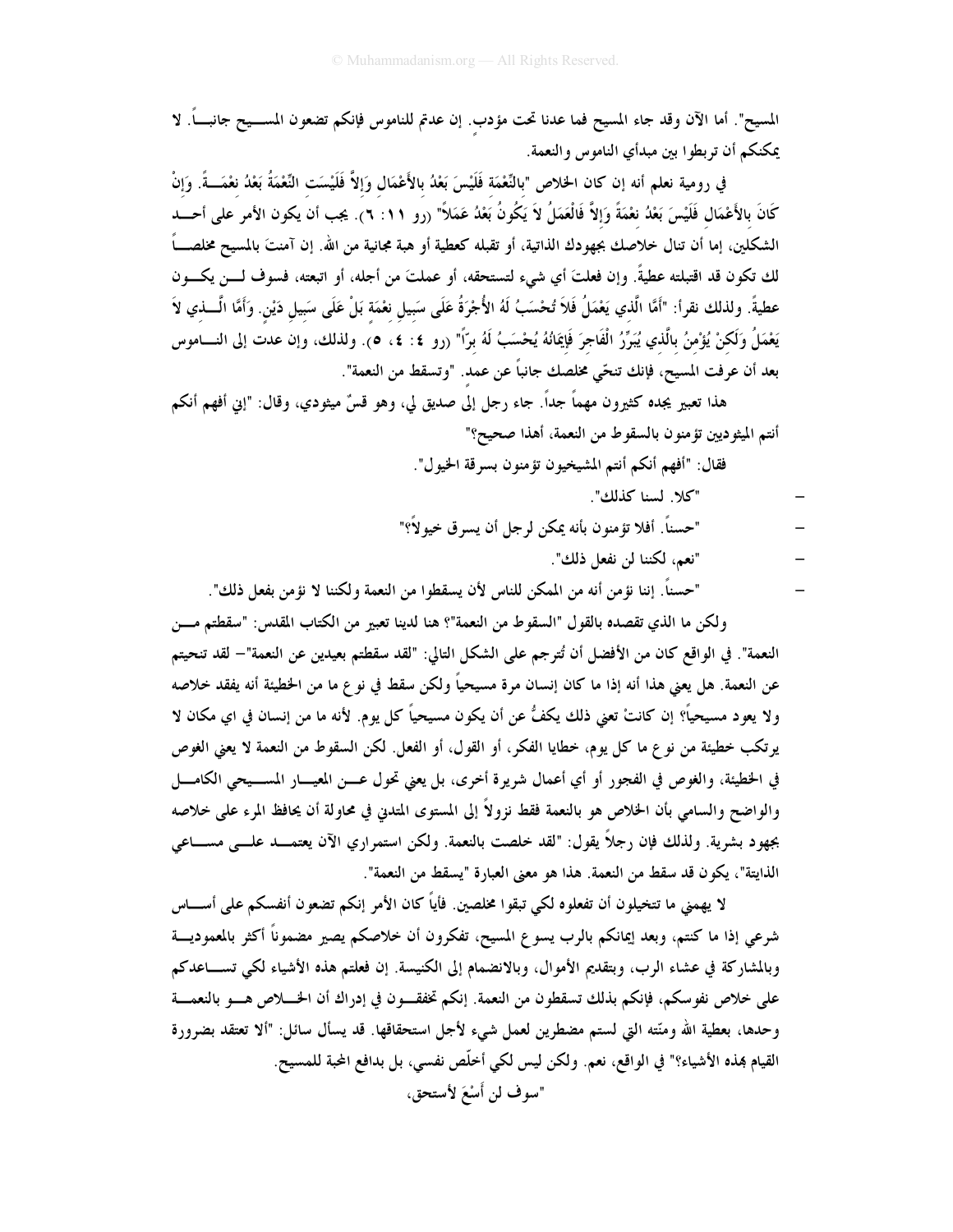ذلك العمل الذي قام به الرب، بل سأعمل كمثل أي خادم، بدافع الحب لابن الله العزيز ".

إن الطاعة المسيحية لا تقوم على أساس الناموس بل الحب للمسيح.

إنما نعمة الله العاملة في النفس هي التي تجعل المؤمن يبتهج في القداسة، وفي البر، وفي طاعة مشيئة الله، لأن الفرح الحقيقي يوجد في خدمة الرب يسوع المسيح. أذكر إنساناً عاش حياة حافلة بالخطيئة. بعد اهتدائه قال له أحد أصدقائه القدامي: "يا بيل، إني أشفق عليك أنت الرجل الذي عاش مغامراً محلَّقاً في الأعالي إلى ذاك الحد، والآن قد ركنْتَ، وتذهب إلى الكنيسة أو تبقى في المتزل وتقرأ الكتاب المقدس وتصلى. فلم تَعُدْ تمضي أو قات طيبة كما في السابق".

فقال الرجل: "ولكن يا بوب. إنك تفهم. فأنا أستطيع أن أشرب (أسكر) في أي وقت أشاء. واذهب إلى المسرح أنما شئت. وأرفض عندما أريد. وألعب الورق وأقامر في أي وقت أرغب".

فقال صديقه: "أحقاً يا بيل؟ لم أكن أعتقد ذلك. لقد ظننت أنه عليك أن تتخلى عن كل هذه الأشياء لكي تكون مسيحياً".

قال بيل: "لا يا بوب. لقد أخذ الرب كل رغباتي (أي "أريد") عندما خلص نفسي، وجعلني خليقة جديدة في المسيح يسو ع".

إننا لا نضع شروطاً على الرب ونقول له: "إن كنت ستخلصني فلن أفعل كذا، بل سأفعل كذا". بل إننا نأتى إليه وأيدينا فارغة ونقول: "يارب، لا أستطيع أن أفعل أي شيء لأخلص نفسي. لك أن تفعل ذلك بنعمتك المجانية الحاصة. وإلا فإني خاسر ضالٌ إلى الأبد". والآن إن كنا، كمسيحيين، نـتزل إلى مستوى أدني من ذلك المستوى الرفيع ونبقى نحاول أن نجعل من أنفسنا مقبولين لدى الله ببعض المساعى والجهود البشرية فإننا بذلك نسقط من النعمة. نعم إننا نؤمن حقاً أنه من الممكن أن نسقط من النعمة، ونؤمن أيضاً أن حوالي ثلاثة أرباع العالم المسيحي قد سقطوا من النعمة. لا أقصد القول ألهم لن يذهبوا إلى السماء بل أقصد أن كثير من المسيحيين الحقيقيين انحطوا إلى مستوى متدن للغاية. إلهم منشغلون جداً بمساعيهم الذاتية الخاصة بدلاً من الانشغال بعمل ربنا يسوع المسيح المنجز المجيد.

"فإننا بالروح". إن كل شيء بالنسبة للمؤمن هو بالروح. الروح القدس جاء ليسكن فينا، والله يعمل عمله فينا بالروح. ولذلك فبدلاً من الجهود البشرية، وبدلاً من محاولة أن نفعل شيئاً لكي ننال حظوة إلهية، فإننا نسلم ذواتنا لروح قدس الله لكي يعمل فينا ومن خلالنا لمجد ربنا يسوع المسيح. "فَإِنَّنَا بالرُّوحِ منَ الإيمَان نَتَوَقَّعُ رَجَاءَ برٍّ". ما هو رجاء البر؟ إنه المجيء الثاني لربنا يسو ع المسيح واحتشادنا معاً للقاءه. لقد جُعلنا الآن بر الله في المسيح، ومع ذلك ففي كل يوم نندب إخفاقاتنا. إننا لا نرتقي إلى القمم التي نرغب بما. وفي كل ليلة نركع أمام الله ونعترف بخطايانا. إلا أننا نتوق بأمل سعيد إلى الوقت الذي يأتى فيه يسوع ثانية ويحول أجساد مذلَّتنا هذه، وعندها سنكون مثله تماماً.

> "سويعاً أجتاز الصحراء الموحشة، قريباً سأودع الألم،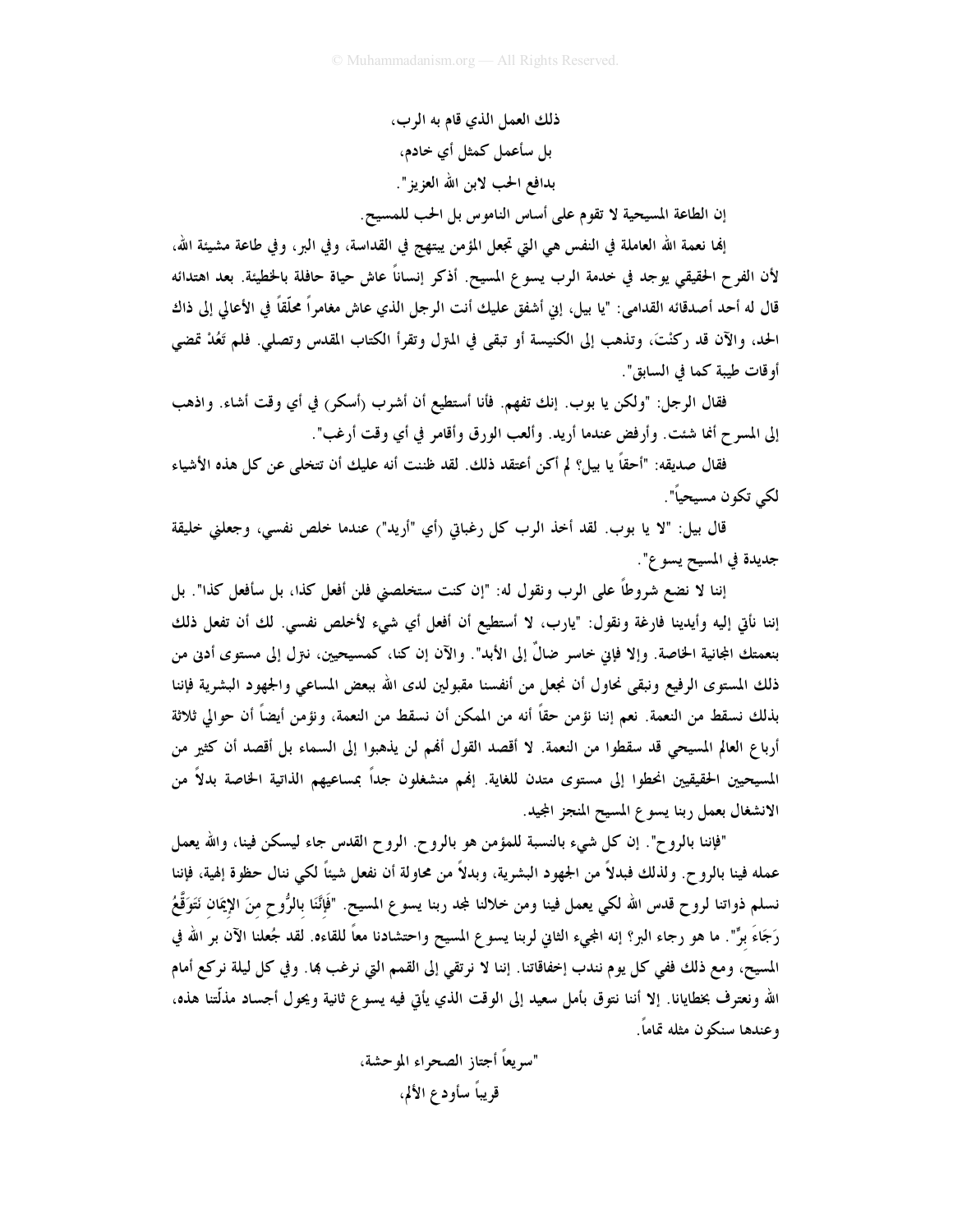لا حزن أو قلق بعد اليوم. لا خطيئة ثانية أبداً أبداً"

"إِذَا أُظْهِرَ نَكُونُ مثْلَهُ، لأَنَّنَا سَنَرَاهُ كَمَا هُوَ" (١ يوحنا ٣: ٢).

"لأَنَّهُ فِي الْمَسِيحِ يَسُوعَ لاَ الْختَانُ يَنْفَعُ شَيْئاً وَلاَ الْغُرْلَةُ، بَل الإِيمَانُ الْعَاملُ بالْمَحَبَّـــة". ســـواء كــــان الإنسان يهودياً أم أممياً فلا فرق بينهما، سواء كان حافظاً للناموس متصلباً أو عابد أوثان، فليس من فـــرق. "إذ الْجَميعُ أَخْطَأُوا وَأَعْوَزَهُمْ مَجْدُ الله" (رو ٣: ٢٣). عندما يضع الناس رجاء إيماهُم على الرب يســــو ع المســـيح فإن الروح القدس يأتي ويسكن فيهم، ونقول أفمم "في المسيح" و"إذاً لاَ شَيْءَ منَ الدَّيْنُونَة الآنَ عَلَى الَّذينَ هُـــمْ في الْمَسيح يَسُوعَ" (رو ٨: ١). ذلك لأننا وإلى الأبد مرتبطون بابنه، الرب يسوع المسيح. إن أعمالنا البشرية وطقوسنا الدينية لا تفيد من ناحية تبرير النفس. ما الذي ينفع إذاً؟ "الإيمان العامل في المحبـــة". وإذ نســــلك في صحبة الرب يسوع المسيح، وإذ أن قلوبنا مأخوذة به، والإيمان يجعل المسيح حقيقياً "وَأَمَّا الإِيمَانُ فَهُوَ الثّقَةُ بمَسا يُرْجَى وَالإِيقَانُ بأُمُور لاَ تُرَى" (عب ١١. ١). سوف نجد الثقة بالأشياء التي نرجوها، والاقتناع الأكيد بحقيقـــة الأشياء التي لم ترها أعيننا قط. بالإيمان نعلم أن يسوع حي وبالإيمان نعلم أن مسألة الخطيئة قد سُويت، وأننا في المسيح. وإذ نمضي بإيمان ناظرين إليه، ومستمدين منه موارد جديدة من النعمة يوماً فيوماً، يعمل الإيمان بالمحبسة. والمحبة هي تحقيق الناموس، ولذلك لسنا في حاجة لأن نكون تحت الناموس لكي نحيا على نحو قويم صـــحيح. إن الأمر الطبيعي الوحيد الآن للمسيحيين هو أن يسعوا ليعيشوا لمجد ربنا يسوع المسيح.

دخل طبيب إلى غرفة حيث كنت أزور عائلة كانت لديهم طفلة عزيزة مريضة جداً. لقد كانت قُـــرّة عين والدمَّا. وقال الطبيب: "والآن يا سيدة كذا، هناك شيء أود أن أقترحه. بسبب حالة الفتاة الصـــغيرة أود ألا يُعني أي أحد غيرك بما. وإن اهتمامك بما وبالطفلة سيعني الكثير الكثير لها. فهي في حالة عصبية شــــديدة". هل تعتقدون أن تلك الأم قد وجدت في هذا ناموساً تصعب إطاعته؟ إن قلبها الأمومي قادها لأن تجيـــب علــــي الفور قائلة: "نعم أيها الطبيب، سأحرص على ألا يعتني ها أي أحد غيري. وسأفعل كل ما بوسعي من أجلسها". أكانت تلك ناموسية؟ لا بل كانت "إيماناً عاملاً بالمحبة". وهكذا الحال عند المسيحيين. إن كل طاعتنا تنبع مـــن تكرس القلب للرب يسوع المسيح. إننا نُسِّرُ بفعل الصلاح، ونُسَرُ بمساعدة الآخرين، ونسر بالكرازة بكلمتــه، وبخدمة أولئك الذين هم في حاجة أو محنة أو كرب، نسر بما يسميه يسوع نفسه "الأعمال الصالحة". ذلك لأننا نحب المسيح ونريد أن نعمل تلك الأشياء التي يستحسنها. وكل ما عدا ذلك هو "سقوط من النعمة".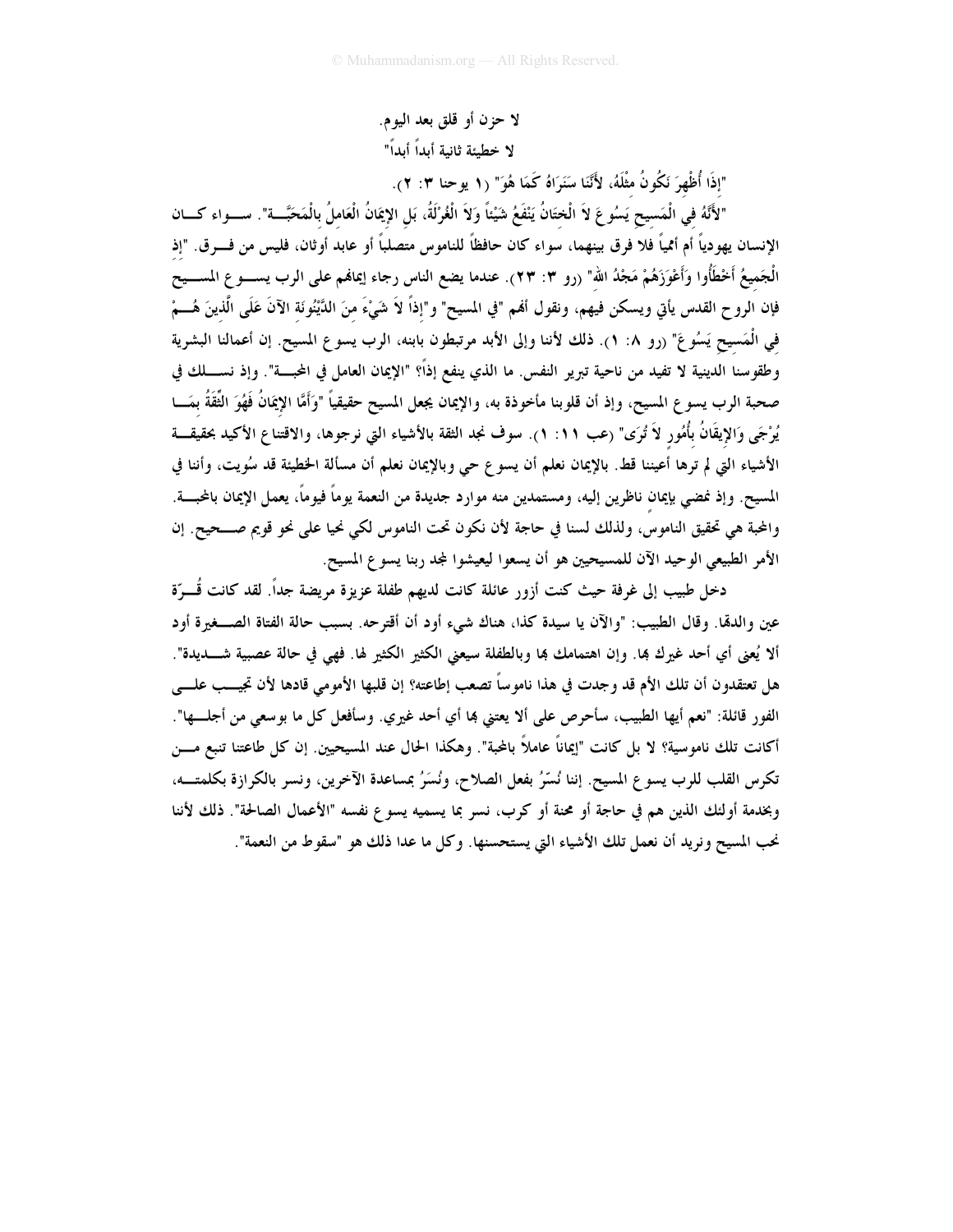الفصل الثالث عشر الإيمان العامل بالمحبة (غل ٥: ٧- ١٥)

"كُنْتُمْ تَسْعَوْنَ حَسَناً. فَمَنْ صَدَّكُمْ حَتَّى لاَ تُطَاوعُوا للْحَقِّ؟ هَذه الْمُطَاوَعَةُ لَيْسَتْ منَ الّذي دَعَـــاكُمْ. خَمـــيرَةٌ صَغِيرَةٌ تُخَمِّرُ الْعَجِينَ كُلَّهُ. وَلَكنَّنِي أَثقُ بِكُمْ في الرَّبِّ أَنَّكُمْ لاَ تَفْتَكرُونَ شَيْئاً آخَرَ. وَلَكسنَّ الْسلني يُسوْعجُكُمْ سَيَحْملُ الدَّيْنُوئَةَ أَيَّ مَنْ كَانَ. وَأَمَّا أَنَا أَيُّهَا الإِخْوَةُ فَإِنْ كُنْتُ بَعْدُ أَكْرِزُ بالْختَان فَلمَاذَا أُضْطَهَدُ بَعْدُ؟ إذاً عَثْــرَةُ الصَّليب قَدْ بَطَلَتْ. يَا لَيْتَ الَّذينَ يُقْلقُونَكُمْ يَقْطَعُونَ أَيْضاً! فَإِنَّكُمْ إِنَّمَا دُعيتُمْ للْحُرِّيَّة أَيُّهَا الإخْوَةُ. غَيْــرَ أَنَّـــهُ لاَ تُصَيِّرُوا الْحُرِّيَّةَ فُرْصَةً للْجَسَد، بَلْ بالْمَحَبَّة اخْدمُوا بَعْضُكُمْ بَعْضاً. لأَنَّ كُلّ النَّامُوس في كَلمَة وَاحدَة يُكْمَـــلُ: «تُحبُّ قَرِيبَكَ كَنَفْسكَ». فَإِذَا كُنْتُمْ تَنْهَشُونَ وَتَأْكُلُونَ بَعْضُكُمْ بَعْضاً، فَانْظُرُوا لئَلاَّ تُفْنُوا بَعْضُكُمْ بَعْضاً".

يتابع بولس حديثه فيرينا أن الحرية المسيحية ليست إذناً أو حرية لنعيش بحسب الجسد، بل إنما حريسة لنمجد الله. لاحظ كيف يسكب قلبه أمامهم، إذ يفكر في ارتداهم. يقول: "كنتم تسعون حسناً". أي أنه ينظـــر إلى الماضي إلى تلك السنوات الأولى ويذكّرهم بتكرّسهم وفرحهم الأول، وكم كانوا مثـــابرين وكـــم كـــانوا يسعون إلى تمجيد الرب. لكن شهادقم تشوهت، وحبهم الأول ضاع، وما عــادوا مخلصــين إلى ذاك الحــد، وخداماً فاعلين للرب يسوع المسيح كما كانوا قبلاً. لقد ضلَّلتهم التعاليم الخاطئة.

"كُنْتُمْ تَسْعَوْنَ حَسَناً. فَمَنْ صَدَّكُمْ حَتَّى لاَ تُطَاوِعُوا للْحَقِّ؟" ما الذي جعلهم ينحرفون عـــن الطريـــق القويم؟ كان ذلك بسب قبولهم فكرة أفمم، ورغم أفمم تبرروا بالإيمان، كـــان ليمكنـــهم، بحســـب اعتقــــادهم، بالناموس فقط أن يتقدسوا، وهذا خطأ شائع اليوم. يعتقد كثيرون أنه في حين أن الناموس لا يمكن أن يبرر، فمع ذلك، فعندما يتبرر المرء، فإن طاعة الناموس هي التي تقدس. ولكن الناموس أعجز ما يكون عن التقديس كمسا عن التبرير . ولا يفيد أن نحاول وضع الطبيعة القديمة تحت الناموس. إن لديك طبيعتان، القديمــة، الجســـدانية، والجديدة، الروحية. تلك الطبيعة القديمة مظلمة جداً، والجديدة مشرقة للغاية. الطبيعة القديمة فاسدة، والجديسدة صالحة. فليس من المفيد أن تقول للطبيعة القديمة "عليك طاعة الناموس"، لأن الفكر الجسداني لا يخضع لناموس الله، من جهة أخرى، لست في حاجة لتقول ذلك للطبيعة الجديدة لألها تبتهج بناموس الله. ولذلك فإن تقديســـنا ليس من الناموس. ولقد عجز الغلاطيون عن إدراك هذه الحقيقة.

"مطاوعة" كان من الأفضل ترجمتها بـــ "إمكانية الإقناع". هذه القابلية للإقتناع، وهذا الاستعداد مـــن جهتـــك لتقتنع بتعاليم هؤلاء المعلمين الكذبة، "لَيْسَتْ منَ الَّذي دَعَاكُمْ". إن الناس يغيرون وجهـــات نظـــرهم الدينيـــة بسهولة كما يغيرون مواقفهم السياسية. ففي يوم يكونون على رأي معين، ثم على رأي آخر في اليوم التالي. إفمم يبدأون على نحو معين سليم، ثم يأتي أول معلم كاذب مضلل فيلفت انتباههم، وإذا ما اســـتند إلى استشـــهادات كتابية يقولون: "يبدو الأمر معقولاً. وهو يستند إلى الكتاب المقدس في ذلك". وهكذا ينتقلون مـــن معلــــم إلى آخر ولا يستقرون على رأي أو أمر أينما ذهبوا، يقول الرسول بولس أن هذا الاستعداد للاقتناع برأي معلمين من البشر هو ليس من الله. إن كنت تسلك مع الله فإنك ستصغى إلى صوته وتسمع كلمته، وتُحفظ من سهولة الاقتناع الزائدة.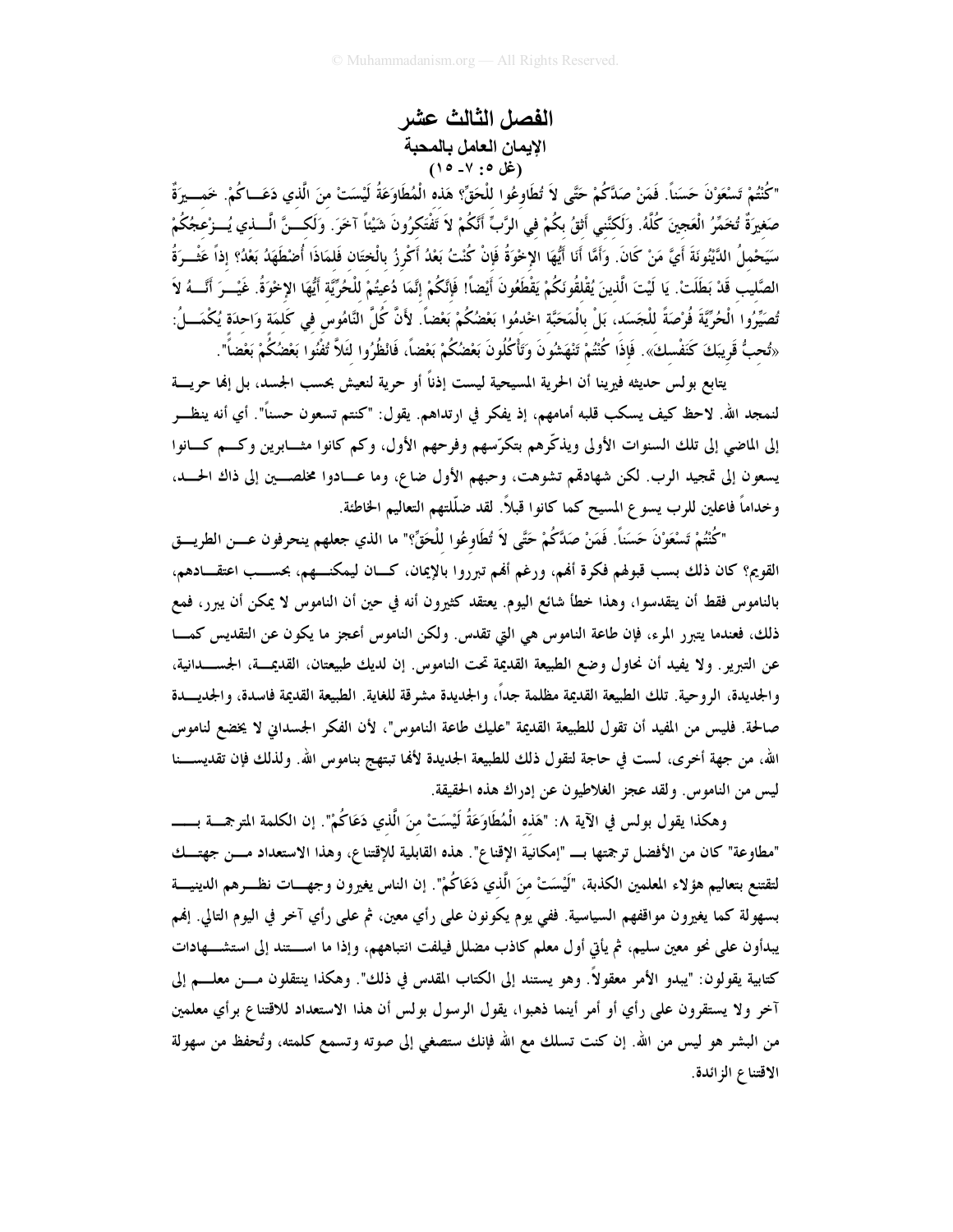"حْمِيرَةٌ صَغيرَةٌ تُخَمَّرُ الْعَجينَ كُلَّهُ". هكذا تقول الآية ٩. هذه الجملة نفسها نجــــدها في ١ كــــو ٥: ٦، حيث يحنَّر بولس القديسين من التسامح والتساهل في اللا أخلاقيات في وسطهم. لقد كان بينهم إنسان فاســــد. كان يعيش في الخطيئة، وبدوا عاجزين عن معالجة أمره، كما تفعل بعض الكنائس اليوم الذين لم تكـــن لــــديهم حالة تأديب منذ سنوات، بل هناك تسامح وتساهل في كل أنواع الشرور . إنهم لا يجرأون على أن ينبروا لمعالجة تلك المسائل. هؤلاء الكورنثيون كانوا يتفاخرون بحقيقة أفمم ذووا أفق واسع في التفكير بما يكفي ليغفلوا عـــن الزني وسفاح القربي الذي يرتكبه هذا الإنسان، فيقول بولس لهم: "إن كنتم ستفعلون ذلك، فعلــيكم مواجهـــة حقيقة أن "خميرَةٌ صَغيرَةٌ تُخمَّرُ الْعَجينَ كُلَّهُ". وآخرون ينظرون إلى المشيئة فيقولون: "إذا كانت كنيســــة الله لا تتخذ موقفاً ضد هذه الأشياء، فلماذا سنبالي نحن؟"

هنا في غلاطية، لا يتحدث الرسول بولس عن الفساد في الحياة بل عن عقيدة مزيفة غــــير صــــحيحة، ويقول أنه إذا لم يعالجوها على ضوء كلمة الله فسيجدون ألها أيضاً مثل الخميرة "خميرة صــــغيرة تخمـــــر العجــــين كله"، وسيأتي الوقت عندما سيضلون كلياً معنى نعمة الله. من الجدير بالانتباه أن نلاحظ أن الخميرة في كلمة الله هي دائماً صورة للشر كثيرون من الناس لا يروفما هكذا. إفمم يتحدثون عن "خميرة الإنجيل" في متى حيث يقـــول الرب يسوع: "«يُشْبهُ مَلَكُوتُ السَّمَاوَات خَميرَةً أَخَذَتْهَا امْرَأَةٌ وَخَبَّأَتْهَا في ثَلاَثَة أكْيَال دَقيـــق حَتّـــى اخْتَمَـــرَ الْجَميعُ»" (متى ١٣: ٣٣). إن فكرقم هي أن الأكيال الثلاثة من الدقيق تمثل العالم، وأن المرأة هـــي الكنيســــة التي تضع الخمير، ألا وهو الإنجيل في العالم، وفي المستقبل سيهتدي العالم بأكمله. إننا في تلك الحالة منذ حـــوالي ٢٠٠٠ سنة، وبدلاً من أن يكون العالم قد اهتدى، نجد أن الكنيسة المعترفة تتراجع عن اهتدائها.

فكروا في استصدار مرسوم لمحو اسم الله من كل النصوص التي كتبت على جــــدران أي كنيســــة في ألمانيا– ألمانيا موطن الإصلاح. ألمانيا حيث قاد لوثر الناس بعيداً عن طلمة الفساد– وفكروا في ذلك البلد الذي يحاول أن يمسح اسم الله اليوم، إننا لا نعمل على اهتداء العالم بسرعة كافية. فكروا في روسيا حيث تم التعريــف بالإنجيل منذ أكثر من ١٥٠٠ سنة، ونجد اليوم كل المحاولات المبذولة لتدمير الشهادة الـتي بقيــت في تلــك الأرض. إن الأمر يستغرق ألفية تلو الألفية ليخلص العالم بشهادتنا، إذا ما خلص، ولكن ذلك ليس برنامجنـــا. إذ نقرأ: "مَتَى جَاءَ ابْنُ الإِنْسَان أَلَعَلَّهُ يَجِدُ الإِيمَانَ عَلَى الأَرْضِ؟ (لوقا ١٨: ٨). "كَمَا كَانَ في أيَّام نُـــوح كَـــذَلكَ يَكُونُ أَيْضاً في أَيَّام ابْن الإنْسَان" (لوقا ١٧: ٢٧). لقد كان الفساد والشر يملآن العالم في أيام نــــوح، وهكــــذا اليوم يملأ الفساد والشر العالَم. "كَانُوا يَأْكُلُونَ وَيَشْرَبُونَ وَيُزوِّجُونَ وَيَتَزَوَّجُونَ إلَى الْيَوْم الّذي فيه دَخَـــلَ نُـــوحٌ الْفُلْكَ وَجَاءَ الطُّوفَانُ وَأَهْلَكَ الْجَميعَ" (لوقا ١٧: ٢٧). إننا نرى نفس الأشياء تحدث اليوم، ففـــى يــــوم مــــا سيذهب شعب الله، ليس في فلك، بل سيُختطفون لملاقاة الرب في الهواء، وثم سيأتي طوفـــان الدينونــــة المريــــع فينسكب على هذا العالم البائس. إن المثل لا يعني أن الإنجيل سيستمر إلى أن يهتدي العالم بمجمله. بـــل يعـــني العكس تماماً. أكيال الدقيق الثلاثة كانت تمثل تقدمة الدقيق، وتقدمة الدقيق كانت طعام شعب الله وكان يرمـــز إلى المسيح، مخلصنا المبارك والمقدس. لم يكن هناك خميرة في تقدمة الدقيق، لأن ذلك كان رمز الشر. الخمير هـــو التعليم المغلوط الذي يفسد الحقيقة. لقد أشار يسوع إلى ثلاث أنواع من الحمير فقال: "«انْظُرُوا وَتَحَرَّزُوا مـــنْ خَمير هيرُودُسَ وخَمير الْفَرِّيسيِّينَ وَخَمير الصُّدُّوقيين". حمير هيرودس كان الفساد والشــــر السياســــي، وحمــــير الفريسيين كان البر الذاتي والنفاق، وحمير الصدوقيين كان المادية، كان يمكن القول على أي من هذه على أفمــا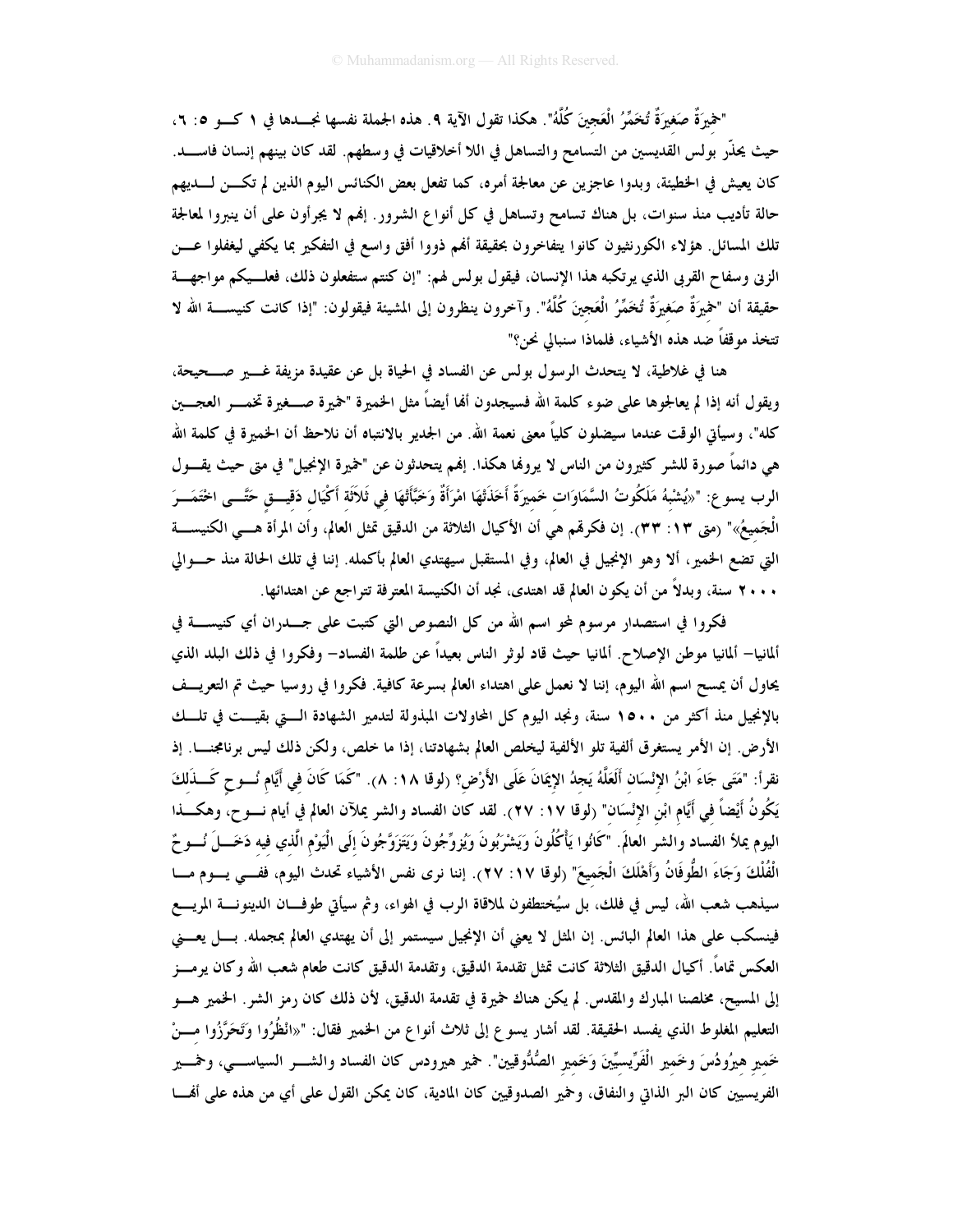"خميرة صغيرة تخمر العجين كله". إن الأمر الذي يوقف عملها هو أن نعرَّضها لتأثير النار، وعندما نتمحص هذه الأشياء على ضوء إنجيل المسيح فلا يعود لها أي فعل أو أثر.

ولكن رغم أن بولس يحذر هؤلاء الغلاطيين إلا أنه لا يتخلى عنهم. إنه يشعر بألهم ســـيخرجون مـــن الأمر على نحو سليم، لأنه يعرف كم كانوا صادقين في البداية. "وَلَكْنَني أَثقُ بكُمْ في الرَّبِّ أَنَّكُمْ لاَ تَفْتَكــرُونَ شَيْئاً آخَرَ. وَلَكنَّ الَّذي يُزْعجُكُمْ سَيَحْملُ الدَّيْنُونَةَ أَيَّ مَنْ كَانَ". يا له من قول رزين مهيب! لقد قـــال الله: "لاَ تَضلُّوا! اللَّهُ لاَ يُشْمَخُ عَلَيْه. فَإِنَّ الَّذي يَزْرَعُهُ الإِنْسَانُ إِيَّاهُ يَحْصُدُ أَيْضاً" (غل ٦: ٧). ونعلم أن: "لَيْسَ عنْــــدَ الله مُحَابَاةٌ" (رومية ٢: ١١). كم ينبغي لهذا أن يحفظ قلوبنا عندما نرى رجالاً في مراكز مرموقة اليوم وهم مذنبون مدانون بجرائم شائنة شنيعة بحق المدنية. إننا نرتعد إذ نرى مدى عجز الأمم في مكافحة هكذا رجال ومبـــادئهم الشريرة. عجيب أن طغاة الأرض لا يزالون يتحدون الله. ولكنه سوف يطبق قبضته على كل هذه الأشياء يوماً ما، والدينونة آتية لا محالة طالما أن هناك إلهاً في السماء. لأن الله قد قال، فيما يتعلق بنســــل ابـــــر اهيم: "لــــيَكُنْ لاعنُوكَ مَلْعُونينَ وَمُبَارِكُوكَ مُبَارَكينَ»" (تك ٢٧: ٢٩). الإنسان الذي سيعامل نسل ابراهيم بقساوة وفظاظــة هو تحت لعنة الله. ستقع تلك الدينونة يوماً ما. يمكننا أن نكون على يقين من ذلك. ليس من مهرب من ذلـــك، لأن الله أصدر حكماً قضائياً بذلك. قد يعبث الناس مع الله لبرهة وقد يشكّون لأنه يبدو ذا صبر طويل، ولكـــن اليونانيين اعتادوا أن يقولوا: "إن طواحين الآلهة تطحن على مهل، إلا ألها تطحن إلى ذرات بالغة الصغر". في كل جانب من جوانب الحياة تبقى الحقيقة في أن الله هو إله دينونة، و"به تُوزَنُ الأَعْمَالُ" (١ صموئيل ٢: ٣).

ثم يقول بولس: "وَأَمَّا أَنَا أَيُّهَا الإخْوَةُ فَإِنْ كُنْتُ بَعْدُ أَكْرِزُ بِالْخَتَان"— لنفترض أبي كرزتُ بكل هــــذه الأمور التشريعية الناموسية، فهل تظنون أبي كنتُ سأُضطهدُ كما أنا الآن؟ بالتأكيد لا. ولكن إن فعلتُ ذلك لما كنتُ مخلصاً لرسالتي العظيمة الموكلة إليّ. "فَلمَاذَا أُضْطَهَدُ بَعْدُ؟ إذاً عَثْرَةُ (عار) الصَّليب قَدْ بَطَلَتْ". ما الــــذي يقصده بقوله: "عَثَرةُ الصليب"؟ لقد كانت فماية مخزية وخيمة للإنسان أن يموت مرغماً على الصليب. لقد كان الصليب كمثل المشنقة اليوم. قال سيسيرو: "الصليب، إنه مخزٌ جداً، حتى أنه ينبغي ألا يذكر في المجتمع الرفيع". كما أن الشخص الذي لديه قريب قد ارتكب جريمة قتل وشنق من جراء ذلك، فإنه لن يرغب في أن يتحـــدث عن هذا الأمر، هكذا كان الناس يشعرون بخصوص الصليب في تلك الأيام. ومع ذلك فإن ابن الله مات علــــى الصليب. آه يالعاره! فالقدوس، الخالق السرمدي، الذي أتى بكل الأشياء إلى الوجود، قسد مضـــى إلى ذلـــك الصليب ومات عن خطايانا. يقول بولس عملياً: إنكم تعتبرون ذلك الصليب بلا قيمة إن أدخلتم أيــــة وســــيلة خلاص ظاهرة أخرى بدلاً من موت يسو ع الذي خلصنا به الرب من الخطايا" ثم يصر خ قائلاً: "يَا لَيْتَ الْــــذينَ يُقْلقُونَكُمْ يَقْطَعُونَ أَيْضاً!" أو حرفياً: "أود لو يَقطع أولئك الذين يزعجونكم أنفسهم". هؤلاء الرجـــال الــــذين يحرِّفون إنجيل المسيح.

في الآية ١٣ يعود إلى موضوع الحرية: "فَإِنَّكُمْ إِنَّمَا دُعيتُمْ لِلْحُرِّيَّة أَيُّهَا الإِخْوَةُ"– لقد تحررتم وما عدتم عبيداً، بل إنكم أحرارٍ – "لاَ تُصَيِّرُوا الْحُرِّيَّةَ فُرْصَةً للْجَسَد". لا تقولوا : "حسناً. الآن قد خلصت بالنعمة ولذلك فأنا حرٌّ أن أفعل ما يحلو لي". لا بل قولوا لقد خلصت بالنعمة ولذلك أنا حر لأمجد الله، إله كل نعمة! لدي الحرية لأحيا لله، لدي الحرية لأُعظِّم وأُبَجِّل المسيح الذي مات عني، ولدي الحرية لأن أسلك في المحبة نحو جميع إخوتي. إنما حرية مجيدة، حرية القداسة، حرية البر. "بَلْ بالْمَحَبَّة الخدمُوا بَعْضُكُمْ بَعْضاً". إذ قد دُعينا إلى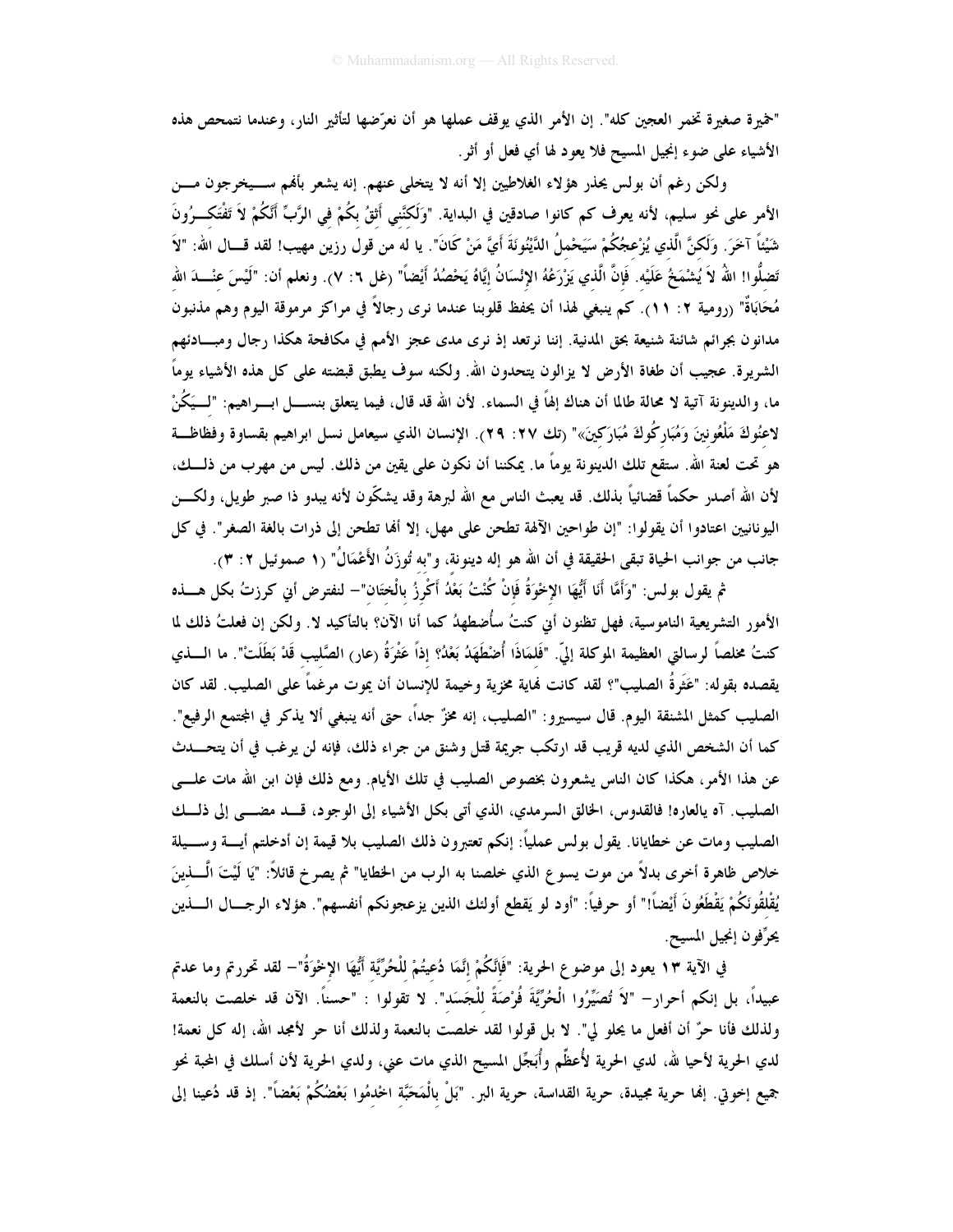هذه الحرية فلنكن مستعدين لأن نكون خداماً. إن ربنا المبارك يضرب لنا مثلاً فقد أخذ ذلك الدور على الأرض: "فَإِنْ كُنْتُ وَأَنَا السَّيِّدُ وَالْمُعَلِّمُ قَدْ غَسَلْتُ أَرْجُلَكُمْ فَأَنْتُمْ يَجبُ عَلَيْكُمْ أَنْ يَغْسلَ بَعْضُكُمْ أَرْجُلَ بَعْض" ريوحنا ١٣: ١٤). بالمحبة نُسَرُّ بأن نخدم. انظروا إلى تلك الأمّ التي تُعنى بطفلتها الصغيرة. إن عليها أن تقوم بأشياء كثيرة لا يُسَرُّ قلبُها بما بشكل طبيعي. فهل خدمتها عبودية إذ تُعنى بابنتها الطفلة؟ لا. إنما تُسَرُّ بأن تقوم بما يمليه عليها الحب، وهكذا في علاقتنا مع بعضنا البعض، كم سنكون مسرورين إن كانت لنا الفرصة بأن نخدم إخوتنا المؤمنين. "بالْمَحَبَّة اخْدمُوا بَعْضُكُمْ بَعْضَاً".

"لأَنَّ كُلَّ النَّامُوس في كَلمَة وَاحدَة يُكْمَلُ". لكأنه يقول: "إنكُّم تتحدثون عن النـــاموس، وتصـــوُّون على أنه على المؤمنين أن يأتوا تحت الناموس. لماذا لا تتوقفون من أجل أن تفكروا بما يعلمه الناموس حقــــاً؟ "لأَنّ كُلَّ النَّامُوس في كَلمَة وَاحدَة يُكْمَلُ: «تُحبُّ قَريبَكَ كَنَفْسكَ»". إن الإنسان الذي يحب سوف لن يخـــالف أي وصية. إن كنت أحب الله كما ينبغي، فلن أُخطئ تجاهه. انظروا إلى يوسف، الذي تعرض لإغواء شديد، لعلـــه كان أكبر مما يتعرض له كثيرون، ومع ذلك فقد كان رده على المغوية أن: "أَنَّ لي أن أفعل هذا الشــــر العظـــيم وأن أُخطئ نحو اللهْ؟" لقد أحب الله وهذا ما حفظه في ساعة الإغواء والتجربة. وعندما نأتى إلى تعاملنا مع رفاقنا وأصحابنا، إن كنا نحب قريبنا كأنفسنا، فإننا لن نخالف الوصايا. فلن نكذب أحدنا على الآخر، ولسن نشسهد زوراً، ولن يزني أحد، ولن يكون هناك انتهاك لناموس الله، وسوف لن نقتل. لن يسيء أحد إلى الآخر إن كنـــا نسلك في المحبة. "لأَنَّ كُلَّ النَّامُوس في كَلمَة وَاحدَة يُكْمَلُ: «تُحبُّ قَريبَكَ كَنَفْسكَ»". إن الروح القدس الذي يسكن في كل مؤمن هو روح محبة، وإن الطبيعة الجديدة هي طبيعة قد غرسها الله بنفسه، فالله محبة وبذلك فمـــن الطبيعي للطبيعة الجديدة أن تحب. عندما تجد مؤمناً يسلك بطريقة لا محبة فيها، ولا يكون لطيفاً في تعامله، فـــإن في مقدورك أن تتيقن أن تلك هي الطبيعة القديمة وليست الطبيعة الجديدة، وهي التي تتســـلط عليــــه في تلـــك اللحظة. ليتنا نسلك في المحبة لكي يتمجد المسيح في جميع طرقنا! لقد قيل عن المسيحيين الأوائل، حـــتي علـــي لسان الوثنيين أنفسهم،: "انظروا كيف يحبون بعضهم بعضاً!" هل يمكن أن تقول هذا عنّا دائمــــاً؟ أم يجـــب أن نقول: "انظروا كيف يتشاجرون. انظروا كيف يخزون أحدهم الآخر". ياللعيب، إن قيلت هكذا أشـــياء عنّـــا. "لأَنَّ كُلَّ النَّامُوس في كَلمَة وَاحدَة يُكْمَلُ: «تُحبُّ قَرِيبَكَ كَنَفْسكَ»".

والآن من جهة أخرى، إن أخفق أحد في ذلك: "فَإِذَا كُنْتُمْ تَنْهَشُونَ وَتَأْكُلُونَ بَعْضُكُمْ بَعْضًا، فَسائظُرُوا لَتَلاَّ تُفْنُوا بَعْضُكُمْ بَعْضاً". إن كنتم تسيئون إلى سمعة بعضكم البعض، وتنتقدون بعضكم، وتتشاجرون، فانتبهوا، لأن النتيجة الطبيعية هي أنكم سوف تفنون بعضكم بعضاً. أتعلمون لماذا آلت إلى دمار تلك الشهاداتُ الكثيرة التي كانت يوماً ما لامعة في عيني الله؟ ذلك بسبب روحٍ نزاعةٍ إلى الخلاف، والانتقادت والنميمـــة، تتســــلل إلى وسط شعب الله، والله لا يمكنه أن يبارك ذلك. إن كنتم أنتم وأنا نرتكب هكذا إثم، فعلينا أن نأتي إلى حضــــرة الله ونتفحص طرقنا أمامه. نعم ولنلتمس منه أن يسبر قلوبنا، ونعترف وندين كل أمر فيه خطيئة أمـــام ناظريــــه لكيما نكون مساعدين وليس معوقين في خدمته.

"فَإِذَا كُنْتُمْ تَنْهَشُونَ وَتَأْكُلُونَ بَعْضُكُمْ بَعْضاً، فَانْظُرُوا لَثَلاَّ تُفْنُوا بَعْضُكُمْ بَعْضاً". قد يقـــول أحـــــدهم: "حسناً. لطالما كرهت نفسي إذا ما قلت أي شيء فظ، وأعتزم ألا أعيد الكرّة". المشكلة هـــي أنـــك لم تســــلم لسانك إلى الرب يسوع المسيح. إنكم تذكرون الكلمة أن "قَدِّمُوا أَجْسَادَكُمْ ذَبيحَةً حَيَّةً مُقَدَّسَةً مَرْضيَّةً عنْدَ الله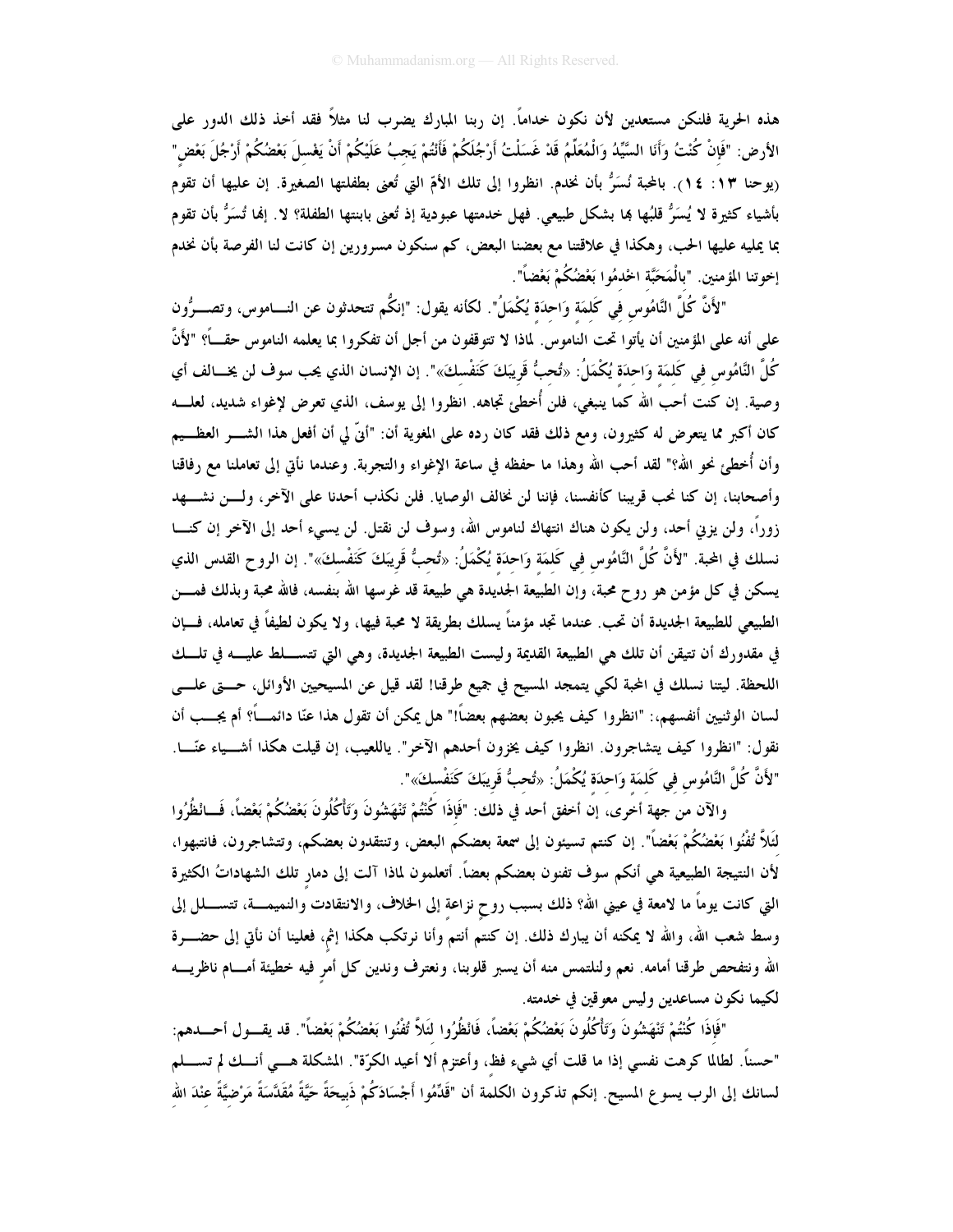عبَادَتَكُمُ الْعَقْليَّةَ" (رو ١٢: ١). إن عدداً كبيراً من الناس قد قدموا كل جزء من أجسادهم تقريب ً مـــا عـــدا لسافم. لقد حفظوا لسافم لأنفسهم، ويسمحون له أن يتحرك بالقيل والقال إلى أن يتسببوا تدريجياً في إحداث الكثير من الألم والحزن وسط شعب الله. أفلا تقولون: "يارب. لساني هذا قد أعطيتنيــــه كــــى أمجــــدك. لطالمــــا استخدمته لأجد عيوباً عند الآخرين، ولأسيء لسمعة أخ أو أخت، وأن أقول أشياء بدون لطف وبدون لباقـــة بخصوص الآخرين. فيارب يسوع، إني أقدمه لك، فهذا اللسان قد ابتعته بدمك. ساعدني على أن أستخدمه مـــن الآن فصاعداً فقط لتمجيدك. وباستخدامه في تمجيدك فإني سأستخدمه لأبارك وأساعد الآخرين بـــدلاً مـــن أن أحزفهم وأعوقهم".

لعلك لم تأت أبداً إلى يسو ع، على الأرجح أنك تقول: "هل هناك من قوة كمثل التي تتحدث عنـــها يمكنها أن ترفع شخصاً فوق حياة الخطيئة، وتمكَّنه من أن يحيا هكذا؟" نعم. هناك طريقة. تعال إلى الرب يســــو ع المسيح، و آمن به، واقتبله مخلصاً لك، وتوَّجْه رباً على حياتك، وستجد أن كل شيء سيكون مختلفاً، كل شـــيء سيكون جديداً. ستجد فرحاً، وسروراً، ما كنت لتجدهما في كل الطرق المعوجة لهذا العالم البائس، إنه يقـــول: "هَنَنَذَا وَاقفٌ عَلَى الْبَاب وَأَقْرَعُ. إنْ سَمعَ أَحَدٌ صَوْتي وَفَتَحَ الْبَابَ، أَدْخُلُ إلَيْه وَأتَعَشَى مَعَهُ وَهُوَ مَعي" (رؤيسا ٢: ٢٠). افتح باب قلبك على مصراعيه اليوم وقل:

> "تعال، يارب، وادخل، واجعل قلبي مسكناً لك. تعال، وطهّر روحي من الخطيئة، واسكن معي وحدي"

سيكون في غاية السرور إذ يدخل إلى قلبك، ويأخذ زمام أمورك، وكل شيء سيغدو جديداً على ضوء حضوره.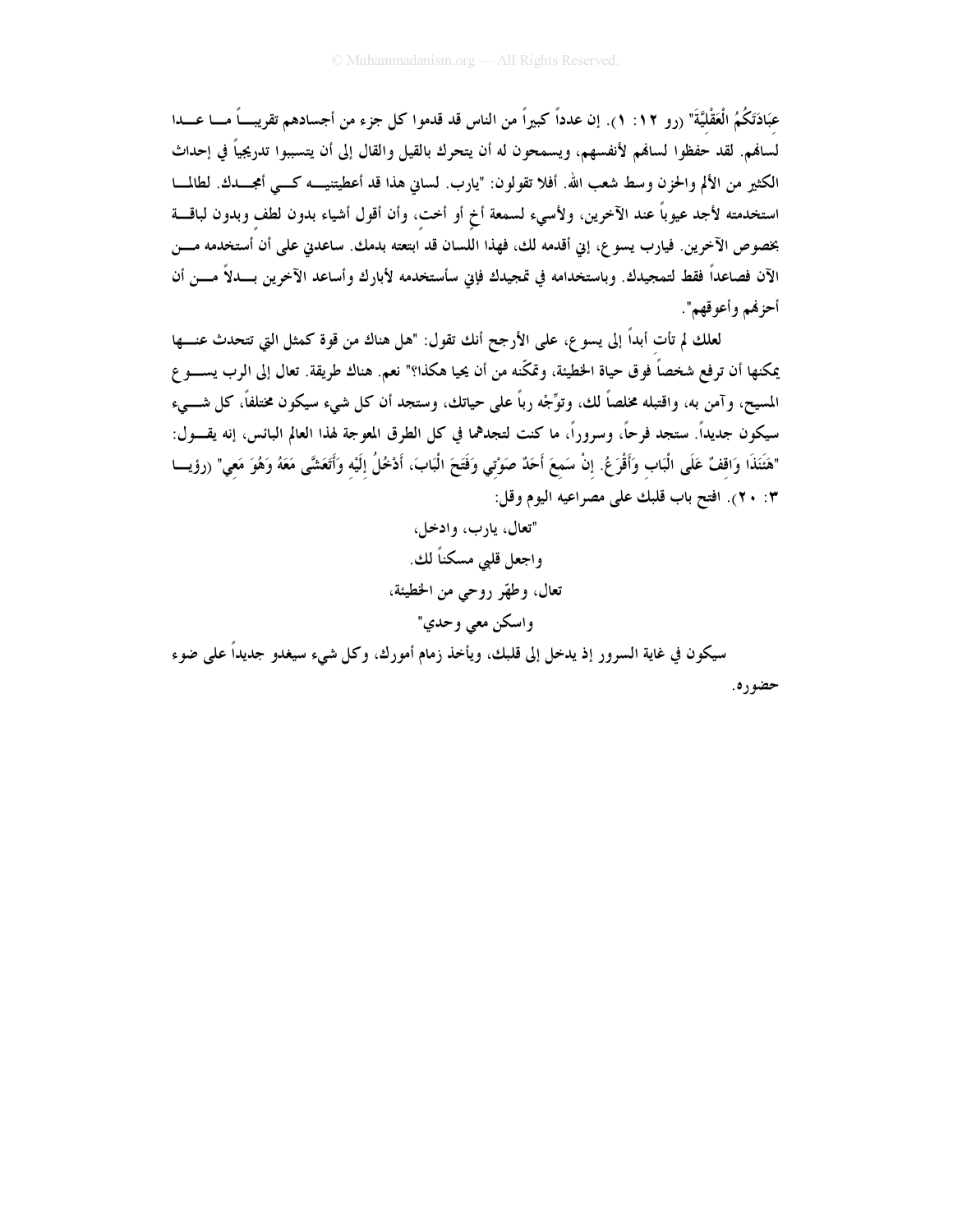الفصل الرابع عشر حرية وليس <del>ف</del>جوراً<br>(غل ٥: ١٦- ٢٦)

"وَإِنَّمَا أَقُولُ: اسْلُكُوا بالرُّوح فَلاَ تُكَمِّلُوا شَهْوَةَ الْجَسَد. لأَنَّ الْجَسَدَ يَشْتَهي ضدَّ الرُّوح وَالرُّوحُ ضدَّ الْجَسَـــد، وَهَذَانٍ يُقَاوِمُ أَحَدُهُمَا الآخَرَ، حَتَّى تَفْعَلُونَ مَا لاَ تُرِيدُونَ. وَلَكنْ إذَا انْقَدْتُمْ بالرُّوح فَلَسْــتُمْ تَحْــتَ النَّــامُوس. وَأَعْمَالُ الْجَسَد ظَاهرَةٌ: الَّتِي هيَ زِيَّ عَهَارَةٌ نَجَاسَةٌ دَعَارَةٌ عبَادَةُ الأَوْثَان سحْرٌ عَدَاوَةٌ خصَــامٌ غَيْــرَةٌ سَــخطٌ تَحَزُّبٌ شقَاقٌ بدْعَةٌ حَسَدٌ قَتْلٌ سُكْرٌ بَطَرٌ، وَأَمْثَالُ هَذه الَّتي أَسْبقُ فَأَقُولُ لَكُمْ عَنْهَا كَمَا سَبَقْتُ فَقُلْتُ أَيْضـــــاً: إنَّ الَّذينَ يَفْعَلُونَ مثْلَ هَذه لاَ يَرثُونَ مَلَكُوتَ الله. وَأَمَّا ثَمَرُ الرُّوحِ فَهُوَ: مَحَبَّةٌ فَرَحٌ سَلاَمٌ، طُولُ أَنَاة لُطْفٌ صَـــلاَحٌ، إِيمَانٌ وَدَاعَةٌ تَعَفُّفٌ. ضدَّ أَمْثَال هَذه لَيْسَ نَامُوسٌ. وَلَكنَّ الَّذينَ هُمْ للْمَسيح قَدْ صَلَبُوا الْجَسَـــدَ مَـــعَ الأَهْـــوَاء وَالشَّهَوَاتِ. إنْ كُنَّا نَعيشُ بالرُّوحِ فَلْنَسْلُكْ أَيْضاً بحَسَبِ الرُّوحِ. لاَ نَكُنْ مُعْجــبينَ نُغَاضـــبُ بَعْضــنَا بَعْضـــاً، وَنَحْسلُ بَعْضُنَا بَعْضاً".

الجزء الحالي من هذه الرسالة يضع أمامنا حقيقة، بطريقة مميزة جداً، ألا وهي الطبيعتان في المؤمن. مـــن المهم أن نتذكر أنه عندما يخلصنا الله فإنه لا يهلك الطبيعة الجسدانية التي تلقيناها في ولادتنا الطبيعية. إن الولادة الجديدة لا تقتضي ضمناً إزالة الطبيعة القديمة الجسدانية، أو إحداث تغيير فيها، بل منح طبيعة جديـــدة بشـــكل مطلق تولد بروح قدس الله، وهاتان الطبيعتان تبقيان جنباً إلى جنب في المؤمن بالرب يسوع المسيح. هذا يفســـر الصراع الذي عرفه كثيرون منّا منذ أن اهتدينا. في الواقع، ليس من داع لأن أقول، "كثيرون منّــــا"، لأن كــــل المهتدين يختبرون في وقت أو آخر شيئاً من ذلك الصراع بين الجسد والروح. قال يسوع: "المولود من الجســـد هو جسد"– أي، الطبيعة القديمة– "والمولود من الروح هو روح"– أي الطبيعة الجديـــدة، وهاتـــان الطبيعتـــان تقيمان جنباً إلى جنب إلى أن نتلقى افتداء الجسد الذي سيكون في المجيء الثاني لربنا يســــو ع المســـيح، عنـــــدما سيحول جسد إذلالنا هذا ويجعله على شبه جسد مجده. وعندها سنتحرر إلى الأبد من كل الترعة الداخليـــة إلى الخطيئة. والآن وحتى ذلك الوقت علينا أن نتعلم، وأحياناً بخبرات مؤلمة جداً، أن الطبيعـــة الجســــدانية، تلــــك الطبيعة القديمة، "لَيْسَت خَاضِعةً لَنَامُوس الله لأَنَّهاُ أَيْضاً لاَ تَسْتَطيعُ" (رو ٨: ٧).

إن الطبيعة القديمة فاسدة جداً، وضيعة جداً، لدرجة ألها لا تستطيع أبداً أن تتقدس، والطبيعة الجديـــدة نقية جداً ومقدسة جداً، حتى ألها لا تحتاج لأن تتقدس. لذلك ليس من ذكر في الكتاب المقدس لتقديس الطبيعة القديمة. ما الذي يحتاج إذاً لأن يتقدس؟ إنه الإنسان نفسه. وهو يتقدس إذ يســــلك وفـــق إمــــلاءات الطبيعـــة الجديدة. إن روح قدس الله يقوده، لأن المؤمن لا يولد بالروح وحسب بل يسكن فيه الروح القدس.

يجب ألا نخلط بين الولادة الجديدة بالروح واقتبال الروح. الولادة الجديدة هي عمل روح الله. فهـــو الذي يُحدث الولادة الجديدة بالكلمة. ونحن نقتبل الكلمة بالإيمان. ونؤمن بالكلمة، وروح قدس الله من خلال الكلمة يأتينا بالولادة الجديدة. يقول الرسول يعقوب: "شَاءَ فَوَلَدَنَا بِكَلمَة الْحَقِّ لَكَيْ نَكُونَ بَاكُورَةً منْ خَلاَتقه" (يعقوب ١: ١٨). ويقول الرسول بطرس: "مَوْلُودينَ ثَانيَةً، لاَ منْ زَرْعٍ يَفْنَى، بَلْ ممَّا لاَ يَفْنَى، بكَلمَة الله الْحَيَّة الْبَاقِيَة إلَى الأَبَد …… وَهَذه هيَ الْكَلمَةُ الَّتي بُشِّرْتُمْ بهَا" (١ بطرس ١: ٢٣، ٢٥). وعنـــدما أومـــن بتلـــك الكلمة أولد ثانية؛ وذلك تغيير داخلي. إنه منح حياة جديدة؛ إنها حياة أبدية. ولكن هناك شيء أكثر من ذلك. لقد كان صحيحاً وحقيقاً دائماً في كل التدابير من آدم إلى يوم العنصرة، أنه أينما كان الناس يؤمنون بكلمة الله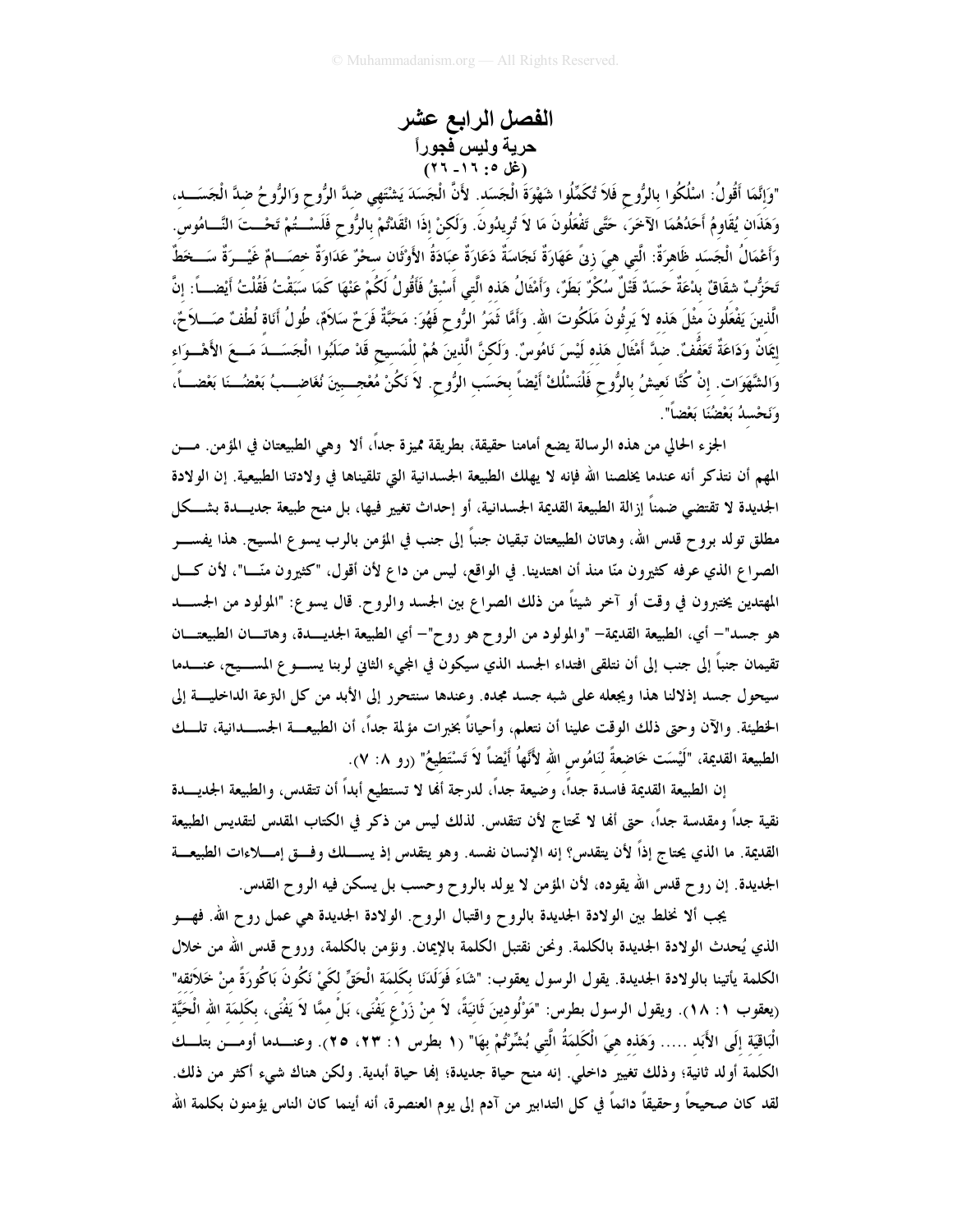فإفمم كانوا يولدون ثانية، ولكن الروح القدس نفسه كأقنوم إلهي ما كان يأتي عندها ليسكن فيهم. والآن ومنـــذ العنصرة، وعند الإيمان، فإننا نُختم بروح قدس الله. فهو يخلق الطبيعة الجديدة، ثم يأتي ليسكن في المــــرء الــــذي يولد ثانية، وإذ يتعلم المؤمن أن يدرك حقيقة أن روح قدس الله يسكن فيه، وإذ يضع كل شيء تحت ســـيطرته، فإنه يجد الانعتاق من قوة الخطيئة الطبيعية الفطرية.

لاحظوا كيف يورد الرسول بولس القول هنا: "وَإِنَّمَا أَقُولُ: اسْلُكُوا بالرُّوح فَلاَ تُكَمِّلُـــوا شَــــهْوَةَ (أو رغبة) الْجَسَد". إنه لأمر في غاية السهولة أن نشبع رغبة الجسد. علينا ألا نربط كلمة "شهوة" دائماً في ذهننــــا بمعنى رديء أو نجس. فالكلمة بحد ذامًا تعني "رغبة" بكل بساطة، وأياً كانت رغبة الجسد فإنما دائماً بغيضــــة في نظر الله. ها هنا امرئ يرغب بكل أنواع الإنغماس في الشهوات والأهواء الجسدانية، وليس من الصعب علينــــا أن ندرك خسة ذلك. ولكن هنا لدينا آخر يرغب بالشهرة العالمية والمديح والتملق من رفاقه وأصحابه، وتلــك أيضاً شهوة الجسد أو الفكر، وهذه يبغضها الله كما الآخر. إن كل نوع من الشهوات الجسدانية هـــو رغبـــة، وإذا أردنا أن نتحرر من السير بحسب هذه الرغبات الجسدية فما علينا سوى أن نسلك في الروح القدس.

أن يسكن الروح القدس فينا شيءٌ، وأن نسلك في الروح شيءٌ آخر تماماً. أن نسلك في الروح أي أن الروح القدس يسيرنا ويمكننا أن نسلك في الروح فقط عندما تكون حياتنا مستسلمة حقاً للمسيح. قد يقـــول أحدهم: "حسناً إذاً. إنني أفهم ما تقصده في أن كل المؤمنين لديهم الروح القدس، وأن كثيرين منـــا لم يتلقـــوا البركة الثانية، وليسوا ممتلئين من الروح". لست أجد التعبير "البركة الثانية". في الكتاب المقدس، رغم أني أقسر بأنه توجد في حياة العديد من المسيحيين خبرة تجيب على ما يدعوه الناس "البركة الثانية". فقد عاش كثير مـــن المسيحيين لسنوات في مستوى متدن، وإلى حد ما جسداني، ودنيوي. إنهم يحبون الرب، ويحبون كلمته، ويحبون أن يحضروا الطقوس في بيته، ويستمتعون بصحبة المسيحيين، ويسعون لأن يسلكوا مستقيمين رجــالاً ونســـاءً خلال هذا العالم، ولكنهم لم يسلموا أنفسهم حقاً أبداً ولا قدرالهم كلياً للرب. هناك شيء يبقون عليـــه، بعــض الخلاف مع الله، وطالما استمر هذا فسيكون هناك دائماً صراع وهزيمة، ولكن عندما يأتى المرء إلى حيث ينتبه إلى الكلمة، "أَطْلُبُ إِلَيْكُمْ أَيُّهَا الإِحْوَةُ بِرَأْفَةِ الله أَنْ تُقَدِّمُوا (أي تسلموا) أَجْسَادَكُمْ ذَبيحَةً حَيَّةً مُقَدَّسَةً مَرْضيَّةً عنْـــدَ الله عبَادَتَكُمُ الْعَقْلِيَّةَ" (رومية ١٢: ١). عندما يقوم المرء بذلك التسليم فيكون هناك في الحياة ما هــــو رد علــــي نو ع من البركة الثانية؛ أي أن رو ح قدس الله يكون الآن حراً لكي يمتلك زمام أمور ذلك المؤمن، ويعمــــل مــــن خلاله ويستخدمه لمجد الله بطريقة ما كان ليقوم بما ما لم يكن ذلك الرجل أو المرأة مستسلماً كلياً للرب.

إننا نتحدث كثيراً عن "التسليم الكامل"، ومع ذلك، كما أخشى، بعض منا يستخدم التعبير بلا مبالاة كبيرة. لا يفيد الحديث عن أن نكون مستسلمين بالكامل لله إن كنت لا أزال أسعى وراء اهتماماتي الذاتية. إن كنت متمحوراً على ذاتي. إن كنت متألمًا لأن الناس لا يمتدحونني، أو كنت أشعر بالســـمو والإطـــراء لأفمـــم يفعلون ذلك، فعندها لا يكون روح الله قد وجد طريقه إلى. إن لم يكن المسيح نفسه هو هدف روحي الوحيـــد، إن كنت لا أستطيع أن أقول: "بالنسبة لي الحياة هي المسيح". إن كان اهتمامي الكبير ليس في أن يتعظم المسيح فيِّ سواء بحياتي أو بمماني، فعندها لا أكون مستسلماً كليةً له. إن كنت لا أستطيع أن أقول من قلبي: "لا تكـــن مشيئتي بل مشيئتك"، فلا ينفع هنا الحديث عن التسليم الكامل للمسيح. المؤمن المستسلم (للمسيح) لا يعسود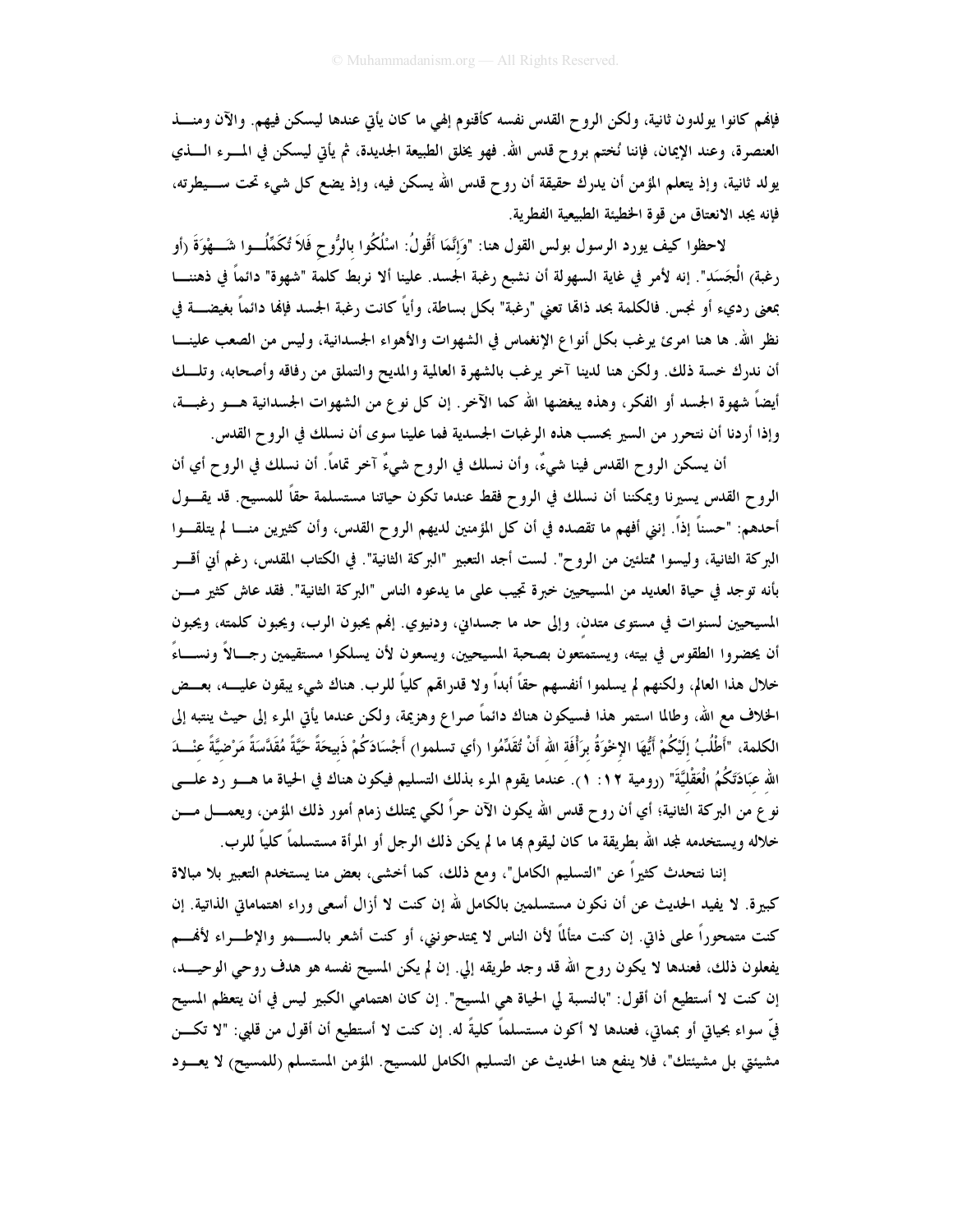يسعى إلى ما يخصه بل إلى الأشياء التي تخص المسيح يسوع. وذاك هو الإنسان الـــــذي "يســـــلك في الـــــروح". "اسْلُكُوا بالرُّوح فَلاَ تُكَمِّلُوا شَهْوَةَ الْجَسَد".

يتبدى الصراع في الآية ١٧: "لأَنَّ الْجَسَدَ يَشْتَهِي (أو يرغب) ضدَّ الرُّوح وَالرُّوحُ ضدَّ (أي بخــــلاف) الْجَسَد، وَهَذَان يُقَاوِمُ أَحَدُهُمَا الآخَرَ". لا يقول بالضبط: "لكي لا تستطيعوا أن تفعلوا الأشياء التي تفعلوفمـــا، لأن الله قد جعل تدبيراً احتياطياً في أننا قد نفعل الأشياء التي نريد، ولكن يجب ترجمة النص كما يلــــي: "لــــئلا تفعلوا الأشياء التي تفعلوفما". ها هنا صراع في قلب المؤمن. فالجسد يرغب في شيء والروح ترغـــب في شــــيء آخر، وطالما أنه لا يكون هناك استسلام كامل لمشيئة الله فإن هاتين الرغبتين هما في صراع دائم، ولــــذلك فــــإن المؤمن قد لا يفعل الأشياء التي يريد. أستيقظ في الصباح وأقول: "اليوم لن أسمح للساني بأن يقول أي شيء غير لطيف أو كلمة لا تتلاءم والمسيح". ولكن تحدث ظروف غير متوقعة، وحتى قبل أن أدرك أجد أين قسد قلست شيئاً كنت لأقضم لساني عليه. فالأمر الذي لم أقصد أن أفعله قد فعلت. ومن جهة أخرى، فإن الأشـــياء الــــق كنت أقصد أن أفعلها لم أفعلها. ما الذي أفهمه من ذلك؟ هناك صراع. إن روح الله لا تســـيّر قلـــبي وحيـــاتي بشكل كامل، وبسبب هذا الصراع قد لا أفعل الأشياء التي أرغب لها. فأنا معــوق، وحيــاتي ليســت حيــاة استسلام كامل كما كان الله يريدها أن تكون. كم هو كثير على أولئك الذين يختبرون هكذا أمور. يا للمسرارة الناجمة عن الحياة المنهزمة والحياة الخائبة، حتى لأناس ليسوا مسيحيين حقيقيين، الذين يعرفون بركة وغبطـة أن تكون مخلصاً بدم الرب يسوع المسيح الثمين والذين يتوقون أن يمجدوا الله، ومع ذلك فهم مهزومـون علـــى الدوام. لماذا؟ لأن روح الله ليس لها المكان الأسمى في حياقمم.

"وَلَكنْ إذَا انْقَلَتْمْ بِالرُّوحِ فَلَسْتُمْ تَحْتَ النَّامُوس". علينــــا أن لا نفكــــر في أن طريقــــة الانعتــــاق أو الاستسلام لله هي في حفظ الناموس. لعلي أقول: "من الآن فصاعداً سأتعمد أن أكون أكثر انتباهـــاً وحرصـــاً، وسأطيع ناموس الله في كل شيء. وهذا بالتأكيد سيؤدي إلى قداستي عملياً". ولكن، لا. أجدني خائباً مخيباً مـــن جديد. سأجد أن إرادة صنع الخير موجودة في داخلي، ولكن أن أنجز ذلك أمرٌ آخر، وهكذا على أن أتعلـــم أن تقديسي لا يعود بالناموس بل بالتبرير . ثم ماذا؟ إنه يخبرنا قائلاً: "إذَا انْقَدْتُمْ بالرُّوح فَلَسْتُمْ تَحْتَ النَّـــامُوس". إن استسلمتم لروح الله، وإن كانت له السيادة على حياتكم، وإن انقدتم به، فعندئذ بر الناموس يتحقق فينا نحـــن الذين نسلك ليس بحسب الجسد بل بحسب الروح. ولئلا نسيء الفهم، فإنه يضع نصب أعيننا شهوات الجسد، لكي نستطيع أن نخرج هذه الأشياء إلى النور، لكيما نراها على قباحتها وبشاعتها، بحيث أنه إذا كان لأي منـــها مكان في قلوبنا وحياتنا ندينه في حضرة الله. غالباً ما نصادف أناساً اليوم يقولون ألهم لا يؤمنون بفســــاد الحيــــاة البشرية، ولكن هذه هي الأشياء التي تأتي من الإنسان الطبيعي، وحتى المؤمن إن لم يكن حريصــــاً منتبــــهاً، إن لم يسلك مع الله منقاداً بالروح، فإنه قد يسقط في إحداها.

"وَأَعْمَالُ الْجَسَد ظَاهرَةٌ (أي واضحة): الَّتبي هيَ زِنٌ عَهَارَةٌ نَجَاسَةٌ دَعَارَةٌ". ربما يقــــول بعضـــكم أو يفكر أن: "أود لو لم يستخدم هذه الكلمات؛ فأنا لا أحبها؛ إلها كلمات مقرفة بغيضة". يا أصـــدقائي الأعـــزاء، دعوني أذكّركم، ليست المسألة مسألة كلمات؛ إن الخطايا التي تعبر عنها هذه الكلمات هـــي المقرفـــة والمغثـــة للغاية. كثير من الناس الذين لا يحبون هذه الكلمات يعيشون في الخطايا، والله يُخرج كل الأشــــياء إلى النــــور ويسمى الخطيئة باسمها. هناك أناس يعيشون في خطيئة الزين. والذين لا يحبون أن يسمعوا تسمية شرهم باسمـــه.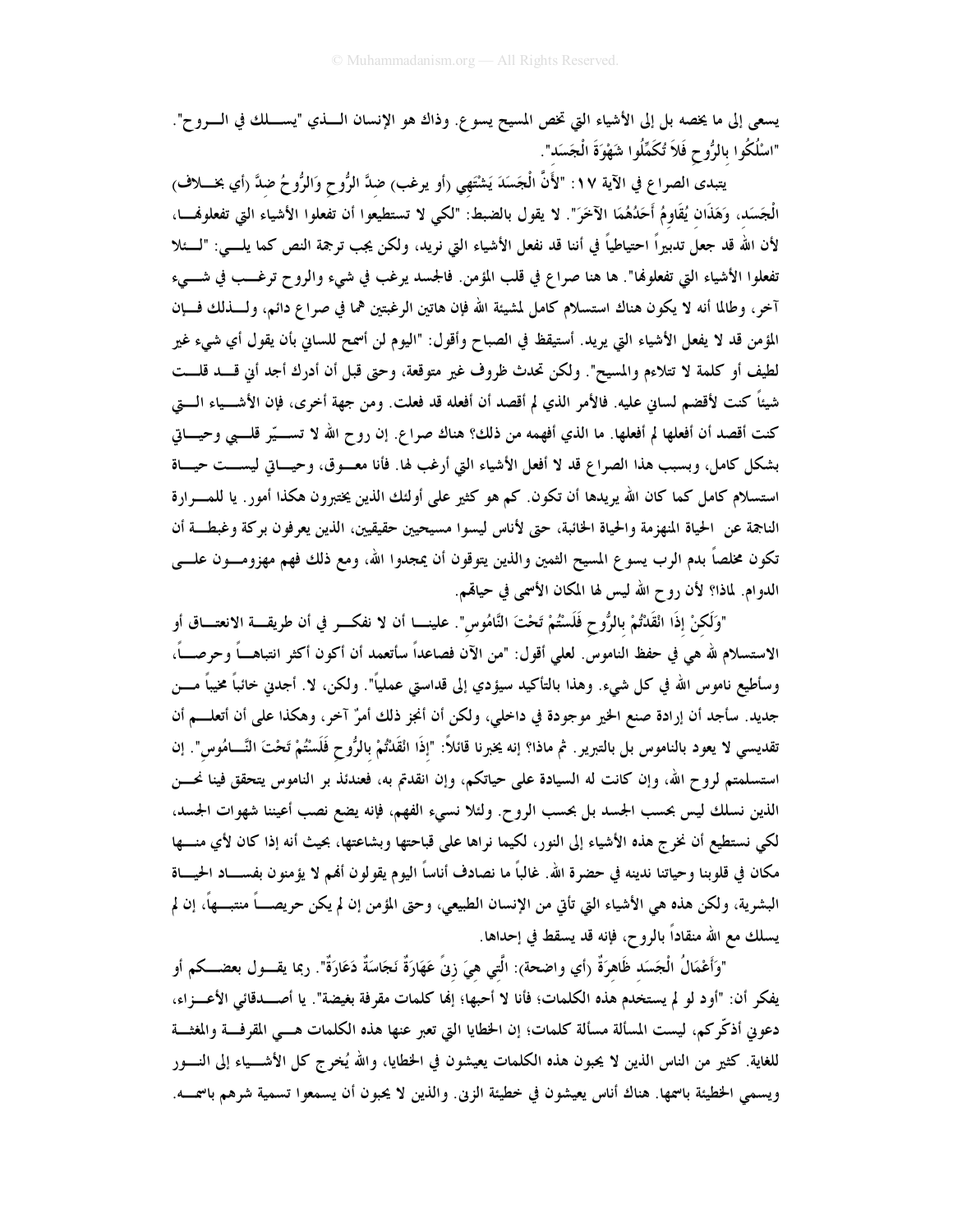لنأخذ كلمات الرب يسوع "إنَّ مَنْ طَلَّقَ امْرَأَتَهُ إلاَّ لعلَّة الزَّنَى يَجْعَلُهَا تَزْني وَمَنْ يَتَزَوَّجُ مُطَلَّقَةً فَإِنَّهُ يَزْني" (مـــق ٥: ٣٢). هناك أولئك الذين يرتكبون الزين بحسب ذلك المقطع وآخرون يفكرون بسه. إن سمحــت لنفســـك بعلاقة عشق غير مقدسة، سامحاً لنفسك بحرية جنسية غير مقدسة مع من ليس لك حق بأن تدخل معها بعلاقــــة زواج فإنك تكون مذنباً في عيني الله بالخطيئة المذكورة هنا. "عَهَارَةٌ نَجَاسَــةٌ دَعَـــارَةٌ"، أي الأفكـــار الفاســــدة الفاحشة المنغمسين فيها. لا يمكنك أن تمنع الأفكار المنحطة الفاسدة من أن تراود فكـــرك، ولكــــن يمكنـــك أن تتجنب الانغماس فيها. الدَعَارَة هي الانغماس في الأفكار النجسة والوضيعة والآثمة. يأتي إلى الناس أحياناً وهـــم في حالة كرب شديد ويقولون: "إن أفكار الشر تراودني، حتى عندما أصلي، وأتساءل أحياناً إذا ما كنـــت قـــد اهتديت حقاً أم لا". ذاك هو الجسد يدل على نفسه. هذه الأشياء قد تخطر في ذهنك، ولكن هل تنغمس فيهـــا؟ قال رجل ويلزي: "لا أستطيع أن أمنع عصفوراً من أن يحط فوق رأسي، ولكني أستطيع أن أمنعه من أن يــــبني عشه في شعري". وهكذا فإنك قد لا تكون قادراً على أن تتحاشى الأفكار الشريرة عندما تنـــدفع إلى ذهنـــك، ولكن يمكنك أن تتجنب الانغماس في تلك الأفكار .

"عَبَادَةُ الأَوْثَان"، أي أن تضع أي شيء في مترلة أو مكان الله الحقيقي الحي. "السخر". لعلك تقــــول: "آه، السحر . ولكنه طراز عتيق. فقد اعتادوا أن يحرقوا السحرة". ولكن ما هو السحر أو العرافة؟ إنما كلمة تدل على "التعامل مع الأموات"، وأعتقد أن شيكاغو فيها عدد كبير من السحرة. فغالباً ما أرى، عند اجتيازي للطريق، لافتات تقول: "وسيط روحاني"، أو شيء من هذا القبيل، إذ يدَّعي أناسٌ القدرة على التواصــــل مــــع الأموات. تلك إنما هي سحرٌ أو عرافةٌ، وهي أمرٌ بغيضٌ عند الله. "عَدَاوَةٌ": تلك خطيئة علينا جميعـــاً أن نحــــذر الوقوع فيها. يقول الكتاب: "كُلُّ مَنْ يُبْغضُ أَخَاهُ فَهُوَ قَاتلُ نَفْس" (١ يو ٣: ١٥). إن العداوة أو الكراهية تأتي من الطبيعة القديمة. "خصَامٌ"– أي حب النزاع والخصام. هناك كثيرون منا ينكمشون من تلك الخطايـــا الأولى، ولكن ليس من السهل أن نتدبر أمرنا معها، فنحن شديدوا الحساسية على نحو مفزع، وهذا دليل واضح علــي الطبيعة القديمة، مثل "أعمال الجسد" الأخرى تلك. "الغيرة"، هي رغبة مضطردة تجعلنا نستبعد الــبعض لكـــي ننال إعجاب آخرين. ها هنا كارز لديه موهبة ضئيلة، وهو مستاء لأن كارزاً آخر لديه تقدير أكبر لدى الناس. ها هنا امرئ يغنّي قليلاً. وآخر يغنّي أيضاً ويثير إعجاباً أكبر، وهناك مشكلة بخصوص ذلك. ها هنا معلمــــة في مدارس الأحد، وبعض معلمين آخرين يبدون مفضلين عليها، وهي في حالة سخط وعلى اســتعداد تقريبـــاً لأن تترك عملها. إذا تتبعنا هذه الأشياء إلى مصادرها فنجد ألها تأتي من الجسد، ولذلك فيجب إدانتها أمـــام الله. ثم يأتي "السخط" وهو الغضب، هناك غضب مقدس ولكن السخط الذي نسمح به أنت وأنا عادةً غــــير مقــــدس. الغضب المقدس الوحيد هو غضب من الخطيئة. "اغضبوا ولا تخطأوا" (أفسس ٤: ٢٦). كان البيوريتاني القسديم يقول: "إني مزمع على أن أغضب لا أن أخطئ، وهكذا أغضب على الخطيئة فقط". ومن ثم لدينا "التحــزب"، الذي ينشأ عن "الشقاق". إن الكلمتين مترابطتان على نحو وثيق. إن كل هذه الأشياء هي خاطئــــة. "البدعــــة"، هي مدرسة فكرية تجعلنا ضد حقيقة الله "الجسد"، كما يقول الكتاب: "كُونُوا مُكْتَفينَ بمَا عنْدَكُمْ" (عـــب ١٣: ٥). لدى أحدهم متزل أفضل من متزلي، ولدى أحدهم سيارة افضل من سيارتي، وأنا أحسده. يقول العــــــرب: "شعرت مرة بالاستياء ورحت أتذمر لأنه ليس لدي حذاء إلى أن التقيت برجل ليس له أقدام". ما من أحد فينـــا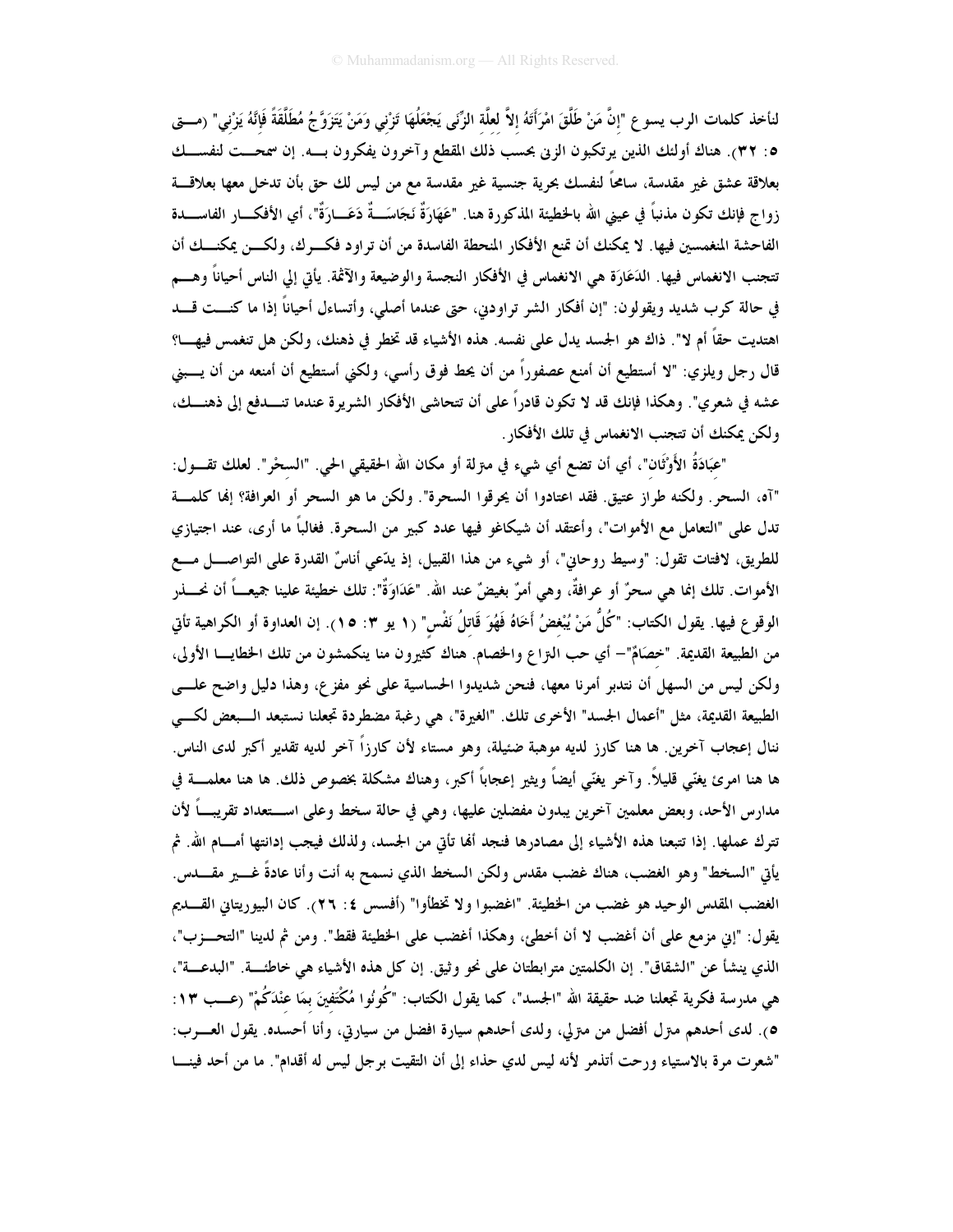إلا ولديه أكثر مما يستحق. فلماذا سنحسد الآخرين؟ لنفترض أن بعض الناس لديهم قصر فخم ولسيس لـــدي سوي کو خ.

"خيمة أو كو خ، ما يهمني؟ فهم يبنون قصراً لي فوق هناك"

"كن مكتفياً"، يقول روح الله، "بالأشياء التي لديك". عندما تصل إلى تلك الحالة، "حالة الاكتفاء"، فستصبح الحياة أكثر سعادة بكثير .

"قتلٌ". ماذا لو وضعنا القتل إلى جانب خطايا الغيرة والحسد؟ إن الكثيرين من جرائم القتل قد نتجت عن هذه الخطايا نفسها. وكما تعرفون فإن القتل ليس مجرد أن تطعن رجلاً بسكين أو أن تنسف دماغه بمسدس. يمكنك أن تقتل إنساناً عن طريق عدم اللطف أو الفظاظة. أعرف كثيراً من الناس الذين ماتوا بقلب محطم بسبب فظاظة أولئك الذين كانوا يتوقعون منهم أمراً مختلفاً. إن الله يعطينا أن نظهر الكثير من محبة المسيح، لكي نصبح بركة للناس بدلاً من أن نكون لعنة لهم. ثم لدينا "السُّكر". بالطبع ليس من حاجة لأن أتحدث عن هذا الأمر للمسيحيين. هذه أيضاً من أعمال الجسد. ثم لدينا "البطر". والعالم يسميه "قضاء وقت ممتع" بطريقة جسدانية. "وَأَمْثَالُ هَذه الَّتِي أَسْبقُ فَأَقُولُ لَكُمْ عَنْهَا كَمَا سَبَقْتُ فَقُلْتُ أَيْضاً: إنَّ الَّذينَ يَفْعَلُونَ مثْلَ هَذه لاَ يَرِثُونَ مَلَكُوتَ الله".هنا يستخدم صيغة تدل على الزمن الحاضر المستمر (المضار ع): "إنَّ الَّذينَ يَفْعَلُونَ مثْلَ هَذه، أو الذين تتميز حياهَم بمثل هذه الأشياء، لاَ يَرثُونَ مَلَكُوتَ الله". إن اتصف الناس بمذه الأمور فإنهم يثبتون ألهم ليسوا مسيحيين على الإطلاق. المسيحيون الحقيقيون قد يقعون فيها، ولكنهم يبقون بؤساء وتعساء فيها ويستمرون فيها إن لم يدينوها. هذه الأشياء تأتي من الجسد.

والآن لدينا العكس– ثمر الروح: "وَأَمَّا ثَمَرُ الرُّوح فَهُوَ: مَحَبَّةٌ فَرَحٌ سَلاَمٌ، طُولُ أَنَاة لُطْفٌ صَلاَحٌ، إِيمَانٌ "'وَدَاعَةٌ تَعَفُّفٌ. ضدَّ أَمْثَال هَذه لَيْسَ نَامُوسٌ". نلاحظ أن الكلمة المستخدمة هنا هي "ثمرة"، إذ لا نقرأ في الكتاب المقدس عن "ثمار" الروح، بل عن "ثمرة". هذه الثمرة ذات الجوانب التسعة من الطبيعة الجديدة هي ثمرة يحركها روح قدس الله. "الحبة"، وهي جوهر الطبيعة الإلهية. "الفرح"، يقول الكتاب المقدس "فَرَحُ الرَّبِّ هُوَ قُوَّتُكُمْ" (نحميا ٨: ١٠). "السلام"، وذاك أكثر من سعادة، إنه سرور عميق ولا يتكدر ولا يتزعج مهما تعرض للتجارب على الأرض. "طول الأناة"، وهذا يقودك لان تحتمل بدون تذمر، "اللطف"، بعضٌ منا فظ وقاس جداً، ولكن المسيحي يجب أن يصقل ذاته فيصبح كالمسيح وديعاً ولطيفاً. "الإيمان"، بمعنى الشعور بثقة الإيمان بالله. "الوداعة"، إننا لسنا ودعاء بالطبيعة. فالإنسان الطبيعي يجعل نفسه دائماً في المقدمة، أما الإنسان الروحي فيقول: "لا بأس على، لأميزن الآخرين. إني على استعداد لأن أبقى في الخلف". أينما وجدت هذه الروح المصرة على المضى إلى الواجهة نعرف أن المرء لا يزال يسلك في الجسد. وعندما تجد رغبة بأن تعطي تقديراً ورعاً لآخرين ستجد أن المرء يسلك في الروح. ثم لدينا "التعفف"، وهوضبط النفس تماماً، فالجسد كله يكون متمالكًا لنفسه وفي حالة خضوع لروح الله. "ضلَّ أَمْثَال هَذه لَيْسَ نَامُوسٌ". إنك لستَ في حاجة إلى ناموس لتضبط الإنسان الذي يسلك هكذا في الروح.

"وَلَكنَّ الَّذينَ هُمْ للْمَسيح قَدْ صَلَبُوا الْجَسَدَ مَعَ الأَهْوَاء وَالشَّهَوَاتِ". إنها لا تقول "أولئك الذين هـــم للمسيح ينبغي أن يصلبوا الجسد". لقد فعلوا ذلك عندما وضعوا إيمانهم في الرب يسوع المسيح. لقـــد آمنـــوا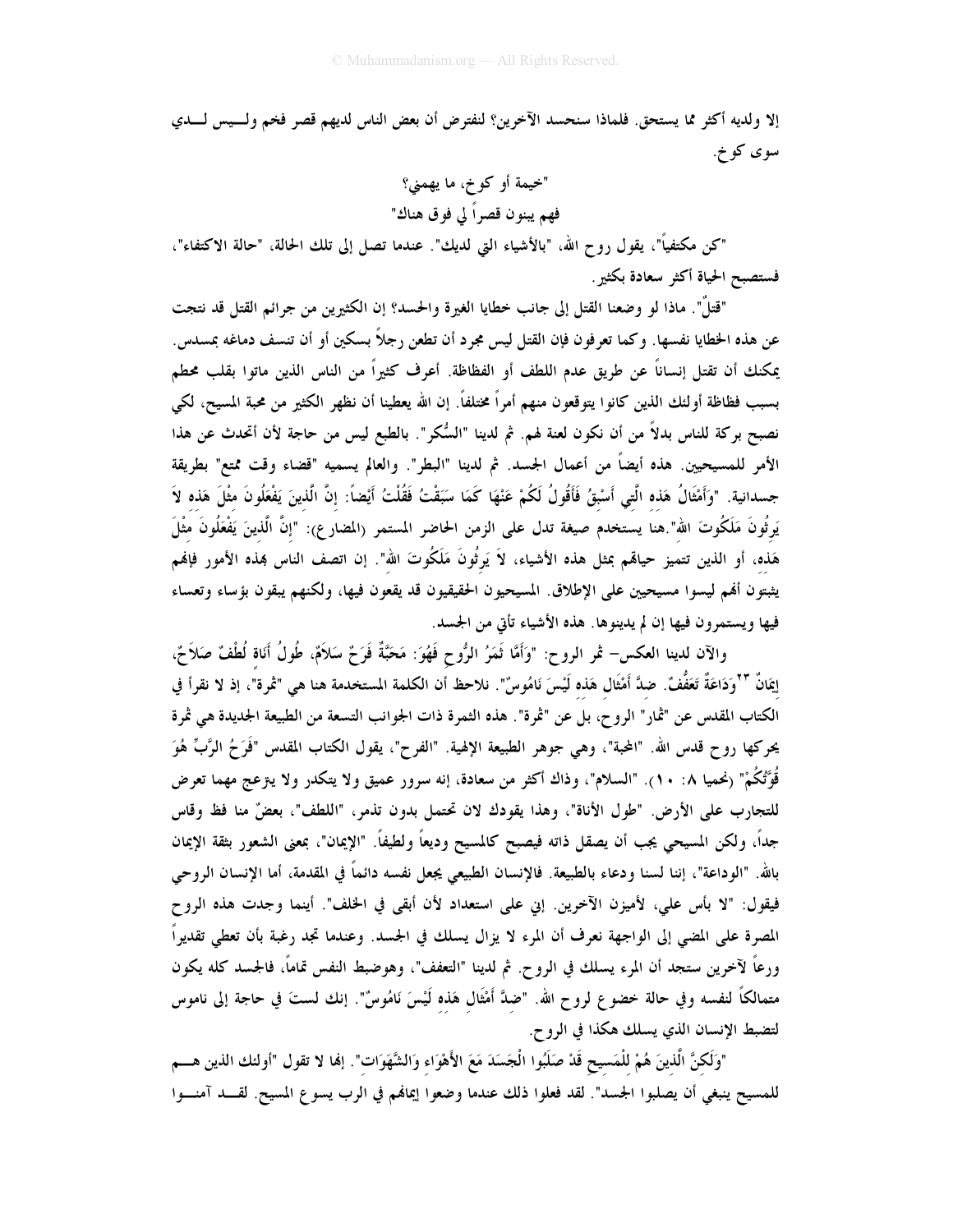بالذي صُلب من أجلهم عوضاً عنهم. ولذلك يمكن القول: "مَعَ الْمَسِيحِ صُلبْتُ، فَأَحْيَا لاَ أَنَا بَلِ الْمَسيحُ يَحْيَـــا فيَّ" (غل ٢: ٢٠). إنه أمر محسوم. إن صلبت الجسد، إن أدركت أن حقيقة صلب المسيح هي من أجلك، إذاً فلا تعشْ في تلك الحالة التي مُتَّ لأجلها. "إنْ كُنَّا نَعيشُ بالرُّوح فَلْنَسْلُكْ أَيْضاً بِحَسَبِ الرُّوح". إن كانت لدينا هذه الحياة الجديدة. إن كنا مرتبطين الآن بمسيحنا القائم. فلندعه الآن يضبط طرقنا، لنستسلم له، ولنســـلك في الروح، ولا نكن راغبين في الشهرة أو المجد، ودعونا ألا نسعى وراء ما يمكن أن يقودنا إلى التفـــاخر الكــــاذب، مبغضين أحدنا الآخر ، قائلين و فاعلين أشياء تؤلم الآخرين بدون داع، أو نحسد بعضنا البعض.

قد يقول بعض منكم: "هذا معيار رفيع للغاية، وأخشى أني لا أستطيع أبداً أن أبلغه". لا، ولا أنـــا، لا أستطيع أبداً أن أحرزه بقوتي الذاتية، ولكن إن كنا أنا وأنت مستسلمين لروح قدس الله، وإن سمحنـــا لــــه أن يصنع هذه الأشياء واقعياً في حياتنا، فعندها سنحقق المعيار المثالي الموضوع أمامنا ها هنا، ولكن لن نكون نحــــن أنفسنا، بل المسيح سيحيا فينا مظهراً حياته، حياته المقدسة، في ومن خلال أعضاء جسدنا. ليُعطنا الله أن نعـــرف حقيقة وواقعية هذا الأمر .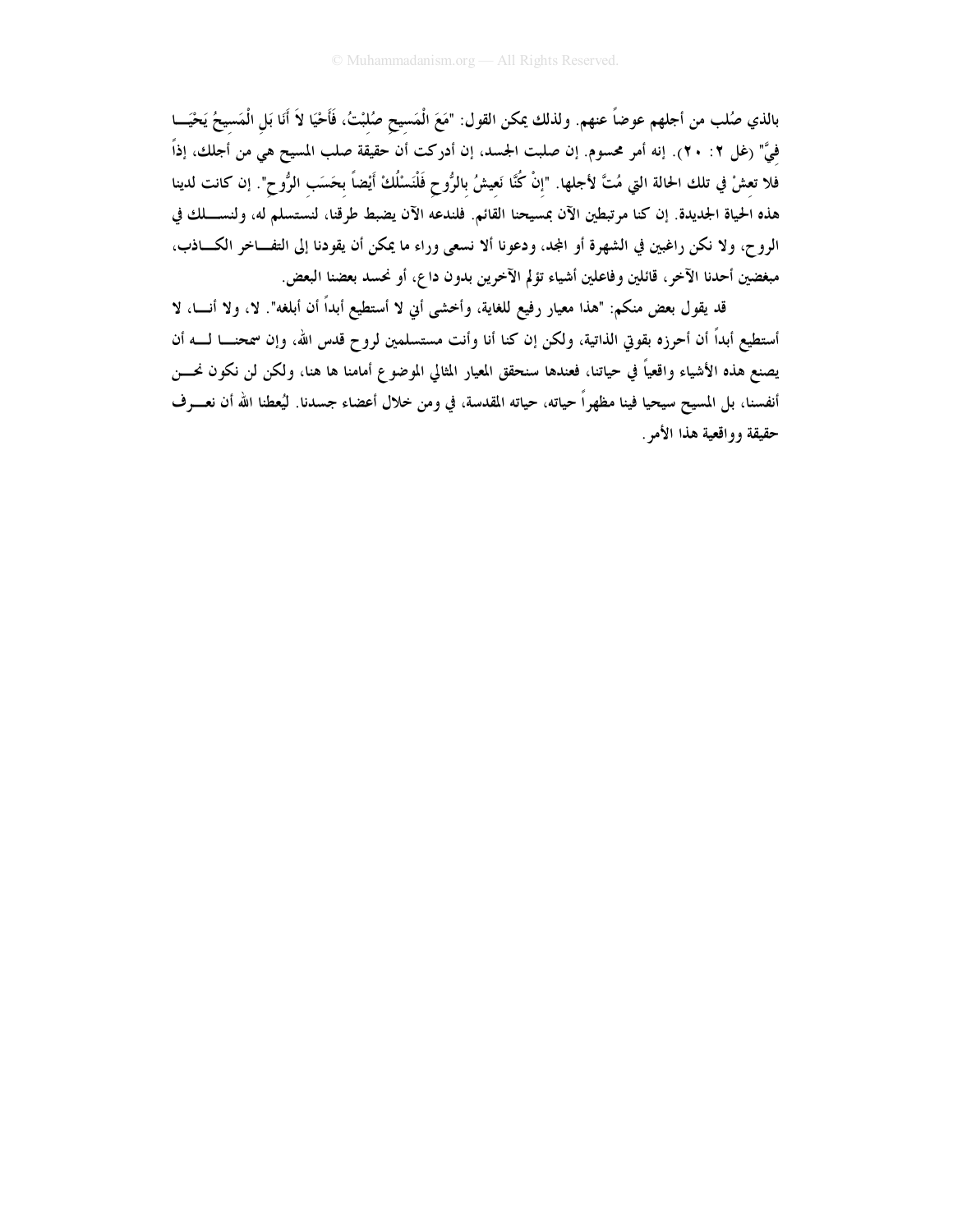## الفصل الخامس عشر النعمة العاملة (غل ٦: ١- ١٠)

"أَيُّهَا الإِخْوَةُ، إن انْسَبَقَ إنْسَانٌ فَأُخذَ في زَلَّة مَا، فَأَصْلحُوا أَنْتُمُ الرُّوحَانيِّينَ مثْلَ هَذَا برُوح الْوَدَاعَة، نَاظراً إلَـــى نَفْسكَ لئَلاَّ تُجَرَّبَ أَنْتَ أَيْضاً. احْملُوا بَعْضُكُمْ أَثْقَالَ بَعْضٍ وَهَكَذَا تَمِّمُوا نَامُوسَ الْمَسيح. لأَنَّهُ إنْ ظَنَّ أَحَدٌ أَنَّـــهُ شَيْءٌ وَهُوَ لَيْسَ شَيْئاً، فَإِنَّهُ يَغشُّ نَفْسَهُ. وَلَكنْ ليَمْتَحنْ كُلُّ وَاحد عَمَلَهُ، وَحينَئذ يَكُونُ لَهُ الْفَخْرُ منْ جهَة نَفْســـه فَقَطْ، لاَ منْ جهَة غَيْره. لأَنَّ كُلَّ وَاحد سَيَحْملُ حمْلَ نَفْسه. وَلَكنْ ليُشَارِك الَّذي يَتَعَلَّمُ الْكَلمَةَ الْمُعَلِّـــمَ فـــى جَميع الْخَيْرَات. لاَ تَضلُّوا! اللهُ لاَ يُشْمَخُ عَلَيْه. فَإِنَّ الَّذي يَزْرَعُهُ الإِنْسَانُ إيَّاهُ يَحْصُدُ أَيْضــــاً. لأَنَّ مَـــنْ يَـــزْرَ عُ لجَسَده فَمنَ الْجَسَد يَحْصُدُ فَسَاداً، وَمَنْ يَزْرَعُ للرُّوح فَمنَ الرُّوح يَحْصُدُ حَيَاةً أَبَديَّةً. فَلاَ نَفْشَـــلْ فــي عَمَـــل الْخَيْرِ لأَنَّنَا سَنَحْصُلُهُ في وَقْته إنْ كُنَّا لاَ نَكلُّ. فَإذاً حَسْبَمَا لَنَا فُرْصَةٌ فَلْنَعْمَل الْخَيْرَ للْجَميع، وَلاَ ســـيَّمَا لأَهْـــل الإيمَان".

سنتأمل الآن عدداً من النصائح والتحذيرات الخاصة التي لها علاقة بتجلى النعمة، وبموقفنا نحو إخوتنـــا عموماً والعالم الحارجي، إذ حيث النعمة فاعلة في النفس سيكون هناك دائماً اعتبار لطيف حســــنٌ للآخـــــرين. حيث تسود روح الميل إلى النقد القاسي، أو حيث الحقد والمكر يملأ القلب. يمكن للمرء أن يتأكــد، في ذلـــك الوقت على الاقل، أن من تتجلى عنده هذه التزعات والميول يكون قد فقد حسَّه بالمديونية لنعمة الله.

في المثال الأول، لدينا حالة أخ قد أخفق رغم أن ذلك لم يكن عن عمد. يقول رو ح الله: "أَيُّهَا الإِخْوَةُ، إن انْسَبَقَ إنْسَانٌ فَأُخذَ في زَلَّة مَا". لم يبدأ بنيّة الخطيئة. لم يكن يحاول أو يسعى لأن يخمد صوت ضميره، ولكن إغواءً مفاجئاً ثبت أنه كان كثيراً بالنسبة له، كما هنا مثلاً، في حالة الرسول بطرس، الذي كـــان حقـــاً يحـــب الرب، ولكن عندما وُضع أمام تحدٍّ لأن يكون أحد تلاميذه كان ممتلئاً بالخوف جداً حتى أنه أنكـــر ذاك الــــذي كان قد قال أنه لن يتركه أبداً . من المهم أن نميز بين الخطيئة المتعمدة المقصودة، عندما يخمد المرء صوت ضميره ويباشر في فمج محدد من الشر، والإخفاق المفاجئ وغير المتوقع بسبب إغراء قاهر يُفقده احتراسه. كم من أنـــاس وقعوا تحت هكذا ظروف. لعلها قوة الشهوة أو الشغف الجسدي. قد تكون مسألة مـــزاج نـــزق أو كبريــــاء وخُيلاء شديدة. إن المرء يمضي وهو غير مدرك للخطر . فيجد نفسه في ظروف غير مستعد لها. وقبل أن يـــدرك ما يحدث، يجد أنه قد أخطأ ضد الشخص الذي أحبه أكثر من الجميع. من السهل علـــى الآخــــرين الــــذين لا يفهمون دوافع الفعل الخفية أن ينتقدوا هكذا شخص بشدة، خاصة إن كانت هكذا غلطة تتصف بالتشــكيك نحو الشهادة للرب. إن أسهل طريقة في مثل هكذا حالة هي الإصرار على الاستئصال الفوري وقطع العلاقة مع الآثم (مرتكب الخطأ) وحرمانه من كل امتيازات الكنيسة. ولكن نجد هنا طريقة أفضل تتكشف لنسا إذ يكتــب بولس "أَصْلحُوا أَنْتُمُ الرُّوحَانيِّينَ مثْلَ هَذَا برُوحٍ الْوَدَاعَةِ، نَاظراً إلَى نَفْسكَ لَنَلاً تُجَرَّبَ أَنْتَ أَيْضاً". لــيس مـــن دليل على الروحانية أن نفسح المجال للإدانة القاسية، بل أن نبدي حنواً نحو الذي يخفق وأن نسعى لأن نعيده إلى الصحبة والعلاقة مع الله، فقط بروح الوداعة يمكن القيام بذلك. إن الروح الناقدة القاسية سوف تدفع المخفـــق المرتكب إلى الخطيئة وتجعل الأمر أكثر صعوبة لاسترداده في النهاية. أما الكلمة الحانية المحبة المصـــحوبة بجهـــود مباركة لاستعادته، فهي غالباً ما تؤدي إلى نتيجة طيبة في إنقاذه من المزيد من الانحدار .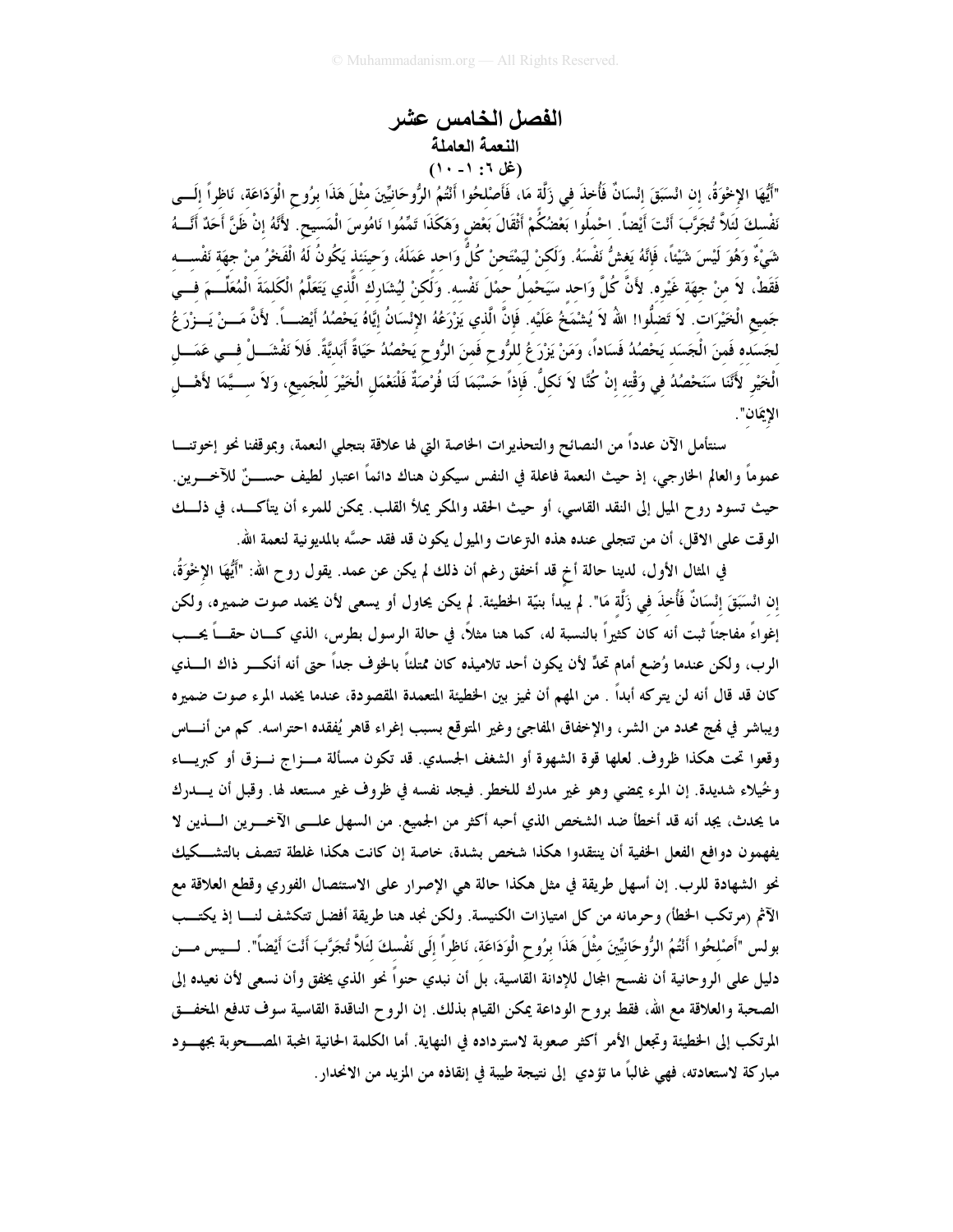إن كنا نذكر ما نحن وكم من السهل أن نسقط نحن أيضاً، فإننا لن نتجاوز الحــــدود في تعاملنــــا مــــع الآخرين. هذا لا يعني أننا مدعوون لأن نتغاضى عن الخطيئة. فهذه يجب معالجتها بصدق وإخــــلاص، إذ يخبرنــــا الناموس أن "عليك أن تُوبِّخ قريبك بحكمة ولا تتركه يُخطأ". ولكن علينا أن نحدد طريقة الانعتــاق. ودون أن ننسبي حاجتنا أنفسنا لمعونة إلهية مضطردة لكي نُحفظ من الخطيئة، علينا أن نعرف بشكل أفضل كيف نتعامــــل مع أولئك الذين يُضِّلون سواء السبيل في ساعة الإغواء.

ثم نجد كلمة قيّمة تتعلق بالإهتمام المشترك بأولئك الذين يعتبرون مؤمنين: "احْملُوا بَعْضُــكُمْ أَثْقَـــالَ بَعْض وَهَكَذَا تَمَّمُوا نَامُوسَ الْمَسيح". إن ناموس المسيح هو ناموس المحبة، والمحبة تتطلب أن نساعد الآخـــرين في محنتهم وأن نشاركهم الأحمال والأثقال، إن ظنّ أحدٌ أنه أسمى من هكذا خدمة وأن هذا لا يتناسب مع كرامتـــه، فإنه إنما يُظهِرُ ضآلته ذاته، "لأَنَّهُ إنْ ظَنَّ أَحَدٌ أَنَّهُ شَيْءٌ وَهُوَ لَيْسَ شَيْئاً، فَإِنَّهُ يَغشُ نَفْسَهُ".

على كل امرئ أن يميز مسؤوليته الفردية أمام الله، ولذلك عليه أن يكون منتبـــهاً لأن يكـــون عملــــه متوافقاً مع فكر الله المعلن، كما تشير إليه كلمته. وإن سار هكذا بإطاعة، سيعرف أن الفرح يأتي مــــن العلاقــــة الطيبة مع الله وسوف لن يعتمد على الآخرين من أجل سعادته. إنه مبدأ مميز واضح في الكتاب المقدس أن علـــي كل إنسان أن يتحمل مسؤوليته الشخصية. وهذا هو معنى الآية ٥، حيث توحى الكلمة "أثقال" بسأمر مختلسف تماماً عن استخدامها في الآية ٢.

تضع الآية ٢ أساساً لمبدأ واسع التطيبق: "لَيُشَارِك الَّذي يَتَعَلَّمُ الْكَلمَةَ الْمُعَلِّمَ في جَميع الْخَيْــرَات". فإن استخدم الله أحداً ليعلّمني ويساعدني في طريق الحياة، فإن على أن أكون مسروراً لأن أفعـــل مــــا أســــتطيع لأكون ذا نفع وعون له. لا يكفى الكارزين المكرسين لعمل الرب أن تؤازرهم المواهب الثمينة عند أولئك الذين يخدمونهم، رغم أن ذلك متضمن فيه، بل إنه عطاء وأخذ مستمرين في كل مسالك الحياة. إن من يسعى مكتفيـــاً بأن يستفيد من الآخرين وهو ليس مهتماً بمشاركتهم، ستكون له حياة تشبه البحر الميت. يقال أنه ما من شــــىء يمكن أن يعيش في تلك المياه لأنه ليس فيها منفذ. ورغم أن ملايين الأطنان من المياه العذبة تصـــب فيــــه كــــل أسبو ع، فإن التبخر والرواسب غير العضوية تجعله مراً ولاذعاً حتى تستحيل الحياة فيه. إن من يهـــتم بإعطـــاء الآخرين أكثر من أن يأخذ منهم ، سيكون مثل المياه العذبة على الدوام ومسروراً في خبرته، وسوف يتمتع على أكمل وجه بالأشياء الجيدة التي تُقدم له.

إِلها لحقيقة لافتة في هذا السياق، تلك التي يمكن أن ندعوها مبدأ العطاء والأخـــذ، وهـــي أن الــــرو ح القدس يُلفت انتباهنا بوقار أكثر إلى الناموس الشقيق في "الزرع والحصاد". فالجهد أو المال الذي تبذله لا يضيع سديٍّ في المستقبل. من يتصرف من أجل اللحظة الحاضرة فقط هو كمثل من يكون غير مبال بالحصاد القـــادم، وبالتالي فهو إما يفكر أن يدّخر من خلال زرع ضئيل، أو أن يبذر بذوراً بغيضة على نحـــو متــــهور في حقلــــه، فيزر ع الشوفان، كما يقول الناس، ومع ذلك فهو يرغب بأن يحصد نوعاً مختلفاً جداً من الحصاد. إننــــا نحصــــد كما نزر ع. هذا مؤكد مرةً تلو الأخرى في الكتاب المقدس. فها هنا نجد القول: "لاَ تَضلُّوا! اللهُ لاَ يُشْمَخُ عَلَيْـــه. فَإِنَّ الَّذي يَزْرَعُهُ الإِنْسَانُ إِيَّاهُ يَحْصُدُ أَيْضاً". وفي مكان آخر نجد ربنا قد وضع نفس المسدأ. فيســـأل: "هَــــلْ يَجْتَنُونَ (أي الناس) منَ الشَّوْك عَنباً أَوْ منَ الْحَسَك تيناً؟ هَكَذَا كُلُّ شَجَرَة جَيِّدَة تَصْنَعُ أَثْمَـــاراً جَيِّـــدَةً وَأَمَّـــا الشَّجَرَةُ الرَّديَّةُ فَتَصْنَعُ أَثْمَاراً رَديَّةً" (متى ٧: ١٦، ١٧). لقد زرع إسرائيلُ الريحَ، كما قال النبي، وتنبأ بسألهم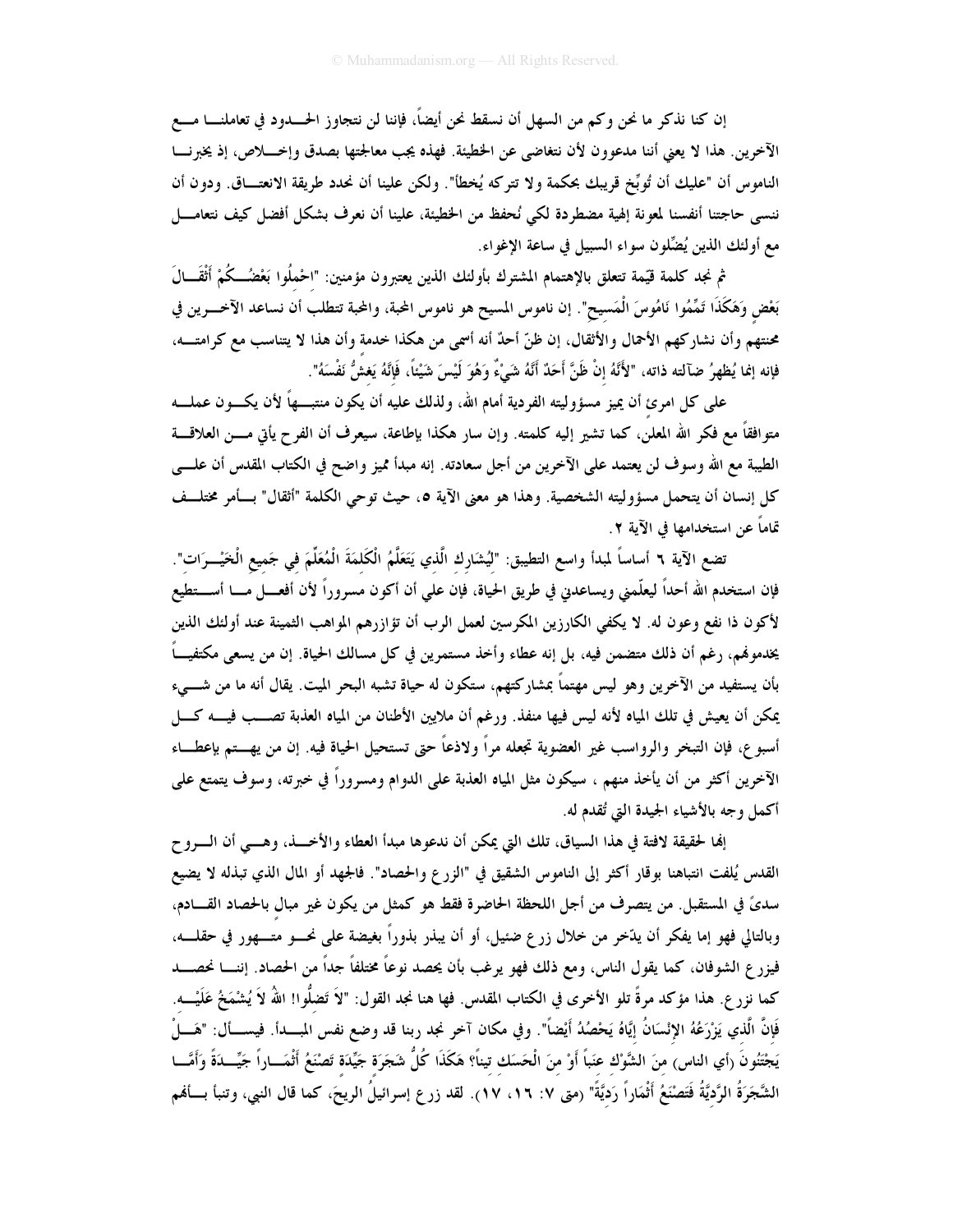سيحصدون الزوبعة (هوشع ٨: ٧). الناس الذين يزرعون الشر يحصدون المثل أيضاً، كما أكد أليفـــاز (أيــــوب ٤: ٨). في هذا دليل بحد ذاته لا يحتاج إلى تأكيد أو برهان ومع ذلك فكـــم ننســـاه بســـهولة، وكـــم نأمـــل وباستعداد كبير أن يحدث، بتحول غريب وغير طبيعي، أن تتغير حماقتنا الخاطئة فتصبح تحت الســيطرة لتعطــي ثماراً سلميةً من البر . ولكن سواء أكانت في حالة المنغمس في شؤون الدنيا غير المخلـــص، أو المســـيحي الــــذي أخفق، فإن الناموس المتصلب سوف يتحقق– إننا نحصد ما نزرع. كم من المهم إذاً أن نسلك بحذر أمام الله، في ألا نسمح لأنفسنا بأي فرصة غير لائقة عند المرء الذي يُقر ويعترف بربوبية المسيح. "لأَنَّ مَنْ يَـــزْرَغُ لجَسَـــده فَمنَ الْجَسَد يَحْصُدُ فَسَاداً، وَمَنْ يَزْرَعُ للرُّوحِ فَمنَ الرُّوحِ يَحْصُدُ حَيَاةً أَبَديَّةً" (الآية ٨). لــيس الأمـــر أننـــا "نكسب" حياةً أبديةً بسلوكنا؛ إننا نتلقاها كهبة عندما نؤمن بالرب يسوع المسيح (يوحنـــا ٣: ٣٦). ولكـــن لدينا الآن حياة أبدية في الأجساد المائتة، وفي مشهد من التناقض، حيث كل شيء حولنا مضاد لتلـــك الطبيعـــة الجديدة والتي غرسها الله والتي تُعطى لنا في التجدد. قريباً، ولدى عودة ربنا، سندخل إلى الحياة بكــــل ملئهــــا، وعندها، وعند عرش الدينونة أمام المسيح سنحصد بحسب ما زرعنا. فالذين يؤمنون بالله الآن سينالون مكافسأة ثمينة في ذلك اليوم. والذين يستسلمون الآن إلى نزوات الجسد والمنشغلين بالأمور التي لا تمجــد الله ســـيعانون الخسران.

كم يأتي هذا التحذير في حينه إذاً: "فَلاَ نَفْشَلْ في عَمَل الْخَيْر"، المترافق مع الوعـــد الأكيـــد "لأَنْنَـــا سَنَحْصُدُ في وَقْتِه إنْ كُنَّا لاَ نَكلُّ" (الآية ٩). إننا ميالون جداً، بعد أن بدأنا في الروح، لأن نسعى لأن ننتـــهي بالجسد، كما في حالة هؤلاء الغلاطيين. ولكن فقط ذاك الذي من الروح سوف يُكافأ في يوم التجلي. فما كـــان من الجسد— ولو كان متديناً ظاهرياً— سيثمر فساداً ويجني خيبة في النهاية.

وكي يختم هذا الجزء من الرسالة يعود الرسول بولس إلى المبدأ العام في الآية ٦، ويسحبه الآن ليشمل كل الناس في كل مكان. الإنسان الروحي هو الذي يوى الأشياء من وجهة نظر الله، ولــــذلك لا يســــتطيع أن يكون متعصباً منعزلاً، متمحوراً على ذاته، أو غير مهتم بالنفوس المعوزة المحتاجة إليه والمحيطة به. "فَإذاً حَسْــبَمَا لَنَا فُرْصَةٌ فَلْنَعْمَلِ الْخَيْرَ للْجَميع، وَلاَ سيَّمَا لأَهْلِ الإِيمَان" (الآية ١٠). ولذلك فعلينا أن نحاكيه ذاك الذي بــــذل حياته في فعل الخير للناكرين ولغير الأتقياء، كما للقطيع الصغير الذين كانوا يرتقبون عزاء إسرائيل. وإذ نسعى بقوة الروح القدس الساكنة فينا، لكي نحافظ على نفس الموقف نحو إخوتنا البشر، خطاة كانوا أم قديسين، فإننا نحقق بر ذلك الناموس الذي يقول، "أحبب قريبك كنفسك". لسنا في حاجة لأن نضع أنفسنا تحـــت النـــاموس لنفعل ذلك. نحن في حاجة فقط لأن نميز علاقتنا بالمسيح الممجد الذي هو رئيس تلك الخليقة الجديدة التي ننتمي البها بالنعمة.

هل نترقب أبداً هكذا فرصة لنظهر صلاح وجودة الله لأولئك الذين نحتك بمم، وهكذا نمجد الــــرب، الذي نحن فيه والذي نخدمه؟ أما وقد تعاملنا مع أنفسنا على نحو عجيب، فكيف لنا إلا أن نسعى لنضرب مـــثلاً خلال تعاملنا مع الآخرين في الرحمة واللطف المحب الذي أظهره الله لنا؟

هذا بالفعل هو معنى أن نعيش على مستوى أعلى من الناموس. إلها حرية النعمة، التي يعطيها الــــروح القدس لكل الذين يدركون ويؤمنون بربوبية المسيح.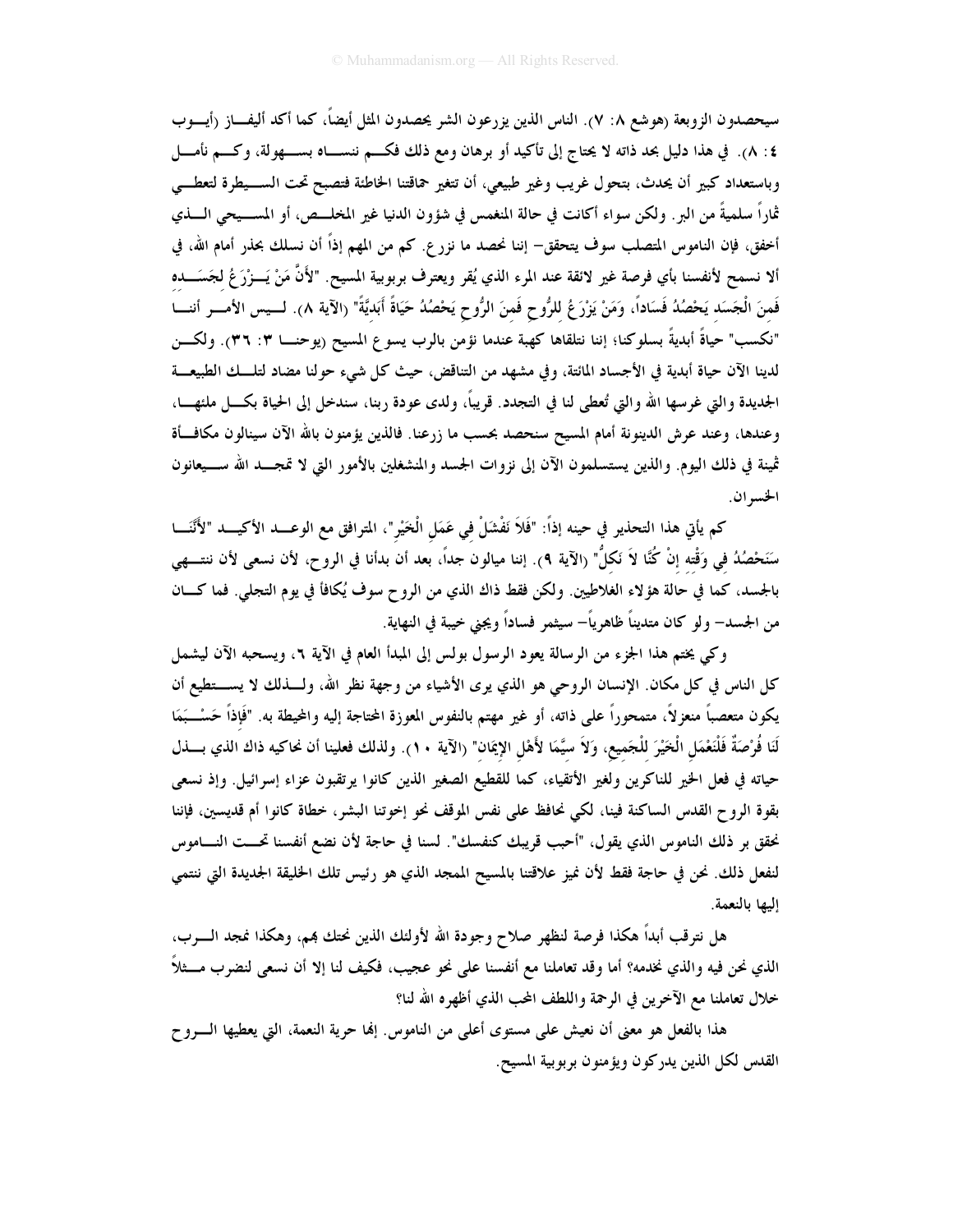## الفصل السادس عشر الافتخارُ بالصليبِ<br>(غل ٦: ١١-١٨)

"اُنْظُرُوا، مَا أَكْبَرَ الأَحْرُفَ الَّتِي كَتَبْتُهَا إِلَيْكُمْ بِيَدِي! جَميعُ الَّذينَ يُرِيدُونَ أَنْ يَعْمَلُوا مَنْظَراً حَسَناً في الْجَسَـــد، هَؤُلاَء يُلْزِمُونَكُمْ أَنْ تَخْتَتُوا، لَثَلاَّ يُضْطَهَدُوا لأَجْل صَليب الْمَسيح فَقَطْ. لأَنَّ الّذينَ يَخْتتُونَ هُمْ لاَ يَحْفَظُــونَ النَّامُوسَ، بَلْ يُرِيدُونَ أَنْ تَخْتَتُوا أَنْتُمْ لكَيْ يَفْتَخرُوا في جَسَدكُمْ. وَأَمَّا منْ جهَتي، فَحَاشَــا لـــي أَنْ أَفْتَخـــرَ إلاَّ بصَليب رَبِّنَا يَسُوعَ الْمَسيح، الَّذي به قَدْ صُلبَ الْعَالَمُ لي وَأَنَا للْعَالَمِ. لأَنَّهُ في الْمَسيح يَسُوعَ لَيْسَ الْختَانُ يَنْفَعُ شَيْئاً وَلَا الْغُرْلَةُ، بَل الْخَليقَةُ الْجَديدَةُ. فَكُلُّ الّذينَ يَسْلُكُونَ بحَسَب هَذَا الْقَانُون عَلَيْهمْ سَلاَمٌ وَرَحْمَةٌ، وَعَلَـــى إسْرَائيل الله. في مَا بَعْدُ لاَ يَجْلبُ أَحَدٌ عَلَيَّ أَتْعَاباً، لأَنِّي حَاملٌ في جَسَدي سمَات الرَّبِّ يَسُـــو عَ. نعْمَـــةُ رَبِّنَـــا يَسُوعَ الْمَسِيحِ مَعَ رُوحكُمْ أَيُّهَا الإخْوَةُ. آمينَ".

هناك شيء في الآية ١١ أعتقد أنه يضعنا في قلب بولس الرسول. لقد كان على مبعـــدة قلــــيلاً عــــن غلاطية عندما جاءه النبأ عن معلمين متهودين قد اندسوا وسط الجماعات (المسيحية)، وكانوا يعلّمون المـــؤمنين أنه ما لم يختتنوا ويحفظوا الناموس لا يمكنهم أن يخلصوا. لقد رأى أن هذا كان يعني التنازل والتخلي عن حقيقـــة النعمة كلياً. إنَّ المؤمن لا يطيع لكي يخلص، بل لأنه خلص. إنه يُسَرُّ بأن يمجّدَ ذاك الذي افتداه، وإطاعته تنبــع من قلب ممتلئ بالامتنان نحو ذاك الذي بذل حياته لأجله. إنه لا يحاول أن يجعل نفسه، أو أن يحفظ نفسه، أهــــلاً للسماء. لقد كان الرسول معّ عجاً جداً مما سمعه لدرجة أنه جلس فوراً وخطَّ هذه الرسالةَ بنفسه. إفمـــا تحتـــــــدم بالحرارة المتقدة الناجمة عن غيرته المتوهجة لإنجيل الله. كما قلنا تواً، إنه لم يكن من المعتـــاد للنــــاس أن يكتبـــوا رسائلهم بأنفسهم في تلك الأيام. فكتابة الرسائل كانت مهنة منفصلة متميزة، كما لا يزال الحال عليه في بعــض مدن الشرق اليوم. وإن كان لإنسان أن يرسل العديد من الرسائل، فإنه كان يستخدم أحـــد محتـــرفي كتابـــة الرسائل، وإن كانت لديه مراسلات كثيرة كان ليستخدم مختزلاً. فما كان ليقوم بكل المراسلات بنفسه. وكان الرسول (بولس) في العادة يملي رسائله على أشخاص مختلفين. وكانوا يكتبوها لأجله، ثم كـــان يوقّــــع عليــــه ويرسلها إلى المعنيين بما. ولكن في هذه الحالة هنا، من الواضح أنه لم يكن متوافراً لديه ناسخ أو مختزل بسالقرب منه، وكان مهتاجاً جداً في داخله، لدرجة أنه لم يكن يطيق صبراً على تأجيل الرسالة، وهكذا جلـــس وكتبـــها بنفسه. ويشير إلى ذلك في الآية ١١: "اُنْظُرُوا، مَا أَكْبَرَ الأَحْرُفَ الَّتِي كَتَبْتُهَا إِلَيْكُمْ بَيَــدي!". لم تكـــن هـــذه الرسالة طويلة. فبالمقارنة مع رسالته إلى أهل رومية، نجدها قصيرةً. إنما لا تزيد عن ثلث طول الرسالة الأولى إلى أهل كورنثوس ونصف طول الرسالة الثانية إلى كورنثوس. وبالمقارنة مع كتابات أخرى في العهد الجديد، فإنهــــا تعتبر رسالةً قصيرةً موجزة بحق. ولكن إن لجأنا إلى ترجمة أكثر دقة نجد الفائدة أكــــبر. فالترجمـــة الأدق هــــي: "انظروا ما أكبر الحروف التي كتبتُ بما إليكم بيدي نفسي". وهذا لا يدل فقط على أنه لم يكن معتـــاداً علــــي كتابة الرسائل بنفسه وحسب، بل أيضاً أنه كان يعاني من مرض في عينيه، وكان غير قادر على أن يرى جيـــداً. أتذكرون مرةً عندما كان يُحاكَمُ في أورشليم، وأمر رئيسُ الكهنة بأن يُضربَ بولس على فمه، فرد بولس عليه ساخطاً وقائلاً: "سَيَضْربُكَ اللهُ أَيُّهَا الْحَائطُ الْمُبَيَّضُ!" (أع ٢٣: ٣)، وقال أحدهم: "«أَتَشْــتمُ رَئــيسَ كَهَنَـــة الله؟»"، وفي الحال اعتذر وقال: "«لَمْ أكُنْ أَعْرِفُ أَيُّهَا الإِخْوَةُ أَنَّهُ رَئيسُ كَهَنَة»". كان لا بد أن يعرفـــه، علــــى الأقل من خلال ثيابه الكهنوتية، ولكن بولس كان في الركن البعيد من الحجرة ببصرٍ ضعيف، فلم يســـتطع أن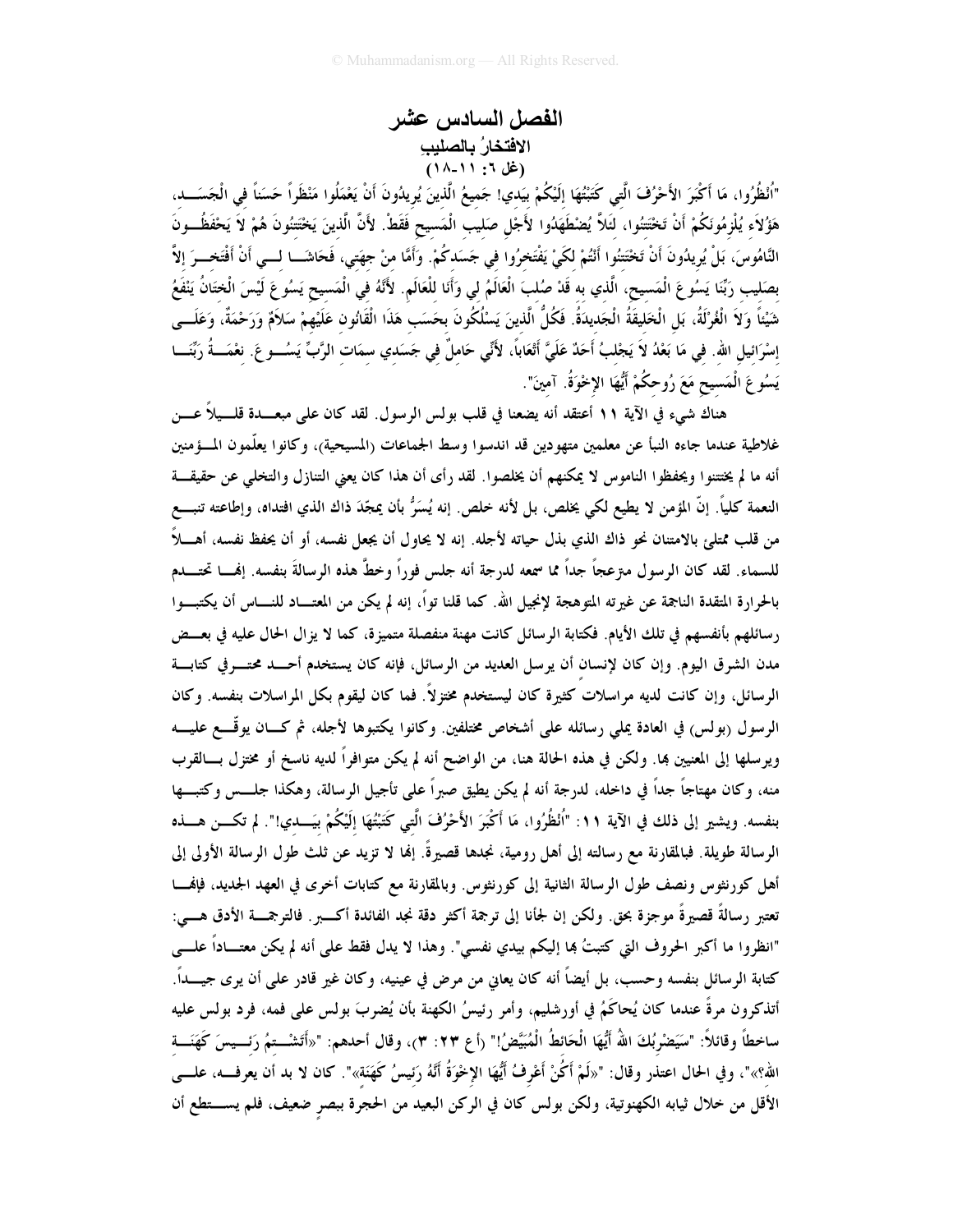يميز الرجل. ثم هناك النص الكتابي الذي يقترح نفس الأمر. فقد قال لتوه في هذه الرسالة: "إَنِّي أَشْهَدُ لَكُمْ أَنَّـــهُ لَوْ أَمْكَنَ لَقَلَعْتُمْ عُيُونَكُمْ وَأَعْطَيْتُمُوني" (غل ٤: ١٥). ما كانوا ليفعلون ذلك لو لم يكن بصره ضعيفاً. لــــذلك أعتقد أنه من الممكن أن سبب ذلك كان مرضاً في عينيه اضطر لتحمله لسنوات عديدة، ولذلك جلس ليكتــب الرسالة كما لو كان نصف أعمى بأحرف كبيرة ممتدة منتشرة. وإذ كان يدرك أن المخطوطة التي كان سيرسلها لم تكن أنيقة مرتبة فإنه اعتذر عن ذلك بقوله: "اُنْظُرُوا، مَا أَكْبَرَ الأَحْرُفَ الَّتي كَتَبْتُهَا إلَيْكُمْ بيَدي!". أعتقــــد أن الرسالة بأحرفها الكبيرة قد لامست قلب أولئك الغلاطيين، ولا بد ألها قد جعلتهم يدركون كـــم كـــان فعــــلاً يحبهم، وكم كان مهتماً هم وقلقاً عليهم، حتى أنه لم يُطقْ صبراً على الانتظار كي يكتبها بالطريقة المعتادة، بـــل أرسل هذه الرسالة بأسرع ما أمكنه بعد أن كتبها.

ثم يختم بالقول: "جَميعُ الَّذينَ يُرِيدُونَ أَنْ يَعْمَلُوا مَنْظَراً حَسَناً فـــي الْجَسَـــد، هَـــؤُلاَء يُلْزمُـــونَكُمْ أَنْ تَخْتَتُوا". لو أمكن الحفاظ على المسيحيين ضمن حظيرة اليهودية وجعلهم طائفة أخرى يهودية لأمكن تجنيب هم بذلك الكثير من الاضطهاد الذي تعرضوا له. ولذلك يقول الرسول بولس، إن هؤلاء المبعوثين مسن أورشـــليم الذين يجولون بينكم ليس لديهم خيرٌ لكم في قلوبمم، بل إنما يريدون أن يعملوا منظراً حسناً في الجســـد؛ إنهــــم يريدون أن يحشدوا الكثير من الموالين والمشايعين للتعليم الذي ينادون به، ولكنهم لا يرون أن اسم الرب يسوع المسيح يلازمه فصل أو انفصال. كان ليمكنني أن أمضى معهم وأعمل منظراً حسناً في الجسد أيضاً، وبذلك لـــن يكون هناك اضطرار للتعرض للاضطهاد من أجل صليب المسيح. ذلك الصليب لم يكن فقط حيث تألم السرب يسوع المسيح من أجل خطايانا بل رمز الفصل. إنه يدل على مدى بغض العالم لابن الله، وبولس جعل تطابقـــاً بينه وبين ذاك الذي رفضه العالم بازدراء، ولذلك كان يفتخر بذلك الصليب.

عندما يستند الناس إلى أساس قانوني أو شرعي ويقولون لكم أن الخلاص هـــو بـــالجهود والمســـاعي البشرية، فإنهم أنفسهم لا يعيشون وفق اعتراف إيمانهم. لعلكم سمعتم البعض يقول: "لا أعتقد أن على الناس أن يخلصوا بدم الرب يسوع المسيح. أعتقد أنه لو فعل كل امرئ ما في وسعه فهذا كل المرجو منه". هــــل رأيــــتم إنساناً فعل كل ما في وسعه؟ هل فعلتم أفضل ما تعلمون؟ تعلمون أنكم أخفقتم مراراً وتكراراً، حـــتى في تلـــك الأشياء التي كنتم تعرفون ألها صائبة، وأشياء لم تفعلوها بينما كان يجب أن تعملوها، وأشياء فعلتموهـــا وكنـــتم تعلمون أنه ما كان يجب عليكم القيام بما. لذلك، فإن الحديث عن الخلاص بأن تعمل ما في وســــعك ســــخيفٌ ومناف للعقل. ما من امرئ فعل كل ما في وسعه، بالطبع ما عدا مخلصنا القدوس الطاهر الذي لا عيـــب فيــــه، الرب يسوع المسيح.

قد يقول أحدهم: "يكفيني من الإنجيل أن أتبع ما جاء في العظة على الجبل". هذا قولٌ حســـنٌ جـــداً. ولكن هل رأيتَ إنساناً فعل ذلك؟ أو هل عملتَ أنت هكذا؟ اختبروا أنفسكم ها. اقـــرأوا مـــتى ٥، ٦، و ٧، واختبروا أنفسكم بصدق. تحققوا من أنفسكم، ولاحظوا كم تقصرون عن عيش هذه الوصـــايا الثمينــــة لهـــذا الخطاب الرائع الذي أدلى به الرب يسوع المسيح. علينا بلا شك أن نعيش أنا وأنتم وفقه. إنه يدل على نـــوع الحياة التي ينبغي على كل مؤمن أن يعيشها. ولكن إن لم تعش حسب العظة على الجبل، إما من ناحيــــة إحــــراز الخلاص أو الحفاظ عليه، فإنك في الحال تضع نفسك خارج السرب. إنك لم تحيَ وفقهــا، وأخشـــي ألا تفعـــل ذلك، ولذلك فعليك أن تكون ممتنًا وشاكراً لله بالفعل لأنه يخلص الخطأة البؤساء بالنعمة. قــــد يقــــول آخــــو :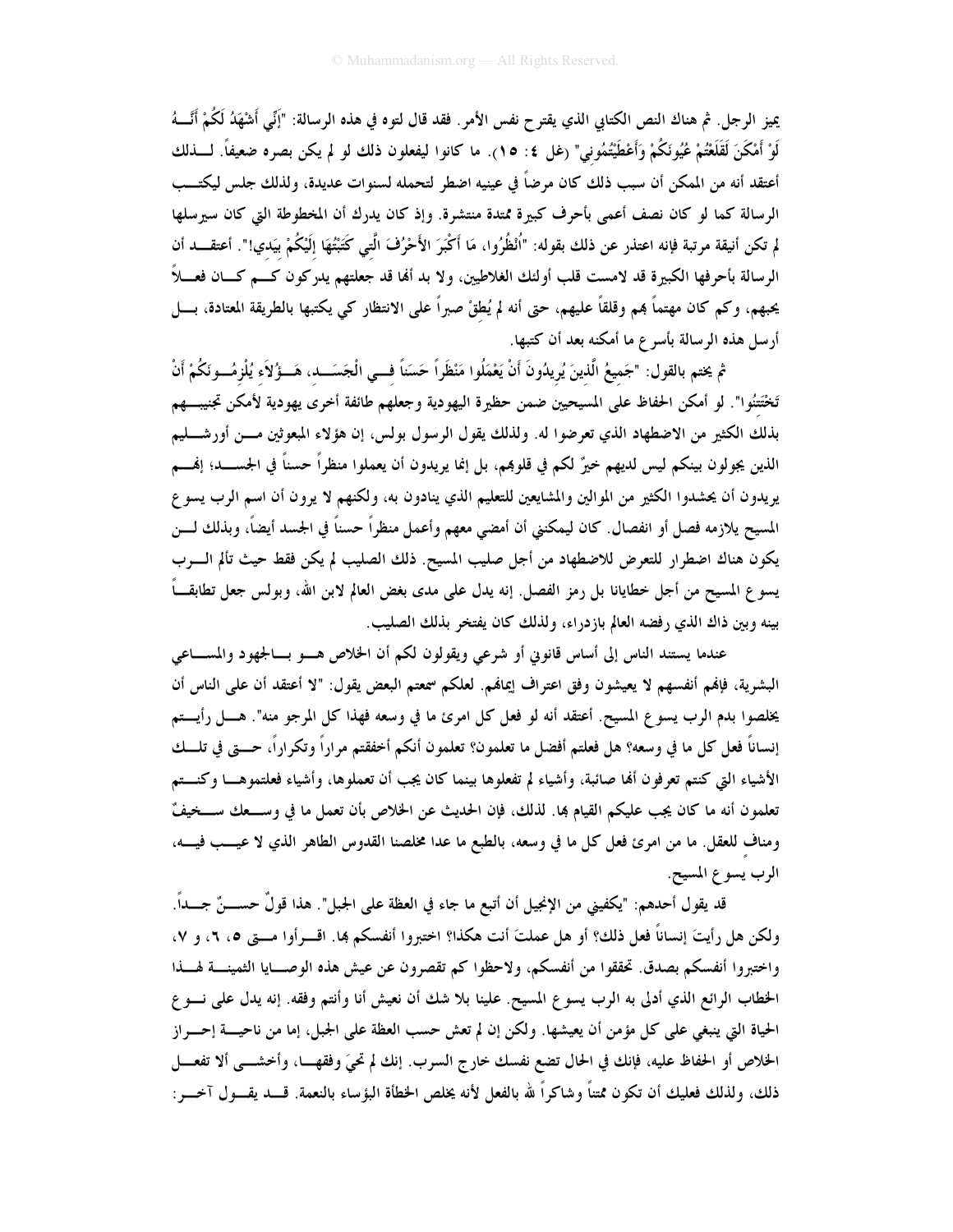"أعتقد أنه إن حفظنا الناموس الذي أعطاه الله على جبل سيناء (والذي يقول بولس عنه أنه مقــــدس، وعــــادل، وصالح)، فإن في ذلك تحقيقٌ لكل ما يطلبه الله أو الإنسان منا". أعتقد أن هذا الكلام معقول فيما يخص العـــيش الحقيقي. ولكن من جديد أطرح السؤال: هل حفظتموه؟ هل تعرفون أحداً قد حفظه على الإطلاق؟ دعونـــا لا ننسي هذه الكلمات: "لأَنَّ مَنْ حَفظَ كُلَّ النَّامُوس، وَإِنَّمَا عَثَرَ في وَاحدَة، فَقَدْ صَارَ مُجْرماً في الْكُلِّ" ريعقـــوب ٢ : ١٠). ولذلك، وعلى هذا الأساس، ليس من أمل لأي أحد منا. "إن أخفقنا"، يقول البعض، "فإن الله أعطانا الأسرار". ولكن أولئك الذين يتحدثون بمذا الشكل ليسوا متأكدين أبداً من ألهم يحفظون الأسرار علـــى نحـــو صحيح. أين لك أن تعرف أنك تحافظ عليهم بشكل كامل؟ قد تخفق في نقاء الهدف وأنت تتناول عشاء الـوب، أو في المعمودية. وحتى أولئك الذين يستندون إلى الجهد الذاتي كوسيلة لتحقيق الخلاص لا يحفظـون النـــاموس بشكل كامل. إننا نخفق جميعاً، ولذلك نحن في حاجة لأن نميز حقيقة أن الخلاص هو فقـــط بنعمـــة الله المجانيـــة والمنقطعة النظير .

إنهم يريدونكم أن تتبعوهم في تعاليمهم لكي يفتخروا بأجسادكم، على حد قـــول الرســـول بـــولس. الناس يحبون التبعية، ويحبون أن ينضم إليهم الناس في أي موقف يتخذونه. إذ يخدم كبرياء القلـــب الطبيعــــى أن يكون قادراً على تزعّم مجموعة كبيرة.

إزاء كل الجهد البشري يضع بولسُ صليبَ مخلصنا المبارك: "وَأَمَّا منْ جهَتي، فَحَاشَا لي أَنْ أَفْتَخـــرَ إلاَّ بصَلِيب رَبِّنَا يَسُوعَ الْمَسِيحِ، الَّذي به قَدْ صُلبَ الْعَالَمُ لي وَأَنَا لِلْعَالَمِ". عندما قال هذه الكلمات لم يكن يفكـــر فقط بتلك الأداة الخشبية التي مات عليها يسوع، وبالتأكيد ما كان يفكر بصليبٍ موضوعٍ على برج كنيســـة، أو على مذبح كنيسة، ولا بصليب يتدلى من سلسلة على صدرة أو عنق، أو يرتديه أحدٌ كَحلْية و زينة. عنــــدما كتب عن "صليب ربنا يسوع المسيح"، كان يفكّر بكل ما يتضمنه ذلك الصلب للمخلص المبارك علـــى تلـــك الخشبة. إن صليب المسيح هو معيار بغض الإنسان لله. فكَّروا في هذا الأمر . لقد أرسل الله ابنَه إلى العالم. ملايين من الناس تكلمت عن ذلك في موسم عيد ميلاد المسيح، والتجار اليوم يشجعون الناس على التقيد والاحتفــال بمولده لكي يبيعوا بضائع أكثر. وستجد أنه حتى التاجر اليهودي سيتمنى لك عيد ميلاد مجيد إن اشتريتَ منــــه شيئاً ما. ولكنْ تذكروا ذلك، لقد أنبأنا العالمُ للتو بما يفكر به نحو المسيح. قد يحتفلون بمولـــده بالهــــدايا الــــتى يقدموها لبعضهم البعض، وقد يقيمون حفلات مهيبة واحتفالات عظيمة باسم المسيح المولسود في بيست لحسم، ولكن هذا العالم قد أظهر موقفَه من يسو ع بأن أخذوه على عجل إلى الصليب الروماني. وعندما سأل بيلاطسُ: "ماذا تريدون أن أفعل لكم بيسو ع الذي يُدعى المسيح؟" صرخوا بصوت واحد متّفق أن: "اصلبه" (مــــتى ٢٧: ٢٢)، وذاك هو المسيح الذي يعترفون بعبادته اليوم، إنه المسيح الذي صلبوه. بل حتى إنهـــم ليحتفلــــون بعيــــد ميلاد المسيح في خانات المدن، ويحتفون بميلاده بالشرب والسكر والعربدة في ليلة الميلاد أو يوم الميلاد. وسوف يسمّون ذلك محافظة على عيد ميلاد يسوع. إلا أن مسيح بيت لحم هو مسيح الصليب، والعالم قد أطلق حكمه عليه. لقد قالوا: "لا نريد هذا الإنسان أن يملك علينا". ويقول بولس الرسول: "حسناً. إني أناصر هذا الرجـــل الذي رفضه العالم". وعندما يقول: "حَاشَا لي أَنْ أَفْتَخرَ إلاَّ بصَليب رَبِّنَا يَسُوعَ الْمَسيح"، فكأنه يقول بطريقـــة أخرى: "إن افتخاري، وفرحي، ومسرتي هي في ذاك الذي صلبه العالم". \*

<sup>\*</sup>\_ كانت هذه الخطبة قد ألقيت خلال موسم عيد الميلاد.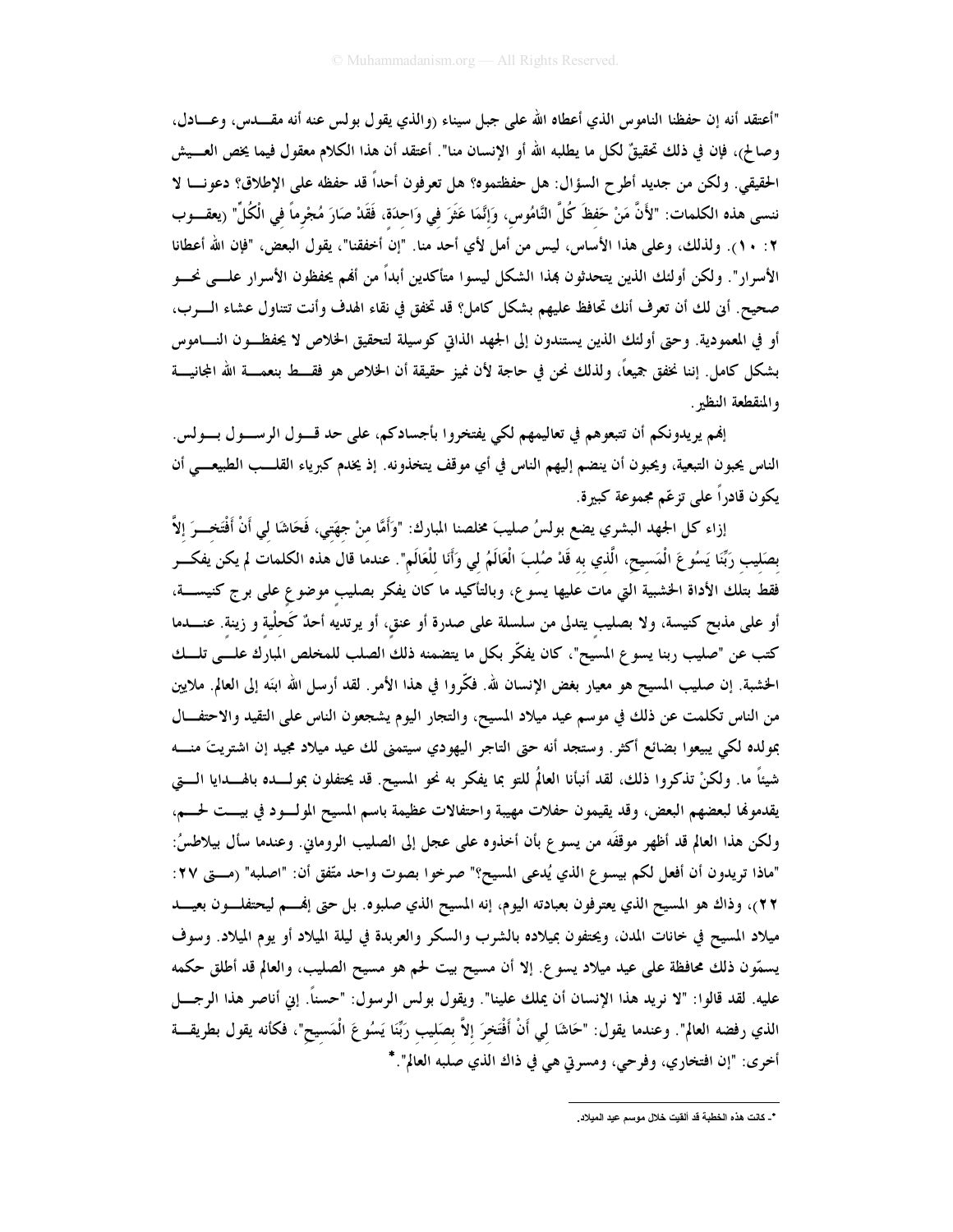إذاً صليبُ المسيح كان المكان الذي أظهرِ الله فيه محبته بكامل امتلائها. "في هَذَا هيَ الْمَحَبَّةُ: لَيْسَ أَنَنا نَحْنُ أَحْبَبْنَا اللهَ، بَلْ أَنَّهُ هُوَ أَحَبَّنَا، وَأَرْسَلَ ابْنَهُ كَفَّارَةً لخَطَايَانَا" (١ يوحنا ٤: ١٠). عندما فعل الإنسانُ أسوأ ما أمكنه، بذل الله أفضل ما عنده. عندما قال الإنسانُ: "خذه بعيداً! اصلبْه!"، قبلَه الله بديلاً عن الخطاة، ووقعــت عليه الدينونة التي كانت تستحقها خطايانا. ولذلك فعندما قال بولس: "أَفْتَخرَ بصَليب رَبِّنَا يَسُوعَ الْمَســـيح"، فإنه كان يقصد أن يقول: أفتخر بالمحبة التي أعطانيها يسوع بموته عني أنا الخاطئ.

ولكنه أظهر أن موت المسيح هو موتي وأن عليّ أن أتخذ مكاني معه، معتبراً أن موته هو مــــوتي: في ٢: ٢٠، نقرأ: "مَعَ الْمَسيح صُلبْتُ، فَأَحْيَا لاَ أَنَا بَلِ الْمَسيحُ يَحْيَا فيَّ. فَمَا أَحْيَاهُ الآنَ في الْجَسَد فَإِنَّمَا أَحْيَاهُ فـــي الإِيمَان، إيمَان ابْن الله، الَّذي أَحَبَّني وَأَسْلَمَ نَفْسَهُ لأَجْلي". عندما يقول بولس: "أَفْتَخرَ بصَليب المســـيح"، فإنــــه يقصد أن يقول: أقبل صليبَ المسيح صليباً لي؛ أقبل موتَه موتاً لي؛ وآخذُ مكاني معه في كونه مات عــــن العــــالم، والخطيئة، وعن الذات، ومن الآن وصاعداً لستُ تحت الناموس بل تحت النعمة. لقد صلبَ الناموسُ مخلصـــي. لقد استوفى مطالبه عند ذلك الصليب، والآن، وقد تحققت جميعُ مطالبه، فقد تحررتُ من سلطته وأنـــا حـــرٌ لأن أسلك أمام الله في النعمة، ساعياً لأن أمجّده في حياة من الطاعة السعيدة لأنى أحب ذاك الذي مات هناك ليزيـــــل خطيئتي. كل هذه، وأكثر من ذلك بكثير، يتضمنه التعبير: "وَأَمَّا منْ جهَتي، فَحَاشَا لي أَنْ أَفْتَخــرَ إلاَّ بصَـــليب رَبَّنَا يَسُوعَ الْمَسيح، الَّذي به قَدْ صُلبَ الْعَالَمُ لي وَأَنَا للْعَالَم".

أيها المسيحيون، هل اتخذتم هذا الموقف؟ هل تدركون أن صليب المسيح يعني الانفصال الكامل عـــن العالم الذي رفضه؟ هذا ما نعترف به باعتمادنا؛ وهذا هو ما تعنيه المعمودية المسيحية. لقد سمعتُ من كثيرين عن مؤمن فكَّر مليّاً ولوقت طويل قبل أن اتخذ خطوة اقتبال المعمودية لأنه كان يخشى ألا يكون قادراً على أن يحيـــا وفق ما يمليه عليه هذا الطقس الجميل، وبالطبع فإننا لا نستطيع أن نفعل ذلك بمعزل عن المسيح. ولكن ما الذي يشتمله ذلك؟ تمييزاً وإدراكاً مني بأني قد دُفنْتُ معه، وأن هذه هي نُماية حياتي كإنسان يحيــــا بحســـب الجســــد. ولذلك فقد أُقمْتُ مع المسيح لأسلك في جدّة الحياة.

أذكر بعض الأخوة الذين كانوا يتحدثون عن علاقة مسيحي بجماعات ذوي ممارسات سرية يحلفون على إبقائها طي الكتمان. [يخبرنا الكتاب المقدس عن الرب يسوع أنه قال: "في الْخَفَاء لَمْ أَتَكَلَّمْ بشَيْء" (١٨: ٢٠). ومن هنا أعرف أنه لم يكن أبداً ضمن أي جماعة أو نظام أقسم أعضاءه على كتمان أمرهم، وأنــــه دعــــاني لأكون تابعاً له] . قال أحد هؤلاء الأخوة للآخر: "إنك تنتمى إلى الجماعة كذا".

فأجاب: "لا . لستُ كذلك".

فقال الآخر: "بلي. أعرف ذلك. فقد كنتُ هناك في تلك الليلة التي أُدْخِلْتَ في عضــــويتهم، وعنــــدما ينتمي شخصٌ إلى تلك الجماعة فإنه يبقى فيها حتى الموت".

– "نعم، بالضبط. وإني أقر بما تقول. ولكني قد دفنتُ وثيقة عضويتي في قاع بحيرة أونتاريو".

لقد قصد أن يقول أنه بمعموديته قد آل النظام القديم إلى زوال.

سمعتُ عن امرأة فتية عزيزة كانت مُحبة للدنيا ومنغمسة في شؤولها كلياً، ولكنها أتت في نماية المطاف إلى المعرفة التي تخلص بالرب يسوع. وجاء أصدقاؤها إلى عيد ميلادها في مساء أحد الأيام ليقيموا حفلة مفاجئة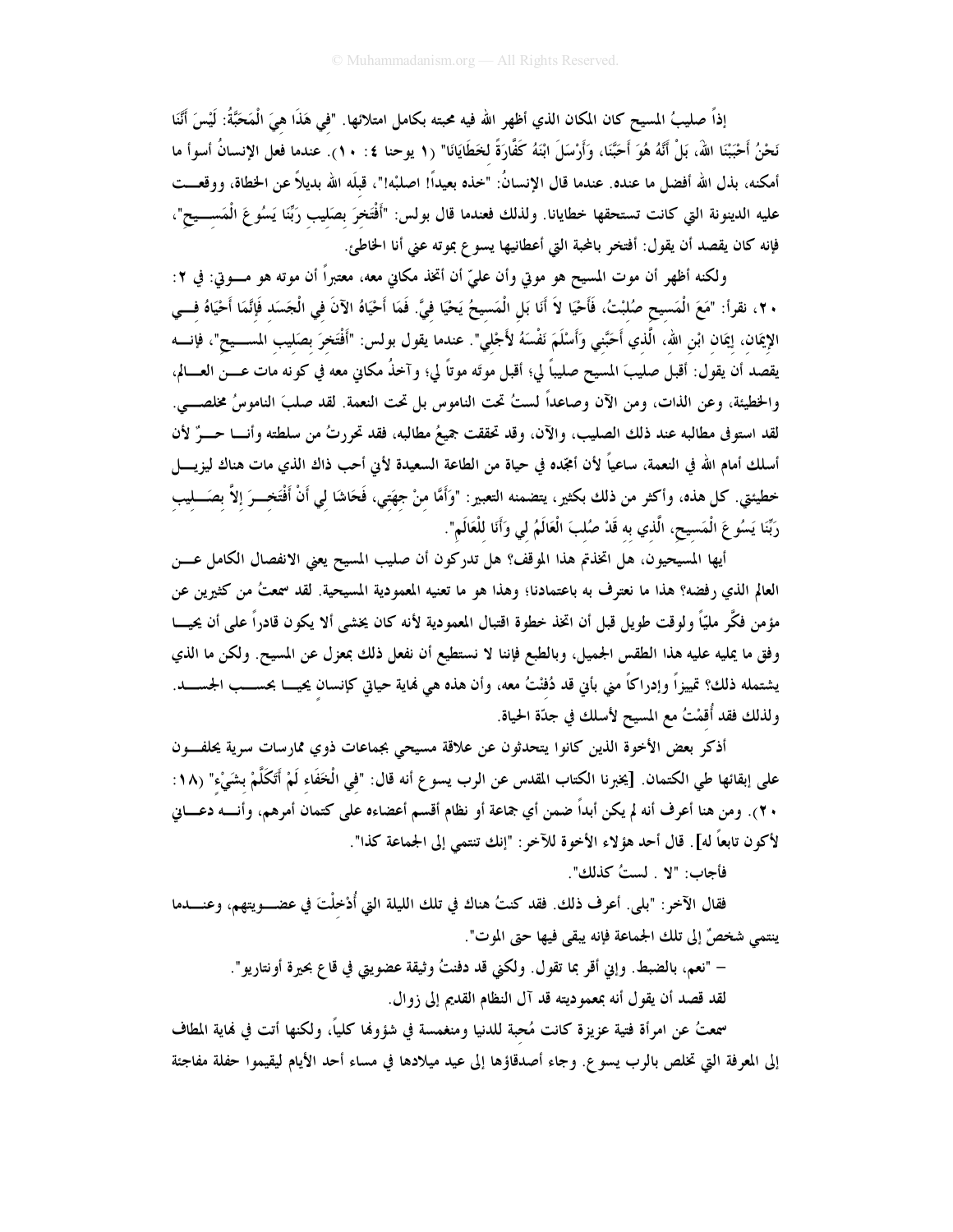لها، وأرادوا أن يأخذوها معهم إلى مكان فيه تسلية دنيوية غير سليمة. فقالت: "جميلٌ منكم أن تفكروا بي، لكني لا أستطيع أن أذهب معكم. فأنا لا أذهب أبداً إلى هذه الأماكن".

– "هراء. لطالما ذهبت معنا إلى هناك".

– "ولكني دفنتُ الفتاة التي اعتادت أن تذهب إلى تلك الأماكن".

"لستُ أنا الذي أحيا، بل المسيح يحيا فيَّ".

المعمودية المسيحية يجب أن تدل على انفصال عن العالم الذي صلَبَ الرب يسوع المسيح. انظـــروا إلى إسرائيل. لقد كانوا دائمٌ مستعبَدين لفرعون، وهناك فرعون قديم على الجانب الآخر من البحر، وهـــو يصــــر خ أن: "عودوا إلى هنا واخدموني؛ ضعوا أعناقكم تحت نير عبوديتي من جديد". ويخيل إلي أني أسمعهـــم يقولــــون: "وداعاً يا فرعون. فالبحر الأحمر يفصل بموجه بيننا. لقد صُلبْنا لمصر ومصر لنا". ومن هنا القول: "مَعَ الْمَســـيح صُلبْتُ، فَأَحْيَا لاَ أَنَا بَلِ الْمَسيحُ يَحْيَا فيَّ". وهكذا صُلبَ العالَم لي وأنا للعالم. دعوني أوجه كلمة تحذير هنا. لقد حكم كثيرون على أشياء العالم القذرة، والبذيئة، والفاسدة، والدنسة، ولم يحكموا على العالم المتـــألق، المثقـــف، الجميل. إلا أن العالم المتألق، المثقف هو قذرٌ في عينى الله كمثل كثيرين سلكوا معه، قبل أيـــام مــــن اهتــــدائهم. يمكنك الخروج من صحبة وشركة الله باتصالك بالعالم المثقف، كما لو أنك تنزل إلى أسفل العالم، والأماكن غير الورعة لوسائل التسلية السوقية.

أيها المسيحيون، ابقوا على مقربة من موطئ أقدام قطيع المسيح، ولا تدعوهم يلاقسونكم في الحقسول الأخرى. ها هنا ختان حقيقى. لقد كان الختان طقساً يرمز إلى موت الجسد. "في الْمَسيح يَسُـــو عَ لاَ الْخَـَـــانُ يَنْفَعُ شَيْئًا وَلاَ الْغُرْلَةُ، بَل المخلوق الجديد"، أو حرفياً: "الخليقة الجديدة". وهذا هو كل ما في الأمر. أنت وأنـــا من خلال الصليب قد خرجنا من الخليقة القديمة، إن كنا قد خلصنا، وأصبحنا الآن في الخليقة الجديــدة الــــق رئيسها الممجد هو المسيح. انظر إذاً إلى علاقاتك، ومسراتك، وتسليتك، وحياتك الدينية، واحـــرص علــــى أن تحفظ نفسك في تلك الدنيا التي يُعتَرَفُ فيها بالمسيح رئيساً ورباً.

ثم يضيف قائلاً: "فَكُلُّ الَّذينَ يَسْلُكُونَ بحَسَبٍ هَذَا الْقَانُون"— أي قانون؟ فهو لم يضعْ أي قانون. نعم، لقد قال أننا خليقة جديدة. هذه هي الطريقة لامتحان أي شيء يوضع أمامنا. أهـــو مـــن الخليقـــة القديمـــة أم الجديدة؟ إن كان من القديمة، فلا علاقة لي به. فأنا أنتمي إلى الخليقة الجديدة وعليَّ أن أســـلك بحســـب هـــذا القانون. "فَكُلُّ الَّذينَ يَسْلُكُونَ بعَسَب هَذَا الْقَانُون عَلَيْهِمْ سَلاَمٌ وَرَحْمَةٌ"، لأنهم سيحتاجون إلى الرحمــــة علـــــى الدوام. سوف لن يحرزوا الكمال في هذه الحياة، إلا أن الله لا ينسى خاصته أبداً. أحياناً ننجرف كثيراً حتى أننا ننساه، بل حتى نشعر كأن قلوبنا قد فترت محبتها له، وكأنه قد تخلي عنا، ولكن دعونا نتذكر دائماً القـــول: "لا أتركك، لا أهملك" (عب ١٣: ٥). هناك نفي مزدوج في الأصل، فالقول هو: "سوف لن أتركك، أبداً، أبـــداً، ولن أتخلى عنك". وما من شك في أن الرب المبارك سوف لن يتخلُّ عمن وضع ثقة إيمانه في يســــو ع، ولـــــذلك فهو دائماً يتعامل معنا برحمة، مسترداً أنفسنا عندما نخفق.

ثم يستخدم الرسول تعبيراً خاصاً ومميزاً جداً: "وَعَلَى إسْرَائيل الله". فمن يقصد بقوله "إِسْـــرَائِيلِ اللهِ"؟ لا أعتقد أنه يشير إلى الكنيسة أو ما شابه ذلك، لأنه قد أشار لذلك تواً عندما تكلم عن الخليقة الجديدة. أعتقد أنه يرى إسرائيل الحقيقي في أناس الله الأرضيين الذين يقبلون حقاً شهادة الله والذين يعترفون بخطيئتهم ويؤمنون